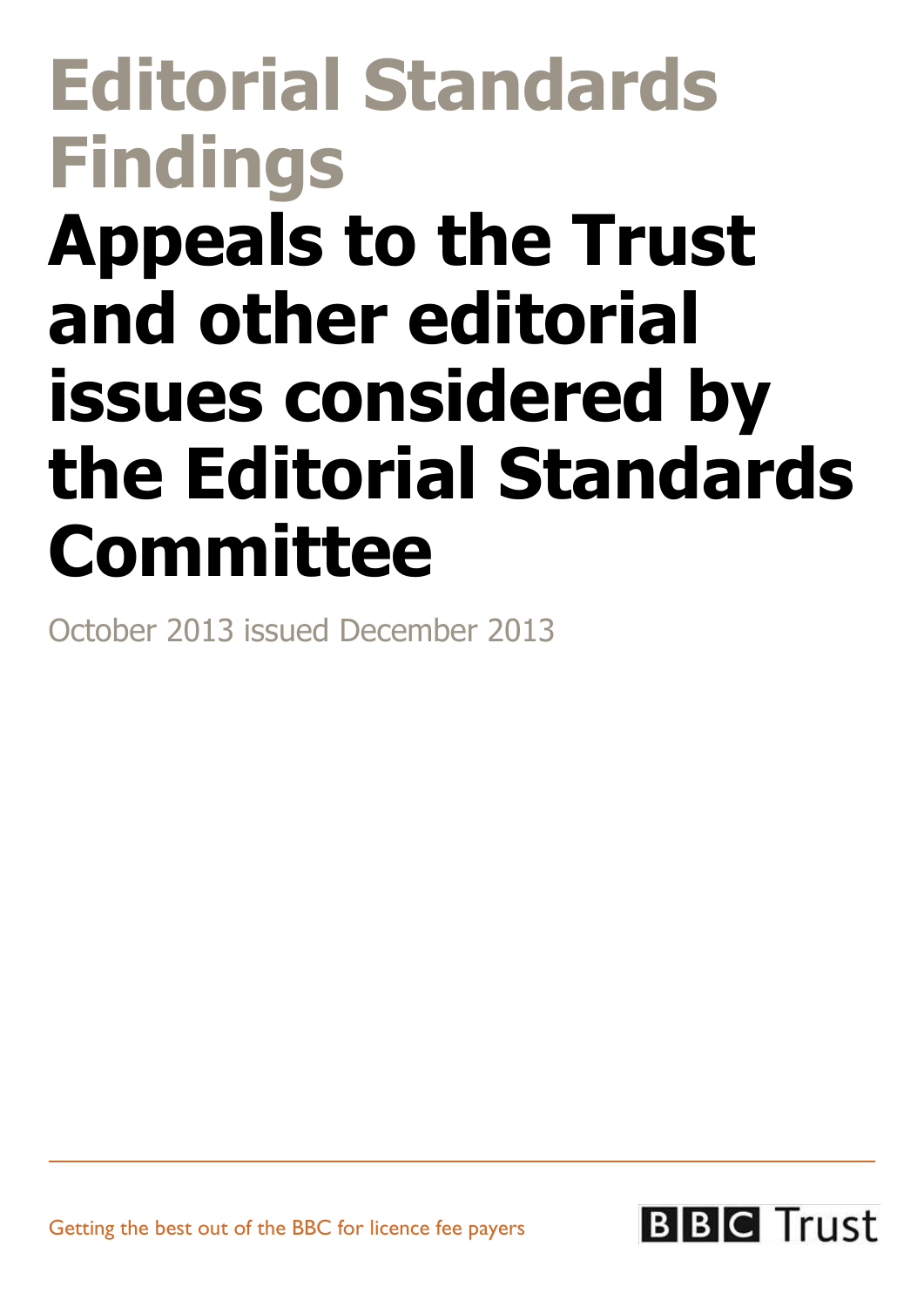#### Editorial Standards Findings/**Appeals to the Trust and other editorial issues considered Contents**

| <b>Remit of the Editorial Standards Committee</b><br>1.                                                                                                                                                                                                                                                                                                                                                                                                                                                                                                                                                                                                                                                                                                                                                                                                                     |                                                                      |
|-----------------------------------------------------------------------------------------------------------------------------------------------------------------------------------------------------------------------------------------------------------------------------------------------------------------------------------------------------------------------------------------------------------------------------------------------------------------------------------------------------------------------------------------------------------------------------------------------------------------------------------------------------------------------------------------------------------------------------------------------------------------------------------------------------------------------------------------------------------------------------|----------------------------------------------------------------------|
| 3<br><b>Summaries of findings</b>                                                                                                                                                                                                                                                                                                                                                                                                                                                                                                                                                                                                                                                                                                                                                                                                                                           |                                                                      |
| <b>Appeal Findings</b><br>6<br>Fake Britain, BBC One, 4 June 2012<br>"Why do some UK Jews settle in Israeli occupied land?", BBC online, 4 February 2013                                                                                                                                                                                                                                                                                                                                                                                                                                                                                                                                                                                                                                                                                                                    | 6<br>22                                                              |
| <b>Rejected Appeals</b><br>30<br>Decision not to play "Ding Dong The Witch is Dead" on The Official Chart Show with Jameela<br>Jamil, BBC Radio 1, 14 April 2013<br>Six Nations Rugby, BBC One, 9 February 2013 and 23 February 2013<br>Allegation of bias and undue prominence<br>HARDtalk, BBC News Channel, 1 March 2013<br>"Iraq 10 years on: In numbers", BBC News website, 20 March 2013<br>Today, BBC Radio 4, 9 May 2013<br>BBC News website, Israel and Palestinian Territories country profile pages<br>Newsnight, BBC Two, 12 December 2012 and 23 January 2013<br>Michael Grade and the World's Oldest Joke, BBC Four, 6 March 2013<br>"Norway's EU deal 'not right for UK"", BBC Online, 18 April 2013<br>BBC Online recipes containing foie gras<br>Decision of BBC Audience Services not to respond further to complaint about negative<br>coverage of India | 30<br>35<br>40<br>43<br>51<br>57<br>64<br>73<br>81<br>86<br>90<br>94 |
| 96<br>Great Bear Stakeout, 24 April 2013, BBC One and iPlayer<br>Summary<br>The Editorial Standards Committee Finding in full<br>Report by the BBC Executive, September 2013                                                                                                                                                                                                                                                                                                                                                                                                                                                                                                                                                                                                                                                                                                | 96<br>98<br>102                                                      |

**In order to provide clarity for the BBC and licence fee payers it is the Trust's policy to describe fully the content that is subject to complaints and appeals. Some of the language and descriptions used in this bulletin may therefore cause offence.**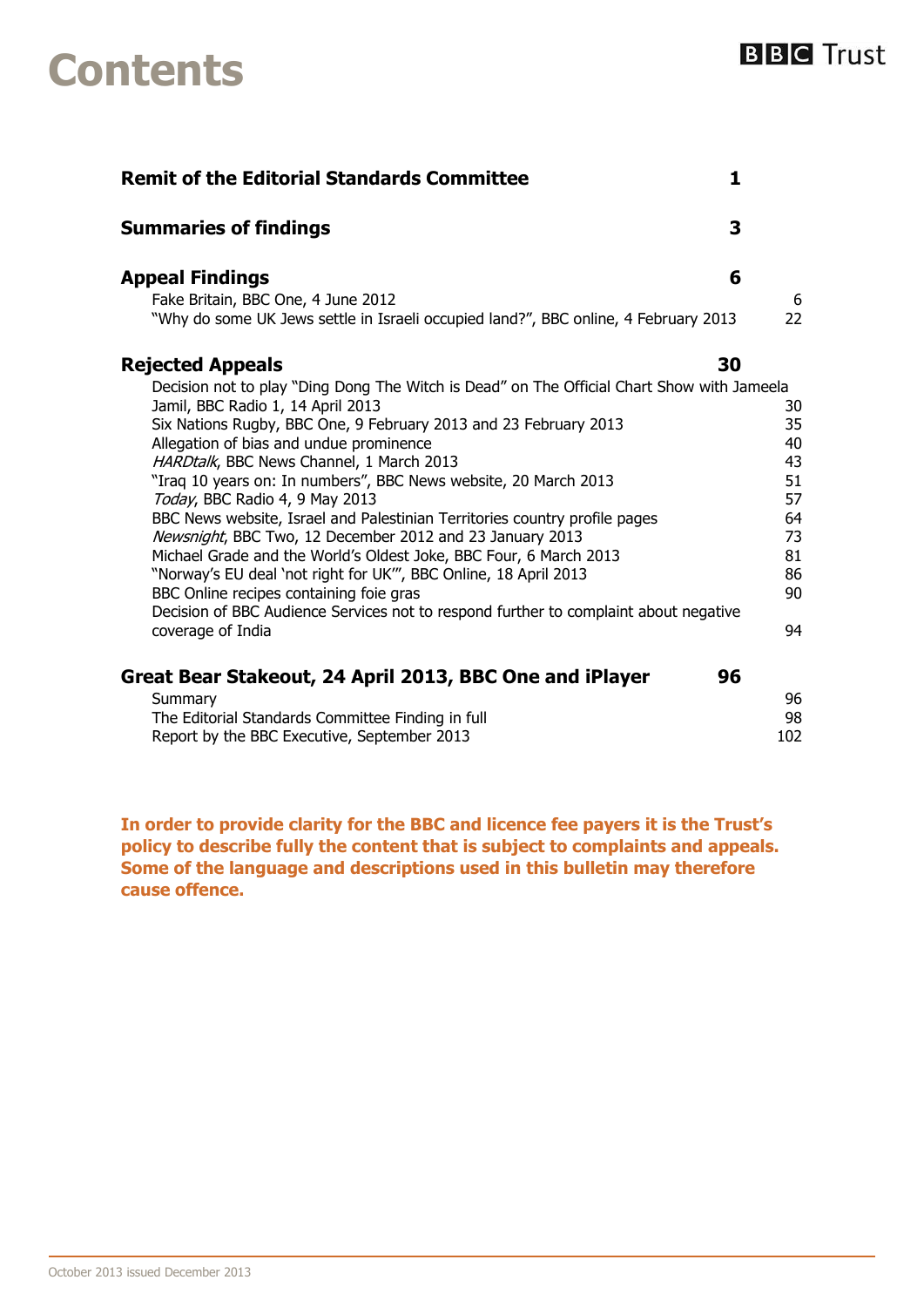# <span id="page-2-0"></span>**Remit of the Editorial Standards Committee**

The Editorial Standards Committee (ESC) is responsible for assisting the Trust in securing editorial standards. It has a number of responsibilities, set out in its Terms of Reference at [http://www.bbc.co.uk/bbctrust/assets/files/pdf/about/how\\_we\\_operate/committees/2011/](http://www.bbc.co.uk/bbctrust/assets/files/pdf/about/how_we_operate/committees/2011/esc_tor.pdf) [esc\\_tor.pdf.](http://www.bbc.co.uk/bbctrust/assets/files/pdf/about/how_we_operate/committees/2011/esc_tor.pdf)

The Committee comprises five Trustees: Alison Hastings (Chairman), David Liddiment, Richard Ayre, Sonita Alleyne and Bill Matthews. It is advised and supported by the Trust Unit.

In line with the ESC's responsibility for monitoring the effectiveness of handling editorial complaints by BBC management, the Committee considers appeals against the decisions and actions of the BBC's Editorial Complaints Unit (ECU) or of a BBC Director with responsibility for the BBC's output (if the editorial complaint falls outside the remit of the ECU).

The Committee may consider appeals concerning complaints which allege that:

- the complainant has suffered unfair treatment in a transmitted programme, item or piece of online content, or in the process of making the programme, item or online content
- the complainant's privacy has been unjustifiably infringed, either in a transmitted programme or item, or in the process of making the programme or item or online content
- there has otherwise been a failure to observe required editorial standards.

However, not all requests for appeal qualify for consideration by the ESC. The Editorial Complaints and Appeals procedure<sup>1</sup> explains that:

5.10 **The Trust will only consider an appeal if it raises "a matter of substance".<sup>2</sup>** This will ordinarily mean that in the opinion of the Trust there is a reasonable prospect that the appeal will be upheld as amounting to a breach of the Editorial Guidelines. In deciding whether an appeal raises a matter of substance, the Trust may consider (in fairness to the interests of all licence fee payers in general) whether it is appropriate, proportionate and cost-effective to consider the appeal.<sup>3</sup> The Trust may not consider an appeal that is trivial, misconceived, hypothetical, repetitious or otherwise vexatious. The Trust may also decline to consider an appeal which includes gratuitously abusive or offensive language if the complainant refuses to reword it after being invited to do so.

<sup>-</sup>1

http://downloads.bbc.co.uk/bbctrust/assets/files/pdf/regulatory\_framework/protocols/2012/complaints\_fr\_work\_ed\_complai nts.pdf

 $<sup>2</sup>$  Under the Charter and Agreement, the Trust has a role as final arbiter in appropriate cases, and must provide a right of</sup> appeal in cases that raise a matter of substance.

<sup>&</sup>lt;sup>3</sup> For example, if an appeal raises a relatively minor issue that would be complicated, time-consuming or expensive to resolve, the Trust may decide that the appeal does not raise a matter of substance, and decline to consider it.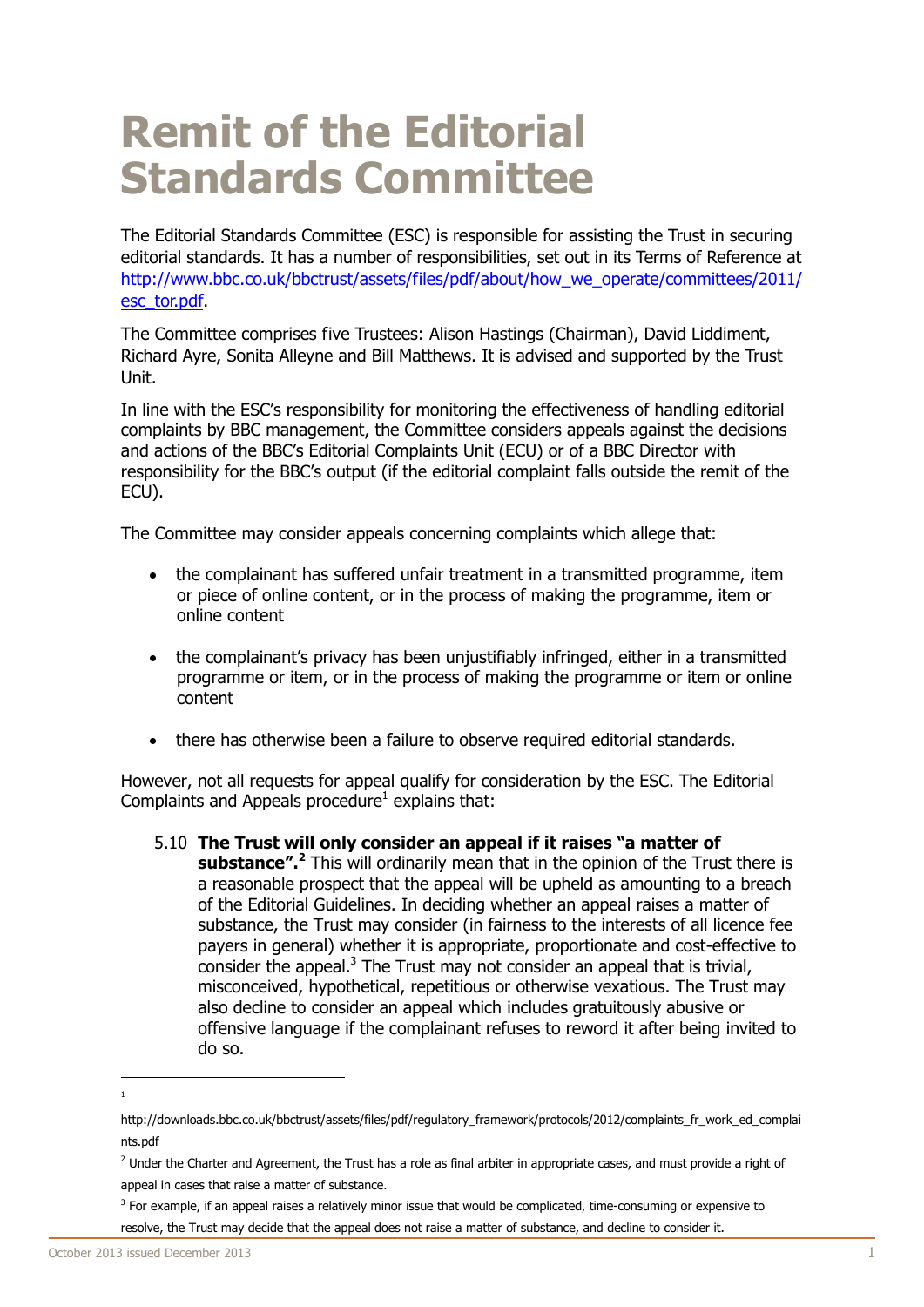In deciding whether an appeal qualifies for consideration, the Committee may also decide to take only part of the appeal, and consider only some of the issues raised.

Where an appeal or part of an appeal qualifies for consideration, the Committee will aim to provide the complainant with its final decision within 80 working days of accepting the request for an appeal.

The findings for all appeals accepted by the Committee are reported in this bulletin, Editorial Standards Findings: Appeals to the Trust and other editorial issues considered by the Editorial Standards Committee.

Where it is considered that an appeal does not qualify for consideration, the Trust Unit will write to the complainant within 40 working days of receipt of the request for an appeal, declining to put the matter before the Committee and explaining the reasons. If the complainant disagrees with this view then they may, within 10 working days, ask the Editorial Standards Committee to review the decision, and the matter will be reviewed at the next available meeting of the Committee.

The Committee will then decide whether it agrees with the decision not to proceed with the appeal, and again will aim to provide the complainant with its decision within 80 working days of receipt of the request for review. Any appeals that the Committee has declined to consider under the above criteria are reported in the bulletin under the heading Rejected Appeals.

If the Committee disagrees with the decision not to proceed with the appeal, the complainant will be informed following the meeting and the appeal will be considered, following investigation, at a later meeting. In this case the 80 working day time period will start again from the date the Committee informs the complainant it will hear the appeal.

Achievement against these target response times is reported in the BBC's Annual Report and Accounts: [http://www.bbc.co.uk/annualreport/.](http://www.bbc.co.uk/annualreport/) In line with its duty to consider topics of editorial concern to the Committee, whether or not such concern arises from a formal complaint, and to commission information requests from the Trust Unit or Executive to support such consideration, the Committee also from time to time requests the Executive to report to the Committee regarding breaches which have been accepted by the Executive and are therefore not subject to appeal to the Committee. The bulletin also may contain findings relating to such cases.

The bulletin also includes any remedial action/s directed by the Committee.

It is published at bbc.co.uk/bbctrust and is available from:

The Secretary, Editorial Standards Committee BBC Trust Unit 180 Great Portland Street London W1W 5QZ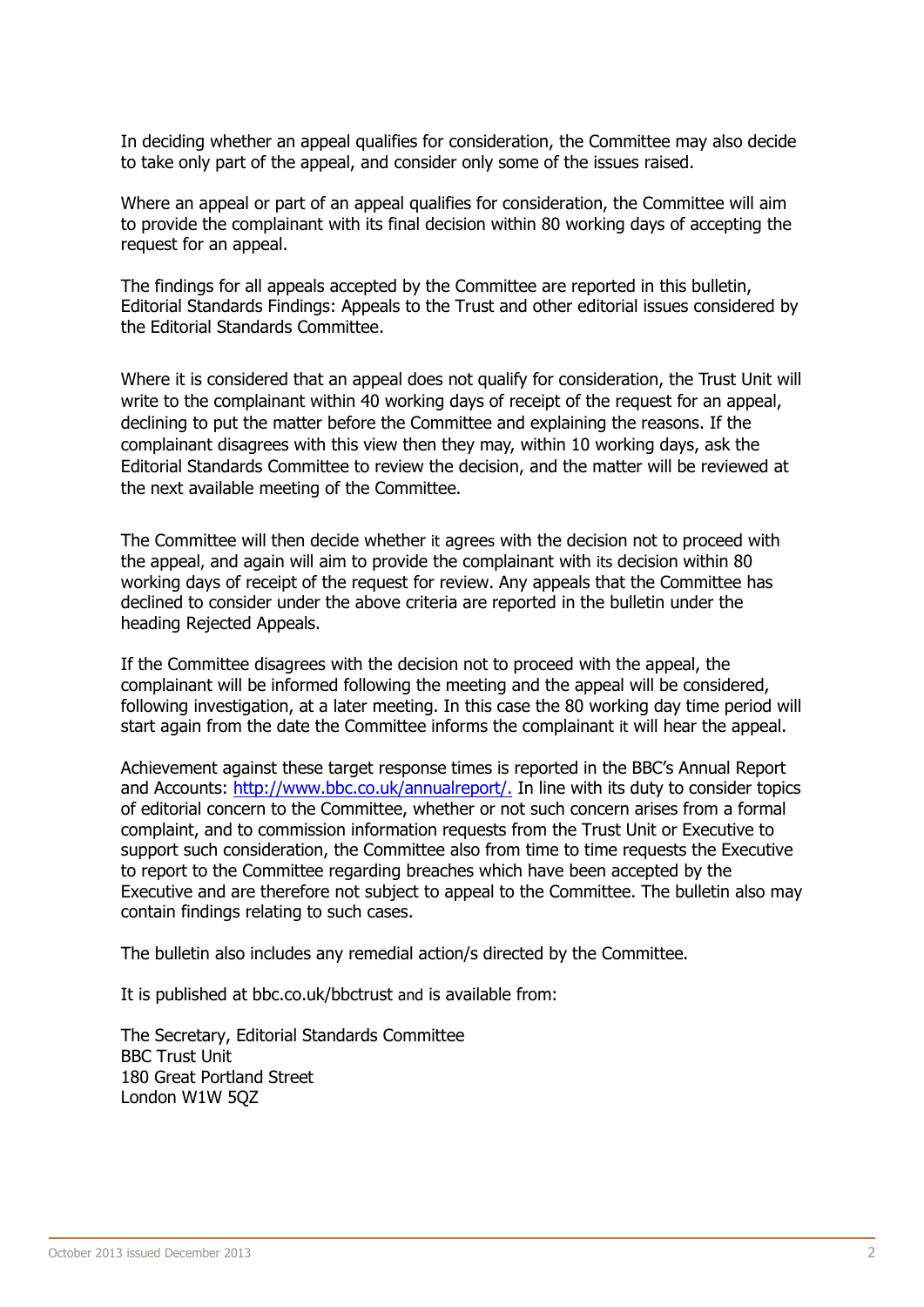# <span id="page-4-0"></span>**Summaries of findings**

### **Fake Britain, BBC One, 4 June 2012**

This is a first party complaint on behalf of Equisafety Ltd. The complainant said that an item on high visibility (hi-vis) clothing was inaccurate, misleading, partial and unfair to Equisafety. There were six individual points of complaint considered on appeal.

The Committee concluded:

- that an allegation that a product is fake is an extremely serious one and it is incumbent on programme makers to consider very carefully how audiences are likely to regard any product depicted.
- that the description of an Equisafety waistcoat (the 'POLITE' waistcoat) in the programme as "fake hi-vis safety gear",and the statement that the jacket "failed to meet EU legal standards" were not duly accurate.
- that, with regard to the testing of an Equisafety waistcoat by BTTG, the cumulative effect of the commentary would have been to mislead viewers into believing that the margin of failure was significantly greater than was actually the case.
- that the suggestion in the programme that the Equisafety waistcoat fell short of EU standards due to modifications was not duly accurate.
- that, being aware that Wirral Trading Standards were satisfied with Equisafety's certification which showed they were compliant with safety standards, and also being in possession of the garment's User Information sheet, the programme makers were under an obligation to double-check with the international testing house SATRA whether the garment met applicable safety standards.
- that in not contacting SATRA or Equisafety to make enquiries about whether the waistcoat met safety standards, the item was not properly sourced and/or crosschecked.
- that it appeared that people in the equestrian hi-vis market, including purchasers of Equisafety products, had recognised the 'POLITE' waistcoat and, despite the addition of a masking effect ("blobbing"), this waistcoat was identifiable.
- that, given the 'POLITE' waistcoat's identifiability, the cumulative effect of the breaches of the Accuracy guidelines outlined above had resulted in unfairness to Equisafety.
- that Equisafety should have been given the opportunity to comment on the serious allegations that had been made against it, and there was no editorial justification for proceeding without this.
- that the programme makers should have taken further steps to ascertain the precise nature of a contributor's association with a competitor of Equisafety.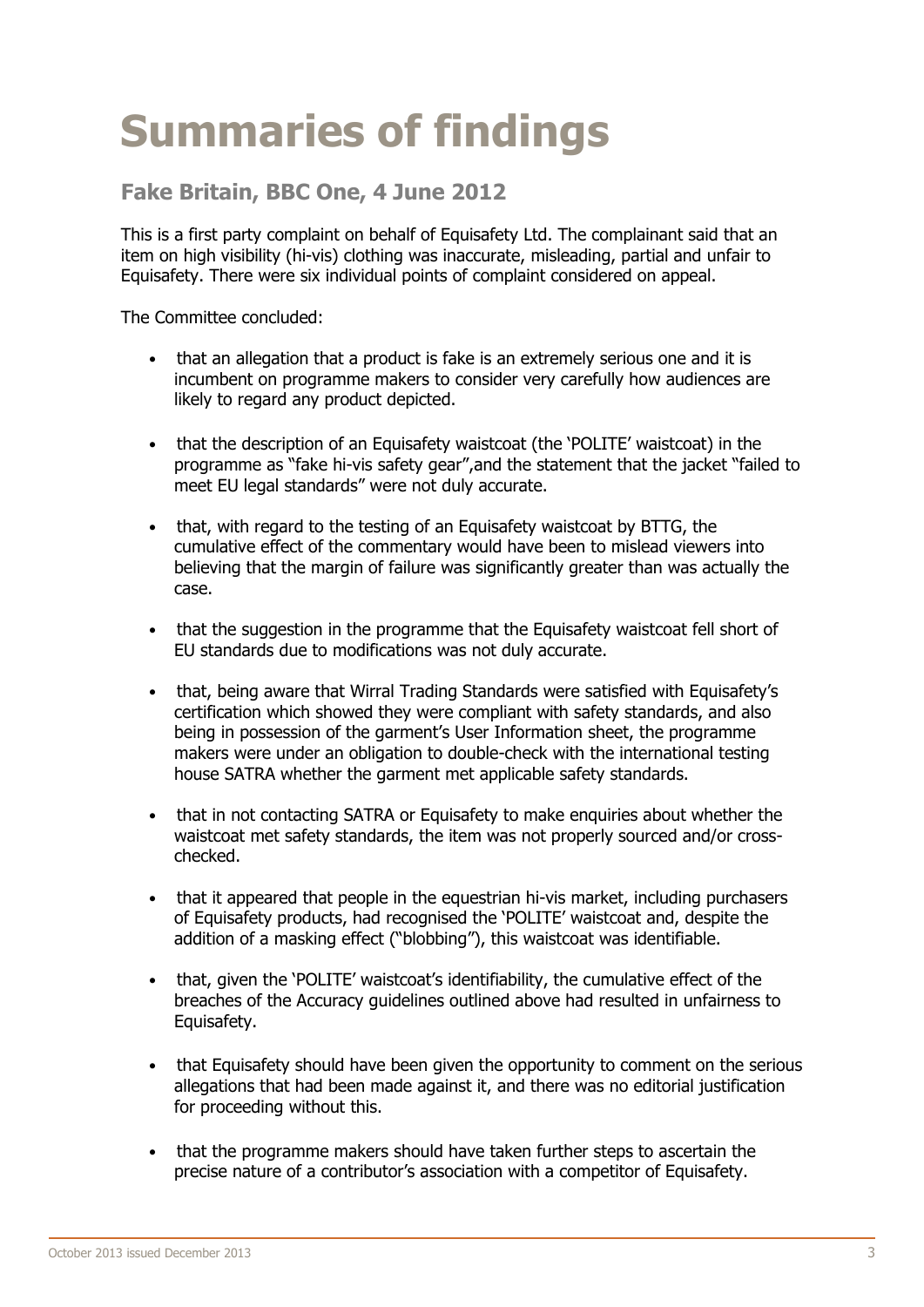- that, given that viewers would have accorded considerable weight to the contributor's contribution, and that the programme makers had not taken sufficient steps to ascertain the precise nature of her association with a competitor, the item was not duly impartial in this regard.
- that, considered singly, comments made by a contributor did not amount to individual breaches of the Accuracy Guidelines but, considered cumulatively, their effect was to give the impression that the contributor was a disinterested member of the public. This was inaccurate and misleading.
- that the editing and commentary of the BTTG test and a contributor's interview had not implied that the jacket purchased by the contributor was an Equisafety jacket.
- that it had not seen any evidence which led to the conclusion that a TUV (a testing house) certificate referred to by a contributor was not authentic, or that the contributor had not contacted TUV in connection with the certificate.
- that, considered as a whole, the item was inaccurate, misleading and unfair towards Equisafety.
- that the item as a whole was not biased in focusing on one particular manufacturer, as other hi-vis clothing companies' products were featured in the programme.

The complaint was upheld with regard to Accuracy and Fairness, and in part with regard to Impartiality.

For the finding in full see pages 6 to 21.

### **"Why do some UK Jews settle in Israeli occupied land?", BBC online, 4 February 2013**

This is a consolidated appeal from two complainants concerning a feature article on the BBC News website about two British men who had emigrated with their families to the West Bank. The issue considered on appeal was the allegation that the article was not duly accurate and impartial because it did not reflect the impact of the settlements on Palestinians.

The Committee concluded:

- that the item under appeal legitimately reflected a perspective on the Israeli/Palestinian issue which is less commonly heard, and that this is permitted by the Guidelines, provided the audience is informed of the editorial purpose of the content and is aware of the existence of other views and that those views are not misrepresented.
- that it was clearly signposted to the audience that the article was focussing on a specific aspect; the headline and opening of the article made clear that the subject was the experience of UK Jews who had decided to live in the Israeli-occupied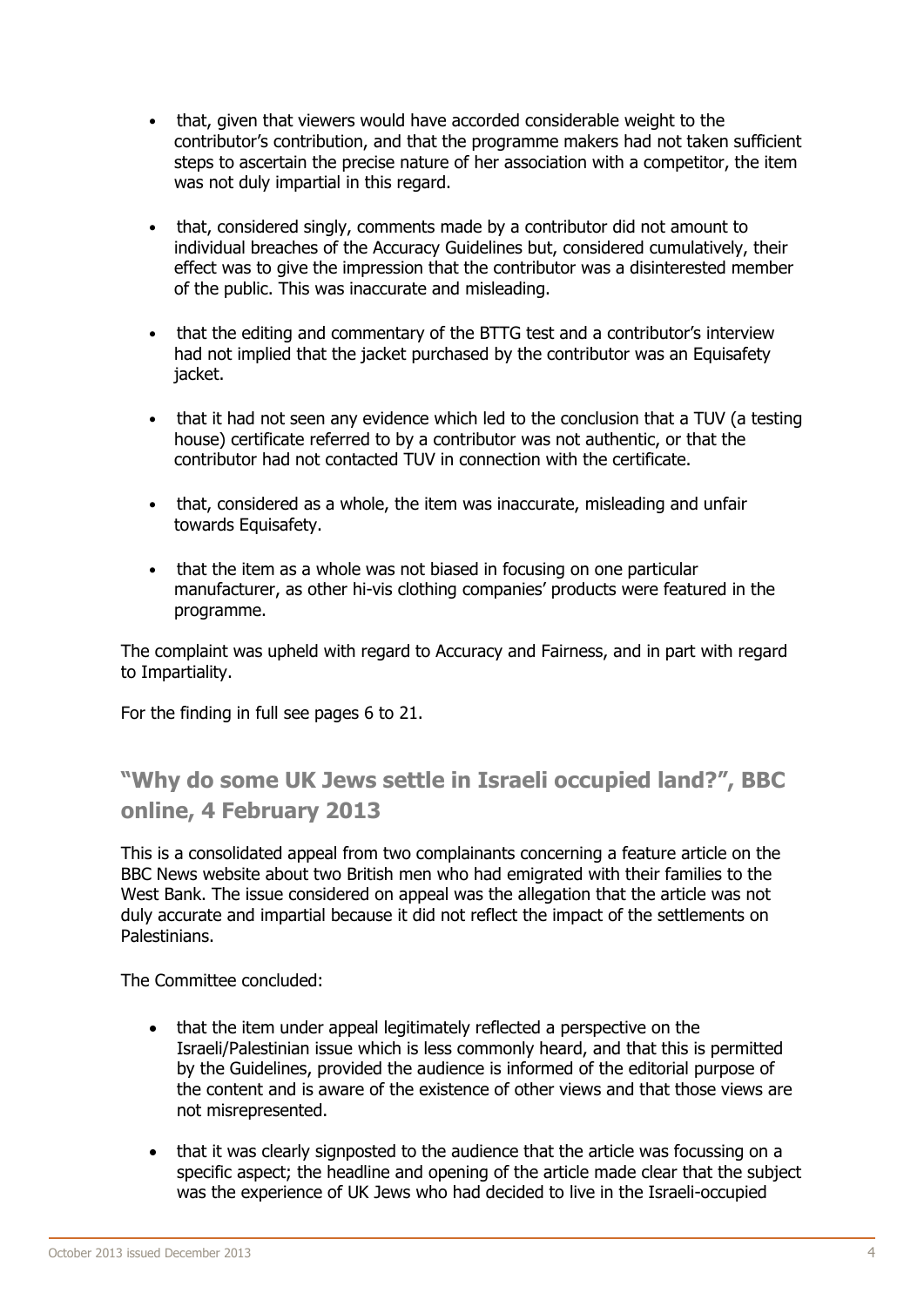West Bank.

- that there was sufficient additional context to leave the audience in no doubt that the settlers' presence in the West Bank was a matter of international legal dispute and was considered an obstacle to a peace agreement in the region.
- that the opinions expressed were clearly the settlers' own and consequently the audience were able to reach an informed view on what weight to place on their contributions.
- that the clear attribution and signposting, the inclusion within the article of the broader context and the prominent links to related content reflecting other perspectives ensured that the article met the guideline requirements for due accuracy and due impartiality.

The complaint was not upheld.

For the finding in full see pages 22 to 29.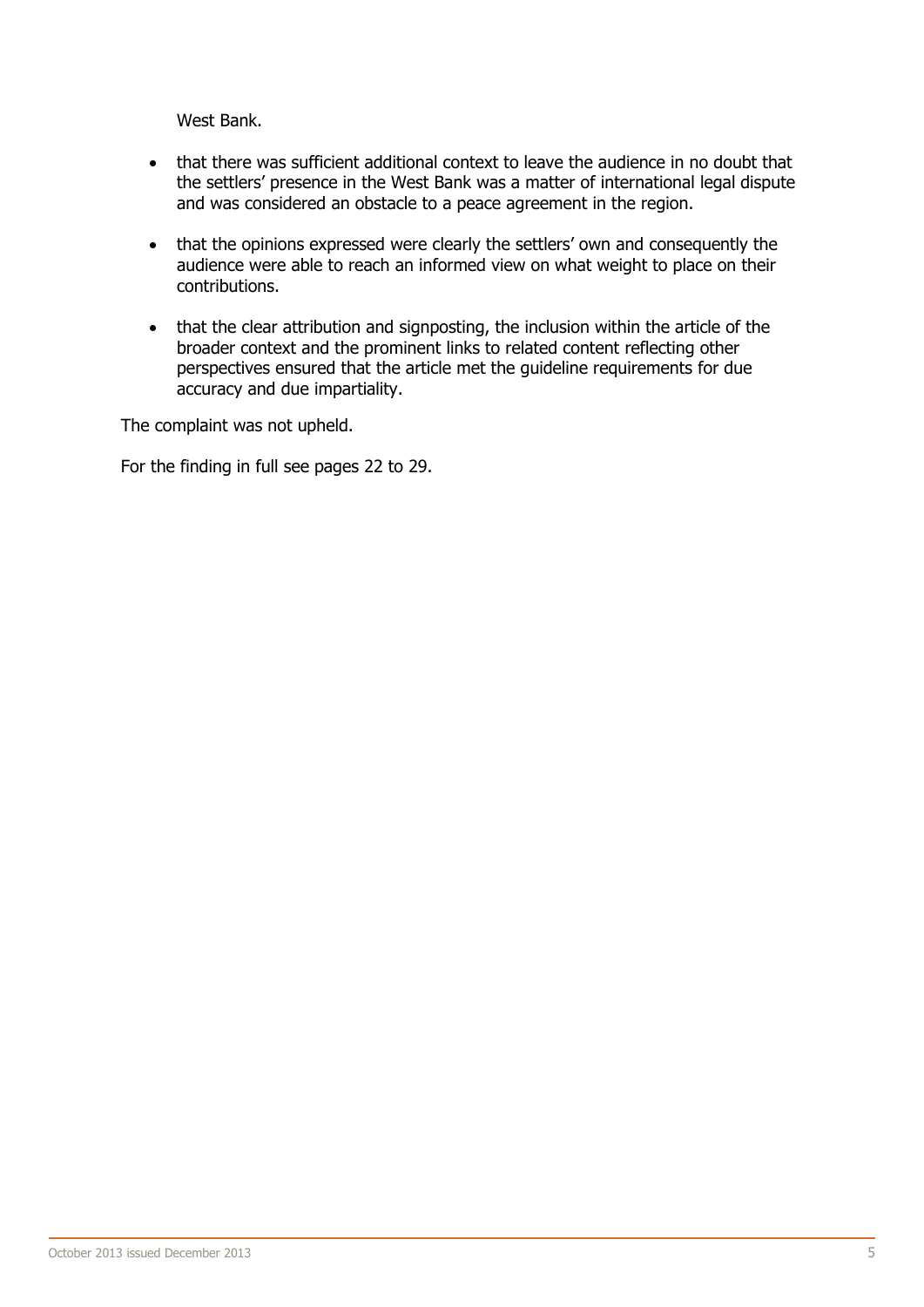# <span id="page-7-0"></span>**Appeal Findings**

## <span id="page-7-1"></span>**Fake Britain, BBC One, 4 June 2012**

#### **1. Background**

Fake Britain is a daytime consumer series for a general audience, and is broadcast on BBC One and BBC HD. It reveals the extent of fake goods in the UK and investigates the activities of conmen. The programme is made for the BBC by an independent production company. The 4 June 2012 edition<sup>4</sup> of *Fake Britain* contained an item on hi-vis clothing.

Equisafety Ltd ('Equisafety') sells high-visibility ('hi-vis') garments and safety equipment, including the 'POLITE' hi-vis equestrian clothing range. Equisafety's Managing Director complained that the item in question was inaccurate, misleading, partial and unfair to Equisafety.

#### **2. The complaint**

#### **Stage 1**

In the complainant's initial telephone contact with BBC Audience Services on 26 June 2012, and in subsequent correspondence with the BBC Executive and the Trust Unit (which remitted the complaint back to the Executive for a final Stage 1 response), the complainant raised a number of detailed points of complaint.

The complainant was not satisfied with the BBC's responses, and escalated her complaint to Stage 2.

#### **Stage 2**

The Acting Head of Editorial Complaints, ECU, sent the complainant the ECU's decision on 18 April 2013. The ECU identified 10 points of complaint (in italics below), on which it made the following findings:

(a) The programme showed a test being carried out by  $BTTG<sup>5</sup>$  on a 'POLITE' hivis jacket which was clearly and easily recognisable despite the 'blobbing' designed to make it unidentifiable. The jacket was said to have failed the safety tests. This was unfair to Equisafety.

The ECU noted that BTTG specialised in independent testing and certification of Personal Protective Equipment, and was UKAS<sup>6</sup> accredited. BTTG was recommended to the programme makers by the British Safety Industry Federation. One of the jackets tested was made by Equisafety and carried a CE mark and EN1150 standard, and so should have met the minimum standard for the area and placement of reflective material on non-professional garments. The tests carried

-

<sup>&</sup>lt;sup>4</sup> The edition in question was repeated on 12 July 2012.

<sup>&</sup>lt;sup>5</sup> The British Textile Technology Group, an independent UKAS-accredited testing and certification laboratory for the apparel, technical textiles, nonwovens, floor covering and construction industries.

<sup>&</sup>lt;sup>6</sup> UKAS is the United Kingdom Accreditation Service, the sole national accreditation body recognised by government to assess, against internationally agreed standards, organisations that provide certification, testing, inspection and calibration services.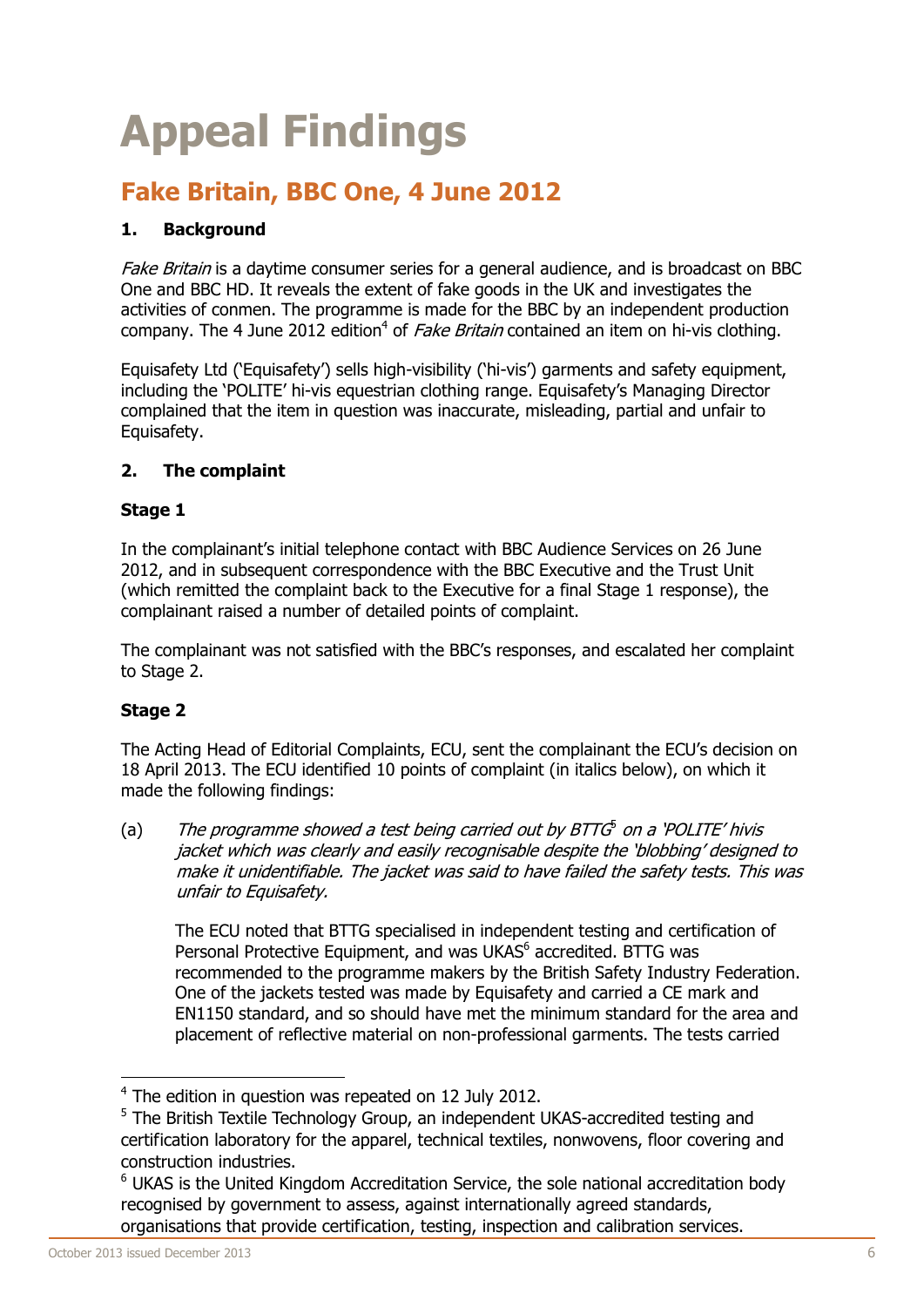out by BTTG found that the jacket did not have the required area of luminous material.

The ECU agreed that, if the jacket had been clearly identified as one that was made by Equisafety, then it may have been appropriate to give Equisafety an opportunity to respond to the suggestion that it was selling jackets that did not meet the EN1150 standard despite claims to the contrary. However, the brands of the jackets being tested were never mentioned. Furthermore, Equisafety's jacket was 'blobbed', to ensure that it was not readily identifiable. The ECU appreciated that the complainant thought that viewers would have known that it was one of Equisafety's products, particularly because of the "distinctive blue chequers". However, as the complainant had acknowledged, the 'POLITE' range was not the only one on the market that bore a resemblance to jackets used by the police, and so the ECU could not conclude that it would have been apparent to most viewers that it was made by Equisafety.

The ECU did not therefore uphold this point of complaint.

(b) The BTTG tester said the jacket had been modified and so did not have a sufficiently large area of luminous material. The programme went on to say the jacket "failed legal EU safety requirements", but all 'POLITE' jackets had passed the necessary tests. This was misleading and unfair to Equisafety because the programme clearly implied that its products did not meet the required safety standards. The programme makers had been told by Wirral Trading Standards that Equisafety products did meet the relevant standards.

Having concluded that viewers would not have identified the jacket being tested as Equisafety's product, the ECU concluded that there was no unfairness to Equisafety in this regard. For the same reason, the ECU did not consider that the programme was misleading. The ECU determined that the most that viewers would have concluded from this sequence was that some jackets on sale did not meet the required standard and, in some cases, that this was because modifications were made after a garment had been tested and approved.

The ECU did not therefore uphold this point of complaint.

(c) The programme included a lengthy contribution from a contributor who was introduced as "a keen horse rider. She recently invested in a hi-vis jacket …" ['the Contributor']. The programme did not explain that the Contributor had close links with one of Equisafety's competitors ['the Competitor'], and had modelled clothing for the Competitor's website. The Contributor had a long history of complaining about Equisafety's products, and so was not an impartial contributor. This was unfair to Equisafety.

The ECU noted that the BBC's Editorial Guidelines on Accuracy made it clear that BBC output should be based on sound evidence and be presented in clear and precise language. The ECU also noted that Guideline 3.4.12 said:

We should normally identify on-air and online sources of information and significant contributors, and provide their credentials, so that our audiences can judge their status.

The ECU noted that the Contributor had featured at length and expressed a number of views that were directly related to Equisafety. It seemed to the ECU that the Contributor was highly critical of Equisafety's products and was effectively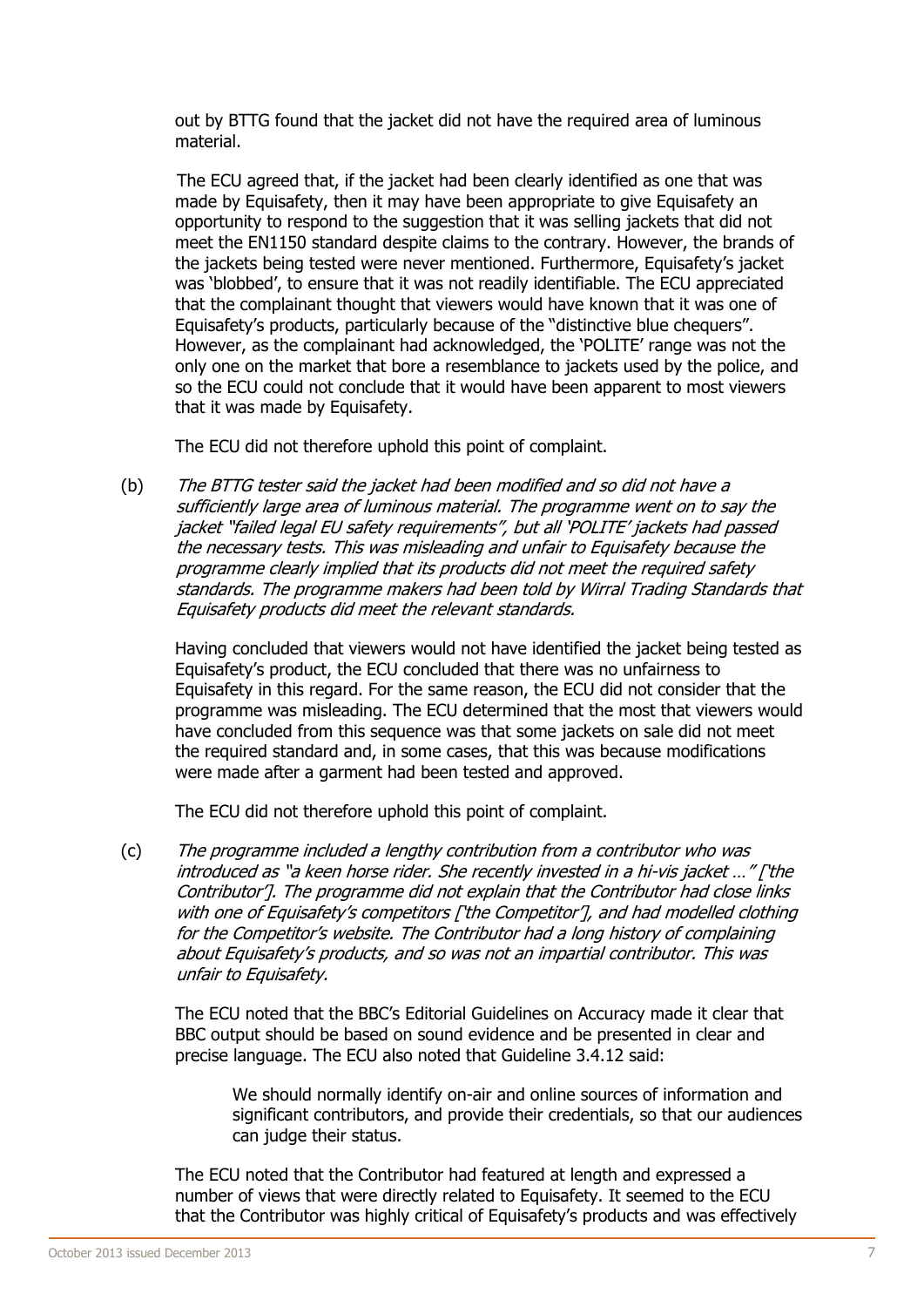accusing Equisafety of selling garments that purported to be approved and endorsed by the police when no such endorsement had been given.

In the ECU's view, the question was whether the Contributor was introduced or described in a way that ensured that viewers were able to judge the contribution appropriately. The ECU did not believe this was the case. It noted that viewers were told that the Contributor was "a keen horse rider" who became concerned about the safety standard of a jacket they had bought, which led them "to look at other hi-vis clothing", including that sold by Equisafety. On that basis, the ECU considered that most members of the audience would have assumed that the Contributor was an independent member of the public with legitimate concerns about some of the products on the market. While the ECU had no reason to believe that the Contributor's concerns were not legitimate, it thought that the Contributor's association with one of the leading brands (and one of Equisafety's competitors) called into question the Contributor's independence. In the ECU's view, the programme makers should have identified the Contributor's potential conflict of interest and made this clear to the audience. It seemed to the ECU that viewers might have judged the Contributor's contribution somewhat differently if they had known that the Contributor had links with one of the companies making such products and had arguably been campaigning against products made by other manufacturers and suppliers, and in particular Equisafety.

The ECU concluded that the programme was materially misleading in this regard and therefore upheld this point of complaint.

(d) The Contributor's contribution was edited in a way to give the impression that they were talking about Equisafety when discussing the jacket they said they had bought.

The ECU noted that at the start of the sequence there was a reference to the Contributor purchasing a jacket and detailing her concerns about the certification of that jacket. The narrator then went on to say "But the jackets themselves are not the only fakes in the high-vis market as [the Contributor] discovered when she decided to look at other high-vis clothing and came across the Polite range of garments and accessories made by Equisafety". The ECU thought it was clear from the way in which the sequence was worded that, following the Contributor's experience with the jacket she had bought, the Contributor had gone on "to look at **other** hi-vis clothing" [ECU's emphasis]. The ECU pointed out that this reference to Equisafety was the first time Equisafety had been mentioned in the programme, and it therefore did not agree that viewers would have been led to believe, or would have assumed, that the Contributor was referring to Equisafety when describing the jacket the Contributor had bought initially.

The ECU did not therefore uphold this point of complaint.

(e) The programme gave an inaccurate and misleading explanation of the concerns the Contributor raised about the jacket she had bought. This was unfair to Equisafety. The programme also gave an inaccurate and misleading impression of the actions taken by the Contributor in relation to purchasing and checking the safety certification of the jacket she said she had purchased.

Referring to its response to the previous Point, the ECU did not believe viewers would have been given the impression that the jacket originally bought by the Contributor was made by Equisafety. The ECU therefore did not agree that the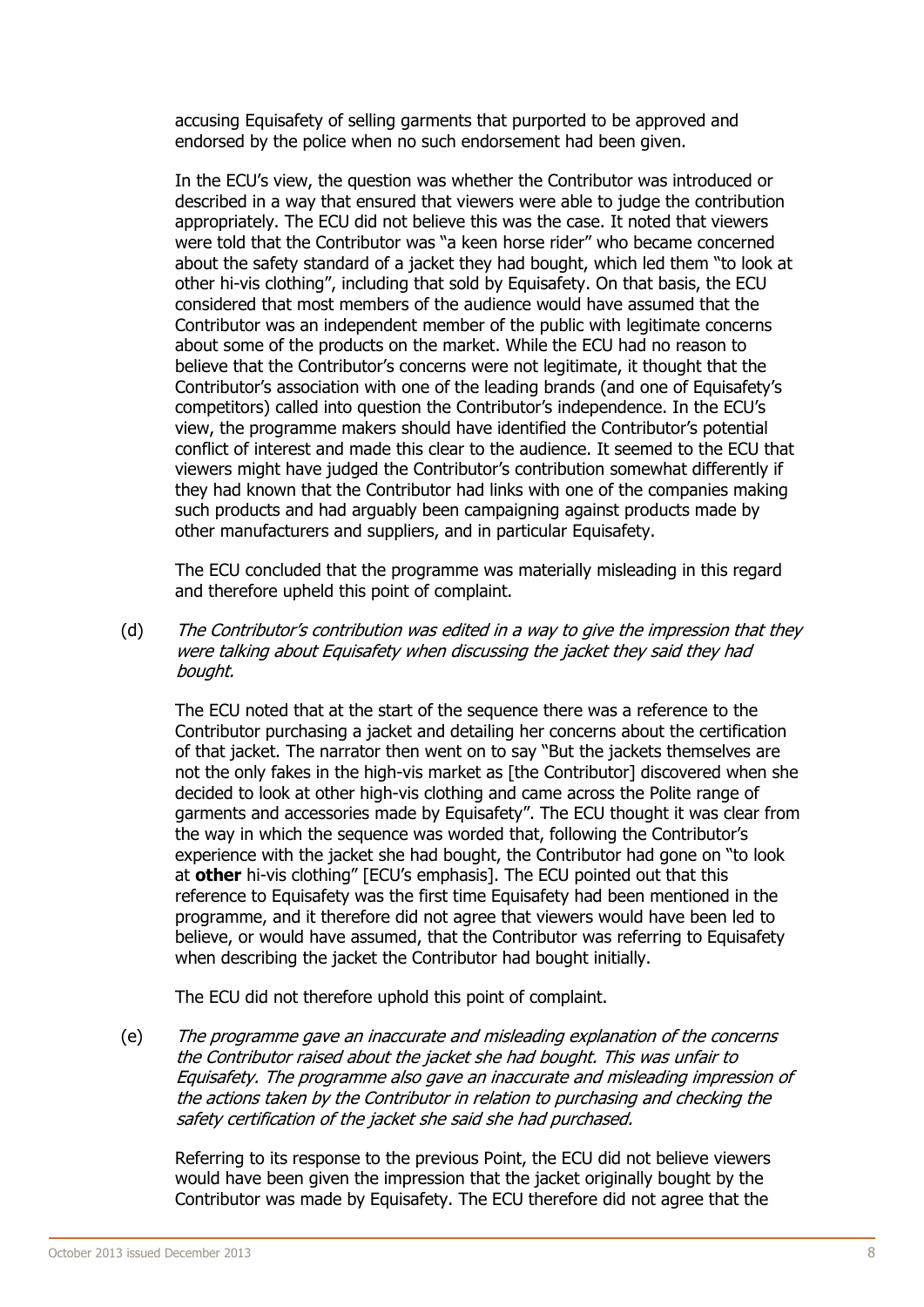Contributor's comments about the jacket or the inquiries she had made could be regarded as unfair to Equisafety.

The ECU did not therefore uphold this point of complaint.

- $(f)$ –(i) *[The ECU did not uphold these points of complaint, and the complainant did not* appeal against this aspect of the ECU's decision.]
- (j) The programme did not give Equisafety an appropriate right of reply to the allegation that it was still selling products which said they were endorsed or approved by the police.

In the ECU's opinion, viewers would have been left with the impression that Equisafety was selling jackets with a 'police endorsement' tag despite the Advertising Standards Authority ('ASA') ruling "that the police endorsement was fake". Although it was made clear that the ASA ruling did not apply to swing tags, the ECU believed the Contributor's contribution would have led the audience to assume that Equisafety was knowingly continuing to claim that its products were "Fully approved" or "Officially passed" by the police when that was not the case.

Noting that the Contributor had gone on to suggest that Equisafety was still selling garments which carried a police endorsement on the swing tags, the ECU took the view that the programme was making a serious allegation against Equisafety, to which the complainant should have been offered an opportunity to respond.

Noting that the complainant was not offered the right of reply provided for in Guideline 6.4.25, the ECU upheld this point of complaint.

#### **Appeal to the Trust**

The complainant appealed to the Trust on 9 May 2013. With regard to point (a) of the ECU's decision, the complainant stated that, despite the 'blobbing', the design of the 'POLITE' waistcoat was obvious. Within minutes of the broadcast, the complainant was receiving emails regarding the waistcoat being shown on *Fake Britain*, and Equisafety's Facebook page was being inundated with questions regarding the product's authenticity. While acknowledging that some viewers would not have known the design, the complainant argued that this segment was aimed at horse riders who would have been watching. As the waistcoat was so identifiable, and as it was indicated that the product was 'fake', in that it did not meet standards, Equisafety should have been given the courtesy of being asked to comment.

With regard to point (b) of the ECU's decision, the complainant stated that the 'POLITE' waistcoat (although 'blobbed') was easily identifiable by horse riders watching the programme, and it was therefore very obvious which product the tester was classing as 'fake'. If the programme researchers had contacted Equisafety, or if they had taken notice of Wirral Trading Standards, they would have been shown the certificates issued by one of the largest international testing houses (namely, SATRA), which stated that the waistcoat was tested after logos, signage and chequered strips were in place and that the product had passed the applicable test. At the time the programme was aired, the 'POLITE' range was the only range on the market with these distinctive features, but due to its popularity it has been copied by "many other companies". The word 'POLITE' was trademarked and all other products briefly shown were not of the same design at all.

With regard to points (d) and (e) of the ECU's decision, the complainant raised various points to state that the Contributor had been hostile to Equisafety over the past few years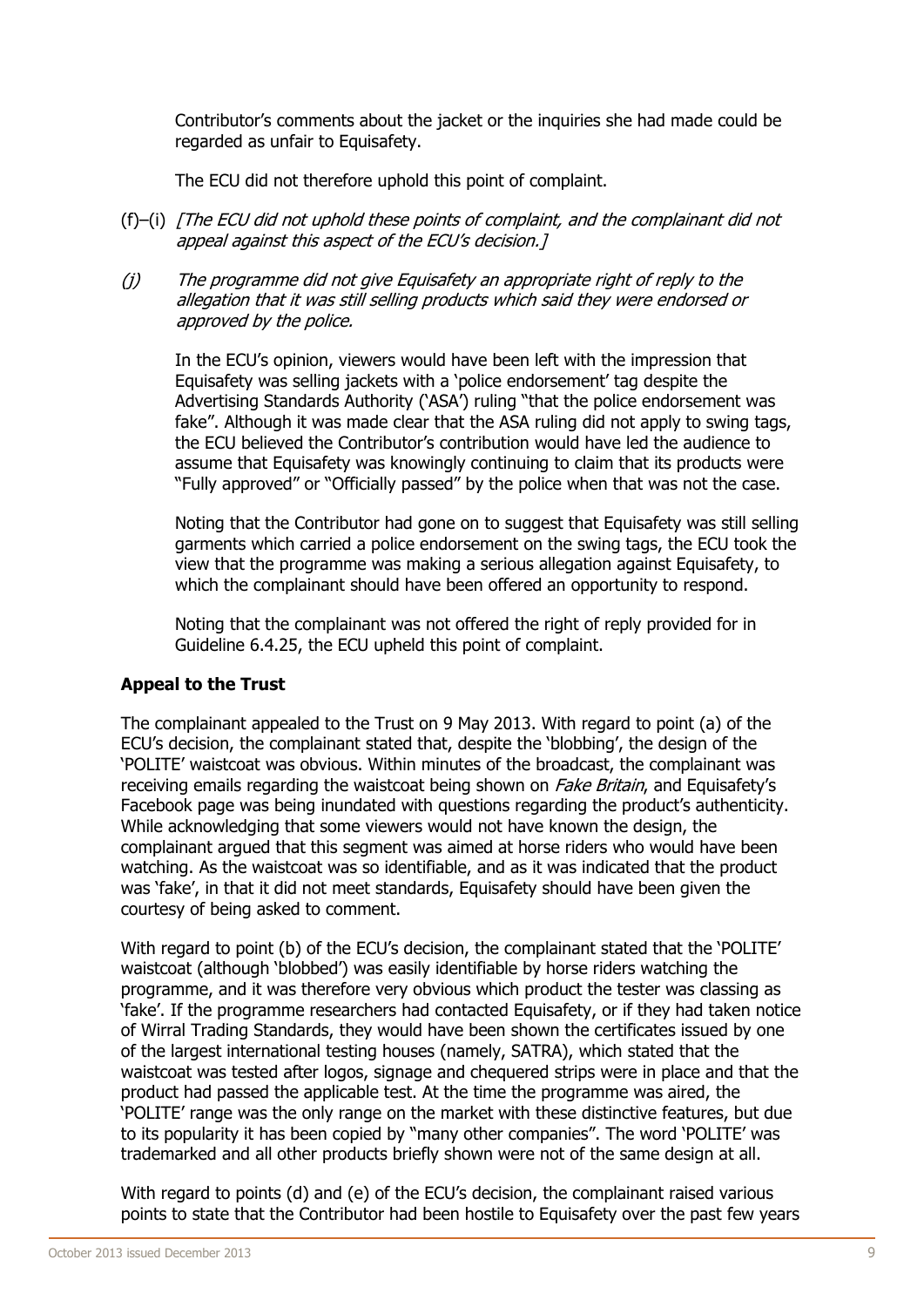and this is what motivated the Contributor to contribute to the programme. The complainant reiterated that the Contributor was a close personal friend of the Competitor's owner and could be found working on the Competitor's stand at events and modelling for them on photo shoots.

The complainant said that, at the beginning of the programme  $[sic]$ , the commentary made viewers aware that a 'POLITE' waistcoat was being tested, started talking about the Contributor buying a fake hi-vis jacket, then finished by talking again about the 'POLITE' range. According to the complainant, this "clever piece of editing" was done to lead viewers to believe that the programme was about the 'POLITE' range only. The complainant acknowledged that the Contributor did not state what brand of jacket she had bought, but in the complainant's view the insinuation was clear. As the Contributor only ever wore the Competitor's products, the complainant doubted whether she would purchase another company's product on any other occasion. According to the complainant, the Contributor was also very aware of the 'POLITE' range before the programme was aired, so to state that she had "come across the 'POLITE' range of garments and accessories made by Equisafety" was completely untrue. The complainant stated that the Contributor had been aware of the 'POLITE' range since 2010, and queried why she had suddenly "come across it".

The complainant stated that, owing to her association with the Competitor, the Contributor was extremely knowledgeable and proficient in the legalities of relevant tests and certificates, and regularly gave safety talks at a county British Horse Society in her capacity as Safety Awareness Officer. Consequently, the complainant was "astounded" that the Contributor had presented on camera a certificate issued by testing house TUV and had insinuated that it was one of Equisafety's. The complainant had contacted TUV, who stated that they had neither heard of the Contributor nor sent her a certificate, which led the complainant to believe the certificate had been downloaded via the Internet.

The complainant's appeal raised the following points:

**Point A:** Equisafety's 'POLITE' waistcoat was said to have "failed legal EU safety requirements", whereas it had been certified by international testing house SATRA, and Wirral Trading Standards had told the Producer/Director that it was satisfied that Equisafety's products met the applicable standards.

**Point B:** The tester stated that Equisafety's 'POLITE' waistcoat did not have a sufficiently large area of yellow material because it had been modified after certification, whereas the waistcoat was tested and certified with all logos, signage and chequered strips in place.

**Point C**: The BBC should have given Equisafety an opportunity to comment on the allegation that the waistcoat failed to meet safety requirements. Had the BBC done so, or had the BBC taken notice of the Trading Standards Officer they contacted, they would have been shown the SATRA certificates.

**Point D**: As the 'POLITE' waistcoat was identifiable, the allegation that it was fake and did not meet safety standards was unfair to Equisafety. Equisafety should have been given the opportunity to comment on these allegations.

**Point E:** The Contributor has a history of being hostile to Equisafety and this was what had motivated her to contribute to the item.

-

 $<sup>7</sup>$  It was assumed that the complainant was in fact referring to the beginning of the item,</sup> not the programme.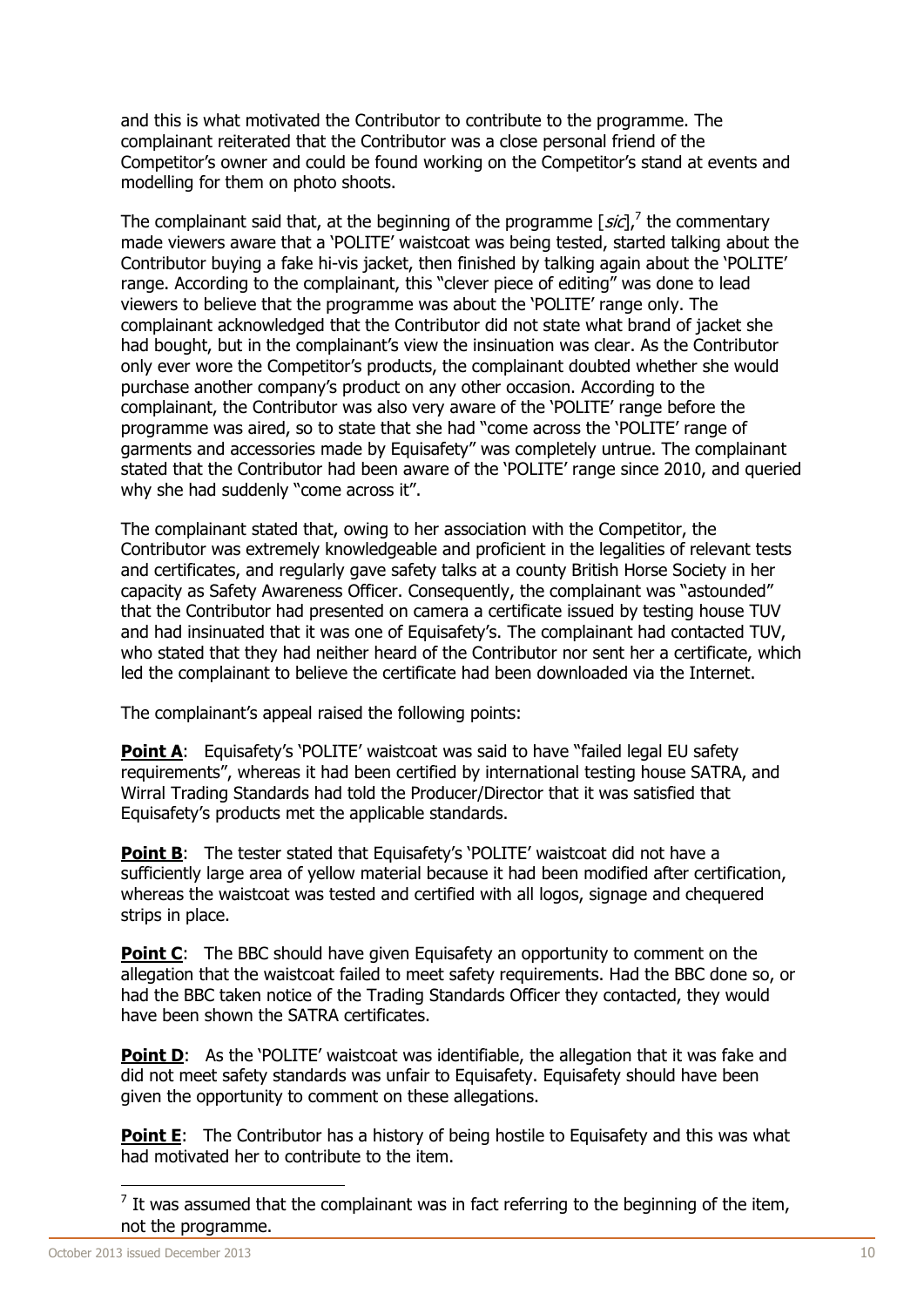**Point F:** A number of comments were made by and about the Contributor which were inaccurate and misleading.

**Point G**: The Contributor made references to a hi-vis jacket and corresponding TUV certificate which were inaccurate and misleading.

**Point H**: The way in which the item was edited misleadingly implied that Equisafety's products are fake and do not meet safety standards.

#### **3. Applicable Editorial Standards**

The full guidelines are at [http://www.bbc.co.uk/editorialguidelines.](http://www.bbc.co.uk/editorialguidelines) The sections on Accuracy, Impartiality, and Fairness, Contributors and Consent were relevant to this appeal.

#### **4. The Committee's decision**

In reaching its decision, the Committee took full account of all the available evidence, including (but not limited to) the Editorial Adviser's report, a supplementary note prepared by the Editorial Adviser and submissions from the complainant and from the BBC.

#### **Points A and B**

The Committee considered Points A and B against the editorial tests in Accuracy Guidelines 3.1, 3.2.1, 3.2.3 and 3.4.11.

The Committee took the view that the BBC was bound at all times by the Accuracy Guidelines, regardless of whether a given product was identifiable or not. Therefore, any statement that a garment "failed legal EU safety requirements" must, irrespective of the garment's identifiability, be duly accurate. Similarly, any suggestion that the garment did not have a sufficiently large area of yellow material because it had been modified after certification, must also be duly accurate. Given the potential seriousness of any allegation that a company was selling a hi-vis product that was purported, but failed, to meet legal requirements, the Committee believed the requirements of due accuracy in this context were high.

The Committee considered the subject and nature of the programme and how viewers would have regarded products depicted in the programme. The Committee noted that the programme's webpage<sup>8</sup> describes Fake Britain as a:

[s]eries which reveals the extent of fake goods in the UK, and investigates the conmen who are trying to get their hands on your money.

In the Committee's opinion, the title '*Fake Britain'* suggested that any product depicted in the programme was by implication fake, unless indicated otherwise. The Committee felt that an allegation that a product was fake was an extremely serious one. The Committee therefore concluded that it was incumbent on the programme makers to consider very carefully how audiences were likely to regard any product depicted in the programme.

-

<sup>&</sup>lt;sup>8</sup> <http://www.bbc.co.uk/programmes/b011f8m5>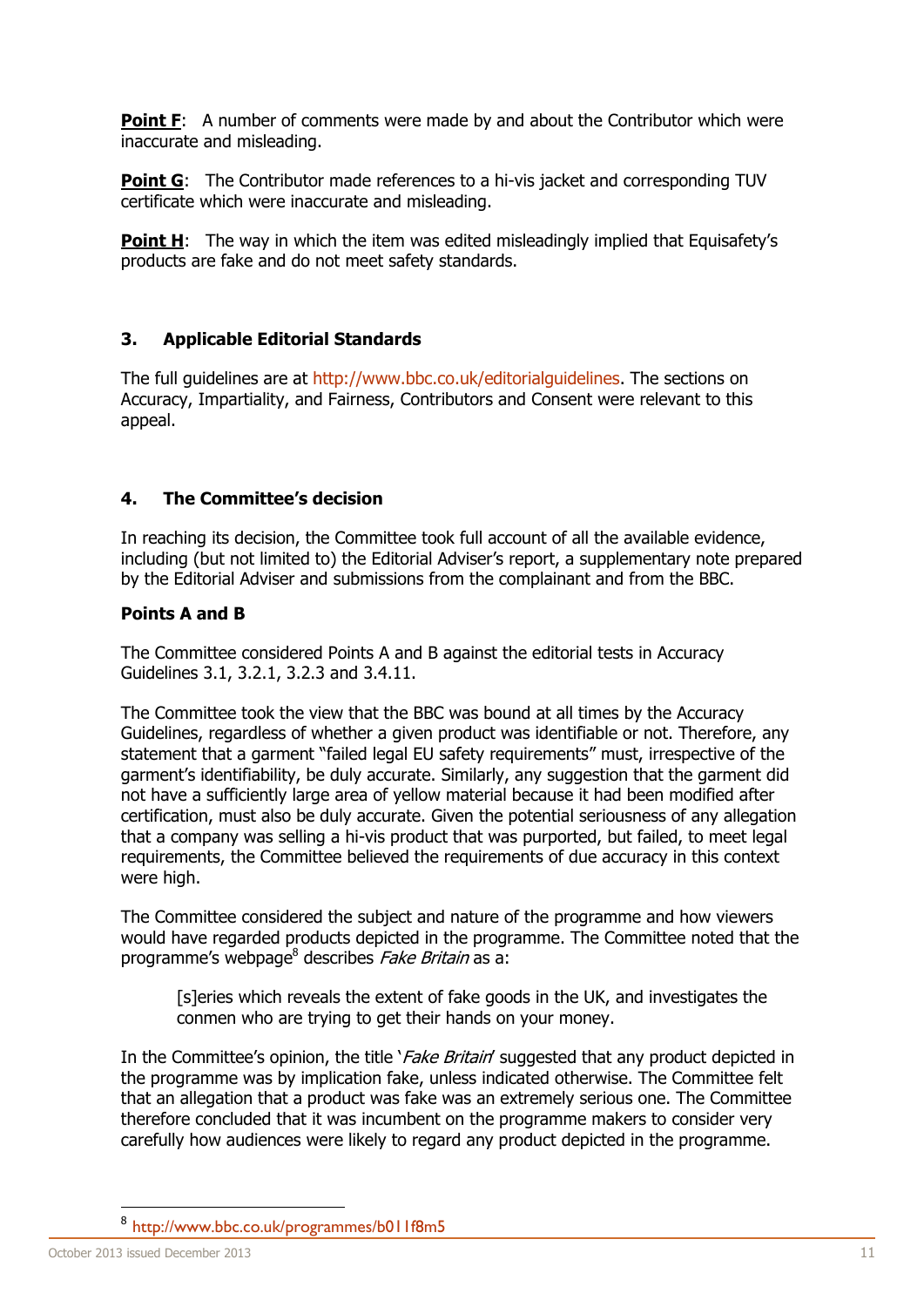The Committee noted that the programme refers to the following in relation to the (unnamed) 'POLITE' waistcoat:

> **Commentary:** To meet the required visibility standards, the garment MUST have a certain area of luminous material and this one falls short. And Chris thinks he knows why.

**Chris (BTTG Garment Tester)**: There are things put on them which obviously obscure the fluorescent fabric. This is the sort of problem that we see quite often with garments that are tested and certified and then they're slightly modified, they're altered. It's, I suppose, a question of not considering the consequences of those small changes.

**Commentary:** Of the two jackets we tested, both failed legal EU safety requirements, but for different reasons …

The Committee also noted that the commentary stated:

But it's not just the industry experts that are concerned about fake hi-vis safety gear on sale to the public …

In the Committee's view, viewers would have construed the phrase "fake hi-vis safety gear" as referring to the two garments tested by BTTG in the sequence that immediately preceded the line of commentary, one of which was the (unnamed) 'POLITE' waistcoat.

The Committee considered whether the item's description of the (unnamed) 'POLITE' waistcoat as "fake hi-vis safety gear", the statement that the garment "failed legal EU safety requirements", and the reference to the garment not having a sufficiently large area of yellow material due to possible modifications, were duly accurate.

The Committee noted that there was evidence to suggest that the waistcoat met EU legal standards.

- It noted that on 5 June 2009, SATRA issued an EC type examination certificate for Equisafety's 'Air' waistcoat, of which the 'POLITE' waistcoat was a later variant. The Committee noted that the 'Air' waistcoat bore reflective strips and no lettering, whereas the 'POLITE' variant bore chequered reflective strips and lettering.
- The Committee noted that the complainant had stated that Equisafety's 'POLITE' waistcoat first came onto the market in 2010. The Committee also noted that the Contributor had brought the 'POLITE' waistcoat to the attention of the Association of Chief Police Officers on 14 August 2010, from which the Committee inferred that the 'POLITE' waistcoat was on the market at or before that date.
- The Committee noted that Equisafety submitted the 'POLITE' waistcoat to SATRA for testing in November 2011, and that SATRA issued a Technical Report on 30 November 2011. Page 3 of SATRA's Technical Report, dated 30 November 2011, showed photographs of the front and back of the 'POLITE' waistcoat with logos, signage and chequered strips in place, from which the Committee inferred that the garments tested by SATRA and BTTG were both 'POLITE' waistcoats. With regard to the regulatory effect of SATRA's Technical Report, the Committee noted that, according to SATRA's Managing Director: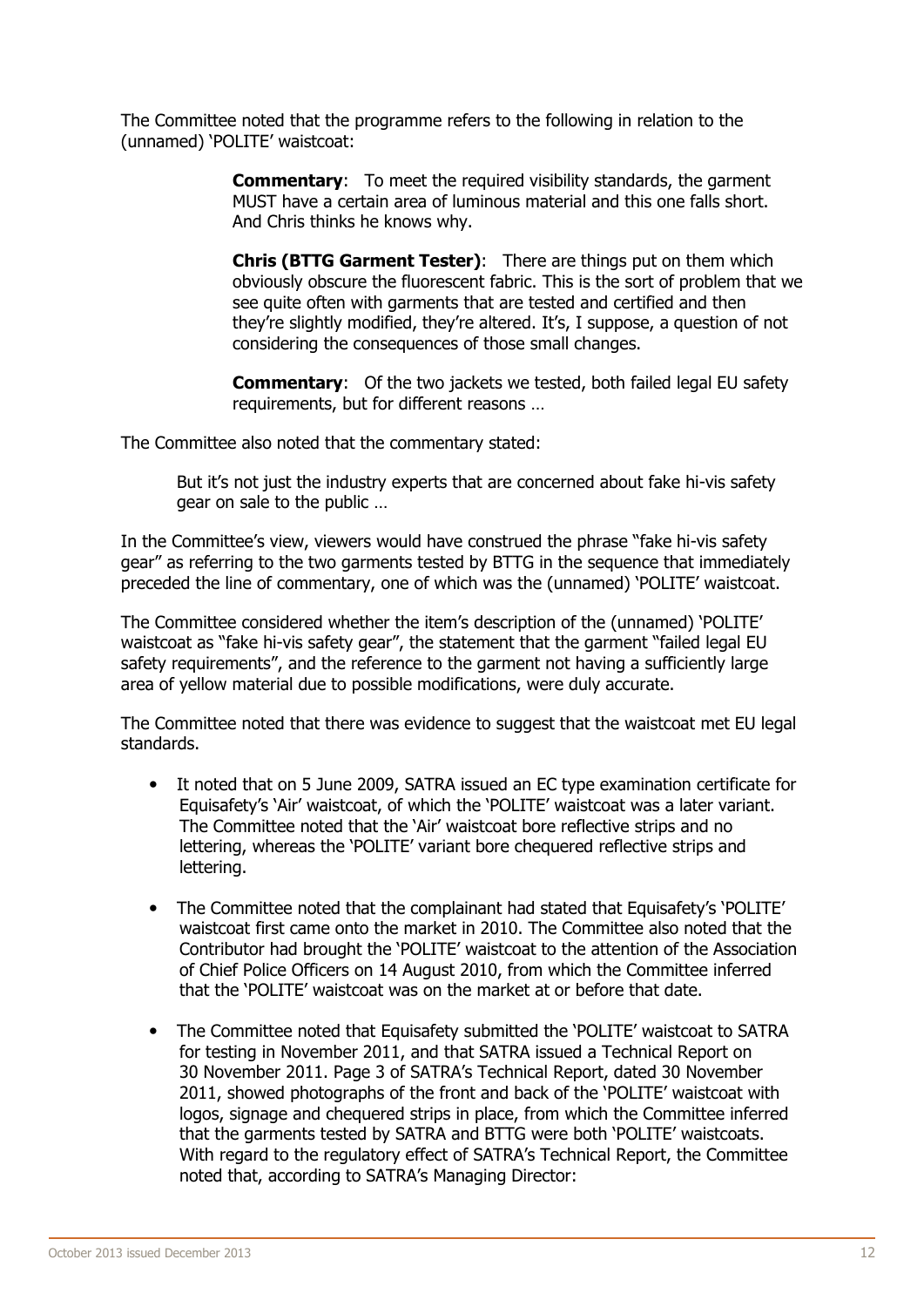"Test reports are an important part of the technical file, but cannot be considered as satisfying the [PPE] Directive on their own. The legitimacy to apply the CE mark comes from an EC type examination certificate after the EC type examination process has been successfully completed … Only once the EC type examination process has been passed, can the product be deemed to have satisfied all the requirements of the PPE Directive."

• The Committee noted that, on 7 March 2012, SATRA added the 'POLITE' waistcoat to its previously issued EC type examination certificate for the 'Air' waistcoat. The Committee noted that the date of certification of the 'POLITE' waistcoat postdated the purchase and testing of the garment that appeared in the item, and pre-dated the broadcast.

The Committee noted that the Editorial Adviser's report and supplementary note referred to other safety certification relating to the 'POLITE' waistcoat.

The Committee noted that SATRA and BTTG are accredited by UKAS $^9$  to test and certify certain products and are 'Notified Bodies' (Notified Bodies are appointed by EU Member State governments and notified to the European Commission on the basis of their ability to carry out the examinations and tests required for CE marking of Personal Protective Equipment).

With regard to the apparent conflict between SATRA's certification of the 'POLITE' waistcoat and BTTG's findings, the Committee noted that, according to the BTTG tester:

"For EN 1150 design assessment, there is no agreed test method. Therefore, there is scope for difference between Test Houses."

The Committee noted that the commentary stated that "other areas leave **a lot to be desired**" [emphasis added], whereas the BTTG tester had subsequently explained:

"The failure was by 0.01  $m^2$ , or 100 cm<sup>2</sup>, which is of the order of 2-3% of the required total. It is the equivalent of approximately 1 cm extra length on the Vest. It could be described as a failure by **a slight margin**. [emphasis added]"

The Committee noted that it is responsible for determining appeals on BBC Editorial Standards, but it was not within its remit to determine whether legal standards had been met and at what point those standards were deemed to be met. The issue to be determined was whether the statements in the programme were duly accurate.

The Committee took into account that there was evidence that the waistcoat was purchased and tested by the programme makers prior to SATRA adding the 'POLITE' waistcoat to the previously issued EC type examination certificate for the Air waistcoat. However, the Committee took the view that, given that there was evidence to suggest that the waistcoat had been certified to pass safety standards by SATRA at the point of broadcast, that there was no agreed test method, and that the 'POLITE' waistcoat had failed BTTG's test by only a slight margin, the description of the 'POLITE' waistcoat in the programme as "fake hi-vis safety gear", and the statement that the jacket "failed to meet EU legal standards" were not duly accurate. In reaching this decision the Committee noted that it was not its role to resolve the apparent conflict between the SATRA and BTTG test. Rather, its role was to determine whether the unequivocal statements in the item, that the waistcoat failed to meet safety standards, were duly accurate. For the reasons set out in this finding, the Committee concluded that they were not.

-

<sup>&</sup>lt;sup>9</sup> see footnote 3 above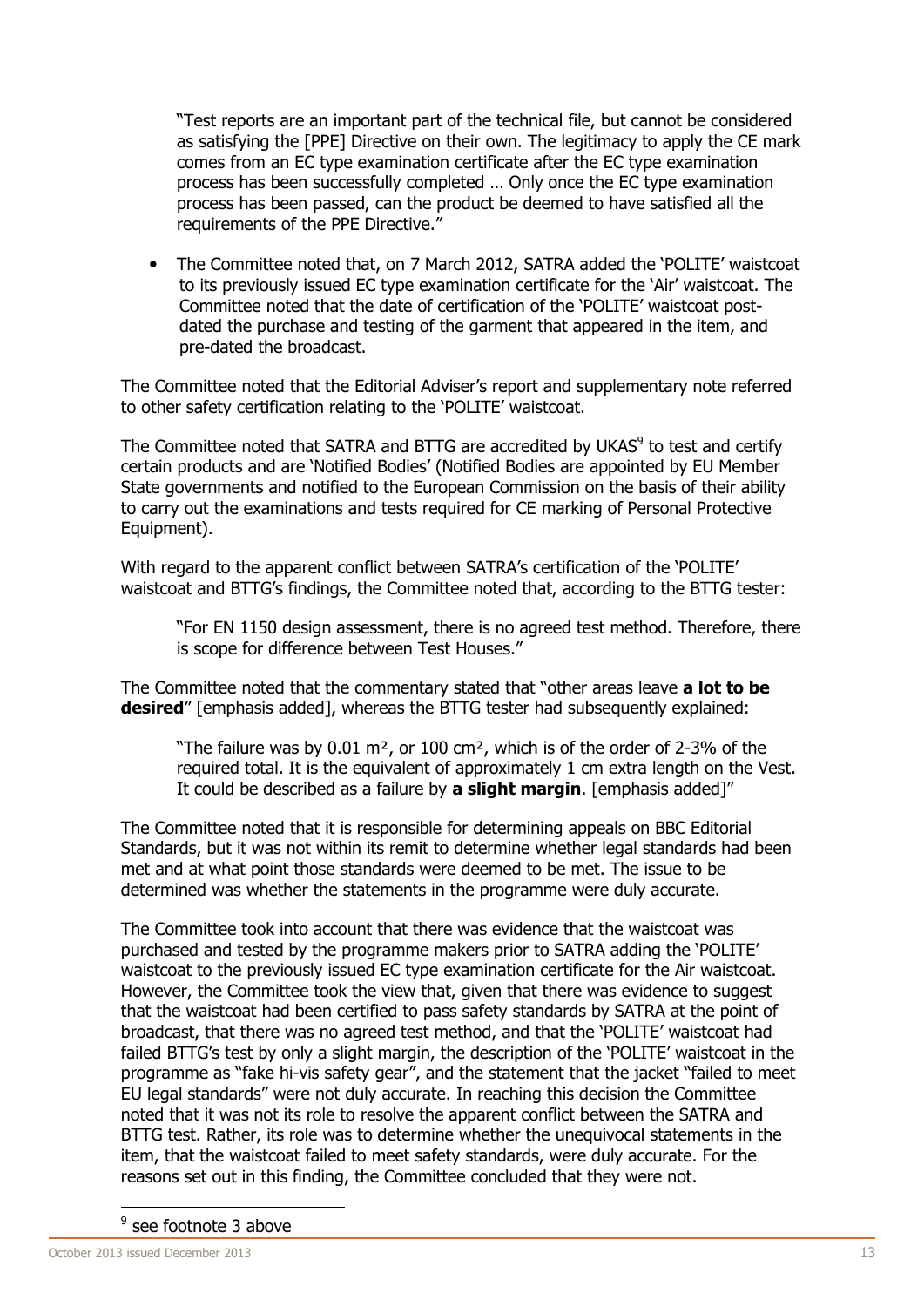The Committee also took the view that the cumulative effect of the commentary – and in particular the statement that other areas left "a lot to be desired" – would have been to mislead viewers into believing that the margin of failure was significantly greater than was actually the case.

In relation to the reference to possible modifications leading the waistcoat to fall short of safety standards, the Committee noted that, in the 'rushes' (unedited footage) of his interview, the BTTG tester had repeatedly qualified his comments concerning possible post-certification modifications:

"What often happens is that a manufacturer will submit a garment for certification, and it'll be a plain garment, and it will meet the requirements, will get a certificate, but often you'll see manufacturers then changing the garment, adding badges, adding things onto it, which then take away from the area of the material and will then actually make that garment no longer compliant with the standard. That's **possibly** what's happened in this case. ...

So, **possibly** what has happened is that, when they first submitted the garment for testing, it may not have had the badge on the back. …

Then **possibly** what has happened is that the manufacturers decided to put the badge on the back …

It's **possible** that when the garment was first checked it was a plain waistcoat, and **possibly** what's happened is that the manufacturers, after certification, after testing, they've then decided to put the badge on the back …

It's **possible** that, when the garment was submitted, it was a plain garment with no badges on, no writing on, that **maybe** that was added after the garment was tested and certified … [emphases added]"

The Committee compared the BTTG tester's comments with the corresponding section of the item:

**Commentary**: To meet the required visibility standards, the garment MUST have a certain area of luminous material and this one falls short. And Chris thinks he knows why.

**Chris**: There are things put on them which obviously obscure the fluorescent fabric. This is the sort of problem that we see quite often with garments that are tested and certified and then they're slightly modified, they're altered. It's, I suppose, a question of not considering the consequences of those small changes.

In the Committee's view, the item as broadcast suggested that the addition of wording or other design changes on the waistcoat led this waistcoat to "fall short" of safety standards. Given the room for difference between testing houses, given the naturally speculative nature of the tester's comments in the rushes, and given the waistcoat was certified as having passed the EU safety standard at the time of broadcast with the wording in place, the suggestion that this waistcoat fell short of the EU standards due to modifications was not duly accurate.

#### **Finding: Upheld**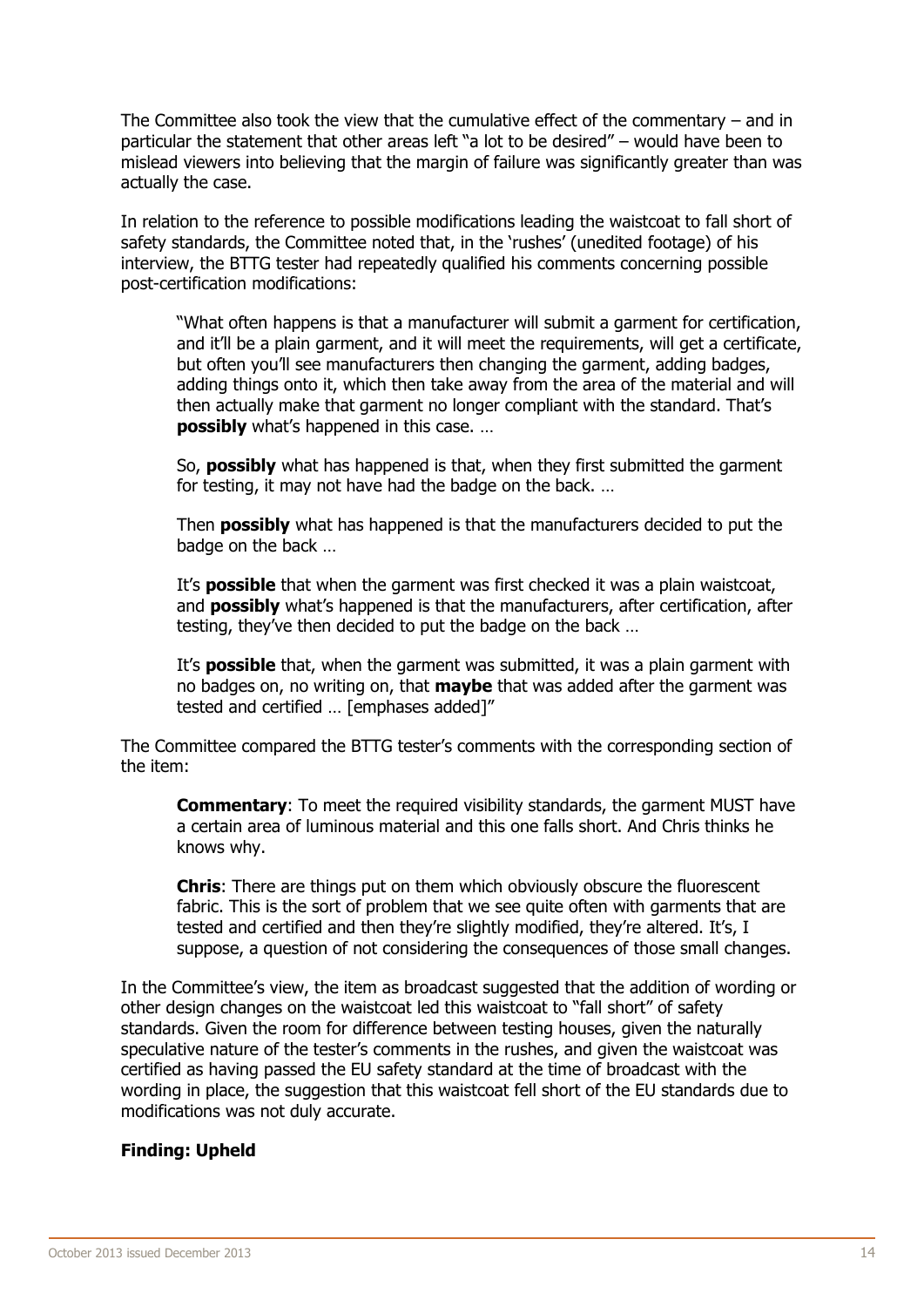#### **Point C**

The Committee considered Point C against the editorial tests in Accuracy Guidelines 3.1 and 3.2.2.

The Committee noted that the ECU had not considered the issue of whether the information regarding the 'POLITE' waistcoat's alleged non-compliance with safety standards was properly sourced and/or cross-checked.

The Committee noted that the penultimate paragraph of Editorial Guideline 3.1 states:

Where appropriate to the output, we should:

- gather material using first hand sources wherever possible
- check and cross check facts
- validate the authenticity of documentary evidence and digital material
- corroborate claims and allegations made by contributors wherever possible.

The Committee noted that Editorial Guideline 3.2.2 states:

All BBC output, as appropriate to its subject and nature, must be well sourced, based on sound evidence, thoroughly tested and presented in clear, precise language. We should be honest and open about what we don't know and avoid unfounded speculation. Claims, allegations, material facts and other content that cannot be corroborated should normally be attributed.

The Committee noted that the programme makers had acknowledged that, at a meeting on 7 February 2012 (at or about the time of filming), Wirral Trading Standards had told the programme's Producer that they did not believe there was a problem with Equisafety products, and that the test certificates they had seen (supplied by Equisafety) showed they were compliant with safety standards (although Wirral Trading Standards had acknowledged that there was a conflict between those results and test results supplied by the Retroreflective Equipment Manufacturers Association (REMA).

The Committee also noted that the 'POLITE' waistcoat's User Information sheet, which was enclosed with the garment tested by BTTG, stated that an EC type examination had been carried out by SATRA.

The Committee noted that the programme makers had explained that they did not contact Equisafety to make further enquiries regarding the 'POLITE' waistcoat because they did not identify Equisafety in the programme. The Committee repeated its earlier conclusion that, regardless of whether the garment in question was identifiable or not, the BBC must comply with the Accuracy Guidelines. In the Committee's view, being aware that Wirral Trading Standards were satisfied with Equisafety's certification, and also being in possession of the garment's User Information sheet, the programme makers were under an obligation to double-check with SATRA whether the garment met applicable safety standards. Alternatively the programme makers could have contacted Equisafety to make enquiries regarding the safety certification. Noting that the programme makers had not contacted SATRA or Equisafety, but had relied solely on BTTG's test results, the Committee concluded that the item was not properly sourced and/or cross-checked.

#### **Finding: Upheld**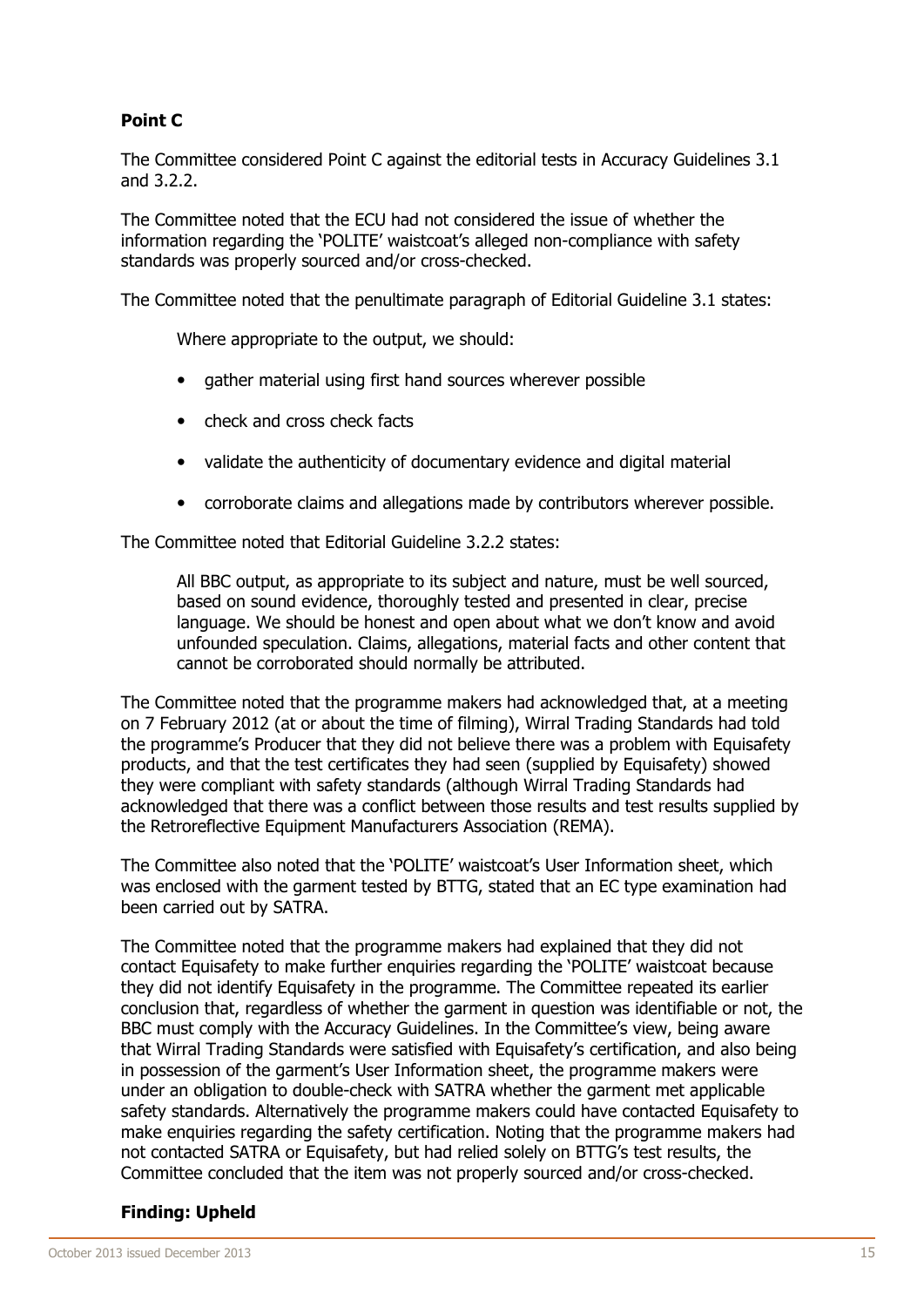#### **Point D**

The Committee considered Point D against the editorial tests in Fairness Guidelines 6.1, 6.2.3 and 6.4.25.

Before addressing Point D, the Committee considered whether the 'POLITE' waistcoat was identifiable.

The Committee noted that, despite having given the complainant and programme makers a fair opportunity to provide evidence on this point, at the time of considering the appeal the Committee had not seen any evidence that any garment resembling Equisafety's 'POLITE' waistcoat was on the market at the date of broadcast  $^{10}$ . It also noted that a chequered waistcoat by the Competitor was not on sale at the date of the broadcast.

In any case, the Committee noted that, starting from the date of broadcast, numerous comments about the 'POLITE' waistcoat's appearance on *Fake Britain* had been made on Equisafety's Facebook page. In the Committee's view, it appeared from some of those comments that people in the equestrian hi-vis market, including purchasers of Equisafety products, had recognised the 'POLITE' waistcoat.

The Committee therefore concluded that, despite the blobbing, the 'POLITE' waistcoat was identifiable.

The Committee then considered Point D against the editorial tests in the Guidelines on Fairness, Contributors and Consent. The Committee noted that Editorial Guideline 6.1 states:

The BBC strives to be fair to all  $-$  fair to those our output is about, fair to contributors, and fair to our audiences.

In the Committee's view, given the 'POLITE' waistcoat's identifiability, the cumulative effect of the breaches of the Accuracy guidelines under Points A–C above had resulted in unfairness to Equisafety.

The Committee agreed that there was a significant public interest in investigating the standards of high visibility garments on sale to the public. The Committee noted, however, that, where the BBC's output makes allegations of wrongdoing, iniquity or incompetence, or lays out a strong and damaging critique of an individual or organisation (as was the case in this instance), Editorial Guidelines 6.2.3 and 6.4.25 state that the individual or organisation should normally be given a right of reply, unless there is an editorial justification to proceed without it.

-

 $10$  Following circulation of the finding to the complainant and programme makers, the programme makers alleged that it was unfair for the Committee to conclude that no other garment was on the market at the time without requesting any evidence of this. They sought to provide evidence of another person selling similar waistcoats at the time of broadcast of Fake Britain. The Committee considered that the programme makers had been provided a fair opportunity to provide comments and evidence prior to the consideration of the appeal. The Committee agreed that the additional information was provided by the programme makers out of time. In any case, it appeared from the Facebook comments that some people had identified the POLITE waistcoat.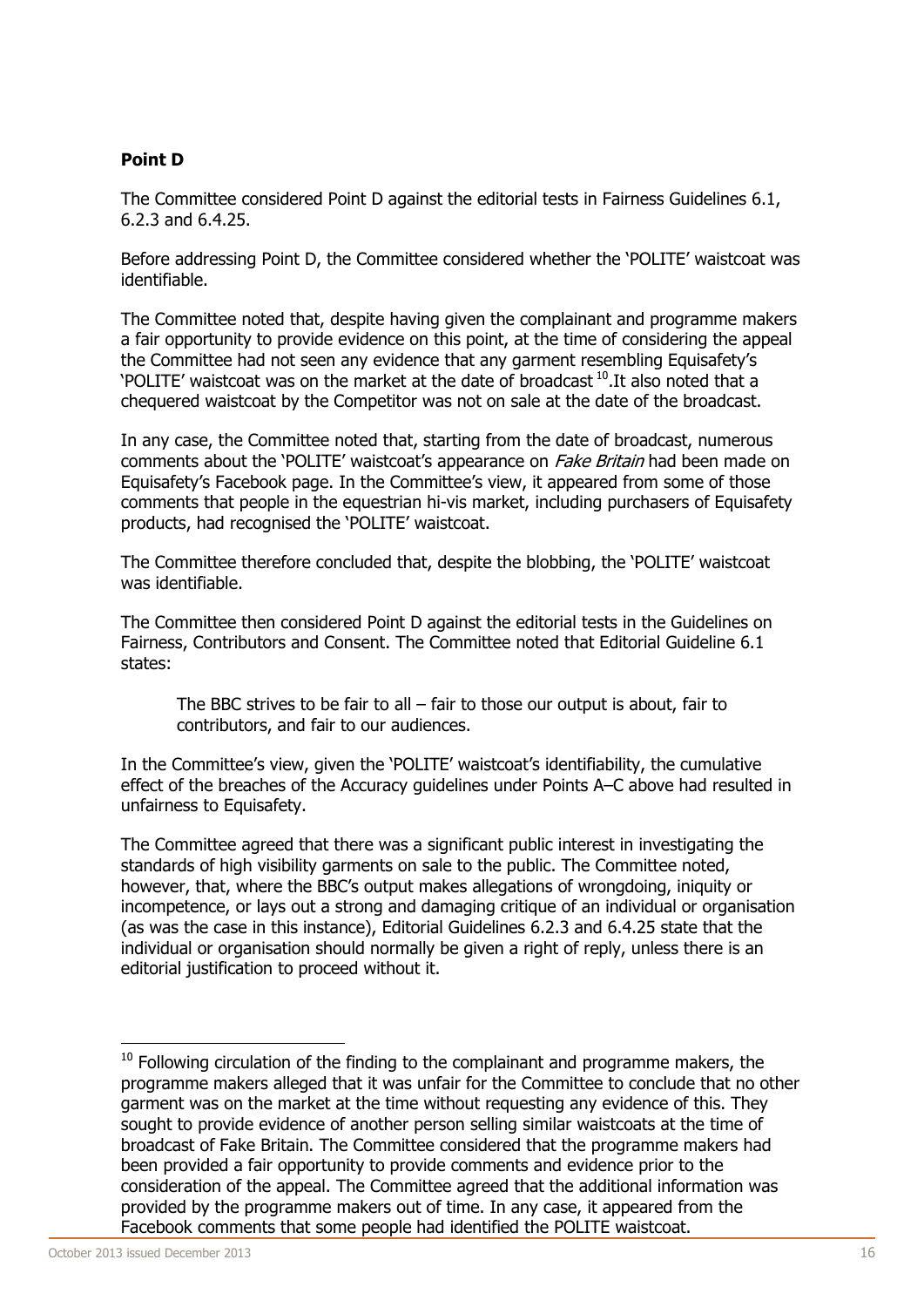In the Committee's view, Equisafety should have been given the opportunity to comment on the serious allegations that had been made against it, and there was no editorial justification for proceeding without this.

#### **Finding: Upheld**

#### **Point E**

The Committee considered Point E against the editorial tests in Accuracy Guideline 3.4.7 and Impartiality Guideline 4.1. In the Committee's view, the questions for consideration were whether the programme makers had made appropriate checks to establish the Contributor's credentials (as Guideline 3.4.7 required), and whether the programme was duly impartial in this regard (as Guideline 4.1 required).

In the Committee's view, the complainant's allegation that the Contributor had made a number of previous complaints about Equisafety did not necessarily imply that the Contributor's concerns were not legitimate, or were not sincerely held.

The Committee noted, and agreed with, the ECU's finding that viewers might have judged the Contributor's contribution somewhat differently if they had known that she was associated with the Competitor.

With regard to the checks that were made to establish the Contributor's credentials (in particular, the nature of her association with the Competitor), the Committee noted that, according to the programme makers:

- The programme makers had contacted the Contributor, having been referred to her by REMA, to whom they were referred by the CEO of the British Safety Industry Federation.
- The Contributor represented herself as a keen horse rider with an interest in safety.
- The Contributor mentioned that she had previously complained about Equisafety to the ASA, Wirral Trading Standards, Aldi and other manufacturers.
- The programme makers' interest in the Contributor was because of a referral by REMA and her complaint to the ASA.
- The Contributor showed a keen interest in the general public safety aspects of the story and had suggested that the programme focus on "the fakes in circulation from all manner of manufacturers".
- It was clear to the Producer that the Contributor had a lot of knowledge of safety standards. When asked about why she had this knowledge, she explained that she had started looking into it after buying a jacket she was unhappy with.
- The programme makers had checked with the Contributor whether she had any connection to the hi-vis industry. The Contributor told them that she had done some modelling for her friend's company and occasionally helped out at trade shows, but categorically told the programme makers that she did not work for that company.
- The programme makers accepted that this was the case. Given that: the Contributor's complaint to the ASA was upheld; the hi-vis equipment (including an Equisafety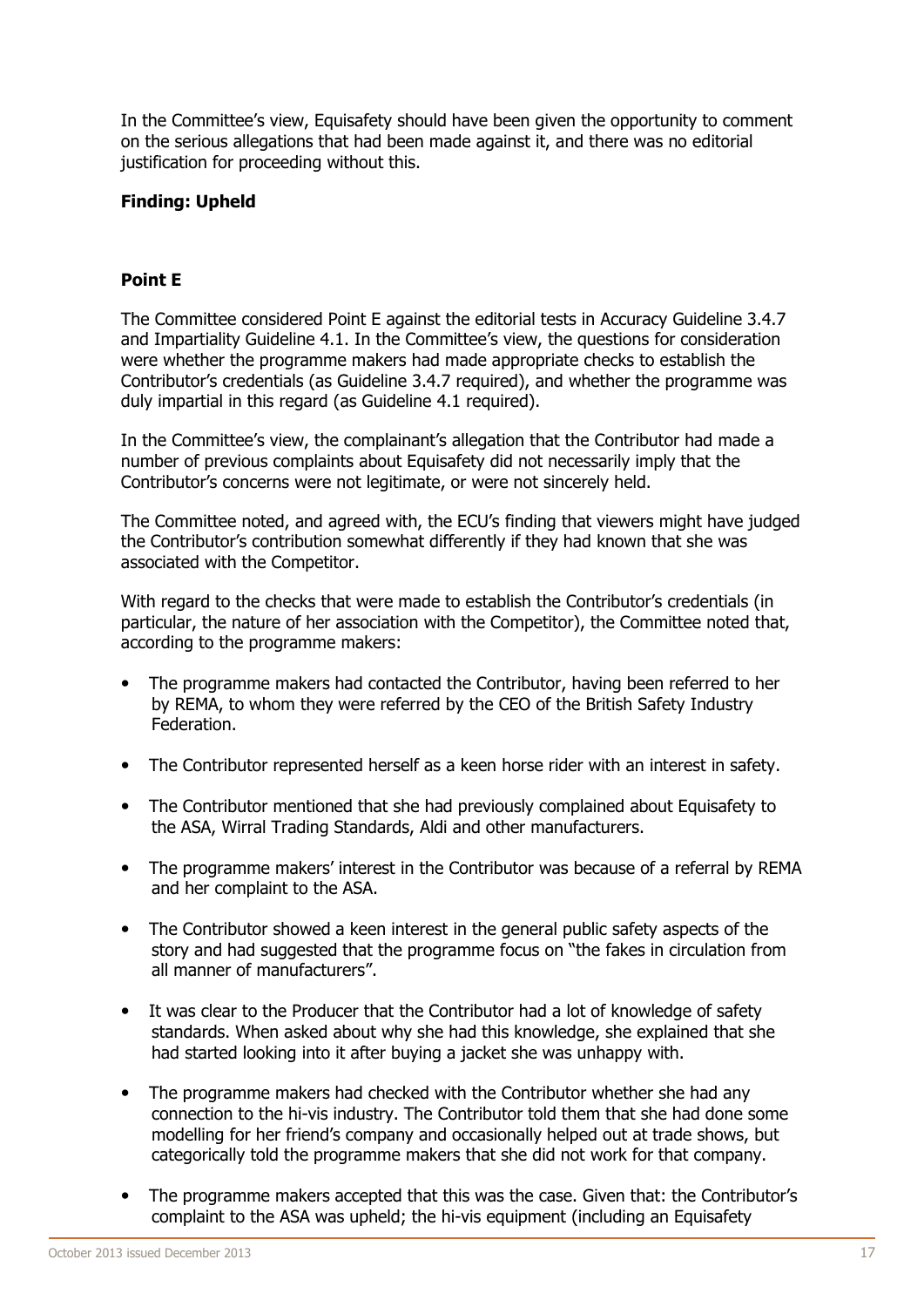jacket) failed the test that was filmed; and the Contributor had mentioned other companies in addition to Equisafety, the programme makers believed (and still believe) her to be a valid contributor.

• During a meeting with the programme's Producer on 7 February 2012, Wirral Trading Standards had mentioned the Contributor's complaint against Equisafety. This was why the programme makers had contacted Wirral Trading Standards, having been alerted by REMA. Wirral Trading Standards did not mention any links between the Contributor and the Competitor.

The Committee also noted from the rushes of the Contributor's interview that, when invited to compare Equisafety's User Information with that of the Competitor, the Contributor at first hesitated, then agreed, saying:

"I don't think [the Competitor's Managing Director] would mind … No, I don't think she'd mind."

It seemed to the Committee that the Contributor's contribution to the item was an important and substantial one, and that viewers would have accorded considerable weight to her comments. Given the significance of the Contributor's contribution, and given that viewers might have judged her contribution differently had they known that she was associated with the Competitor, the Committee concluded that the programme makers should have taken further steps to ascertain the precise nature of the Contributor's association with the Competitor.

The Committee then considered whether the item was duly impartial. Having previously concluded that viewers would have accorded considerable weight to the Contributor's contribution, and that the programme makers had not taken sufficient steps to ascertain the precise nature of her association with the Competitor, the Committee concluded that the item was not duly impartial in this regard.

#### **Finding: Upheld (regarding the failure to ascertain the precise nature of the Contributor's association with the Competitor)**

#### **Point F**

The Committee considered Point F against the editorial tests in Accuracy Guidelines 3.1, 3.2.1–3.2.3 and 3.4.11.

The Committee noted that this point of appeal concerned the accuracy of the following statements in the commentary:

"She [the Contributor] recently invested in a hi-vis jacket, to help her ride around her local area in safety …

But it's not just the industry experts that are concerned about fake hi-vis safety gear on sale to the public. [the Contributor] is a keen horse rider …

After finding out hi-vis garments needed to be properly tested and certificated, she began to doubt whether the one she'd bought was up to scratch …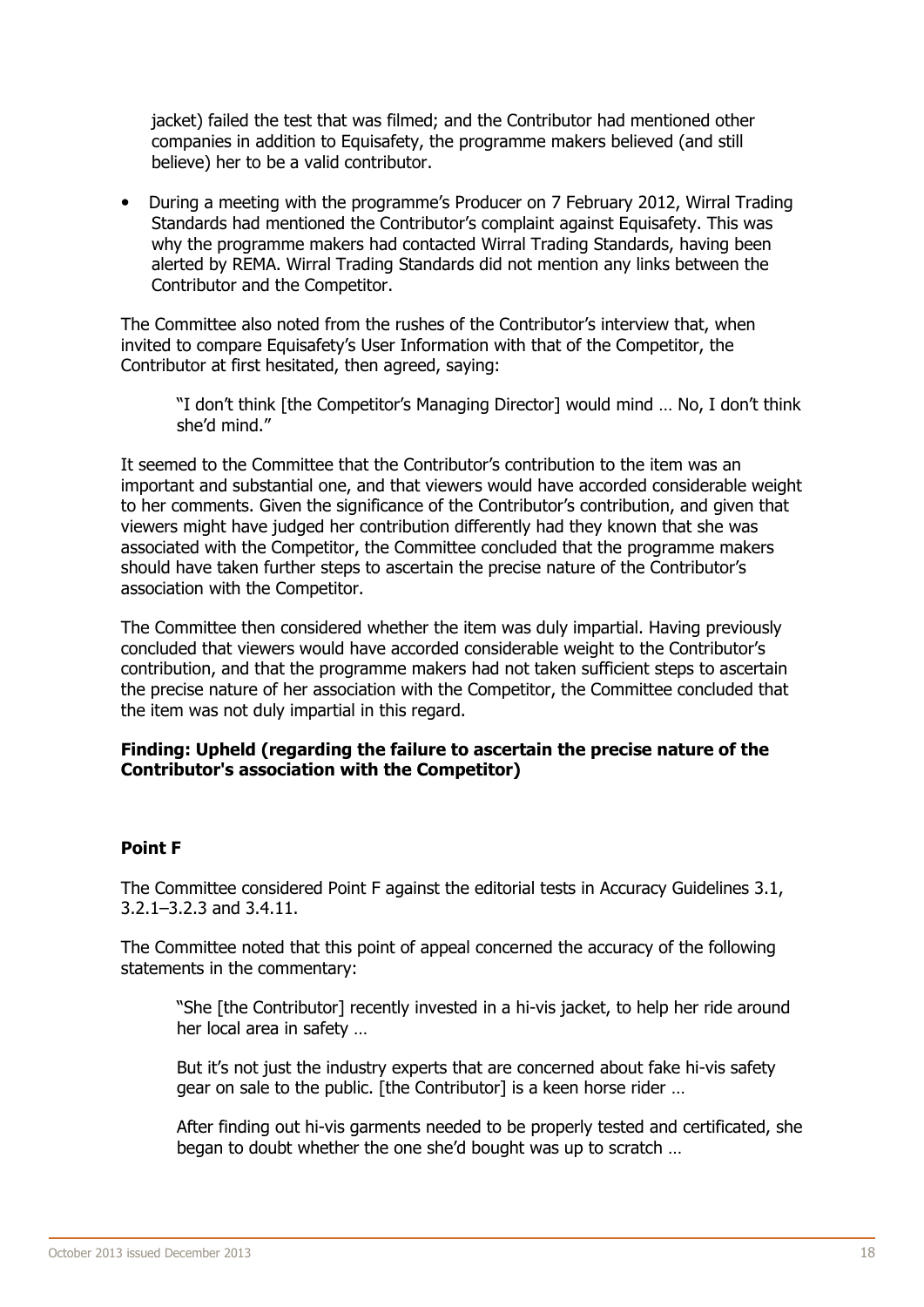But the jackets themselves are not the only fakes in the hi-vis market, as [the Contributor] discovered when she decided to look at other hi-vis clothing and came across the Polite range of garments and accessories made by Equisafety..."

In the Committee's view, these comments implied that:

- the Contributor had purchased the jacket in question recently, whereas it appears she had purchased it in 2009
- the Contributor was a lay person, whereas she appeared to have detailed knowledge of the regulation and certification of hi-vis apparel
- apart from her personal concerns, the Contributor was disinterested in hi-vis apparel, whereas she was associated with a hi-vis company (although the precise nature of that association was not known).

In the Committee's view, considered singly, the quoted comments were not so serious as to amount to individual breaches of the Accuracy Guidelines. However, considered cumulatively, their effect was to give the impression that the Contributor was a disinterested member of the public. This was inaccurate and misleading.

#### **Finding: Upheld**

#### **Point G**

The Committee considered Point G against the editorial tests in Accuracy Guidelines 3.1, 3.2.1–3.2.3 and 3.4.11.

The Committee noted the complainant's points that:

- although it was not expressly stated what brand of jacket the Contributor had bought, it was implied that it was an Equisafety product
- contrary to what was implied, the Contributor had not contacted Equisafety
- the commentary made viewers aware that a 'POLITE' waistcoat was being tested, started talking about the Contributor buying a fake hi-vis jacket, then finished by talking again about the 'POLITE' range; this "clever piece of editing" was done to lead viewers to believe that the programme was about the 'POLITE' range only
- the presence of workwear in the background of the interview with the REMA spokesman, taken in conjunction with the presence of products by Equisafety and another hi-vis company in the foreground of the interview with the Contributor, implied that the Contributor was discussing Equisafety products
- contrary to what was stated, the Contributor had not contacted German testing house TUV
- while it was not stated that the TUV certificate referred to Equisafety, this was implied.

The Committee noted that the programme makers had not checked the authenticity of the TUV certificate.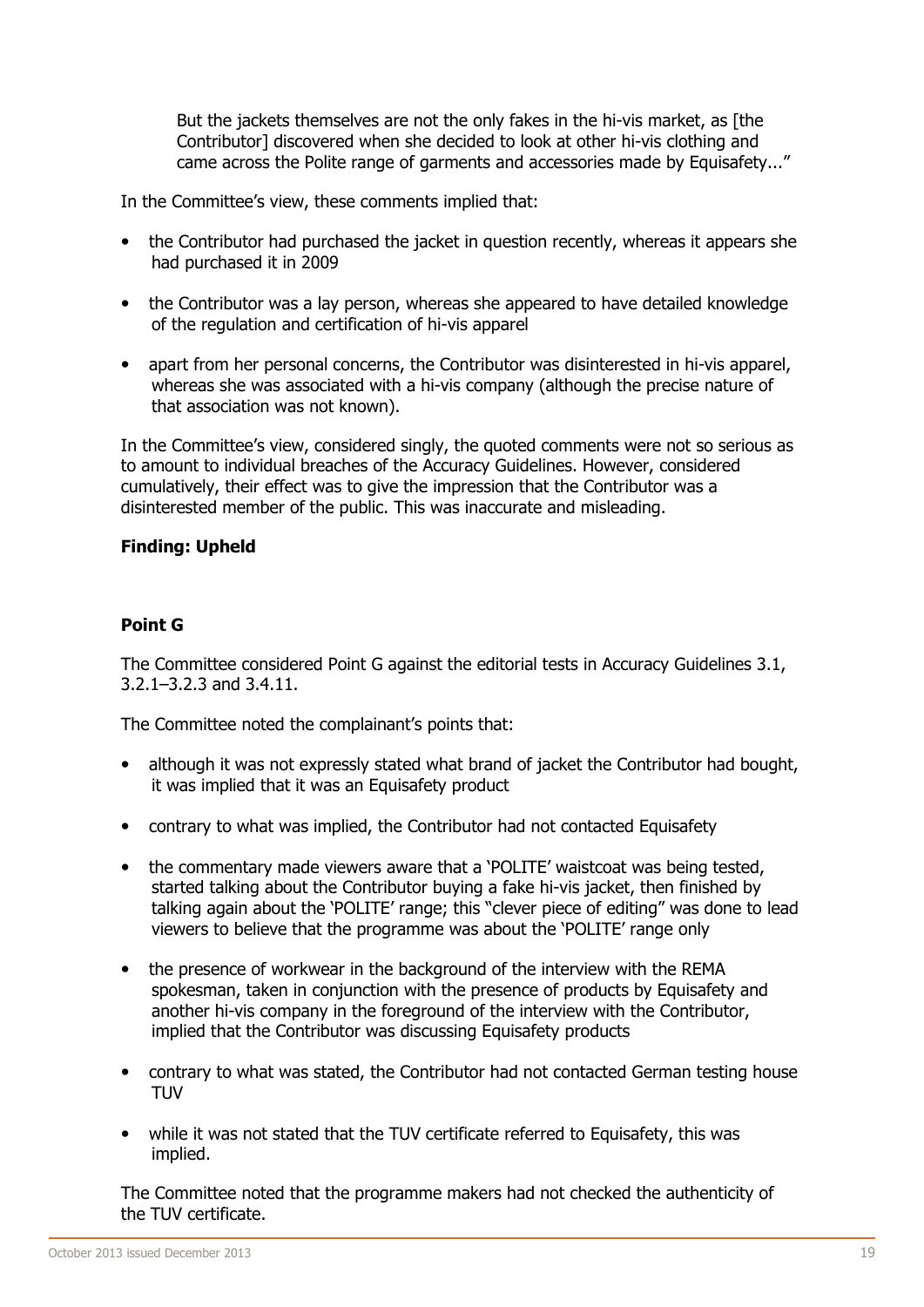Noting that the item did not mention the identity of the manufacturer of the jacket that the Contributor had purchased, the Committee considered whether the item had implied that it was an Equisafety jacket.

The Committee noted that, following the Contributor's discussion of the jacket in question, the commentary stated that she had:

"decided to look at **other** high-vis clothing and came across the Polite range of garments and accessories made by Equisafety. [emphasis added]"

Noting that this was the first time that Equisafety's name was mentioned in the item, the Committee took the view that viewers would have construed the word "other" as implying that the jacket previously discussed by the Contributor was not an Equisafety jacket.

Given the presence of another hi-vis company's product in the foreground of the interview with the Contributor, the Committee could not agree that the presence of Equisafety products in that interview implied that the Contributor was referring solely to Equisafety products.

The Committee did not therefore agree that the editing and commentary of the BTTG test and the Contributor's interview had implied that the jacket purchased by the Contributor was an Equisafety jacket.

With regard to the authenticity of the TUV certificate referred to by the Contributor and shown in the item, the Committee noted that the complainant had supplied it with what appeared to be a copy of the certificate, which the complainant stated had been downloaded from the Internet. However, in the Committee's view, the mere fact that the complainant had downloaded from the Internet a copy of the certificate, or one resembling it, did not prove that the Contributor had done so. The Committee noted that, in email correspondence with the complainant, TUV had been unable to confirm that the Contributor had not contacted it in connection with the certificate, stating "It is possible".

The Committee's view was that it had not seen any evidence which led to a conclusion that the TUV certificate was not authentic, or that the Contributor had not contacted TUV in connection with the certificate.

#### **Finding: Not upheld**

#### **Point H**

The Committee considered Point H against the editorial tests in Accuracy Guidelines 3.1, 3.2.1, 3.2.3 and 3.4.11, Impartiality Guideline 4.1 and Fairness, Contributors and Consent Guideline 6.1.

The Committee noted the complainant's allegation that the item as a whole, and its editing in particular, was inaccurate, misleading, partial and/or unfair.

The Committee noted that Equisafety's were not the only identifiable products in the programme, and that, in the course of the complaint correspondence, the complainant had identified other hi-vis clothing companies' products from the item.

Having reflected upon its previous findings in this appeal, the Committee concluded that, considered as a whole, the item was inaccurate, misleading and unfair towards Equisafety. The Committee noted that the commentary regarding the ASA's investigation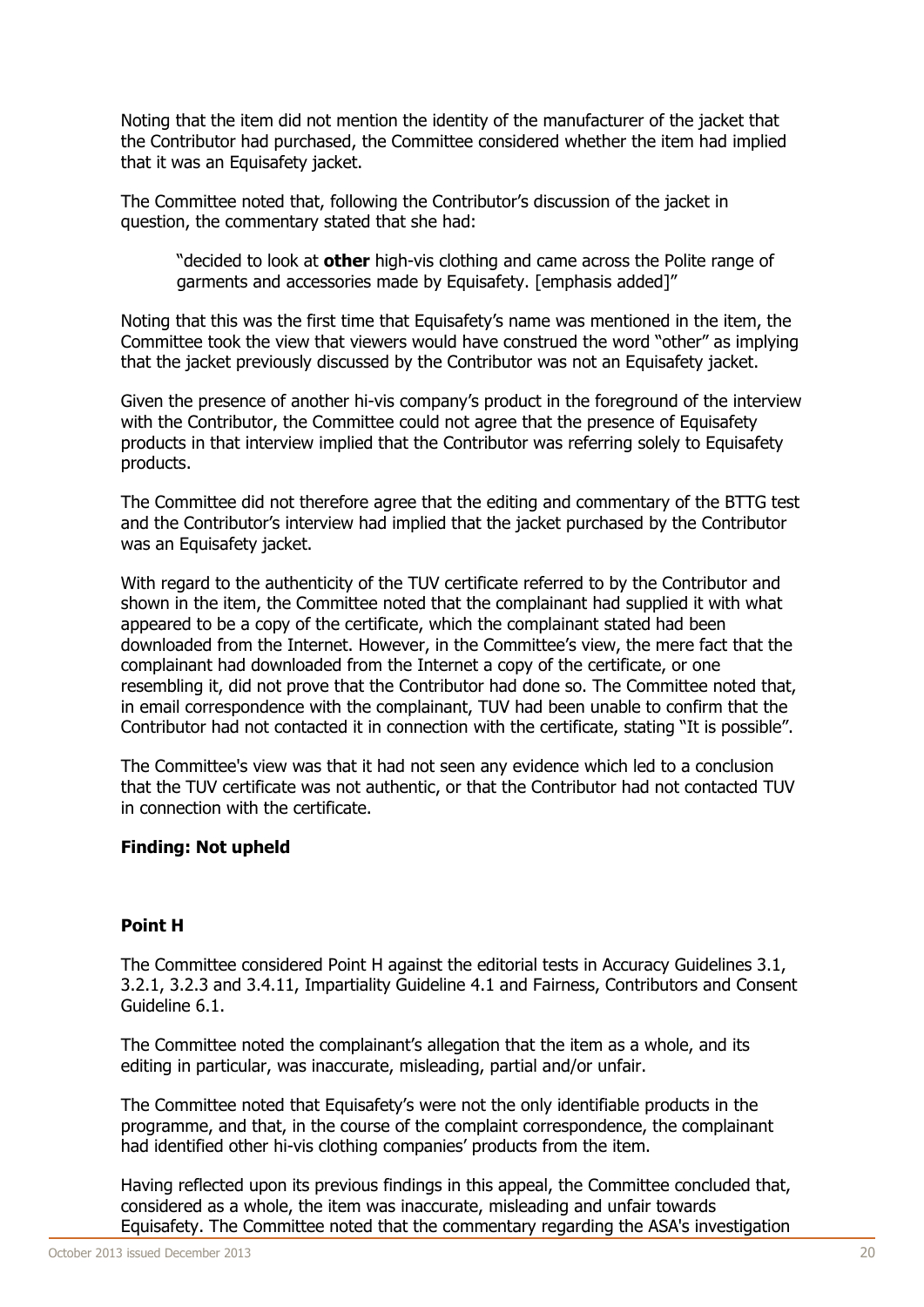was accurate: the ASA had found that the suggestion that the Police had endorsed the product was misleading. However, the Committee considered that the overall effect of the item was to give the misleading impression that the 'POLITE' waistcoat was fake in that it did not meet safety standards.

The Committee could not agree that the item as a whole was biased in focusing on one particular manufacturer, as other hi-vis clothing companies' products were featured in the programme.

#### **Finding: Upheld in relation to accuracy and fairness; not upheld in relation to impartiality**

**The Committee decided that the BBC should broadcast a statement of the Committee's finding with the date, time, service and wording to be approved by the Committee.**

#### **Supplementary points**

The complainant asked that a letter concerning the Contributor's complaints to the ASA about Equisafety be made available to the Committee. This letter was made available at the meeting.

At a late stage in the appeal process, the complainant requested that the Committee adjudicate upon an issue that had not been considered at Stage 2 or raised on appeal. The Committee confirmed that this issue had been brought to its attention, and agreed with the Trust Unit that it would not be appropriate, proportionate or cost-effective for the Committee to consider this issue.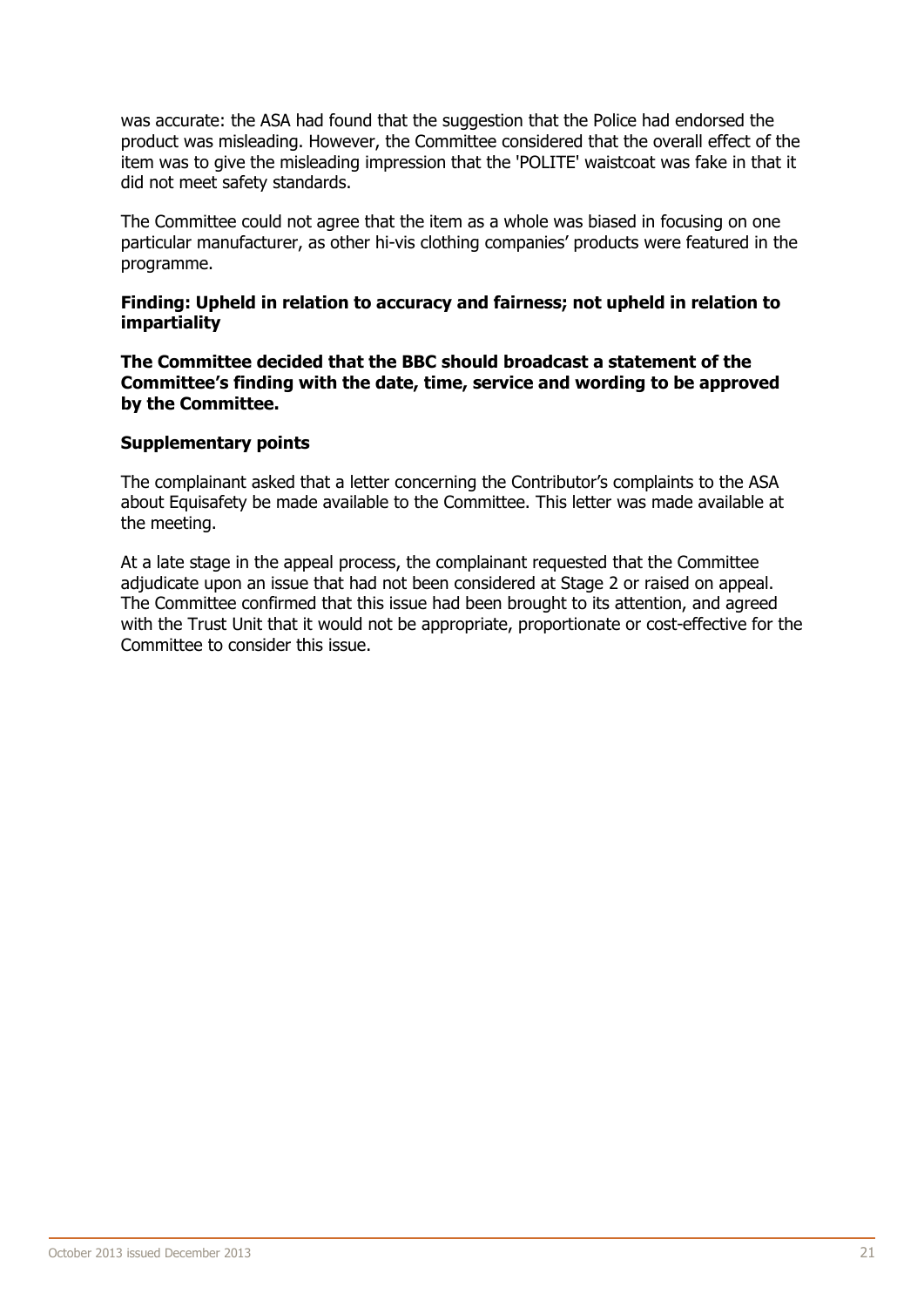### <span id="page-23-0"></span>**"Why do some UK Jews settle in Israeli occupied land?", BBC online, 4 February 2013**

#### **1. The background**

This appeal concerned a feature article on the BBC News website about two British men who had emigrated with their families to the West Bank – [http://www.bbc.co.uk/news/uk-](http://www.bbc.co.uk/news/uk-20727921)[20727921](http://www.bbc.co.uk/news/uk-20727921)

The reporter asked them why they had made the decision to live in occupied territory and what life there was like for them.

#### **2. The complaints**

Both complainants in this consolidated appeal complained to the BBC about a number of points relating to the accuracy and impartiality of the article. The following summary does not cover all the issues raised by the complainants during the complaints process but covers the issue which was considered by the Trustees on appeal: that the article was not duly impartial because it did not reflect the impact of the settlements on Palestinians.

#### **Summary of outcome of Stage 1**

Both complainants received the same response at Stage 1 from Audience Services and the BBC News website.

The response included a series of hyperlinks to other BBC articles reflecting the Palestinian perspective on occupation:

"We believe the report was a legitimate piece focusing on one specific angle of a wider story that we cover in great detail elsewhere. It is clearly labelled as such. The broad context of the issues of the settlements is clearly covered. This was not intended to be a report giving views from the Palestinian side, and not every report must carry equal contributions from either side.

"These reports investigate a particular issue from a particular point of view. In order to go into the issue in detail, all sorts of other perspectives are not considered in these articles. Some of these specifically address the effects of the Israeli occupation on the Palestinians in the West Bank."

#### **Summary of outcome of Stage 2**

Both complainants received Stage 2 responses from the Editorial Complaints Unit (ECU).

The ECU upheld one of the points raised by one of the complainants, which was that it was misleading for one of the settlers to have said that 90% of settlements were right on the border with the Green Line (the 1949 armistice line) without challenge from the BBC, because this did not accurately reflect the facts.

With the exception of this one issue, none of the remaining allegations were upheld by the ECU.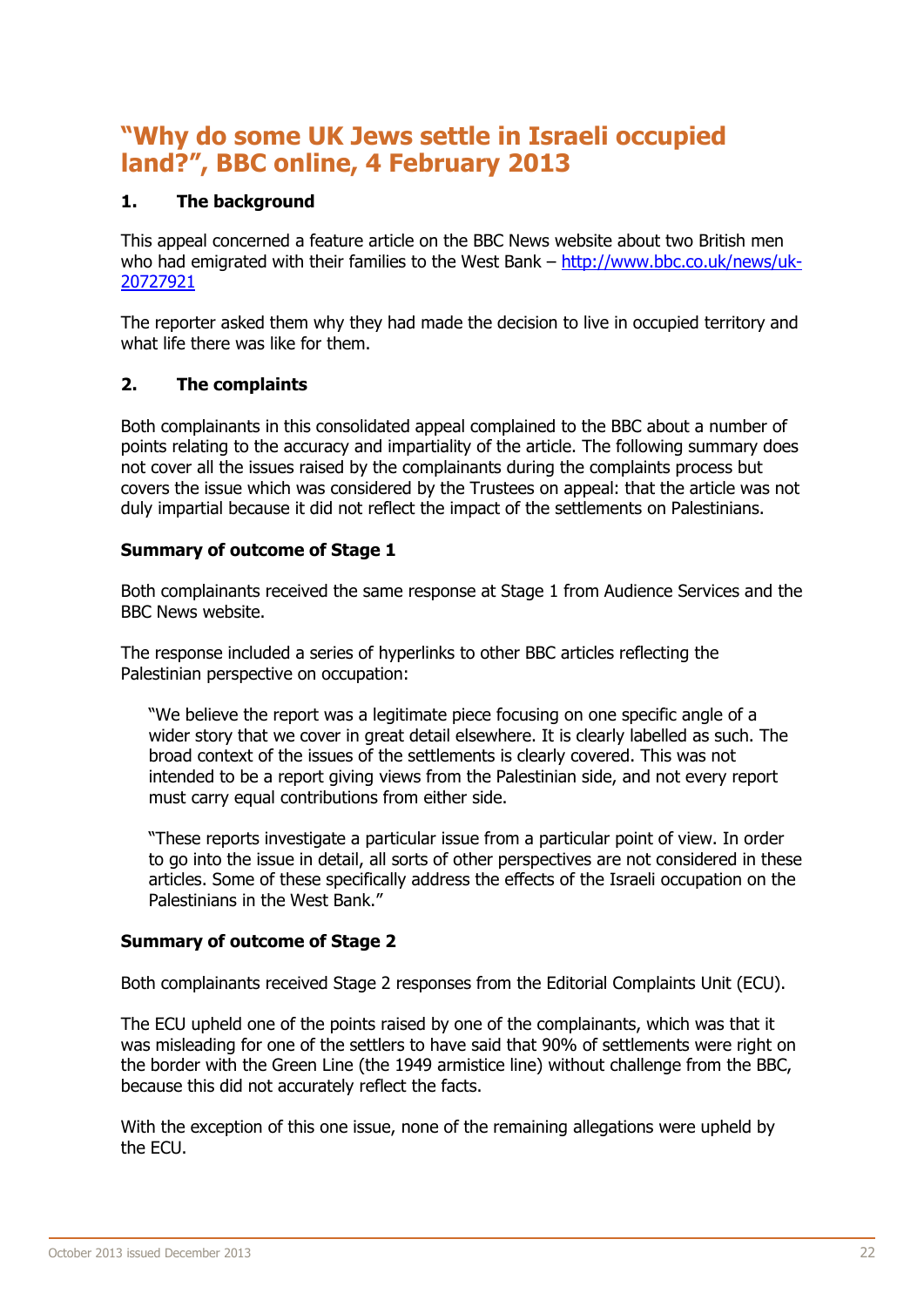With regard to the allegation that the article was not duly impartial because it did not reflect the impact of the settlements on Palestinians, the ECU's Stage 2 responses to Complainant A included the following points:

the guidelines do not proscribe reporting on one aspect of a situation:

"due impartiality normally allows for programmes and other output to explore or report on a specific aspect of an issue or provide an opportunity for a single view to be expressed"

- "An article of this kind may report on information pertaining to the experience of one side in this dispute, without necessarily 'balancing' that content with similar information about the other side in the same article."
- "it's not a requirement of balance that a piece dealing with the motives, attitudes and experiences of British Jews who have settled in the West Bank should also reflect the impact of the settlements on Palestinians, and a piece which set out to deal with the experience of Palestinians in areas affected by settlement would be under no requirement to reflect the views of settlers."

The ECU's Stage 2 responses to Complainant B on the same issue also included the following:

"You have (also) taken issue with references in the article to the sense of danger that might accompany living in a settlement, and have said that the article should have referred to attacks on Palestinians. It is certainly true that Palestinians have been attacked (and this topic has been covered elsewhere on the BBC) but it does not follow that settlers have not, or that they may have no reason to feel threatened. I have explained above why balance does not mean that all facts about one side must be matched by an equivalent statement about the other. In this case, nothing in the text suggested that Palestinians were not threatened by their neighbours, or had not been attacked by them, and I can't therefore agree that this was misleading. The article was about the experience of these two men, and neither due accuracy nor due impartiality would require that it included more information about their Palestinian neighbours."

#### **Appeal to the Trust**

The complainants appealed to the BBC Trust in June and July 2013. The issues raised on appeal are summarised below.

Complainant A raised the following issues in her appeal:

- In relation to the comment by the reporter in the article : "As a religious Zionist, [the settler] views his emigration to Israel as a spiritual return", the complainant said the word 'Israel' should have been in quotation marks, because the settler was referring to the West Bank only.
- The article lacked balance by not reflecting the impact of the settlements on Palestinians.

The Head of Editorial Standards for the Trust Unit decided that the allegation concerning the characterisation of Israel did not qualify to proceed to appeal as, in her view, it did not have a reasonable prospect of success and notified the complainant of her decision.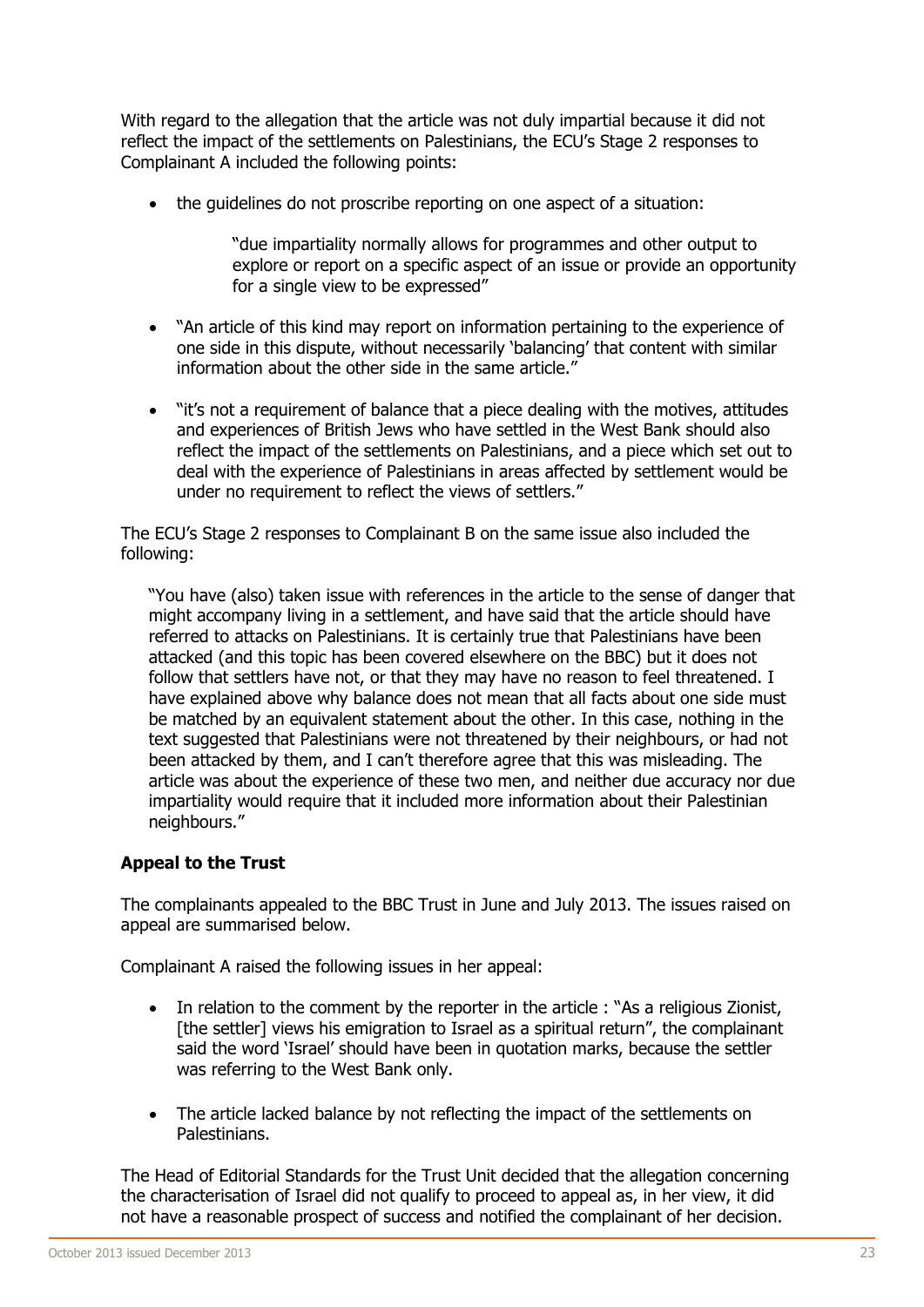Complainant B summarised his concerns in the introduction to his appeal thus:

"My original complaint was that this item on the BBC website presented the cosy life of a Jewish family living in the Palestinian West Bank, without balancing that information with the bloodshed and misery caused by the very presence of such illegal settlers. It is akin to asking a burglar if he finds his target premises uncomfortable."

Complainant B also raised the following issues in his appeal:

- that his complaint had been addressed "not from a BBC viewpoint, but as a mouthpiece for Israel"
- that the article was factually inaccurate in describing the location as Israel when it is Palestine
- the original complaint was made on February 4th and "this tardiness in dealing with issues is disgraceful"

The Head of Editorial Standards for the Trust Unit decided that, with the exception of the allegation that is being considered in this consolidated appeal as articulated in the complainant's summary above, the remainder of the complainant's points did not qualify to proceed to appeal as, in her view, they did not have a reasonable prospect of success.

The complainant was notified of the Head of Editorial Standards' decision.

#### **3. Applicable Editorial Guidelines**

The full guidelines are at [http://www.bbc.co.uk/editorialguidelines.](http://www.bbc.co.uk/editorialguidelines) The sections on Accuracy and Impartiality are relevant to this appeal.

#### **4. The Committee's decision**

The Committee considered the complaint against the relevant editorial standards, as set out in the BBC's Editorial Guidelines. The Guidelines are a statement of the BBC's values and standards.

In reaching its decision the Committee took full account of all the available evidence, including (but not limited to) the Editorial Adviser's report and subsequent submissions from Complainant B and from BBC News.

The Committee considered the allegation that the article lacked balance in that it failed to reflect the existence of an alternative Palestinian viewpoint to that articulated by the Jewish settlers interviewed for the article.

The Committee noted the paragraphs from the article most relevant to the allegations being considered:

#### (Daniel Cohen, Settler):

"There's a misconception of life in the settlements. People are not aware of how close we are to 'civilisation'."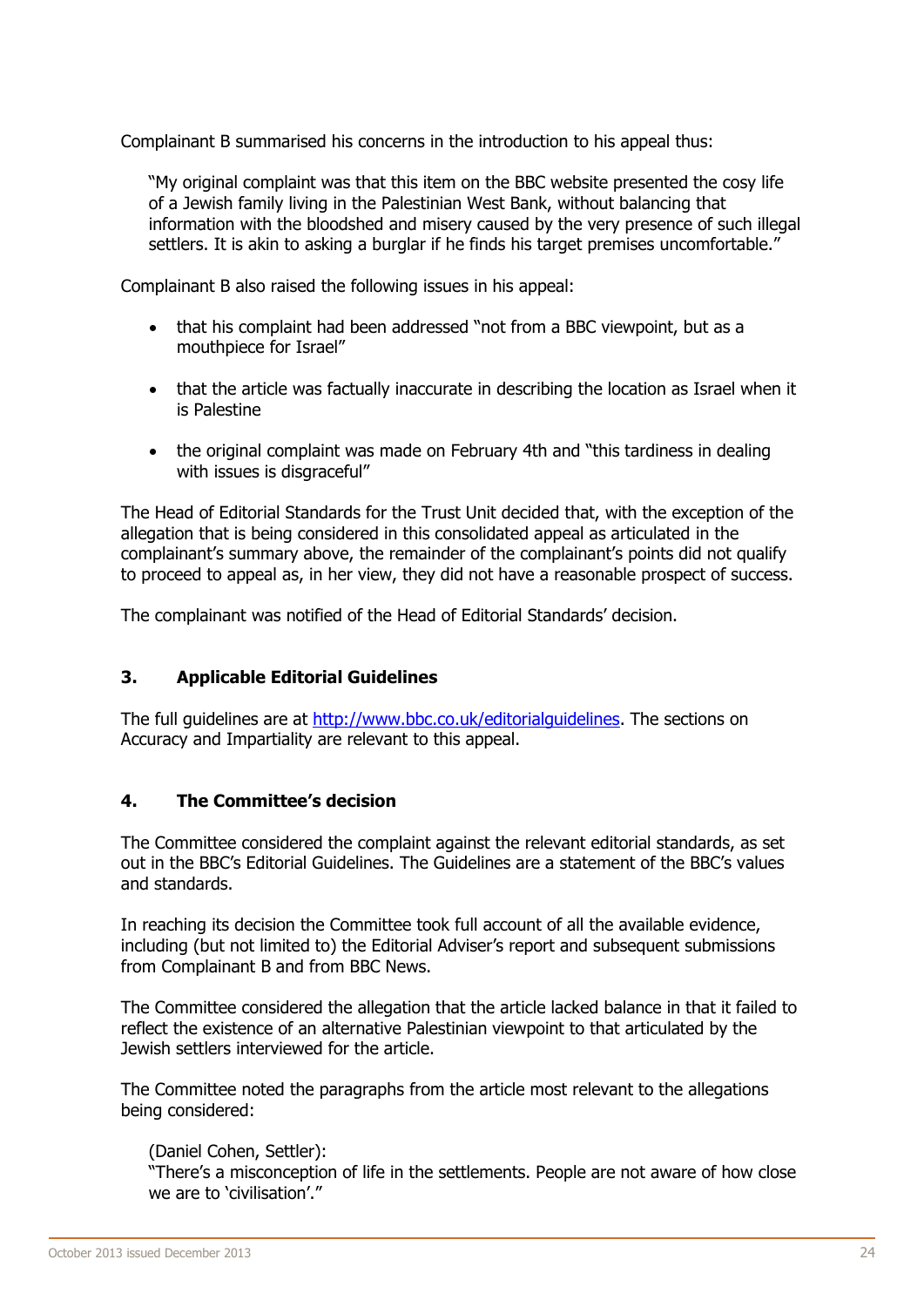"We don't see ourselves as any different to British Jews who have moved to Jerusalem. I see myself as a citizen and resident of Israel. I have not come here, gung-ho, to settle the land. I am living here because it is a place to live."

#### (Reporter)

Despite the fact that they are born out of disputed land, neither Samuel [another settler] nor Daniel feel threatened by life in the settlements.

Samuel says: "I don't carry a weapon and I don't feel unsafe, but certainly places in occupied territories can be unsafe. Some towns have had many infiltration incidents.

"We live in a gated community, but the terror threat is low. It is not heavily armed and there's no feeling that we need to be.

"We shop and eat among Palestinians. We live in a relatively affluent area for the West Bank. I wouldn't want to subject my children to living in a dangerous area."

Samuel did however say the fact that some rockets had reached the West Bank from Gaza during the conflict in November 2012 had done little to allay their safety fears.

#### **Security concern**

Daniel, who also does not carry a weapon, insists he feels safer in his gated community than in parts of England.

"In terms of security, it is here 24/7. We can't rest on our laurels and say we are fine, it is in the back of my mind sometimes that something horrible could happen, but that's the reality of living in Israel and elsewhere in the modern world."

The Committee noted how Complainant A argued the issue in her letter of appeal:

"With regard to balance, the ECU argued: 'It's not a requirement of balance that a piece dealing with the motives, attitudes and experiences of British Jews who have settled in the West Bank should also reflect the impact of the settlements on Palestinians.' In an ideal world that would be an acceptable standpoint, of course.

"However, the ECU went on to assert, curiously, that 'a piece which set out to deal with the experience of Palestinians in areas affected by settlement would be under no requirement to reflect the views of settlers'. This is quite simply disingenuous when one considers the BBC's coverage of Palestine/Israel. On those few occasions when a BBC report or article does deal with the experience of Palestinians, there is usually an extra little bit inserted at strategic points saying something like: 'this is not how the Israelis see it', or 'this is disputed by Israel'. All too often an Israeli spokesman is invited to give the opposite point of view, or to 'set things in context'. If that is not done because of the requirement of balance, why is it done? And more to the point, why not do it here?"

The Committee noted some additional points made by Complainant A at earlier stages, in relation to this issue:

• The reporter should have explained what the occupation means in terms of daily life for the Palestinians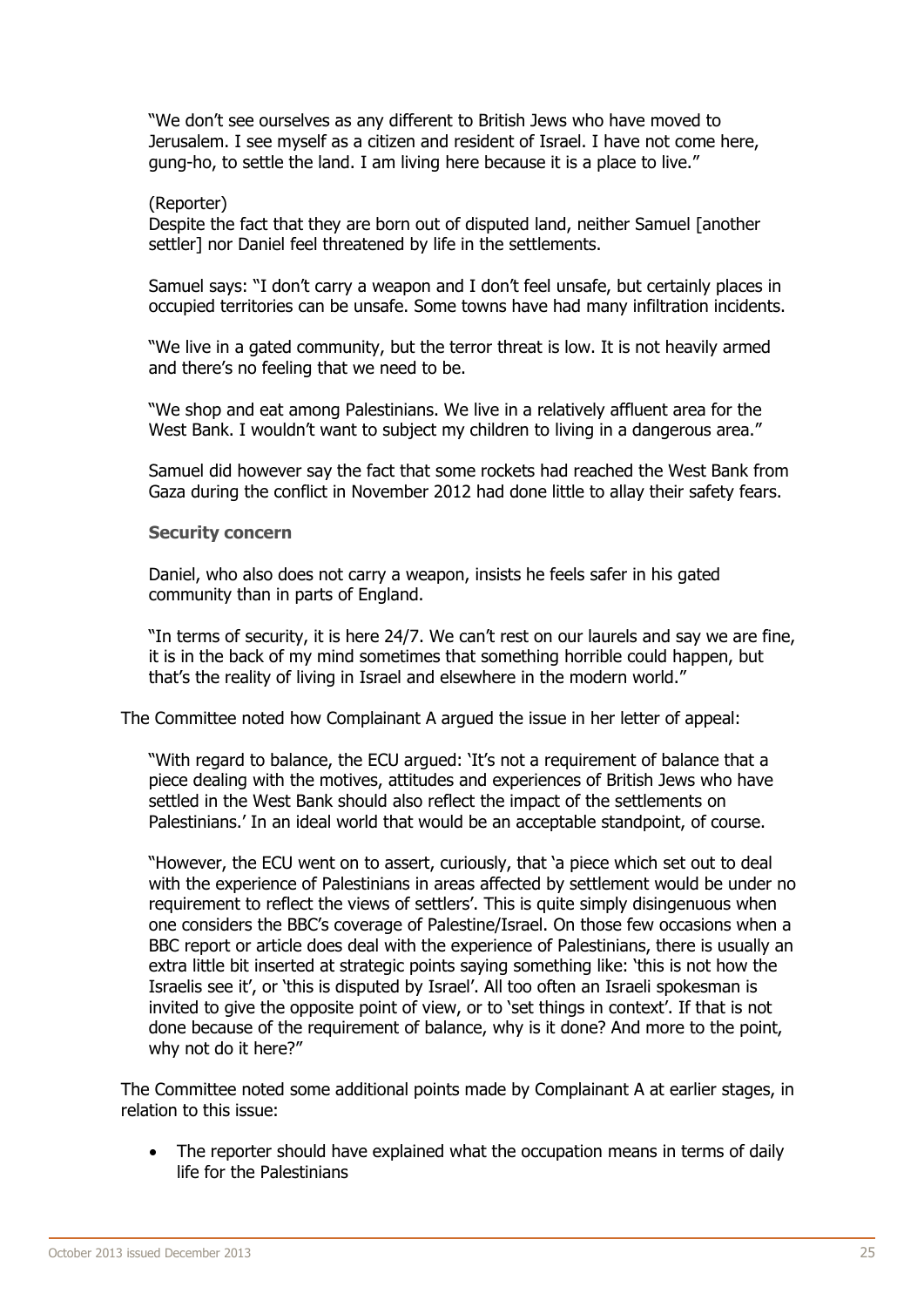In such a long article there was ample scope for the reporter to give at least a little hint, for the sake of balance, of how much Palestinians suffer from the settlements and the settlers.

The Committee noted how Complainant B argued the issue in his letter of appeal:

"My principal reason for escalating this complaint is that  $-$  yet again  $-$  the BBC has addressed individual points not from a BBC viewpoint, but as a mouthpiece for Israel. This must be contrary to the Charter, and certainly contradicts the mantra I have been given several times, that 'impartiality is the cornerstone of BBC coverage'. Indeed, in response to my complaint, I was told that the item was 'not about giving views from the Palestinian side', and in relation to material about a bitter conflict (in fact a onesided illegal occupation) this is outrageous.

"...I am also told I should divert to other articles, which is absurd, since my complaint is about this one only, and the BBC should not expect readers to consider what other articles might be available, when reading a particular one. Skilled writers can balance their presentations.

"In this case, the Charter is violated in terms of bias towards Israel, by depicting a cosy Jewish family living in an illegal settlement stolen by bloodshed and destruction – without explaining that Palestinians were killed and displaced by its establishment …

"But the worst aspect is the response, which tries to convince me of the rectitude of the Israeli position, and that is far beyond the remit of a broadcaster…"

The Committee noted some additional points made by Complainant B at earlier stages in respect of this issue:

- "The only mention of danger in this article is that to the settler family. Not a word about Israeli patrols and checkpoints, or tanks on the streets… Neither is there any hint of the constant attacking of indigenous Palestinians by the incoming settlers"
- "existence under occupation is vastly different from the perspective of this highlyselected family"
- "the choice of subject matter shows a sympathique with illegal settlers in the illegally occupied territory… Even one 'balancing' line, that native Palestinians can only dream of living like this under occupation, would have gone some way to redress this paeon [sic] of praise for living cosily in someone else's land."

The Committee noted the response from the BBC News website to the issues raised in this appeal:

"The nature of the situation in the West Bank is such that most stories we do on the issue of settlements will carry information on the effect they have on the lives of Palestinians, and we have done many of these stories.

"This particular report was not specifically about the lives of settlers but about two British families who had moved and why they had made that decision. It would be hard to find a comparable case study on the Palestinian side.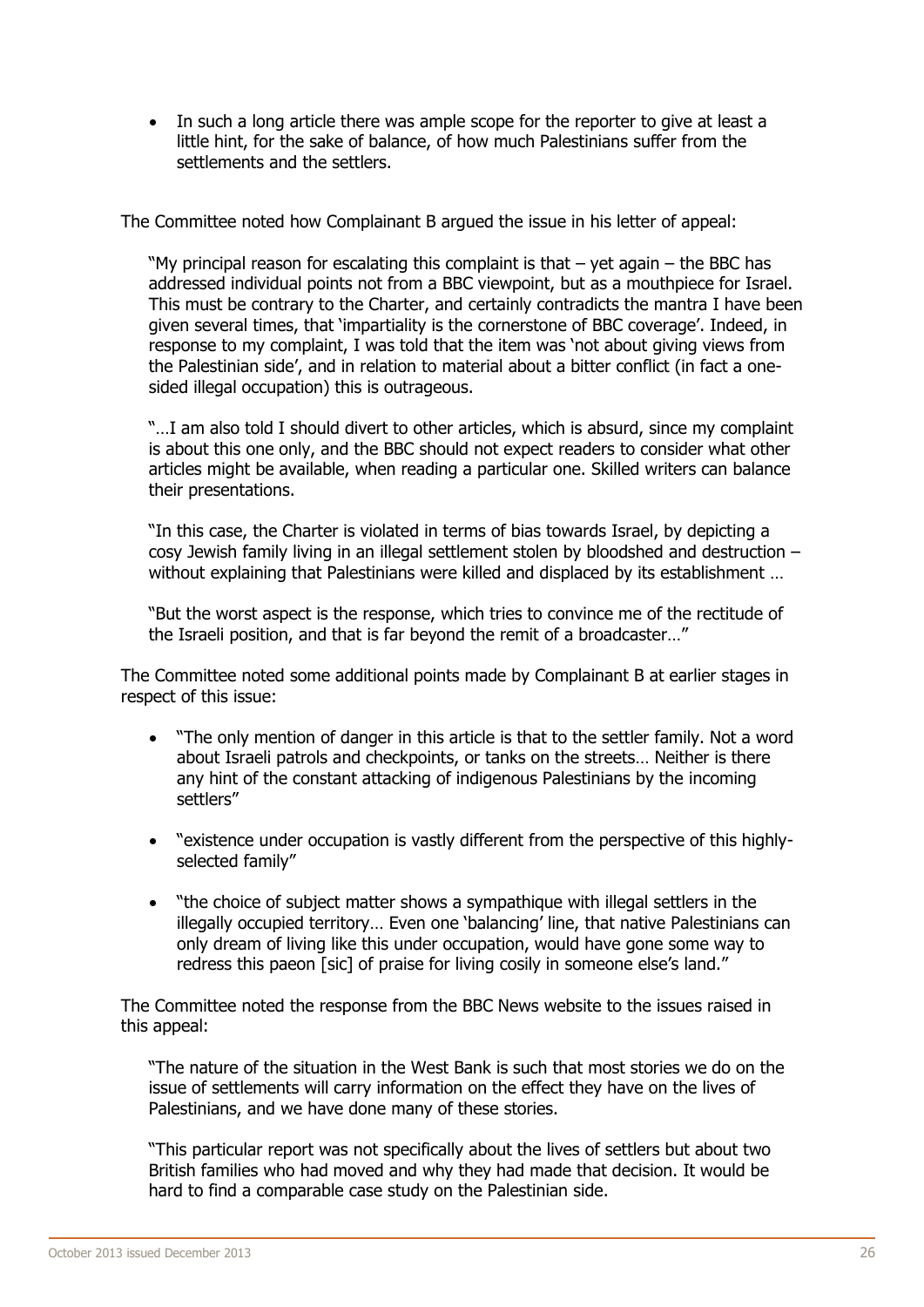"However, context was given in the links on the page, most of which highlighted the divisions caused by the settlements:

- Israel settlers 'violate rights'
- Israeli settlement move risks diplomatic fallout
- Pressure mounts over Israel plans
- Israel defiant over settlements

"We believe this focus on a particular angle of settler life has to be set against the many reports we carry on the impact the settlements can have on Palestinians, as here:

<http://www.bbc.co.uk/news/world-middle-east-21274061> <http://www.bbc.co.uk/news/world-middle-east-21285321> <http://www.bbc.co.uk/news/world-middle-east-23656904> <http://www.bbc.co.uk/news/world-middle-east-15744576> <http://www.bbc.co.uk/news/world-middle-east-18693709> <http://www.bbc.co.uk/news/world-middle-east-20985105> <http://www.bbc.co.uk/news/world-middle-east-18247330> <http://www.bbc.co.uk/news/world-middle-east-19911902>

The Committee noted the guideline requirements for "due accuracy" and "due impartiality" are explained in the Editorial Guidelines (the "Guidelines") as follows:

"The term 'due' means that the [accuracy/impartiality] must be adequate and appropriate to the output, taking account of the subject and nature of the content, the likely audience expectation and any signposting that may influence that expectation."

The Committee noted that this appeal is primarily concerned with the Guideline on Impartiality.

The Committee noted that issues relating to the Israeli/Palestinian conflict are amongst the most sensitive topics in the BBC's news and current affairs output. In choosing to cover a specific aspect of a controversial subject, in this case West Bank settlements, the Committee noted that programme makers are required to signpost that decision clearly, to acknowledge a range of views exists and the weight of those views and not to misrepresent them.

The Committee also noted that the guideline requirement for controversial subjects requires that consideration be given to the appropriate timeframe for reflecting other perspectives and whether or not they need to be included in connected and signposted output.

The Committee considered in particular these extracts from clauses 4.4.25 and 4.4.26 of the Editorial Guidelines headed "Impartiality in Series and Over Time" as relevant to determining the issues raised in this appeal:

4.4.25 In achieving due impartiality, a 'series of programmes' may be considered as a whole $^{11}$ .

-

<sup>&</sup>lt;sup>11</sup> Paragraph 44 (2), Broadcasting: An Agreement Between Her Majesty's Secretary of State for

Culture, Media and Sport and the British Broadcasting Corporation, July 2006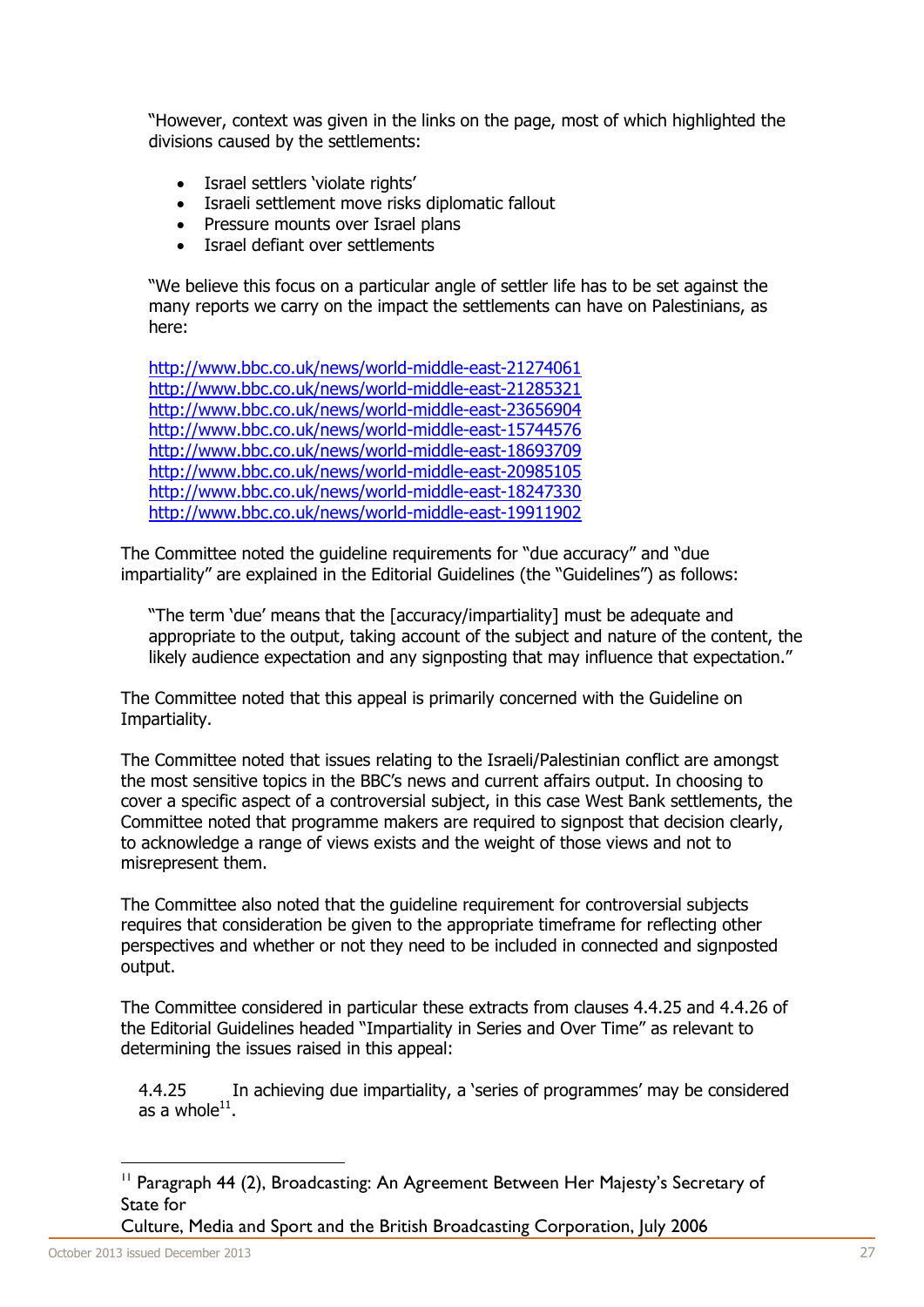The term 'series of programmes' applies to the following:

 Content that deals with the same or related issues, within an appropriate period, and are clearly linked.

This may include …a set of interlinked web pages. Such … web pages need to achieve due impartiality across the series, and online content should include links or signposts to the other online elements. ...

4.4.26 On long-running or continuous output (such as general daily magazine programmes, the News Channel, Online, etc.) due impartiality may be achieved over time by the consistent application of editorial judgement in relevant subject areas. For instance, it is not usually required for an appearance by a politician, or other contributor with partial views, to be balanced on each occasion by those taking a contrary view, although it may sometimes be necessary to offer a right of reply.

The Committee noted how in the headline and opening paragraph the article signposted that it was reflecting a specific aspect of an issue and a specific viewpoint:

#### "**West Bank: Why do some UK Jews settle in Israeli occupied land?**

Every year hundreds of British Jews make the life-changing decision to emigrate to Israel. A small number of these decide to join settlements in the Israeli-occupied West Bank. What is life like for the West Bank Britons?"

The Committee noted how the article reflected the legal status of the settlements in the caption under the main image on the page:

"Jewish settlements in the Israeli-occupied West Bank are expanding despite being considered illegal under international law."

The Committee noted that the text of the article reinforced the information in the caption, and that the article also noted that settlements are a key point of contention between the two parties:

"Settlements are considered illegal under international law, though Israel disputes this.

"Peace talks between Israel and the Palestinians have broken down over the issue of settlements. Palestinians demand a full Israeli withdrawal from the West Bank and East Jerusalem, which they want for a future state.

"Israel had indicated it is prepared to withdraw from some of the settlements while retaining the larger settlement blocs in any final peace deal."

The Committee noted the article included relevant historical context:

"Israel occupied the West Bank and east Jerusalem in the 1967 Middle East War. To Israelis and religious Jews the West Bank is known by its biblical name of Judea and Samaria.

"Successive Israeli governments have built settlements there since 1968, for both strategic and ideological reasons."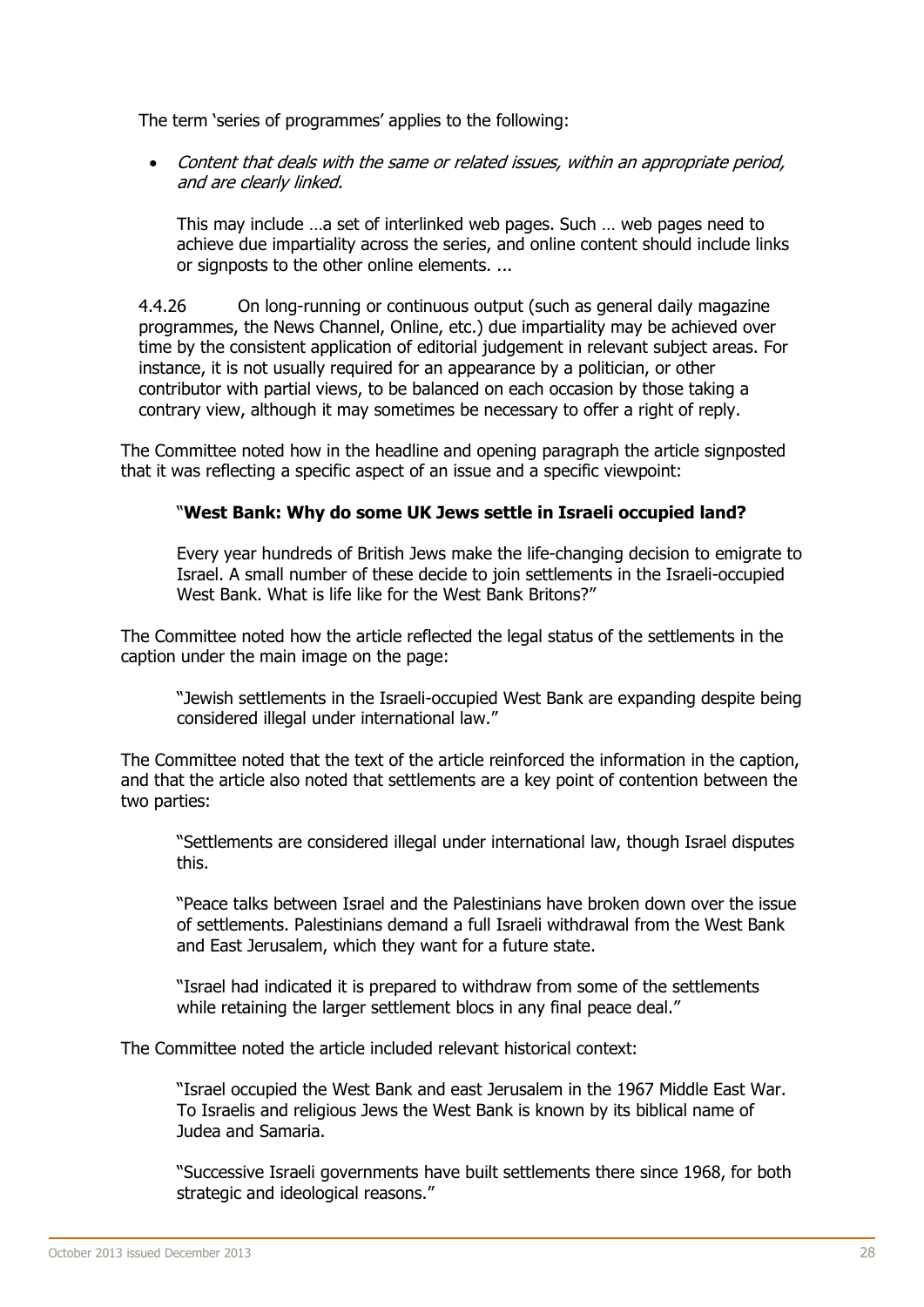The Committee noted the prominent series of links at the foot of the article directing the reader to other articles on the subject which tell the Palestinian story and reflect the Palestinian experience of living in the West Bank.

# More on This Story

#### **Related Stories**

Israel profile 17 MARCH 2013, MIDDLE EAST Israel settlers Violate rights' 31 JANUARY 2013, MIDDLE EAST Israeli settlement move risks diplomatic fallout os DECEMBER 2012, MIDDLE EAST Pressure mounts over Israel plans os DECEMBER 2012, MIDDLE EAST Israel defiant over settlements os DECEMBER 2012, MIDDLE EAST

The Committee considered that the item under appeal legitimately reflected a perspective on the issue which is less commonly heard. It noted that this is permitted by the Guidelines, provided the audience is informed of the editorial purpose of the content and is aware of the existence of other views and that those views are not misrepresented.

The Committee concluded it was clearly signposted to the audience that the article was focussing on a specific aspect; the headline and opening of the article made clear that the subject was the experience of UK Jews who had decided to live in the Israeli-occupied West Bank.

The Committee also concluded that there was sufficient additional context to leave the audience in no doubt that the settlers' presence in the West Bank was a matter of international legal dispute and was considered an obstacle to a peace agreement in the region.

However, the Committee also noted that this was one of the most contentious issues in the conflict and that the BBC produces clear guidance to journalists reporting on and from the region and encourages dialogue with its Jerusalem bureau and with other journalists specialising in the Middle East. The Committee found it surprising that the BBC did not include within the article the settlers' views on what effect their presence might have on the Palestinians living around them.

Nevertheless, the issue before the Committee was whether the item had complied with the Guidelines.

The Committee concluded that the opinions expressed were clearly the settlers' own and consequently the audience were able to reach an informed view on what weight to place on their contributions. The Committee decided that the clear attribution and signposting, the inclusion within the article of the broader context and the prominent links to related content reflecting other perspectives ensured that the article met the guideline requirements for due accuracy and due impartiality.

#### **Finding: Not upheld.**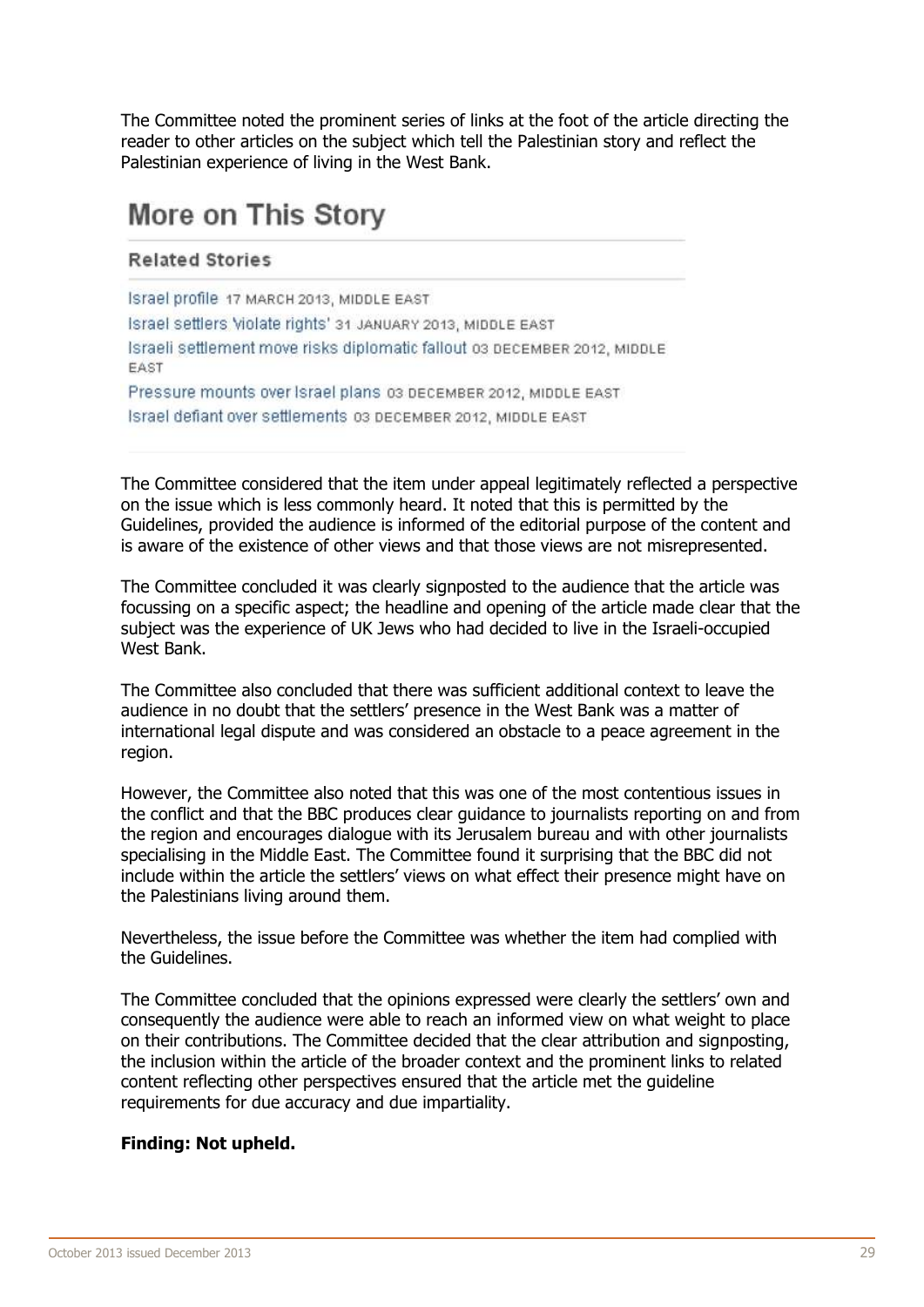# <span id="page-31-0"></span>**Rejected Appeals**

Appeals rejected by the ESC as being out of remit or because the complaints had not raised a matter of substance and there was no reasonable prospect of success.

### <span id="page-31-1"></span>**Decision not to play "Ding Dong The Witch is Dead" on The Official Chart Show with Jameela Jamil, BBC Radio 1, 14 April 2013**

The complainant asked the Editorial Standards Committee to review the decision of the Trust Unit that the complainant's appeal did not qualify to proceed for consideration by the Committee.

#### **Appeal to the BBC Trust**

The complainant wrote to the BBC Trust following the decision of the Editorial Complaints Unit (ECU) not to uphold his complaint regarding the BBC's decision not to play 'Ding, Dong, the Witch is Dead' in its entirety on The Official Chart Show with Jameela Jamil on 14 April 2013, despite it reaching the position of number 2 in the music charts that week. The BBC had explained its decision at the time by noting that the song had risen in the charts following the death of Margaret Thatcher on 8 April and concluding that, "exceptionally", the song would not be played in full out of respect for Baroness Thatcher's family. The complainant considered that the decision to play only an excerpt of the song – when other songs in the charts were played in full – was a breach of the requirement for impartiality as set out in the BBC's Royal Charter and Agreement.

In his appeal, the complainant made the following points:

- The decision to play a truncated version of the song when the other songs in the charts were played in their entirety was a breach of the guidelines on Impartiality as that one track was singled out for different treatment.
- The purpose of *The Official Chart Show* was to play the top 40 singles; it was a programme of record and its integrity had been compromised by the decision not to play the 'Ding, Dong' song in full.
- The song was not political, did not contain a political message and did not refer to any individual, there was therefore no need to refer to any political campaign that related to Lady Thatcher.
- Given that the song did not refer to any individual then it could have been played in its entirety without causing any offence.
- Had the song been played in full, without an accompanying commentary, there would have been no merit to the argument that it might have been seen as promoting: "…any rejoicing in Lady Thatcher's death" and therefore, no argument that its broadcast might cause offence.
- The decision not to play the song in its entirety raised issues both of impartiality and also of censorship.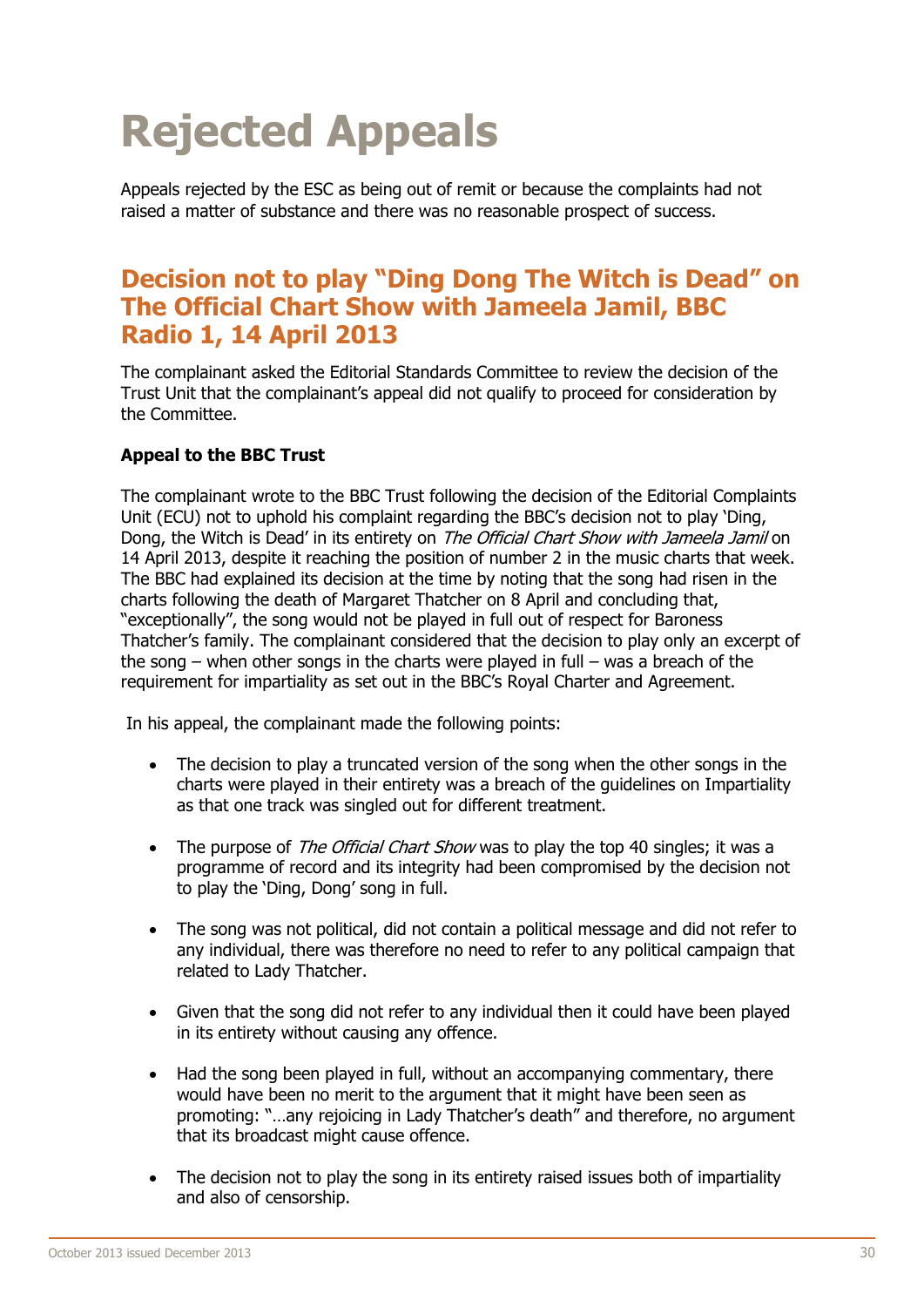In terms of the Stage 2 response, the complainant:

- disagreed with the approach taken by the Complaints Director, who had considered the treatment of 'Ding, Dong, the Witch is Dead' and how it had differed from the treatment of another Top 40 song, 'I'm in Love with Margaret Thatcher'. The complainant noted that this was the only song in the Top 40 that week that specifically referred to Lady Thatcher and that this song had been played in full.
- rejected the idea that, merely by being promoted by a specific, politically motivated lobby, the song 'Ding, Dong, the Witch is Dead', had become identified with a political message.

#### **The Trust Unit's decision**

The Trust's Senior Editorial Complaints Adviser (the Adviser) replied to the complainant explaining that she did not consider that the appeal had a reasonable prospect of success and the appeal should not be put to the Editorial Standards Committee of the Trust.

The Adviser noted that the complaint was first made in relation to the Guidelines on Impartiality. She noted too that in his Stage 2 response the Complaints Director had discussed the complaint in terms both of Impartiality and Harm and Offence, and the Adviser considered that these were the relevant Guidelines.

The Adviser noted that in his response of 1 July 2013, the ECU Complaints Director had written:

"You believe that because there was no reference to Margaret Thatcher in 'Ding Dong, The Witch Is Dead' and that its subject, in the film The Wizard of Oz, was entirely fictional, 'no context regarding Lady Thatcher can be inferred from the song being played in a straightforward manner'."

"…The fact is, and the other complaints which have come to us on this subject all agree, that there was clearly an anti-Thatcher dimension to the campaign to drive 'Ding Dong, The Witch Is Dead' up the charts…"

The Adviser agreed with the Complaints Director's analysis that the song had become strongly associated with a political campaign. She noted that there had been considerable news coverage of an online campaign to promote sales of the song and it had been referred to as an "anti-Thatcher song" across national media in the days leading up to The Official Chart Show with Jameela Jamil. (The following are examples from different newspapers:

[http://www.independent.co.uk/arts-entertainment/music/news/antithatcher-song-ding](http://www.independent.co.uk/arts-entertainment/music/news/antithatcher-song-ding-dong-the-witch-is-dead-misses-top-spot-in-radio-1-charts-8572547.html)[dong-the-witch-is-dead-misses-top-spot-in-radio-1-charts-8572547.html](http://www.independent.co.uk/arts-entertainment/music/news/antithatcher-song-ding-dong-the-witch-is-dead-misses-top-spot-in-radio-1-charts-8572547.html) ;

<http://www.theguardian.com/media/2013/apr/10/thatcher-death-ding-dong-witch> ; and

[http://www.telegraph.co.uk/news/politics/margaret-thatcher/9993713/Anti-Margaret-](http://www.telegraph.co.uk/news/politics/margaret-thatcher/9993713/Anti-Margaret-Thatcher-song-Ding-Dong-The-Witch-is-Dead-fails-to-reach-number-one.html)[Thatcher-song-Ding-Dong-The-Witch-is-Dead-fails-to-reach-number-one.html.](http://www.telegraph.co.uk/news/politics/margaret-thatcher/9993713/Anti-Margaret-Thatcher-song-Ding-Dong-The-Witch-is-Dead-fails-to-reach-number-one.html))

Therefore, on the complainant's point that the song neither specifically referred to an individual nor was it related to a political campaign, the Adviser considered that Trustees would be likely to conclude that the song had become linked with a campaign, in the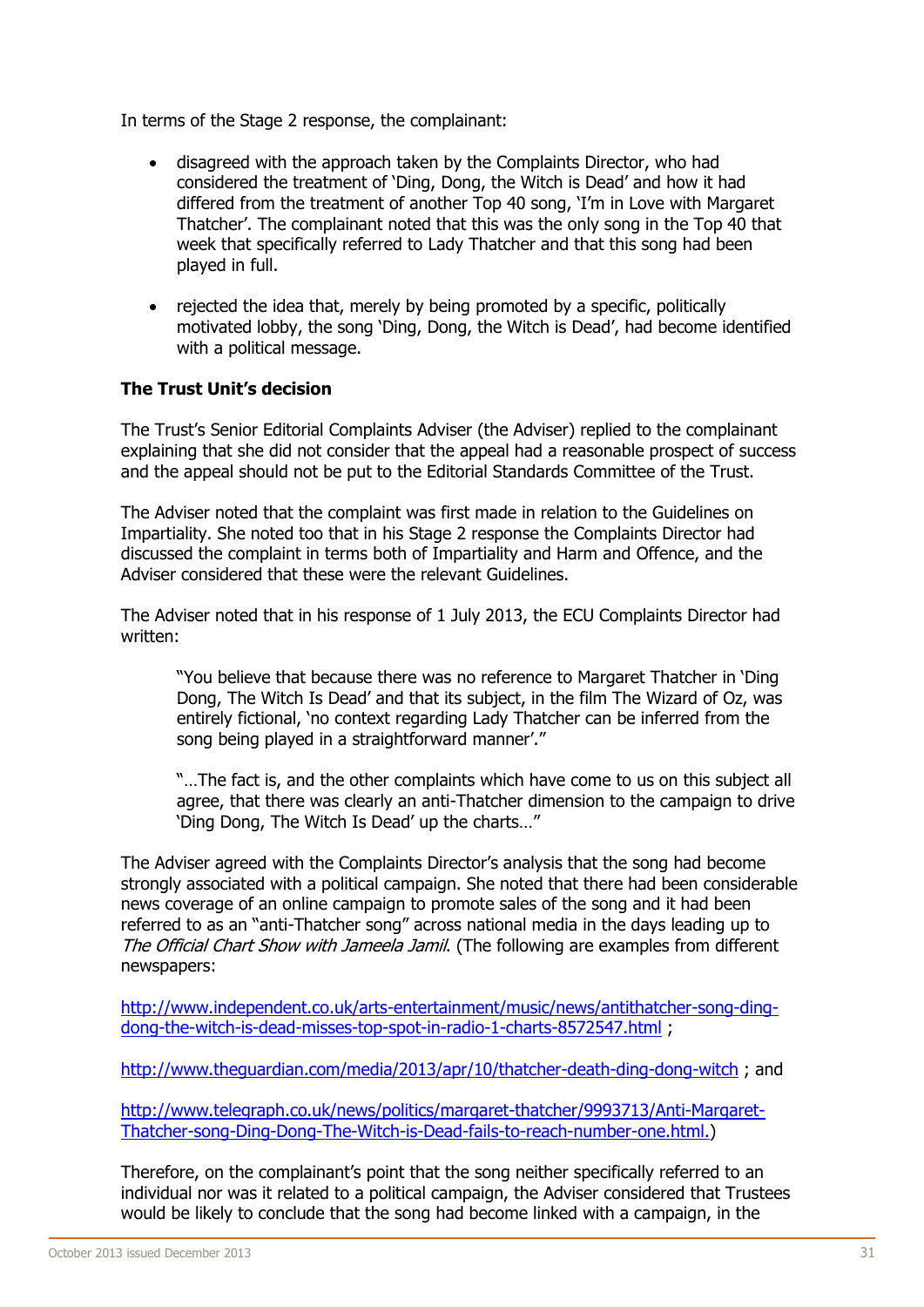wake of Lady Thatcher's death, to display opposition to Lady Thatcher. Therefore she did not consider this element of the appeal had a reasonable prospect of success and did not propose to put it before Trustees.

The Adviser considered that the song did have the potential to cause offence if it were played because it had been widely publicised as being a way of giving voice to anti-Thatcher feelings. The Adviser noted the Complaints Director had addressed that point:

"… in that context, playing 'Ding Dong, The Witch Is Dead' might be seen as rejoicing in the death of a fellow human being, something which would, potentially, be highly offensive to sections of the BBC audience whatever their views on Margaret Thatcher. It could also have caused serious upset and distress to Mrs Thatcher's family, who, regardless of any views that some might hold about them individually, arguably still had a right to be protected from such hurt."

The Adviser agreed with that analysis. She considered that whatever had been the intention of the person who had written the song, it had been promoted as a way of expressing anti-Thatcher sentiment following her death and this had been widely known at the time of The Official Chart Show.

The Adviser noted that the complainant considered the decision not to play the song was not only in breach of the Guidelines relating to Impartiality, but also raised issues of censorship and brought into question the integrity of The Official Chart Show. She noted too that the Controller of Radio 1 had written a blog about the decision, a copy of which had been sent to the complainant at Stage 1. This had made clear that, in reaching a decision about how to treat the song, he had born in mind his concerns for Mrs Thatcher's "grieving family". He wrote:

"Nobody at Radio 1 wishes to cause offence but nor do I believe that we can ignore the song in the chart show, which is traditionally a formal record of the biggest selling singles of the week. That in turn means that all songs in the chart become an historic fact.

"I've therefore decided exceptionally that we should treat the rise of the song, based as it is on a political campaign to denigrate Lady Thatcher's memory, as a news story. So we will play a brief excerpt of it in a short news report during the show which explains to our audience why a 70-year-old song is at the top of the charts. Most of them are too young to remember Lady Thatcher and many will be baffled by the sound of the Munchkins from the Wizard of Oz.

"To ban the record from our airwaves completely would risk giving the campaign the oxygen of further publicity and might inflame an already delicate situation."

The Adviser considered that this blog had made clear the programme's significance as the "formal record of the biggest selling singles of the week" and had also described the programme makers' concerns not to cause offence to Baroness Thatcher's family in the week of her death. The Adviser noted that there had been no attempt to hide the song's success and its position at number two in the charts was clearly established  $-$  as was the motivation that lay behind its sudden popularity. She noted that, while the song was not played in its entirety, an excerpt of it had been played and the commentary which was read out around the excerpt made clear that the song had been the focus of strong political feeling. She considered that she had not seen evidence suggesting the integrity of the programme had been brought into question and considered that on this point too the appeal did not have a realistic prospect of success and should not be put before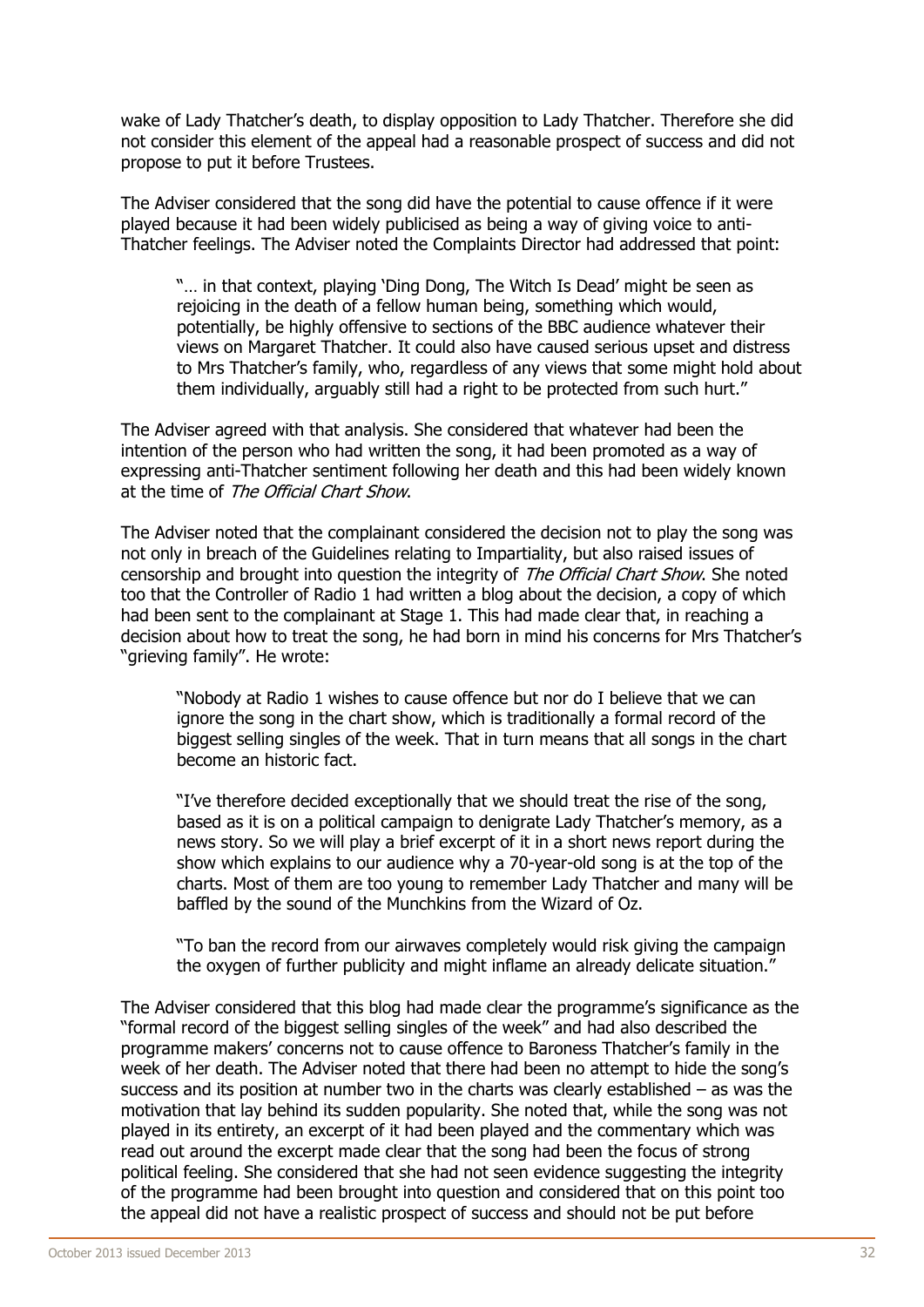Trustees.

The Adviser noted that the ECU Complaints Director had sought to explain how, in deciding what to broadcast, the programme makers had sought to balance the Guideline requirements for Impartiality with the requirements relating to Harm and Offence:

"There is no sense, I am afraid, in which the impartiality guideline can be held to automatically trump other important editorial considerations in dealing with an issue such as this. All relevant considerations must be taken into account and weighed in making a decision."

While the Adviser accepted that the decision to treat one song in a different way from the others had been contentious, she considered Trustees would be likely to conclude there was a reasonable editorial justification behind the decision and it met the requirements both of the Impartiality Guidelines and those which related to Harm and Offence.

For the reasons set out, the Adviser considered Trustees would be likely to conclude that the complainant had been given a reasonable response to his complaint at Stage 2 and that his appeal did not have a realistic prospect of success and should not be put before Trustees.

#### **Request for review by Trustees**

The complainant requested that the Trustees review the decision not to proceed with his appeal. He said that:

- The Adviser had failed to address the full history of his complaint, which was that BBC Audience Services had initially decided to close down his and a number of other complaints at stage 1B of the complaints procedure; that the complainant had appealed against this decision to the BBC Trust; and that the Editorial Complaints Unit had agreed to accept the complainant's complaint at Stage 2 before Trustees could determine the complainant's appeal against the Executive's decision not to respond further at stage 1B.
- "playing back the song in a straightforward manner would not amount to promotion of any political message with which it may have been identified", because the song itself did not contain any content supporting that message and because "the show is a matter of record, so playback of a song only amounts to confirmation of its place on that record, not promotion". The complainant felt that the Adviser "appears to consider merely the identification of the song with a political message as sufficient argument that straightforward playback would promote that message and cause harm or offence if the message was harmful or offensive"; the complainant maintained that this was not the case.
- There was "no evidence … that playing this song in full could be reasonably seen to amount to rejoicing in the death of Margaret Thatcher". The complainant contended that the Facebook group which supported the song was merely seeking to utilise the publicity surrounding the death of Mrs Thatcher as a "springboard to highlight the significant anti-Thatcher opinion in the British population, just as Thatcher supporters were utilising the publicity surrounding her death as a springboard to promote their own pro-Thatcher opinions".
- In response to the Adviser's assertion that there was no evidence that the integrity of The Official Chart Show programme had been brought into question, there had been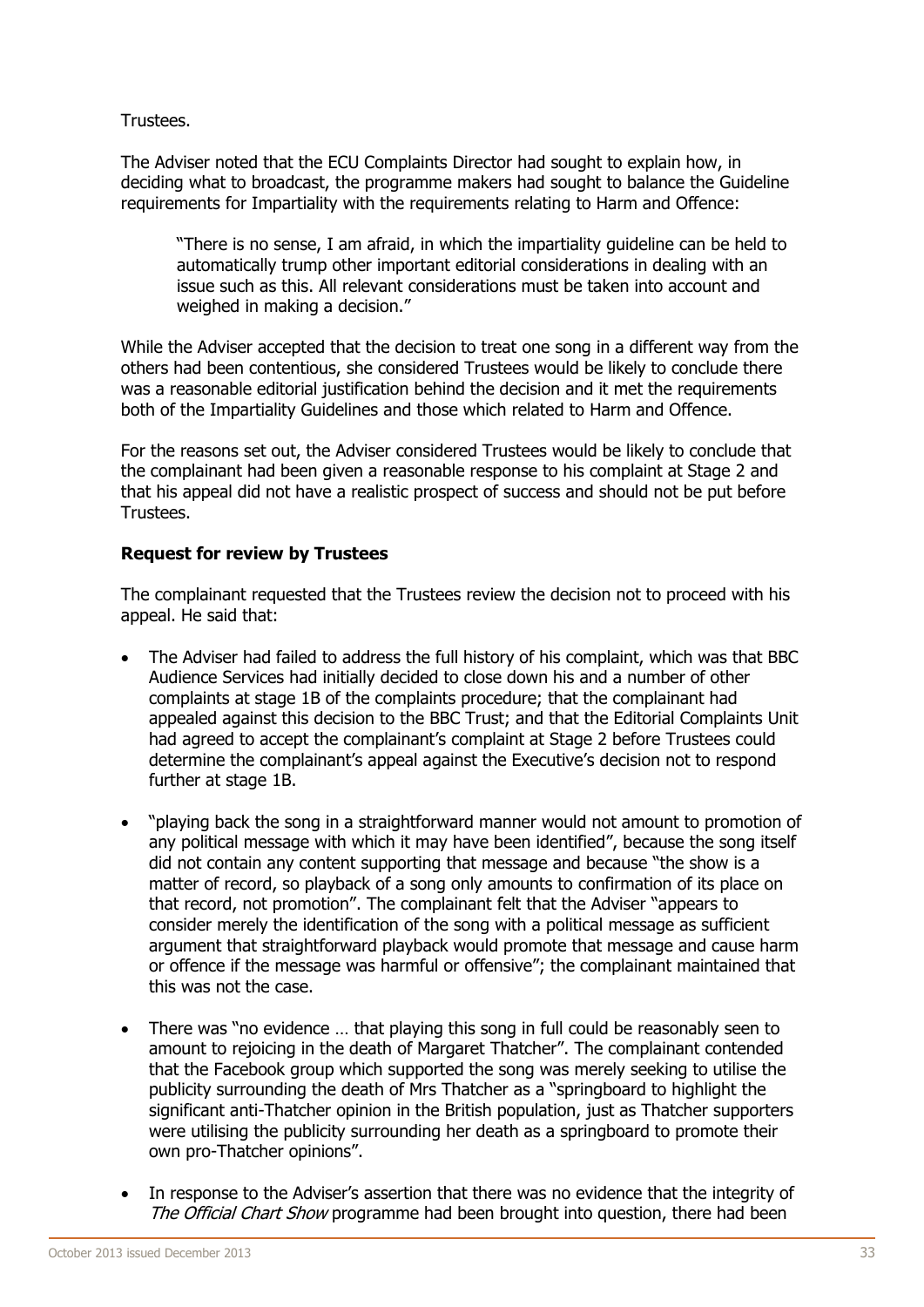"multiple news stories which highlighted concerns among the public (typically published on Twitter) and anti-censorship campaigners about the integrity of the programme as a full record of Britain's listening tastes being compromised by truncating/censoring the song". The complainant supplied links to various online articles that he regarded as evidence of damage to the programme's integrity and reputation.

#### **The Committee's decision**

The Committee was provided with the complainant's appeal to the Trust, the response from the Senior Editorial Complaints Adviser and the complainant's letter asking the Committee to review her decision.

The Committee noted the complainant's concern that the programme's integrity had been damaged by the decision to "truncate/censor" the song and his argument that the song could not reasonably have been expected to cause harm or offence because expressing opinion against a human being was something quite different from "rejoicing in the death of a fellow human being". The Committee also noted that the complainant's view that, even if the song had been identified with a political message, playing back the song in a straightforward manner would not amount to promotion of such a message.

The Committee agreed that the song had become linked with a campaign in the wake of Lady Thatcher's death to display opposition to her premiership and that it did have the capacity to cause offence because it had been widely publicised as being a way of giving voice to anti-Thatcher feelings. The Committee noted too that in making their decision about whether to play the song in The Official Chart Show, the programme makers had sought to balance the Guideline requirements for Impartiality with the requirements relating to Harm and Offence in the week following Lady Thatcher's death and had been mindful of causing distress to her grieving family.

The Committee was mindful that the circumstances The Official Chart Show found itself in on this occasion were difficult and that complaints were likely to be received whatever decision the BBC took with regard to playing 'Ding, Dong, the Witch is Dead' in these circumstances. The Committee considered that, aside from whether or not people had bought the song in order to express anti-Thatcher political sentiments, which listeners may or may not agree with, the song in question was clearly a celebration of a death. Although it was not linked to any real person when written, the Committee believed that the song had clearly and unarguably gained its association with Lady Thatcher in the runup to the chart show in question.

The Committee agreed that it was therefore legitimate for the BBC to have given weight to the possibility of offence caused by the broadcast of a perceived celebration of the death of a specific and very recently deceased person. The Committee was satisfied that in setting out the political background to the high chart position of this song, the programme had sought to meet the requirements of due impartiality while mitigating the risk of gratuitous offence.

The Committee agreed that there would be no reasonable prospect of success for an appeal on the grounds that the programme had breached the Editorial Guidelines on Impartiality or Harm and Offence.

#### **The Committee therefore decided that this appeal did not qualify to proceed for consideration.**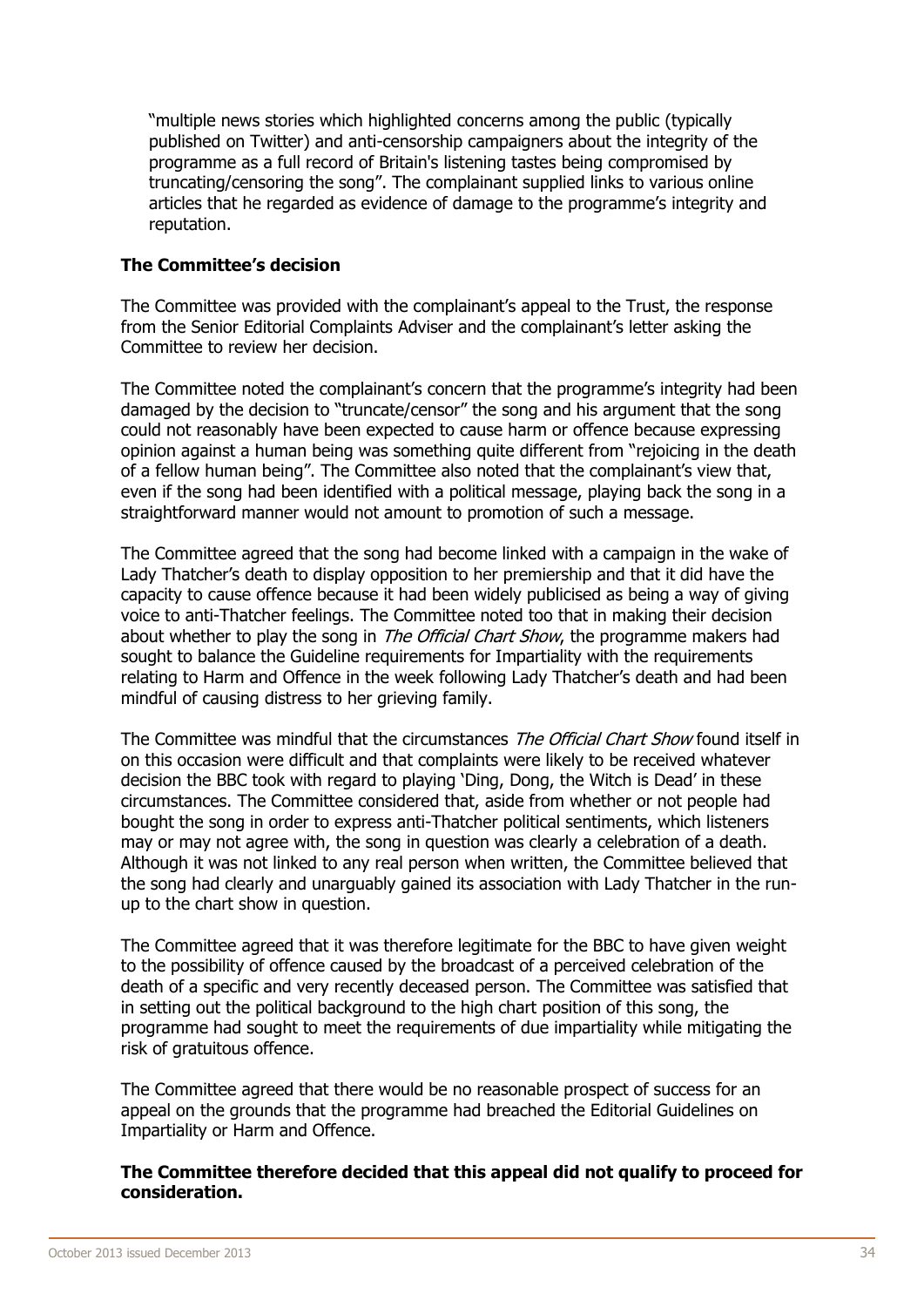# **Six Nations Rugby, BBC One, 9 February 2013 and 23 February 2013**

The complainant asked the Editorial Standards Committee to review the decision of the Trust Unit that the complainant's appeal did not qualify to proceed for consideration by the Committee.

# **Appeal to the BBC Trust**

The complainant wrote to the BBC Trust following the decision of the Editorial Complaints Unit (ECU) not to uphold his complaint about the BBC's coverage of two of the RBS Six Nations Rugby matches.

The complainant said that the BBC analyst and commentator, Jonathan Davies, had repeatedly used inaccurate statistics when discussing two rugby matches.

The complainant cited an example from the France v. Wales match on 9 February 2013 when he said Mr Davies had said that Wales deserved to win because they had "dominated most of the territory and possession". The complainant said that official postmatch statistics showed that Wales had 50 per cent of the possession and 51.5 per cent of the territory and therefore the commentator's statement was inaccurate and misleading.

The complainant cited a further example, from the Italy v. Wales match on 23 February 2013, when he quoted Mr Davies as saying that Italy had not had possession whatsoever and that Wales had "really dominated". The complainant said that statistics shown on the screen just before this comment had shown Wales sharing 50 per cent of the possession and territory.

The complainant disagreed with the findings of the ECU that Mr Davies had not materially misled the audience. The complainant said he believed that any occasion when inaccurate statistics were cited to support an opinion was materially misleading.

He said that he had no issue with sports analysts broadcasting an opinion but he did believe they should be held to account if they cited inaccurate statistics or claimed as fact statements that were later shown to be untrue. The complainant argued that, in the Italy v. Wales match, Mr Davies was the main commentator and so the audience would reasonably expect Mr Davies to provide a factual-based commentary with less emphasis on opinion.

# **The Trust Unit's decision**

The Trust's Senior Editorial Strategy Adviser (the Adviser) replied to the complainant explaining that she did not consider that the appeal had a reasonable prospect of success and she did not propose to proceed in putting the appeal to the Editorial Standards Committee of the Trust.

The Adviser considered the appeal in relation to the Editorial Guidelines on Accuracy and Impartiality.

The Adviser began by noting that Jonathan Davies had been a well-known rugby union and rugby league player. She observed that he had been captain of the Welsh rugby union team and had represented Wales as a rugby international more than 30 times between 1985 and 1997. She noted that he had been seen as a key figure when Wales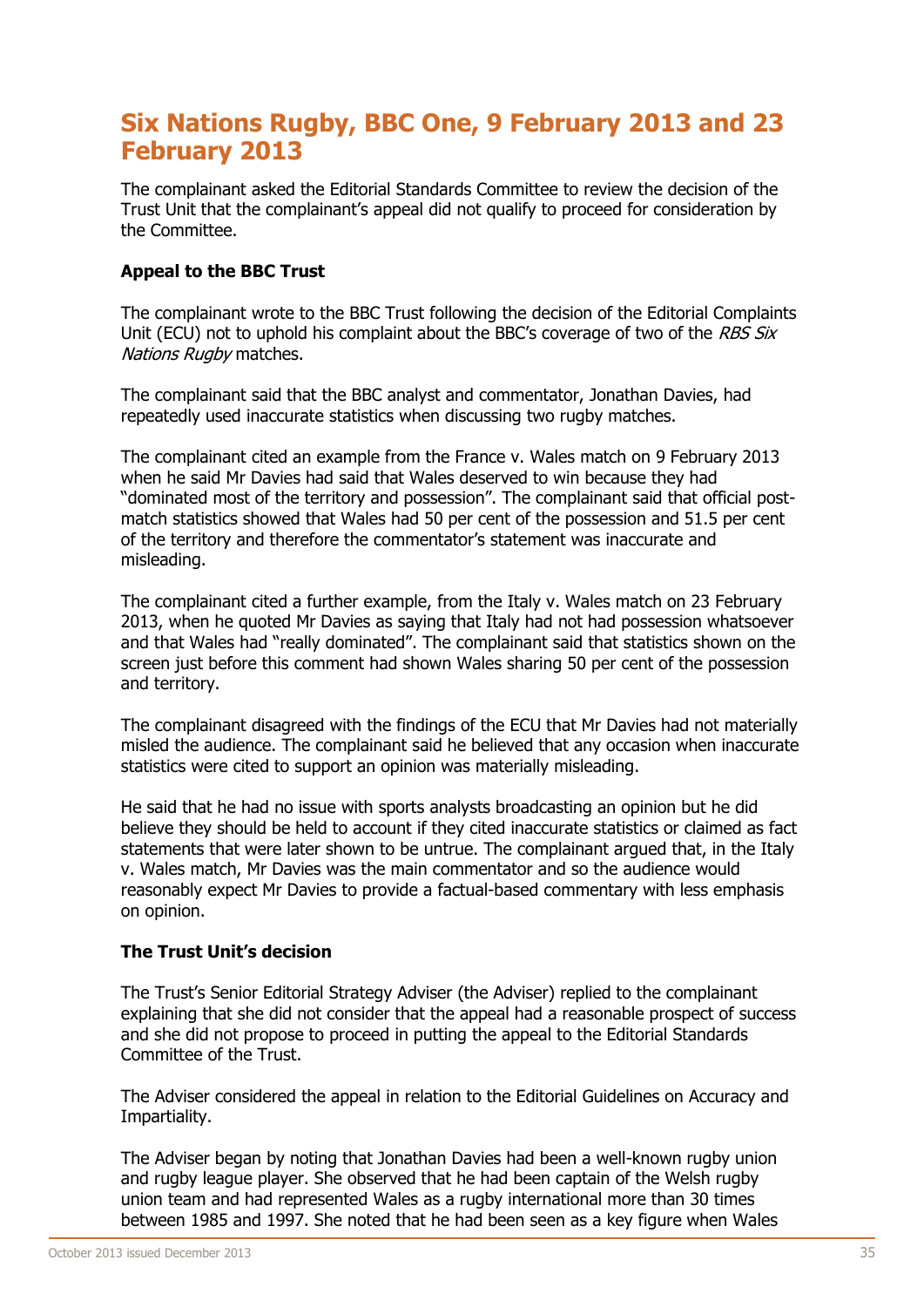had beaten the other home nations to claim rugby's Triple Crown in 1988.

The Adviser noted that both the France v. Wales and Italy v. Wales matches were part of the BBC's live coverage of the Six Nations Championship. She considered that the audience watching both matches were likely to have both an interest in rugby and a degree of knowledge about the game.

The Adviser then noted the comments made by the Editorial Complaints Unit (ECU) in its response to the complainant at Stage 2 about the role of pundits such as Mr Davies in live sports coverage. She noted that the ECU believed it was generally understood by the audience that pundits were expressing a personal opinion about what was happening on the pitch, based on their own experience and knowledge of the game, and that their role was to add colour, insight and analysis. She observed that, as a result, the ECU had felt there was no legitimate expectation that every comment made by a pundit had to be backed up by facts or statistics.

The Adviser also noted that the complainant had agreed with the ECU about the role of the pundit. However, she understood that he believed it was inaccurate for such commentators to make statements of opinion that could not be supported by statistics.

The Adviser then examined the comments made by Mr Davies and cited by the complainant. She began by looking at the match between France and Wales on 9 February 2013.

She noted that the first comment was made 76 minutes into the 80 minute match when Mr Davies said:

"It's a great win you know. They are on their way. I think they have shown great character today. Backs against the wall, great defensive effort. Both defences have been superb. One bit of magic from Dan Biggar, spots the space, puts the chip in, great finish George North. And really that has been the difference. I think they deserve, you know, to win, they've dominated most of the territory and possession. They couldn't turn the pressure into points until that one opportunity."

She noted at the end of the match he added:

"I think they deserved it because they dominated territory, you know, but it was just great character and a very, very important win."

The Adviser observed that Mr Davies had first acknowledged that Wales had had to defend strongly. By mentioning this, she felt he had sought to indicate that the match had been a competitive one.

She noted that he had then given his analysis that Wales had deserved to win because they had dominated most of the territory and possession. She observed that the postmatch statistics had not supported this belief and that Mr Davies had not cited any statistics of his own to support his case. However, she also noted that he had made it clear that this was nothing more than his personal view by saying these were the reasons he thought Wales had deserved to win.

Given that the audience could be expected to have some knowledge of rugby and had been able to watch this live event at the same time as Mr Davies, the Adviser believed Trustees would be of the view that they had been given every opportunity to form their own opinion as to why Wales had defeated France and so agree or disagree with Mr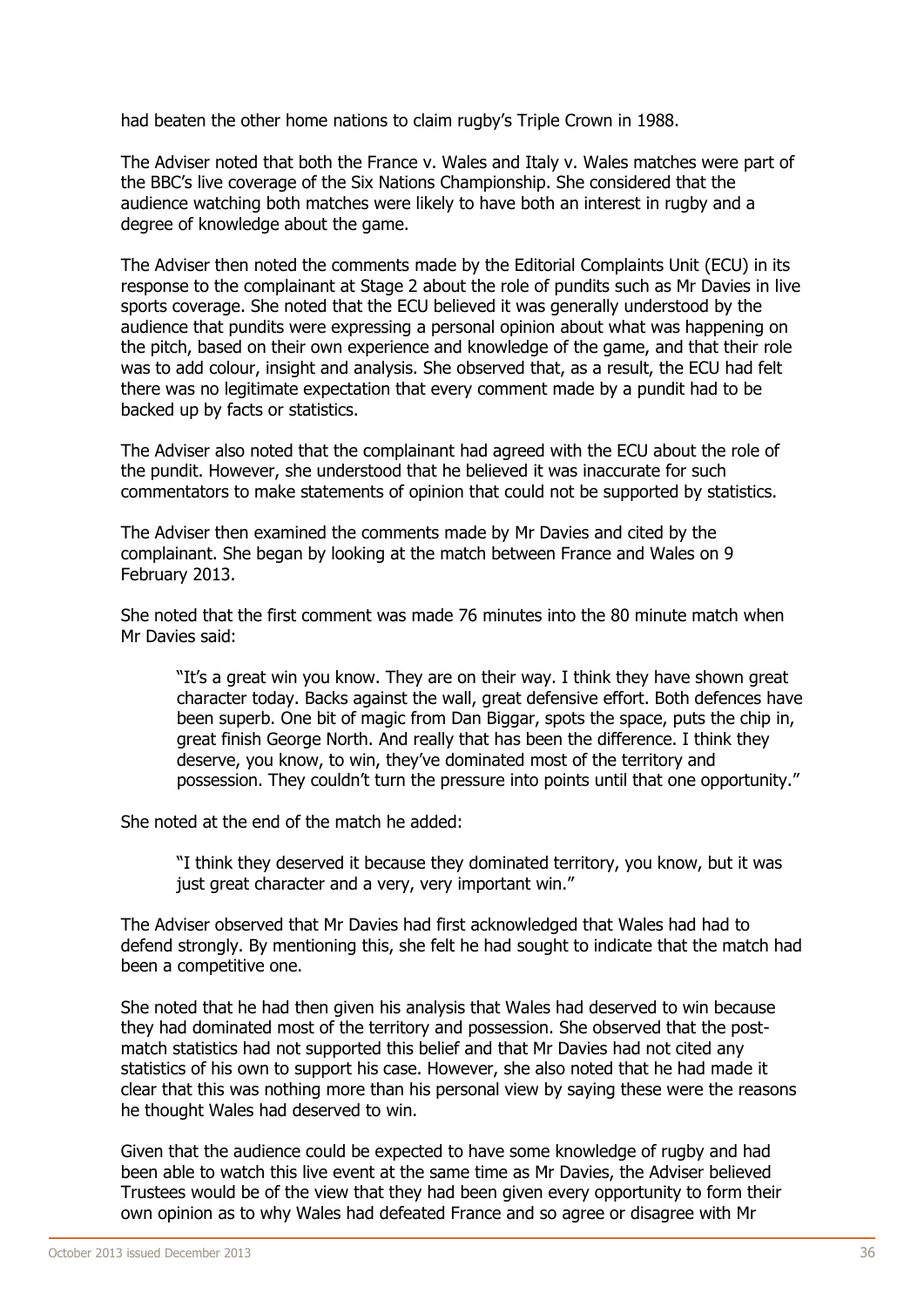Davies' analysis. As a result, she did not think Trustees would agree that Mr Davies' comments had materially misled the audience.

The Adviser then looked at the comments made by Mr Davies during the match between Italy v Wales on 23 February 2013. She noted that at around 21 minutes into the match, the following commentary took place shortly after an on-screen graphic had shown the areas of the pitch where the action had taken place and the relative possession which was 50:50:

| Jonathan Davies: | I think Adam Jones said in the week that he needed a big<br>game, he didn't feel that he played that well out in France.<br>The front three, the front five, have really responded well,<br>taken the game to the Italians.                                                                                                                                        |
|------------------|--------------------------------------------------------------------------------------------------------------------------------------------------------------------------------------------------------------------------------------------------------------------------------------------------------------------------------------------------------------------|
| Shane Williams:  | And that's exactly what you need, you know, you need to be<br>leading from the front, literally. Hibbard has come in as well,<br>seems to be doing really well in the scrum there. Gethin<br>seems to be having one of his better games and, you know,<br>absolutely dominating the scrum at the moment. And nine,<br>ten, half-backs will be (unclear) with that. |

Jonathan Davies: I think the Italians, I do feel now, they just haven't had possession whatsoever, haven't carried the ball, they've been starved of the ball, Wales have really dominated.

The Adviser noted that the two commentators had initially been discussing the Welsh scrum and how well it was doing against the Italians. She then observed that Mr Davies appeared to widen his analysis of the game by saying that he thought that Wales had "really dominated".

She again acknowledged that the statistics had not supported the fact that the Welsh had dominated territory and that Mr Davies had not cited any statistics to support his view. However, she observed that he had again made it clear that this was his personal view by saying that this was the reason he thought that Wales were doing so well in the match.

The Adviser noted that the audience had been able to watch this live event at the same time as Mr Davies and would have been able to see the statistics on possession in the match shortly before he made his comments. As a result, she again felt that Trustees would believe that those watching had been given every opportunity to form their own opinion as to why Wales was winning against Italy and so agree or disagree with Mr Davies' analysis. As a result, she did not think Trustees would agree that Mr Davies' comments had materially misled the audience.

The Adviser then considered whether Mr Davies had failed to be impartial. She noted that the BBC guidelines stated that:

"The term 'due' means that the impartiality must be adequate and appropriate to the output, taking account of the subject and nature of the content, the likely audience expectation and any signposting that may influence that expectation."

She observed that Mr Davies was one of several former international rugby players used by the BBC during its live coverage of the Six Nations Championship. She noted that these pundits/commentators are chosen from across the home nations taking part in order to achieve proper representation.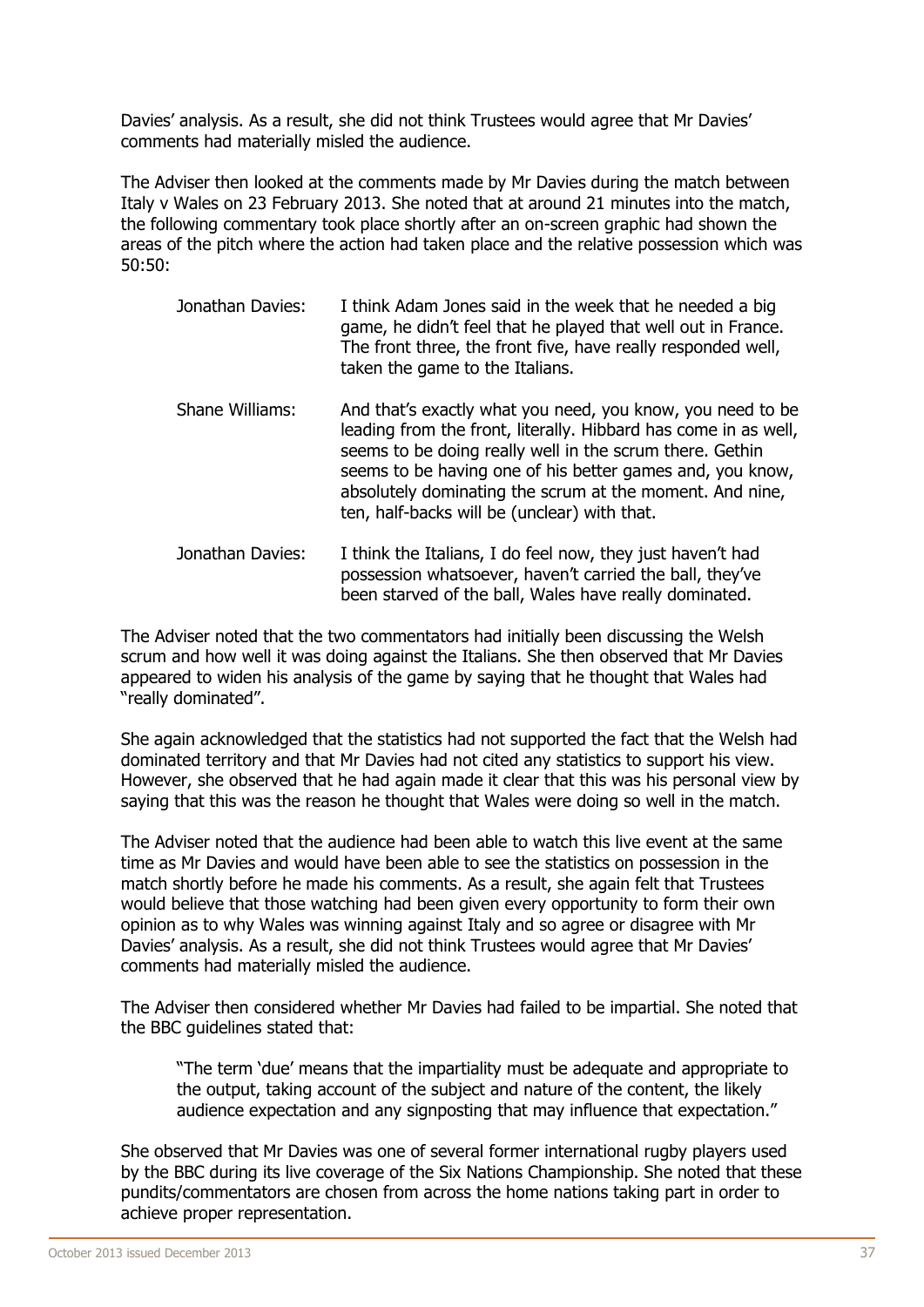In addition, she noted that the ECU and the complainant had agreed that the role of the sports pundit was to express a personal opinion about what was happening on the pitch, based on their own experience and knowledge of the game and that their role was to add colour, insight and analysis. She felt that Trustees would be of the view that the vast majority of the audience would have been aware of this and the fact that Mr Davies would have been selected as a pundit because of his high profile rugby career with Wales.

Given that the audience would have been aware of the role of sports pundits at such events and that Mr Davies had made it clear that he was expressing an opinion when making his comments, the Adviser believed that that Trustees would conclude that Mr Davies' comments had not breached guidelines on due impartiality.

The Adviser believed that, consequently, Trustees would not agree that there had been a failure to correct a mistake quickly, clearly and appropriately. It followed from this that she did not consider the appeal had a reasonable prospect of success and decided that it should not be put before Trustees.

### **Request for Review by Trustees**

The complainant requested that the Trustees review the decision not to proceed with his appeal. The complainant said that he had not argued that it was inaccurate for commentators to make statements of opinion that could not be supported by statistics. He said that, rather, it is inaccurate for commentators to make statements of opinion that are "**contradicted** by statistics readily available to the commentator, which by definition are therefore inaccurate and misleading and thus contrary to the Editorial Guidelines".

With regard to Mr Davies' use of the word "think", the complainant rejected the argument that a personal opinion was not bound to the same levels of accuracy as any other statement.

The complainant also disputed the Adviser's argument that only people with a degree of knowledge about rugby would be watching the matches. He also took issue with an argument which he characterised as a "Catch-22 situation", in that "any viewer who might be misled by inaccurate statistics was not likely to be watching, whilst any viewer knowledgeable enough to spot inaccuracies could not be misled by virtue of their knowledge".

The complainant believed that, as Mr Davies was an experienced commentator, there should have been a high level of expectation of accuracy from him and he should not have contradicted statistics available to him. The complainant considered it an invalid argument to say that the matter ultimately came down to personal opinion because official statistics showed that Davies's claims were incorrect.

### **The Committee's decision**

The Committee was provided with the complainant's appeal to the Trust, the response from the Senior Editorial Strategy Adviser and the complainant's letter asking the Committee to review her decision. The Committee was also provided with the programmes in question.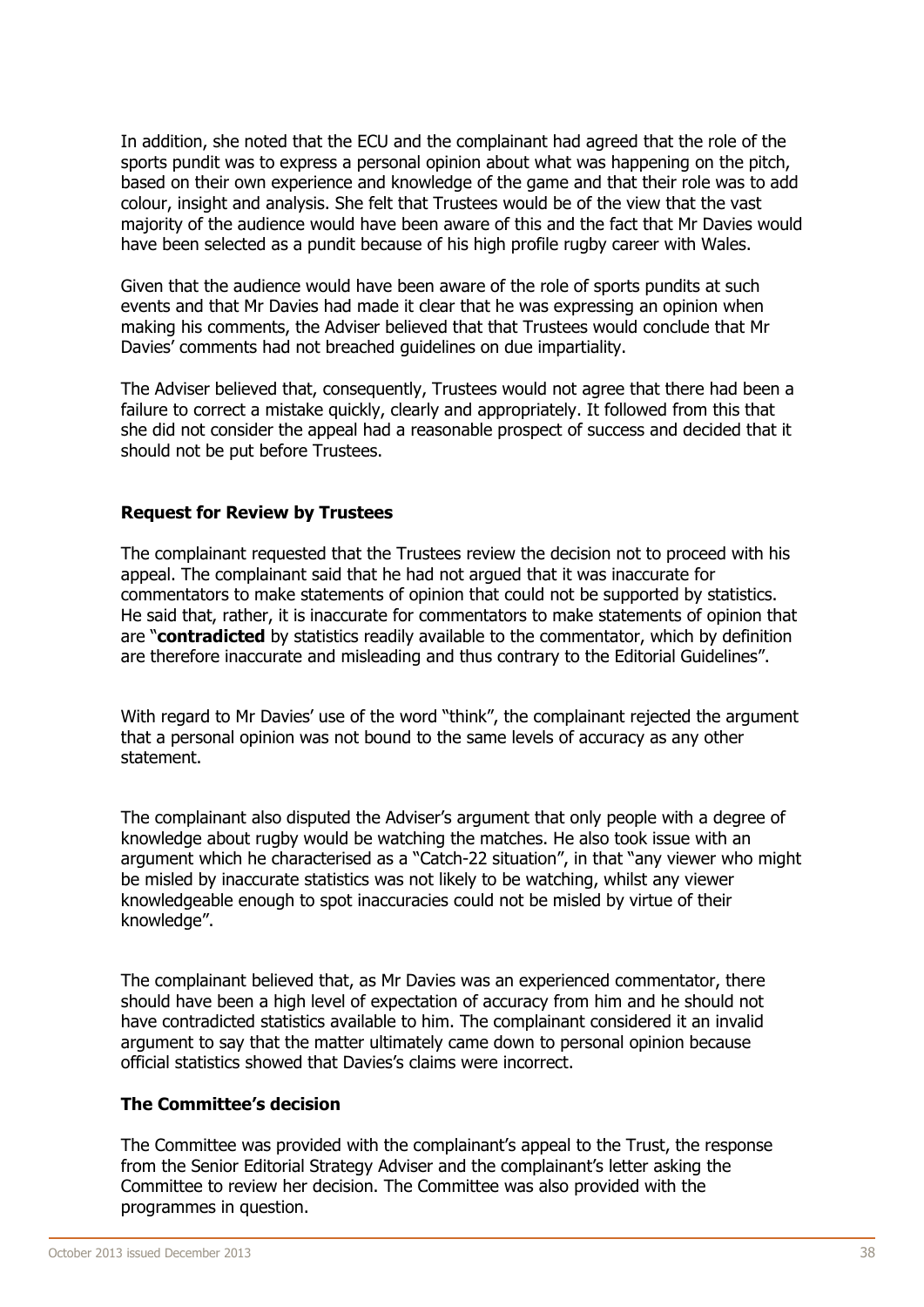The Committee noted the complainant's view that it was not an acceptable defence by the BBC to state that, simply because they had been spoken as Mr Davies' personal opinion, his comments were unlikely to be found in breach of the Editorial Guidelines on Accuracy and Impartiality.

The Committee also noted that the complainant considered that he had been asked to accept a "Catch-22" defence of his complaint, as set out above.

Whilst appreciating the strength of the complainant's views on this issue, the Committee agreed with the response of the Complaints Director, who stated in the ECU's finding that there was "no legitimate expectation that every comment made by a pundit had to be backed up by facts or statistics." The Committee noted that the personal opinions of sports pundits were a traditional feature of match analysis and it was satisfied that the Senior Editorial Strategy Adviser had applied the Editorial Guidelines correctly in her decision. The Committee agreed that viewers watching the matches would have been able to see the statistics shortly before Mr Davies made his comment and to form their own opinion as to whether they agreed with his analysis or not.

The Committee was mindful that the Editorial Guidelines require accuracy and impartiality that is "due", which means that it must be adequate and appropriate to the output, taking into account the subject and nature of the content. The Committee noted the relevant context, as set out in the replies given by the ECU Complaints Director and the Trust's Senior Editorial Strategy Adviser. The Committee agreed that the requirements of due accuracy and due impartiality in the coverage cited by the complainant were not such that it was likely to find that Mr Davies' comments had been in breach of the Guidelines.

The Committee did not believe it would be likely to conclude that Mr Davies's comments had materially misled viewers and considered that the appeal had no reasonable prospect of success.

**The Committee therefore decided that this appeal did not qualify to proceed for consideration.**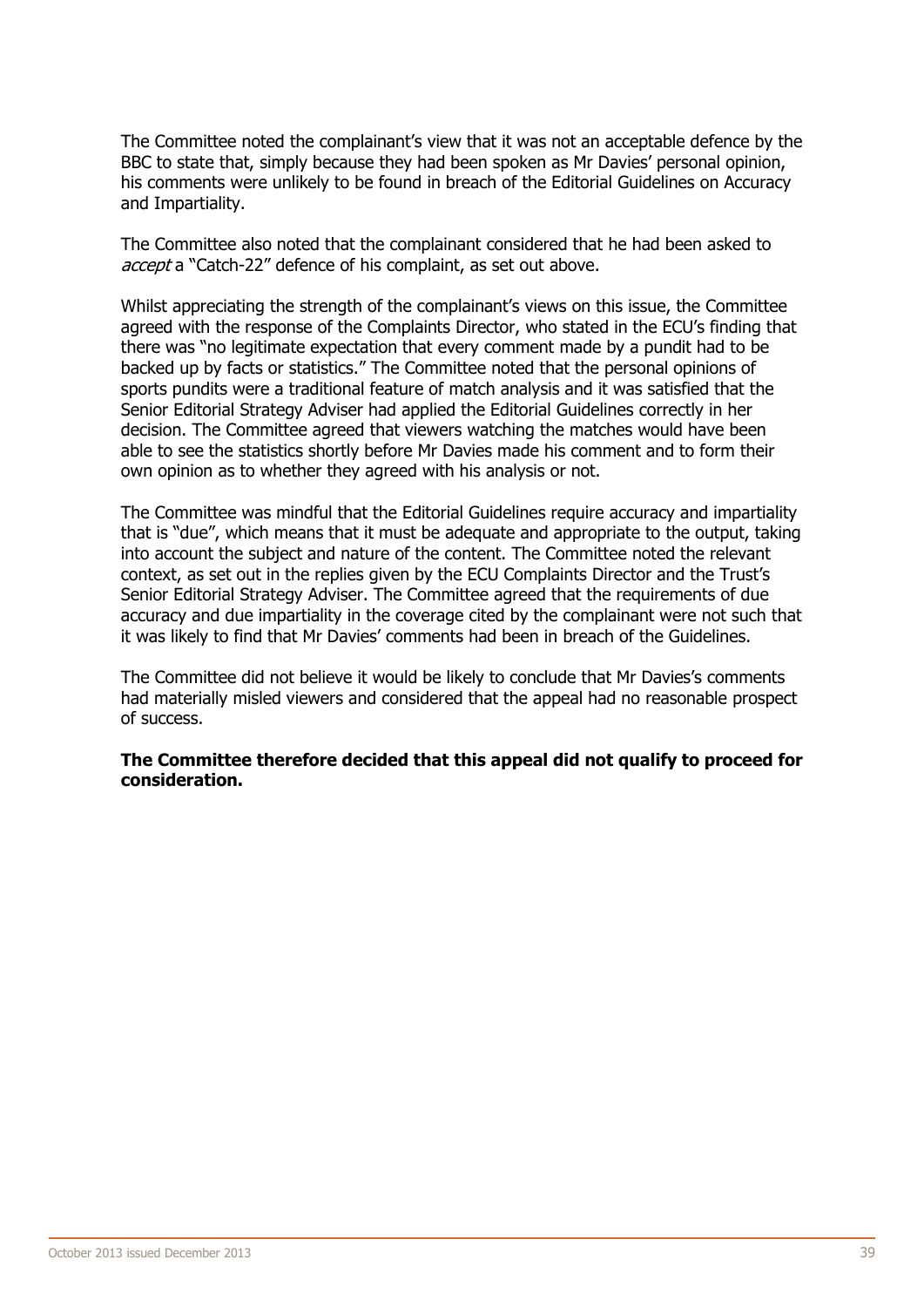# **Allegation of bias and undue prominence**

The complainant asked the Editorial Standards Committee to review the decision of the Trust Unit that the complainant's appeal did not qualify to proceed for consideration by the Committee.

# **Appeal to the BBC Trust**

The complainant appealed to the Trust on 17 July 2013, saying that he would like the Trust to consider his complaint over what he alleged to be a BBC presenter's promotion of lesbian, gay, bisexual and transsexual issues.

### **The Trust Unit's decision**

The Trust's Senior Editorial Complaints Adviser (the Adviser) replied to the complainant explaining that she did not consider that the appeal had a reasonable prospect of success and she did not propose to proceed in putting the appeal to the Editorial Standards Committee.

The Adviser noted that, although the complainant's appeal to the Trust had been received beyond the time-limit of 20 working days after the final response of the Editorial Complaints Unit at Stage 2 of the complaints process (which was dated 4 April 2013), there had been some correspondence with the Trust in between the two dates which had not been received owing to a technical problem within the Trust Unit. Therefore, the Adviser would not consider the appeal as having been received outside the normal timeframe under the Complaints Framework.

The Adviser noted that the relevant senior BBC manager had told the ECU's Complaints Director that he did not believe there was anything useful he could add to his previous responses to the complainant. The Adviser noted that the ECU had declined to take the complaint as it was about general bias and had referred the complainant to the BBC Trust. The Adviser noted the complainant did not feel he had received an adequate response to his concerns from the BBC Executive.

The Adviser considered the complaint against the Editorial Guidelines on Impartiality. The Adviser also considered whether the appeal engaged the Guidelines on Conflicts of Interest.

The Adviser noted that the complainant had contacted the BBC on 1 February 2013 to complain about a specific programme which had debated gay marriage. The Adviser noted that the complainant believed that the presenter devoted too much time generally to debating "LGBT issues".

The Adviser noted the relevant senior manager, had, in a letter dated 13 February 2013, written in response to the complaint about the item relating to gay marriage:

"We do not promote sectional interests or the views of lobby groups. Editorial decisions about programme content and approach are informed by the BBC's Editorial Guidelines and the professional judgement of BBC staff – in this case, colleagues with long-established journalistic expertise."

The complainant replied, arguing that the response he had received did not address his full complaint.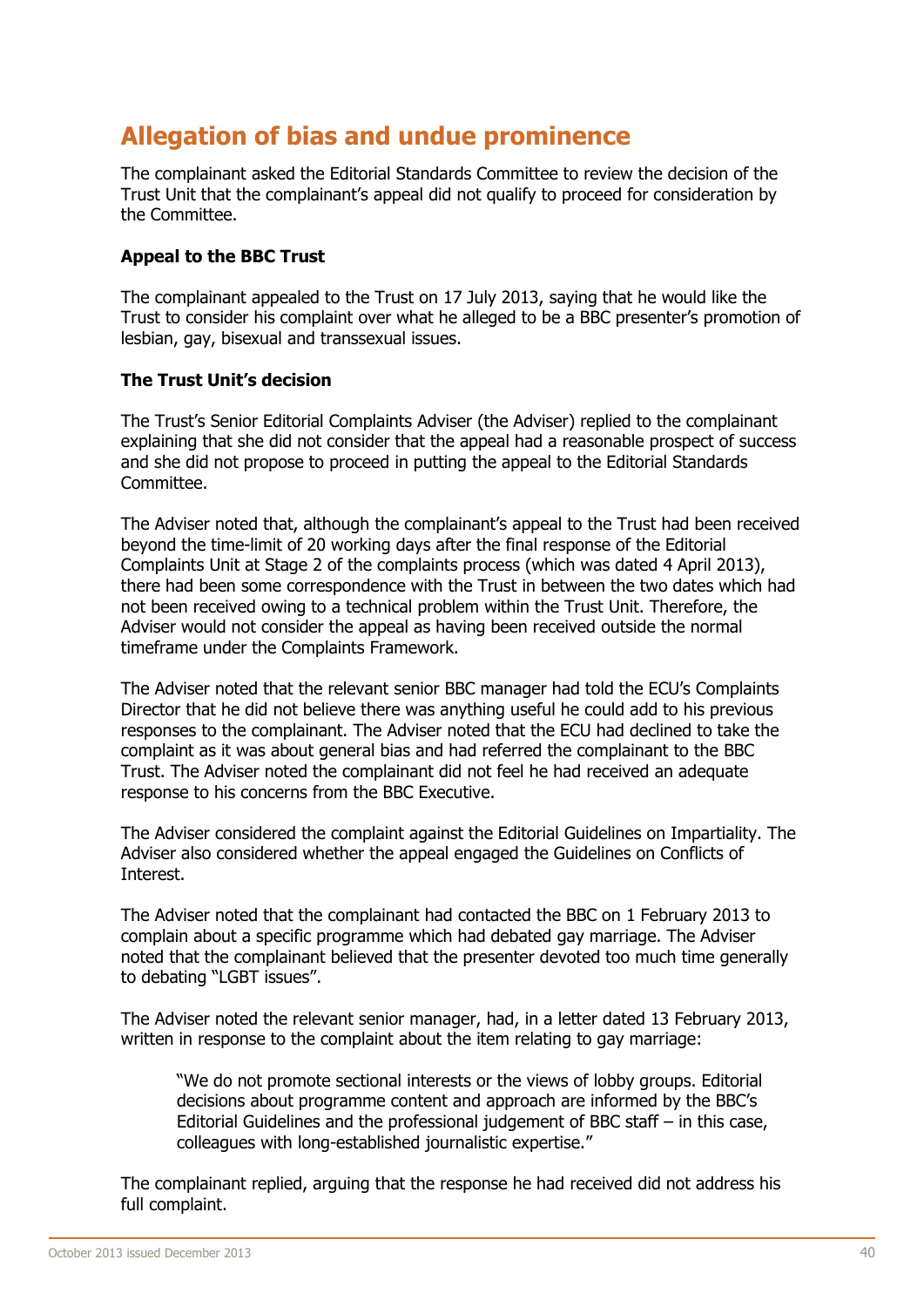In a further response dated 25 February 2013, the relevant senior manager stated:

"Editorial independence and impartiality are fundamental principles in everything that we do. We reject entirely your suggestion that the [receipt of an award] and/or a presenter's holiday destination has had any material bearing on BBC output, including the selection of discussion topics and/or the treatment of guests…"

The Adviser considered that the senior manager had given a clear and reasoned response to the allegations made by the complainant. The senior manager had restated the editorial justification for the discussion about gay marriage which had preceded the complaint and had reiterated that a wide range of views on the subject had been heard, in line with the requirements of the Guidelines. The Adviser noted that the senior manager had also stated that decisions about which subjects should be covered were not taken alone by the presenter, but were taken by a team of programme makers. The Adviser considered Trustees would be likely to conclude that no evidence had been brought forward to indicate the Editorial Guidelines had not been followed.

The Adviser did not consider that Trustees would be likely to conclude that the receipt of an award constituted evidence which might lead them to consider a possible breach of Editorial Guidelines on Impartiality or Conflicts of Interest.

For completeness, the Adviser considered whether the complaint about the references to a location as a holiday destination raised issues under the Guidelines on Undue Prominence and Personal Benefits. The Adviser did not believe that Trustees would be likely to conclude that references to the location were unduly promotional, or that there was any evidence to suggest that the presenter had personally profited from making references to the location as a holiday destination.

Therefore, for the reasons set out above, the Adviser considered that the complainant's appeal did not have a reasonable prospect of success and she did not propose to put this appeal before Trustees.

### **Request for review by Trustees**

The complainant requested that the Trustees review the decision not to proceed with his appeal. The complainant alleged that references to the location had stopped since he had made his complaint. He repeated his view that the presenter's receipt of an award was a crucial part of the complaint.

### **The Committee's decision**

The Committee was provided with the complainant's appeal to the Trust, the response from the Senior Editorial Complaints Adviser and the complainant's letter asking the Committee to review her decision. The Committee was also provided with the programme containing the discussion of gay marriage complained about.

The Committee noted that the complainant considered that the receipt of an award was "highly significant" but agreed with the Adviser that it would be unlikely to conclude that this constituted evidence which might lead it to consider a possible breach of Editorial Guidelines on Impartiality or Conflicts of Interest. The Committee noted the response from the senior BBC manager, who said that the BBC had no formal involvement with the awards and that they have no relevance to or influence on BBC decision making and output. The Committee was satisfied that there was no cause for Trustees to doubt that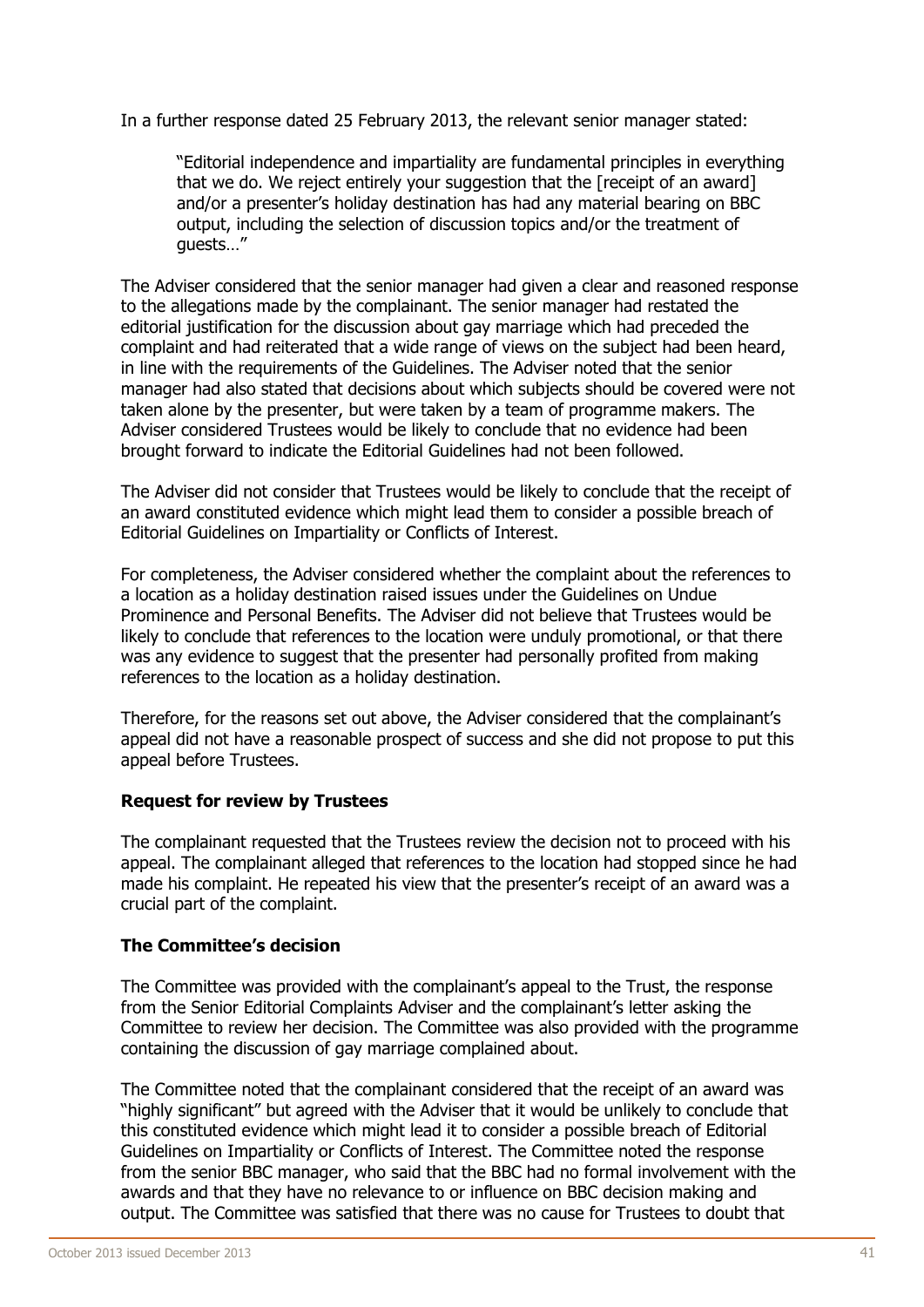#### response.

Further, the Committee did not believe that it would be likely to conclude that references to the location were unduly promotional or that there was any evidence to suggest that the presenter had personally profited from making references to the location as a holiday destination.

The Committee agreed that the senior BBC manager had given a clear and reasoned response to the allegations made by the complainant. The Committee believed that no evidence had been presented which would lead them to consider that there could have been a breach of Editorial Guidelines in this case and concluded that there was no reasonable prospect of success for the appeal.

# **The Committee therefore decided that this appeal did not qualify to proceed for consideration.**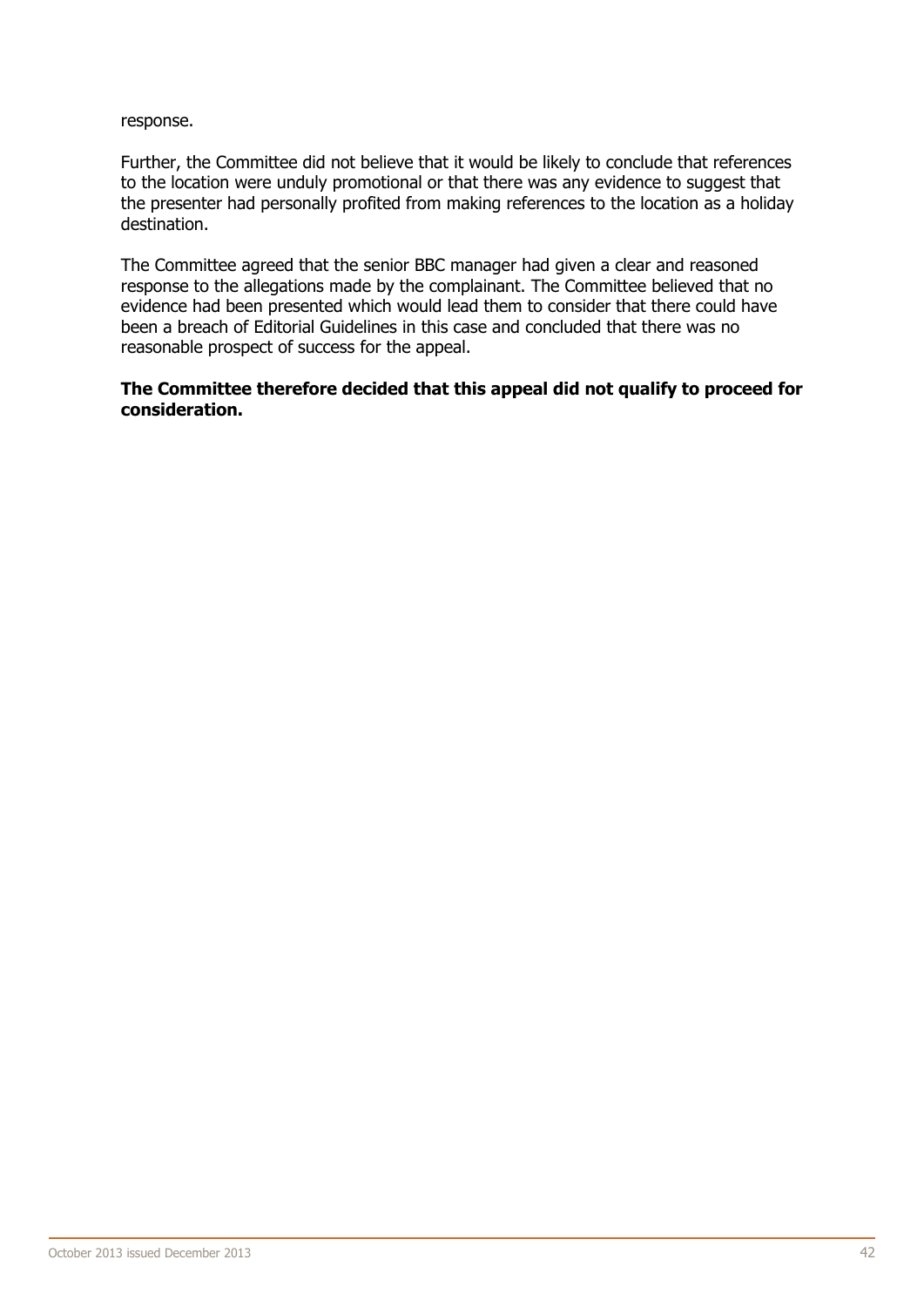# **HARDtalk, BBC News Channel, 1 March 2013**

The complainant asked the Editorial Standards Committee to review the decision of the Trust Unit that the complainant's appeal did not qualify to proceed for consideration by the Committee.

# **Appeal to the BBC Trust**

The complainant wrote to the BBC Trust following the decision of the Editorial Complaints Unit (ECU) not to uphold his complaint regarding a *HARDtalk* interview with the Israeli writer, A.B. Yehoshua.

He asked the Trust to investigate two issues in relation to that interview and summarised the issues thus:

"[The presenter] was giving the viewers a misleading impression that Israel still exercises control of the Gaza Strip and wrongly stated that Israel still occupies it. He also said that the right in Israel is gaining in power and that is the opposite of the case. Israel has recently been shifting politically to the left, both in terms of its domestic politics and in its willingness to compromise for a two state solution with the Palestinians."

On the first issue, the complainant stated in relation to the interviewer's assertion that Israel continues to occupy and control the Gaza Strip that the applicable law is Article 42 of the 4<sup>th</sup> Hague Convention, which states:

"Territory is considered occupied when it is actually placed under the authority of the hostile army. The occupation extends only to the territory where such authority has been established and can be exercised."

The complainant argued that since Israel withdrew from the Gaza Strip in 2005 it could not be considered either in law or in practice in control of the Gaza Strip:

"On the ground first the Palestine Authority and then Hamas had almost total control. The Gaza Strip has/had a border with Egypt as well as Israel and it was totally up to Egypt what it let through its border with Israel. If at times Egypt chose to restrict what crossed the border between Egypt and Gaza that was Egypt's way of exercising control. There were over 1000 tunnels between the Gaza Strip and Egypt, including some concrete lined road tunnels through which Iranian made rockets and larger civilian items, such as cars, were imported and Israel had no control of that. Israel absolutely did not (since 2005) and does not control what goes on in Gaza, and [the presenter] was totally wrong in saying that it does."

The complainant also regarded a UN report cited by the interviewer was wrong, because the "tightening" referred to in the report (in terms of the blockade) had, the complainant said, long gone. The complainant said the presenter's remarks left the impression that Israel controls the Gaza Strip. "It doesn't," the complainant said, "Hamas does."

The second aspect of the complainant's appeal related to the interviewer's assertion:

"But the truth is it is the right that is in power and it is gaining in power – not just politically – when you think about the institutions in Israel; the army, the judiciary."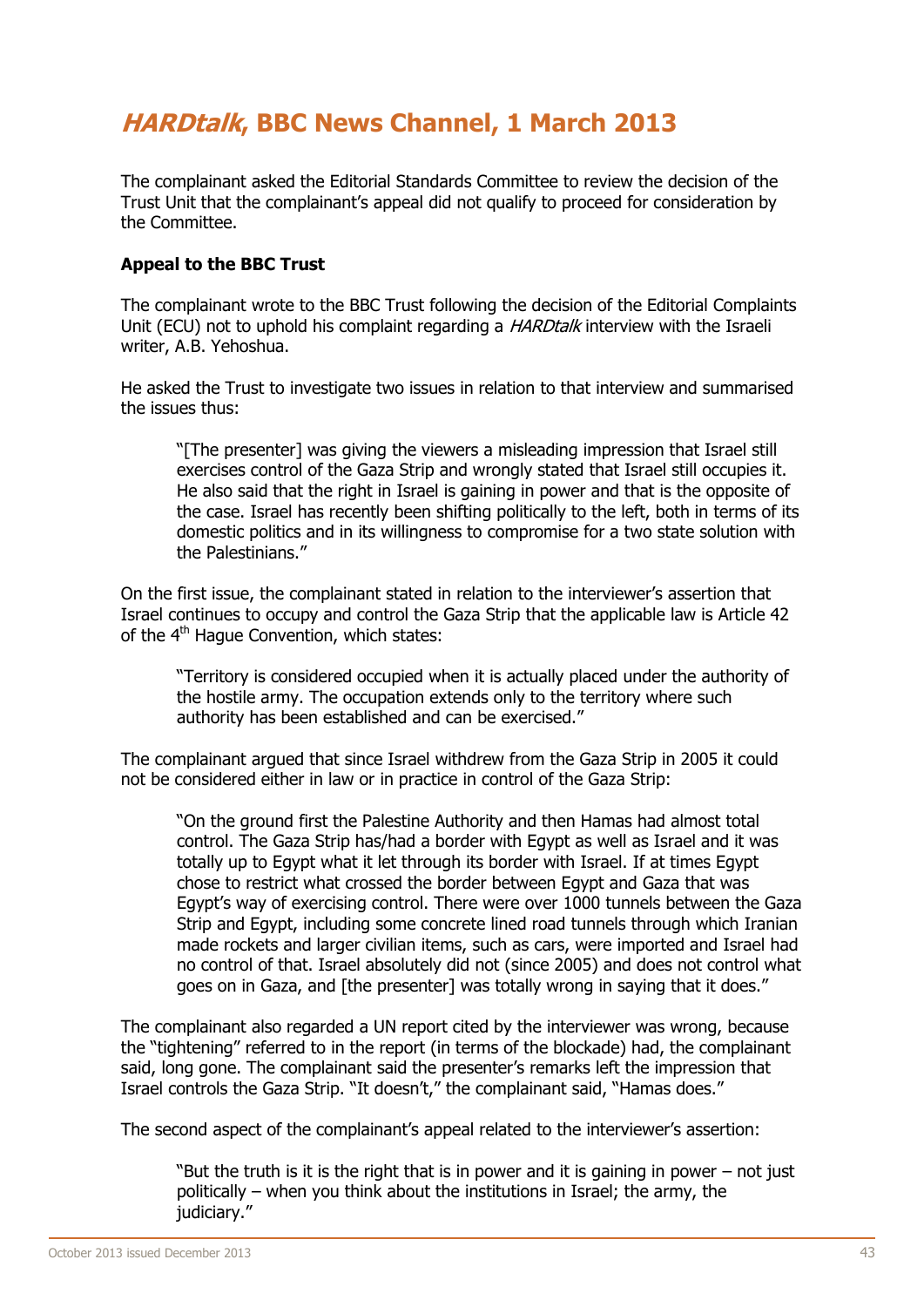The complainant said the right-wing bloc had lost seats at the recent election, that there were fewer right-wing members of the Knesset than previously and that the governmentcontrolled institutions in Israel were presenting a more moderate stance than they had before.

The complainant said if anything Israel has been shifting politically to the left. He pointed to the success of the new party Yesh Atid at the election, which he said is certainly not a party of the right.

The complainant said the clear context for the presenter's reference to the collapse of the Israeli left was specifically in relation to the two-state solution. The complainant argued that Prime Minister Netanyahu has been calling for direct talks with the Palestinians since he came to office and that the government's chief negotiator was Tzipi Livni, who was also chief negotiator in the Olmert administration when according to the complainant "the most generous offer that the Israelis have ever made to the Palestinians was made".

In relation to the judiciary the complainant said that for the first time Israel now had an Arab as one of its Supreme Court justices. He said the fact that there are more orthodox graduate officers in the military does not indicate a shift to the right and that there are far more orthodox Jews who refuse to serve than secular Jews, "being orthodox in Israel is not synonymous with being right wing… How orthodox a Jew is does not determine how right or left wing (s)he is."

# **The Trust Unit's decision**

The Trust's Head of Editorial Standards replied to the complainant explaining that the relevant correspondence had been reviewed by the Trust Unit and an independent editorial adviser and she did not consider that the appeal had a reasonable prospect of success. She did not propose to proceed in putting the appeal to the Editorial Standards Committee of the Trust.

The Head of Editorial Standards for the Trust Unit was of the view that in considering this appeal Trustees would take into account viewers' expectation for *HARDtalk* which, as the title suggests, is an interview format where sometimes provocative ideas and positions are advanced, questioned, debated and clarified. In her view the questions posed by the presenter had to be considered in context with the answers given by the interviewee.

The Head of Editorial Standards first considered the first part of the complaint, that the interviewer had wrongly characterised the status of the Gaza Strip. The Head of Editorial Standards noted this was a live 30 minute interview exploring the prominent Israeli writer's take on the current state of Israeli political discourse; what the interviewee considered was meant by an Israeli identity; the expectations others have of an Israeli writer; and why in his view the Israeli government should be negotiating directly with Hamas.

The relevant content in respect of this allegation was in the context of the interviewer exploring the writer's views and testing why (despite being known for some radical views) Mr Yehoshua held what the interviewer suggested was a more mainstream Israeli position on the issue of Gaza:

"One of the views that you had though, that seems to be directly in the mainstream and also to be honest a bit of a myth is that when Israel withdrew its settlers back in 2005 it left Gaza a sort of pristine proto-Singapore. A place that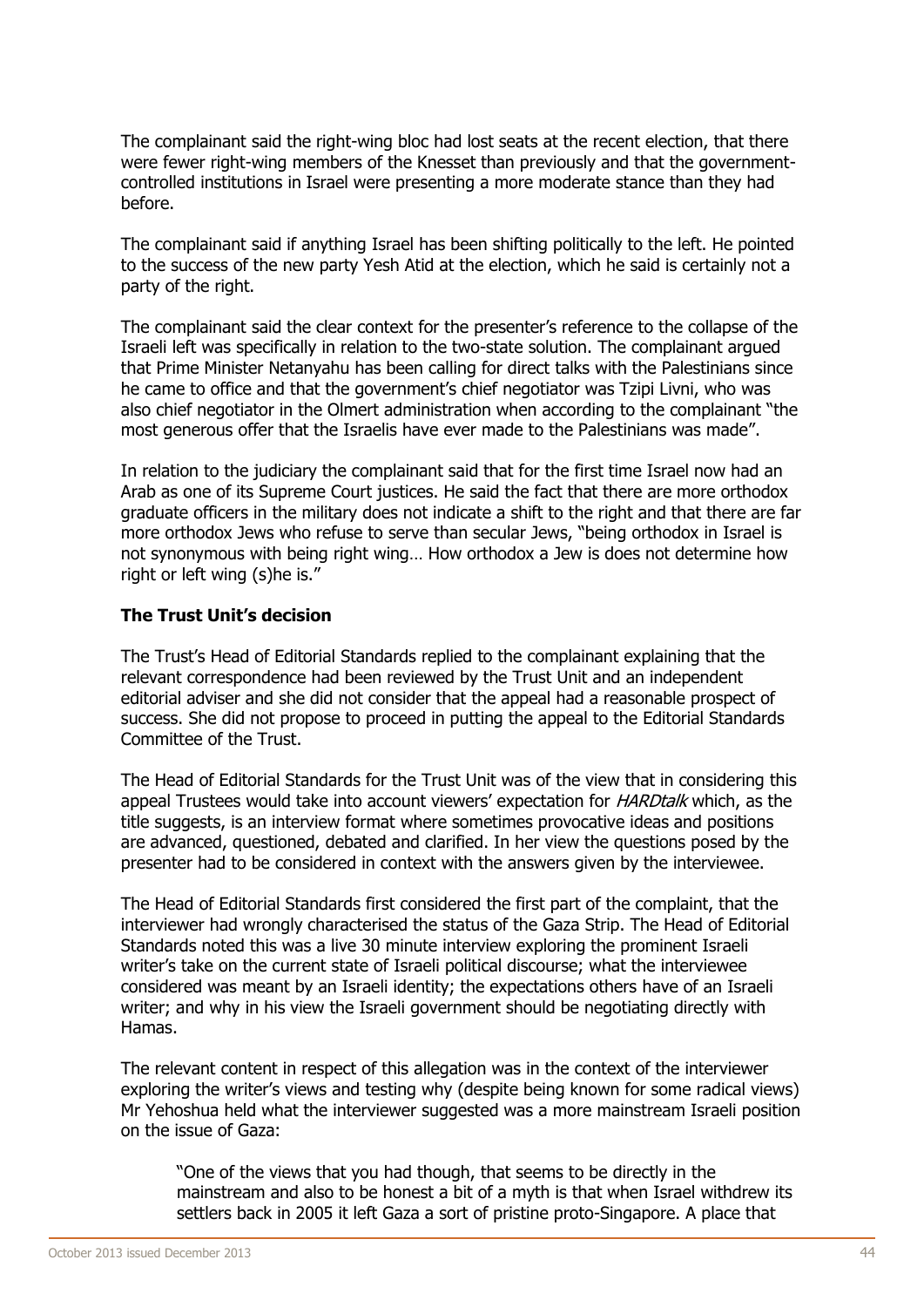could become a territory of boundless possibilities for the Palestinians who are left behind. When actually it was, still, a miserable and occupied place."

The Head of Editorial Standards noted that whilst the interviewer made the comment in the context of a particular point in history, i.e. 2005, the exchange which followed moved between the present and the past.

A B YEHOSHUA: It wasn't an occupied place.

INTERVIEWER: It was. The Israelis retained control.

A B YEHOSHUA: It wasn't occupied. No we don't retain control. They have an open border to Egypt. They have an open border to Egypt.

INTERVIEWER: That border was sealed by Egypt and it was on all other sides Israel retained control. There was no freedom of movement.

A B YEHOSHUA: Because these are enemies. They are throwing Qassam (missiles)…

INTERVIEWER: You can argue the reason for it but I'm just saying it's a bit of a myth to say that it was no longer occupied.

A B YEHOSHUA: No. This is an enemy and after the withdrawal ... we have withdrawn from Gaza without any conditions …

INTERVIEWER: I'm sorry but that's simply not true. Take the UN report from just a few months ago, the blockade imposed by Israel intensified – this was following the Hamas takeover – intensified the closure applied since the early 1990s. It is a denial of basic human rights in contravention of international law and amounts to collective punishment. That's the UN saying you have not withdrawn.

A B YEHOSHUA: Yes now I have to say. In Gaza there was first of all settlements. There were 8,000 Jews living there in the heart of Gaza. This was a very I would say bad thing that we have done. One of the most vicious things that we have done. To take part of Gaza and to put 8,000 vis-a-vis one million and a half refugees. The people in Gaza fought against us and Israel was defeated. This is the main thing. After the withdrawal from Gaza. The people in Gaza... We were saying to Gaza: now you are by your own. You are governing yourself. You make yourself a Singapore. Take money from all the Arab countries. Invest and build etc. Instead they continue to throw Qassam and missiles on Israel and putting one million people on shelters. This is the situation and we have… And of course what we have to do. We have to say to them now take more sophisticated missiles from Iran in order to hit Tel Aviv. They already hit Tel Aviv. They are shelling our cities and a million people are... And they are… We don't have any reason to do it. They are free. Not one Israeli soldier is in Gaza. So when we are... (interviewer tries to interject) No give me the possibility to answer… So when we are in a state of war against us. A total state of war we don't have any responsibilities. They are our enemy and now for the first time we see very clearly that they can control the fire and for three month they are not shooting anymore because they can control and when they have shooted it was done by their own will and not because someone was obliging them.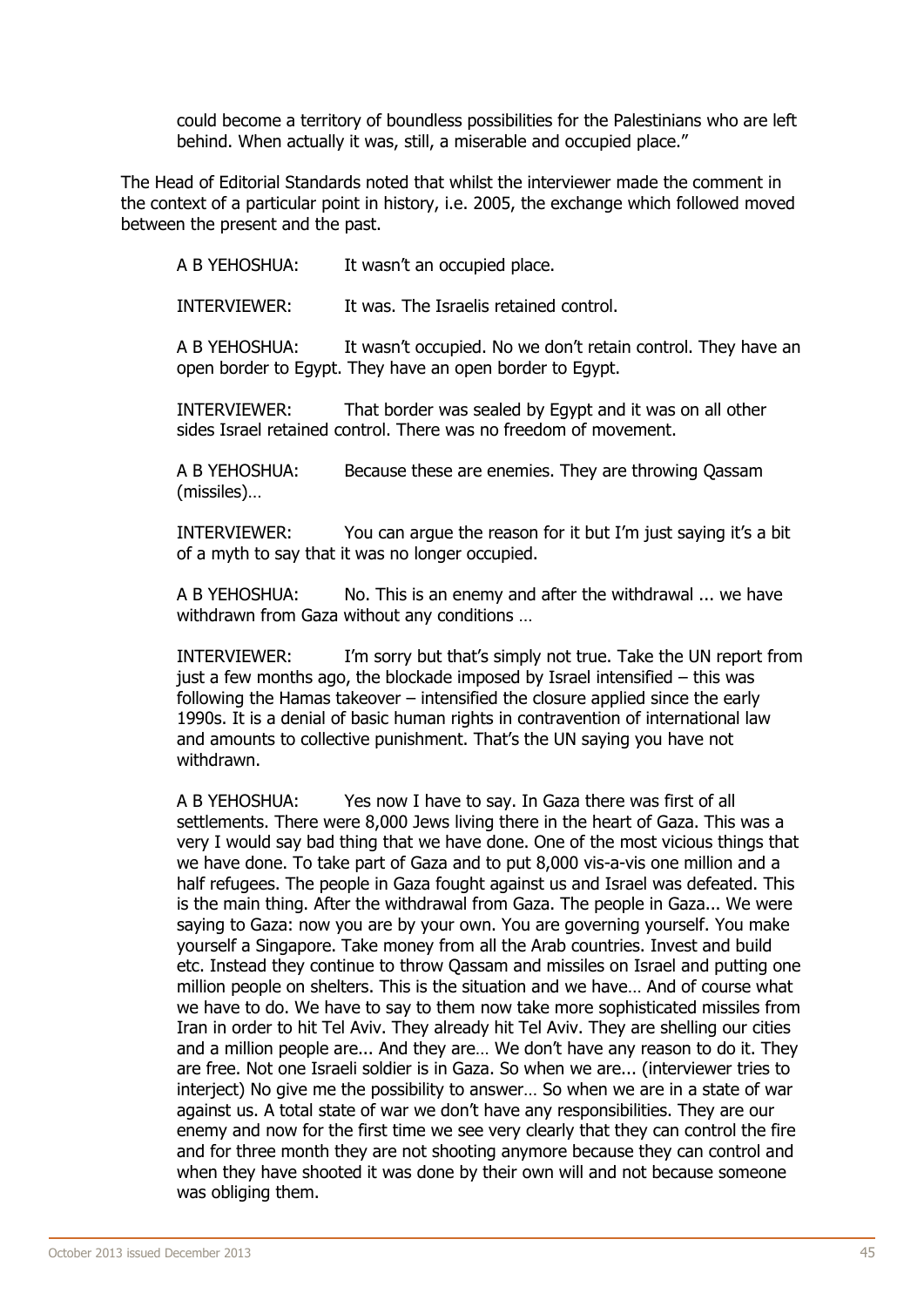The Head of Editorial Standards considered therefore whether the Trustees would be likely to consider that the exchange as a whole was duly accurate, taking into account the nature and type of content.

The Head of Editorial Standards considered that by the conclusion of the section on Gaza the Trustees would be likely to take the view that the audience would have understood what the interviewer meant when he said that Gaza remained occupied, i.e. that Israel retained control of the borders whilst the Egyptian border was sealed and that, according to a recent UN report, Israel continued to deny basic human rights to Gazans.

The Head of Editorial Standards considered too that by the conclusion of the section the Trustees would be likely to take the view that the audience would have understood why Mr Yehoshua considered Israel was no longer the occupying power in the Gaza Strip, that there was an open border on the Egyptian side and that in his view Israeli border restrictions were because of enemy action against Israel rather than because Israel remained in occupation.

The Head of Editorial Standards noted the complainant's view that the UN report referred to by the interviewer was wrong and his contention that the blockade is all but over. She noted too his view that the only human rights abuses in Gaza are imposed by Hamas.

She felt, however, that Trustees would be likely to take the view that the comprehensive response by Mr Yehoshua informed the audience that the military occupation was over ("not one Israeli soldier is in Gaza"), and explained fully his (and Israel's viewpoint) as to the reasons for any ongoing Israeli border restrictions.

Therefore, overall, in the opinion of the Head of Editorial Standards, the Trustees would be likely to conclude that the content was duly accurate and the audience would not have been misled as to the status of the Gaza Strip or be left with the impression that Israel remained in physical occupation of the territory.

The Head of Editorial Standards then considered the complainant's second point, that the interviewer was wrong to make the following statement which he regarded as both firm and untrue:

"But the truth is it is the right that is in power and it is gaining in power  $-$  not just politically – when you think about the institutions in Israel; the army, the judiciary."

The Head of Editorial Standards noted first of all the overall context for the discussion: having established that A.B. Yehoshua, along with Amos Oz and David Grossman were "on the left politically", the interviewer asked Mr Yehoshua:

"How far do you think your voice … is increasingly marginalised at home?"

To which, Mr Yehoshua replied that on the one hand their voice is marginal, but on the other hand their ideas "were the drops of oil on the turning of the wheels of reality". The implication of his argument here and throughout this section was, in the opinion of the Head of Editorial Standards, that while the left may not have the job titles as it were, their ideas nevertheless had traction.

The Head of Editorial Standards noted the terms in which the complainant made his allegations: that the right wing bloc lost seats at the recent election and the government had fewer right-wing MKs (Knesset members) than before and that government controlled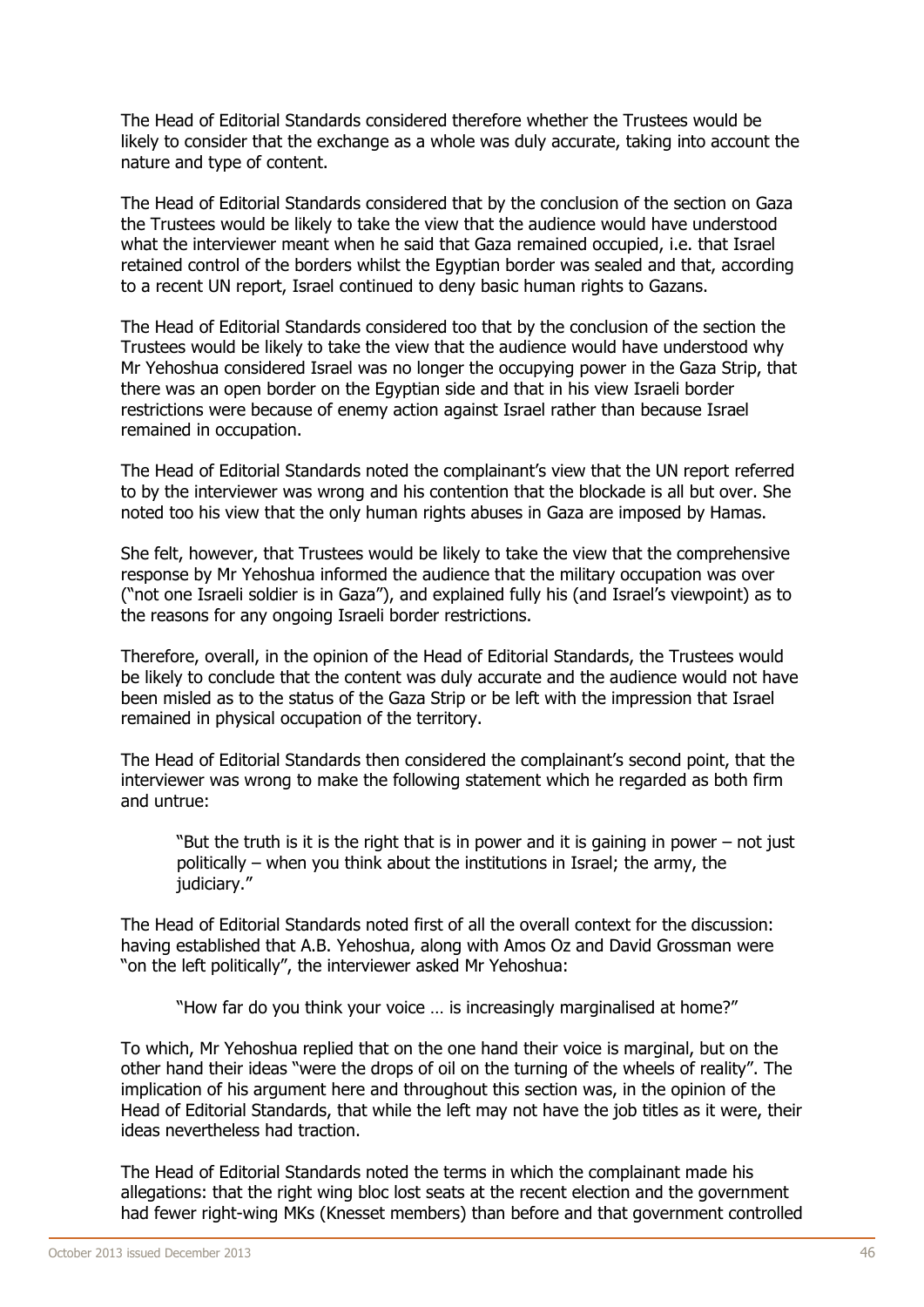institutions are presenting a more moderate stance than before. She noted that he had explained that there had been a definite shift to the left in Israel's political alignment after the last elections and that the strongest gainer was a new party, Yesh Atid. She noted that this party gained a number of seats in the election at the expense of others, but noted that while they are not a party of the right, as the complainant correctly noted, neither are they a party of the left. Essentially, however, the Head of Editorial Standards noted that the statement in question was about power and not about numbers of seats and she noted that Prime Minister Netanyahu remains in power as leader of a party considered to be on the right of Israeli politics and in charge of a government where the majority of ministers were from the ruling party. The Head of Editorial Standards noted too that at the time the interview took place the government had not yet been formed and its precise make up was not yet clear.

The Head of Editorial Standards noted the complainant's assertion that Prime Minister Netanyahu has been calling for direct talks with the Palestinians without preconditions since he came to office and that the government's chief negotiator was Tzipi Livni, who was also chief negotiator in the Olmert administration when according to the complainant "the most generous offer that the Israelis have ever made to the Palestinians was made". He viewed this as a shift to the left politically.

The Head of Editorial Standards considered the complainant's assertion that when the presenter said that the Israeli left was collapsing the clear context was in relation to the two-state solution. The Head of Editorial Standards noted that in fact it was Mr Yehoshua who raised the two-state solution in one of his answers. This was the exchange:

INTERVIEWER: Well you say the wheels of reality but the truth is that it is the right that is in power and it is growing in power not just politically but when you think about the institutions in Israel: the Army, the Judiciary… why is the left failing in Israel?

ABY: Not so much... First of all the right wing has recognised the solution… I'm thinking about the majority of the right wing, especially Netanyahu himself was repeating it just recently: the two-state solution. Secondly…

INTERVIEWER: Yes but what progress is there being made towards it? The two-state solution.

ABY: Yes but okay, first of all to have to recognise the concept of two-state solution. This by itself is an advantage. Because 20 or 30 years ago we could not speak about two-state solution

INTERVIEWER: But let me take you back to the original question which was why is the Left so marginalised? I mean, talk to any Israeli and they will say that the Left has collapsed. Why is that?

ABY: Yes, they will say the left is collapsed. The problem is not the Left has collapsed it is the ideas of the Left that are not collapsing. And I will put it. In Vietnam War you would say, why the right wing? Why Nixon and all these generals were so winning and so dominating? But those people, those hippy in Berkeley that was demonstrating against the war in Vietnam finally was right and finally convinced the other Americans. They have to do it. And don't forget the Palestinians didn't easy the way for us. The Palestinians for about 30 years after the Six Day War say we will never recognise Israel. The Hamas say we'll never recognise Israel. Only in '88 this was the first movement of the Palestinian that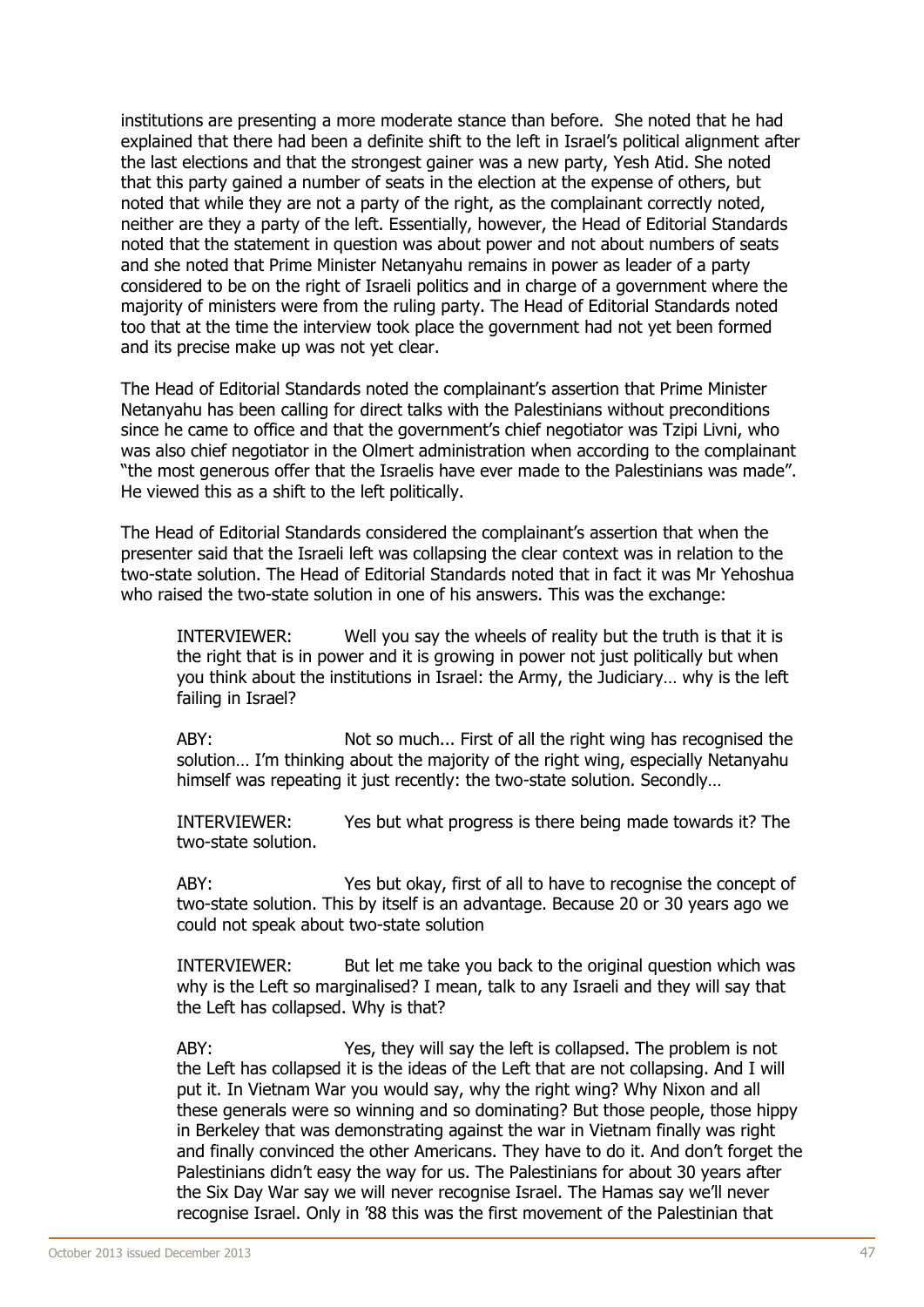was asked by saying we are ready to the two-state solution.

The Head of Editorial Standards noted that Mr Yehoshua was using the concept of a twostate solution as an example to make a specific point about the left in Israel: the argument effectively that, whilst the left may not be in power, their ideas have traction in a way they did not 20 or 30 years ago, when it would have been unthinkable to even suggest a separate Palestinian state. Mr Yehoshua suggested that the ideas of the left are alive and well. The Head of Editorial Standards noted that the presenter had not himself raised the two-state solution but had responded to it when raised and then had moved back to his original point, whereupon the interviewee had referred again to the two-state solution.

The Head of Editorial Standards noted that, in adopting the interviewee's point, the presenter had moved ground to accept his premise that the two-state solution was in effect an idea of the left and had then questioned what progress was being made thus implying that a government of the right was not moving towards the two-state solution. She noted, however, that the interviewee maintained his position in answering this question and had compared the adoption of the two-state concept with the shift in public opinion that had occurred in America.

The Head of Editorial Standards noted the complainant's point that Israel had recently been shifting politically to the left, both in terms of its domestic politics and in its willingness to compromise for a two-state solution with the Palestinians. In her view there was a very fine difference between the interviewee's assertion that an idea of the left had been adopted by the right and the complainant's perspective that Israel had moved to the left. The interview had in fact covered both the assertion that Israel was moving right as the left had collapsed and the counterargument that in fact it was adopting the ideas of the left.

The Head of Editorial Standards noted that the exchange about the left in Israel was not in the nature of a snapshot of the make-up of the current Israeli Government, nor was it related to any specific event; it was consistent with the nature and type of the content, which was a discursive conversation with one of Israel's most prominent writers.

The Head of Editorial Standards noted the complainant's assertions that "for the first time Israel now has an Arab as one of its very few Supreme Court Justices" and "The fact that there are more orthodox graduates of Israel's finishing officers courses does not indicate a shift to the right" and "being orthodox in Israel is not synonymous with being right wing" and that "far more orthodox Jews refuse to serve in the military at all than do more secular Jews". While the Head of Editorial Standards noted these points, she also noted that the interviewer did not refer to the make-up of the Supreme Court or to the number of orthodox graduates and that these points were advanced during the complaints process. The Head of Editorial Standards noted again that the interview in question was a discussion about ideas. In this context, the interviewer was, in the view of the Head of Editorial Standards, referring to support for the ideas associated with the right – which might for example include support for settlements. Earlier in the interview, the interviewer had noted that Mr Yehoshua was opposed to settlements and, along with Amos Oz and David Grossman refused to visit them:

"You all boycott the settlements, you won't go and talk for example in Ariel one of the big settlements on the West Bank."

She noted in this respect the recent legal opinion of three prominent members of Israel's legal community, commissioned by Prime Minister Netanyahu, which concluded that the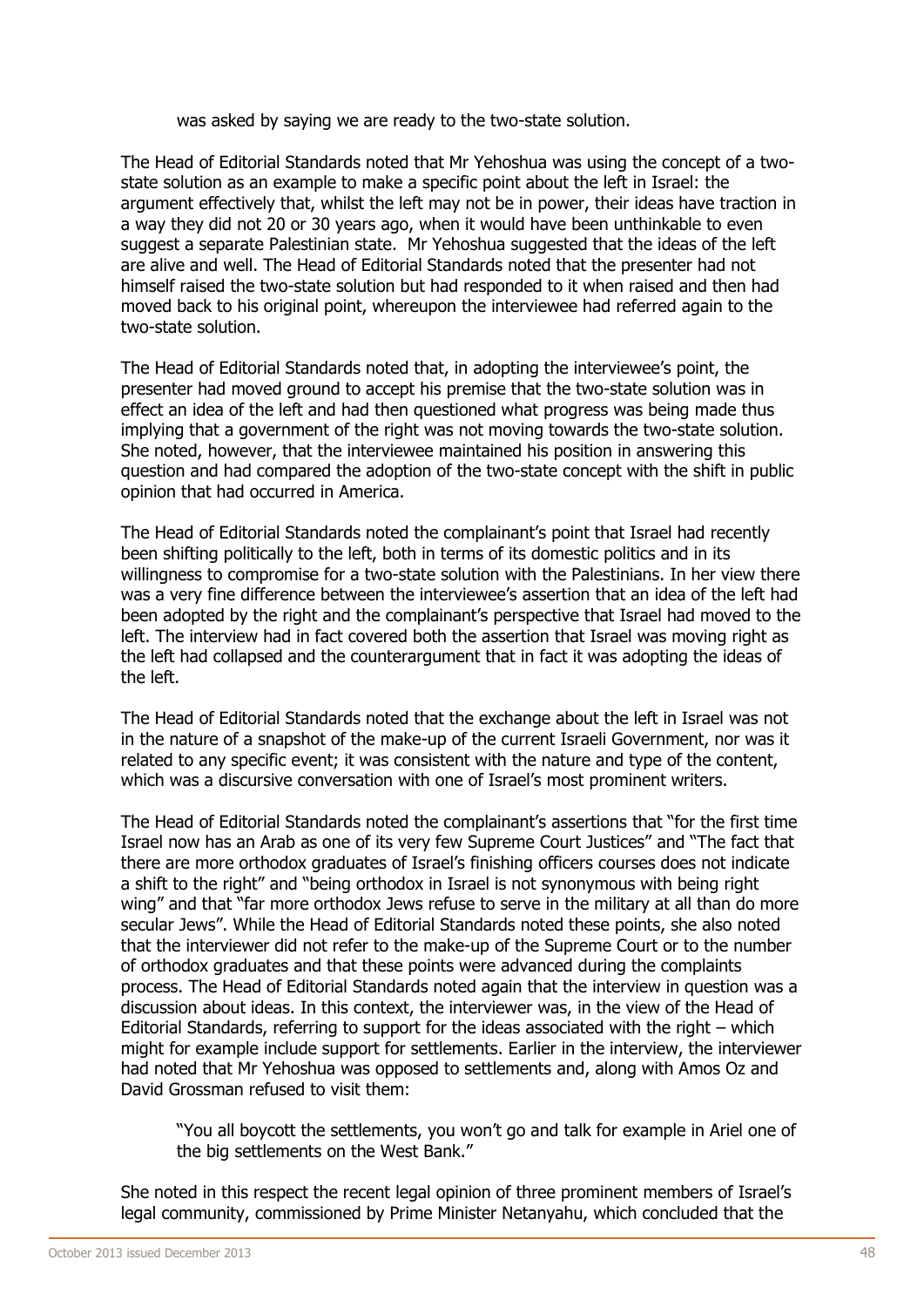settlements were legal. She noted too the fact that more members of the army were religious than previously and for many the settlements were at root a religious duty. It seemed to her that this was a proper question to put and it was open to the interviewee to push back if he did not agree.

In conclusion, the Head of Editorial Standards considered that the interview was of an entirely different nature from a news interview discussing a contemporary event, such as for example the prospect for success of John Kerry's peace talks. The context here was a long-view discussion of Israeli politics, with the interviewer reasonably taking the devil's advocate view with someone from the left.

The Head of Editorial Standards considered that Trustees would be likely to take the view that the exchanges were consistent with what the audience would have expected from the well-established format of the *HARDtalk* strand; the introduction to Mr Yehoshua signposted the scope of the discussion and during the course of the interview the interviewee was given adequate opportunity to challenge, respond and/or refute all the assertions which were put to him. In addition the Head of Editorial Standards considered the Trustees would take the view that the interviewer's questions and observations were well-sourced, based on sound evidence and duly accurate in relation to the nature and type of content.

It followed from this that the Head of Editorial Standards did not consider the appeal had a reasonable prospect of success on these points and it should not therefore be put before Trustees.

# **Request for review by Trustees**

The complainant requested that the Trustees review the decision not to proceed with his appeal. He made the following points:

- The presenter said four times that the Gaza Strip was occupied and did not accept Mr Yehoshua's statements to the contrary; it is unusual to flatly deny the interviewee's answer so often.
- It is very apparent that the Gaza Strip is no longer occupied by Israel, and the UN's report on the blockade comes from an institution that is biased against Israel.
- "Yesh Atid may not be a party of the left (or right), but it is certainly committed to a two state solution. The Labour party, which is a party of the left, also gained seats. It is clear that after the election there was a greater commitment to a two state solution than there was before, and the current negotiations prove that …The impression that [the presenter] was giving of Israel moving further and further from any possible peace agreement based on a two state solution because Israel was moving further to the right was a false impression."

### **The Committee's decision**

The Committee was provided with the complainant's appeal to the Trust, the response from the Head of Editorial Standards and the complainant's letter asking the Committee to review her decision. The Committee was also provided with the programme in question.

The Committee noted the complainant's concerns, as set out above. The Committee noted that the Head of Editorial Standards for the Trust Unit was of the view that "in considering this issue, Trustees would take into account viewers' expectation for HARDtalk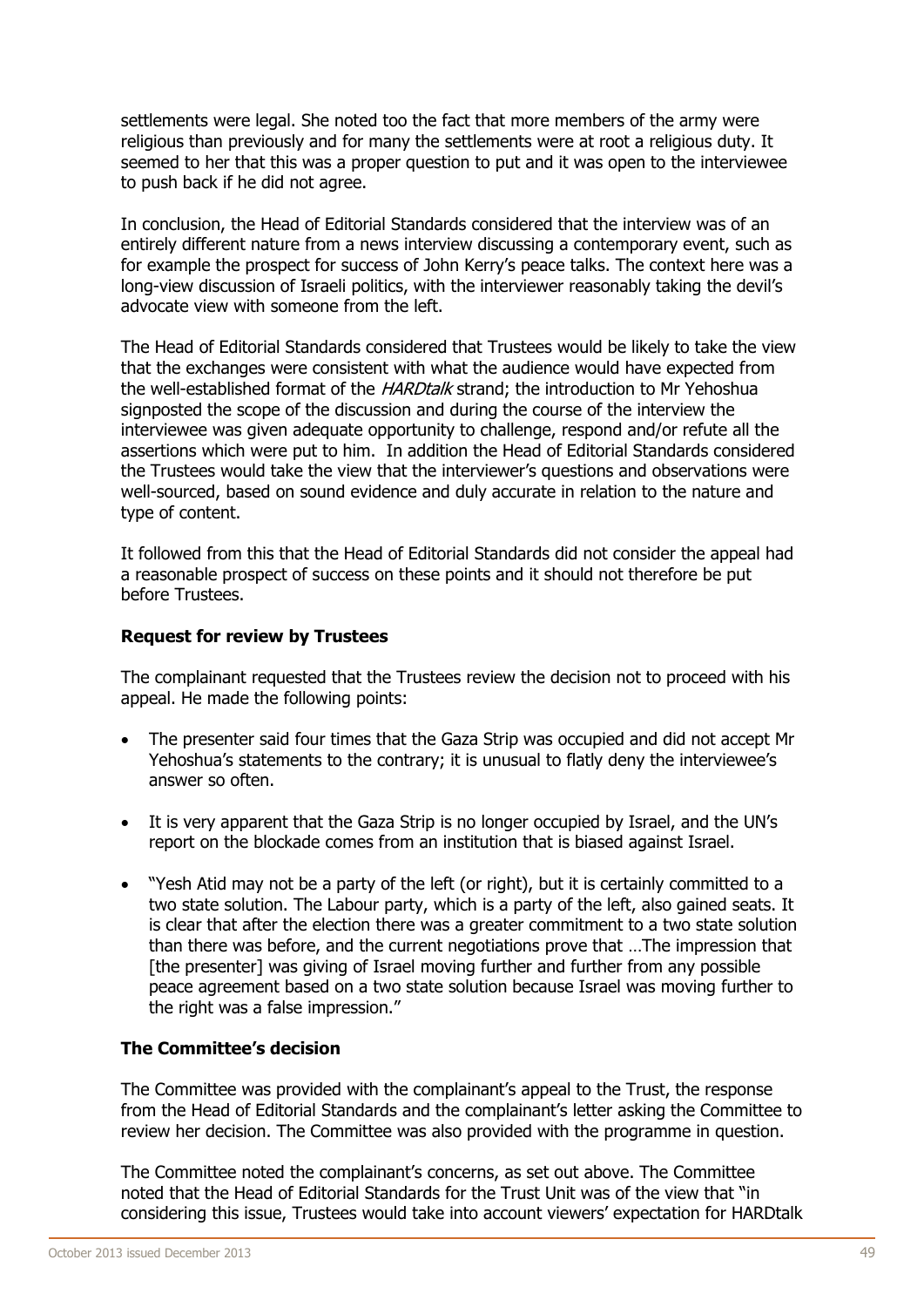which, as the title suggests, is an interview format where sometimes provocative ideas and positions are advanced, questioned, debated and clarified." The Committee noted that, in her view the questions posed by the presenter had to be considered in context with the answers given by the interviewee.

The Committee agreed with this view and considered that it would be likely to conclude that the exchange as a whole was duly accurate and impartial, taking into account the nature and type of content. In particular it noted that robust questioning was the style of the programming and that audiences understood that tough questions had to be seen in context and alongside forceful answers. The Committee did not believe it would be likely to find that the audience had been misled about the status of the Gaza Strip or was left with the impression that Israel remained in physical occupation of the territory.

With regard to the complainant's concern that the viewer was given the impression that Israel was becoming more hard-line because of false assertions by the presenter, the Committee agreed with the statement by the Head of Editorial Standards who considered that:

"the interview was of an entirely different nature to a news interview discussing a contemporary event, such as for example the prospect for success of John Kerry's peace talks. The context here was a long view discussion of Israeli politics, with the interviewer reasonably taking the devil's advocate view with someone from the left."

The Committee also agreed that it would be likely to take the view that:

"the exchanges were consistent with what the audience would have expected from the well-established format of the HARDtalk strand; the introduction to Mr Yehoshua signposted the scope of the discussion and during the course of the interview the interviewee was given adequate opportunity to challenge, respond and/or refute all the assertions which were put to him."

The Committee believed that it would be likely to conclude that the presenter's questions and observations were well-sourced, based on sound evidence and duly accurate and impartial in relation to the nature and type of content. The Committee did not consider that the appeal had a reasonable prospect of success.

# **The Committee therefore decided that this appeal did not qualify to proceed for consideration.**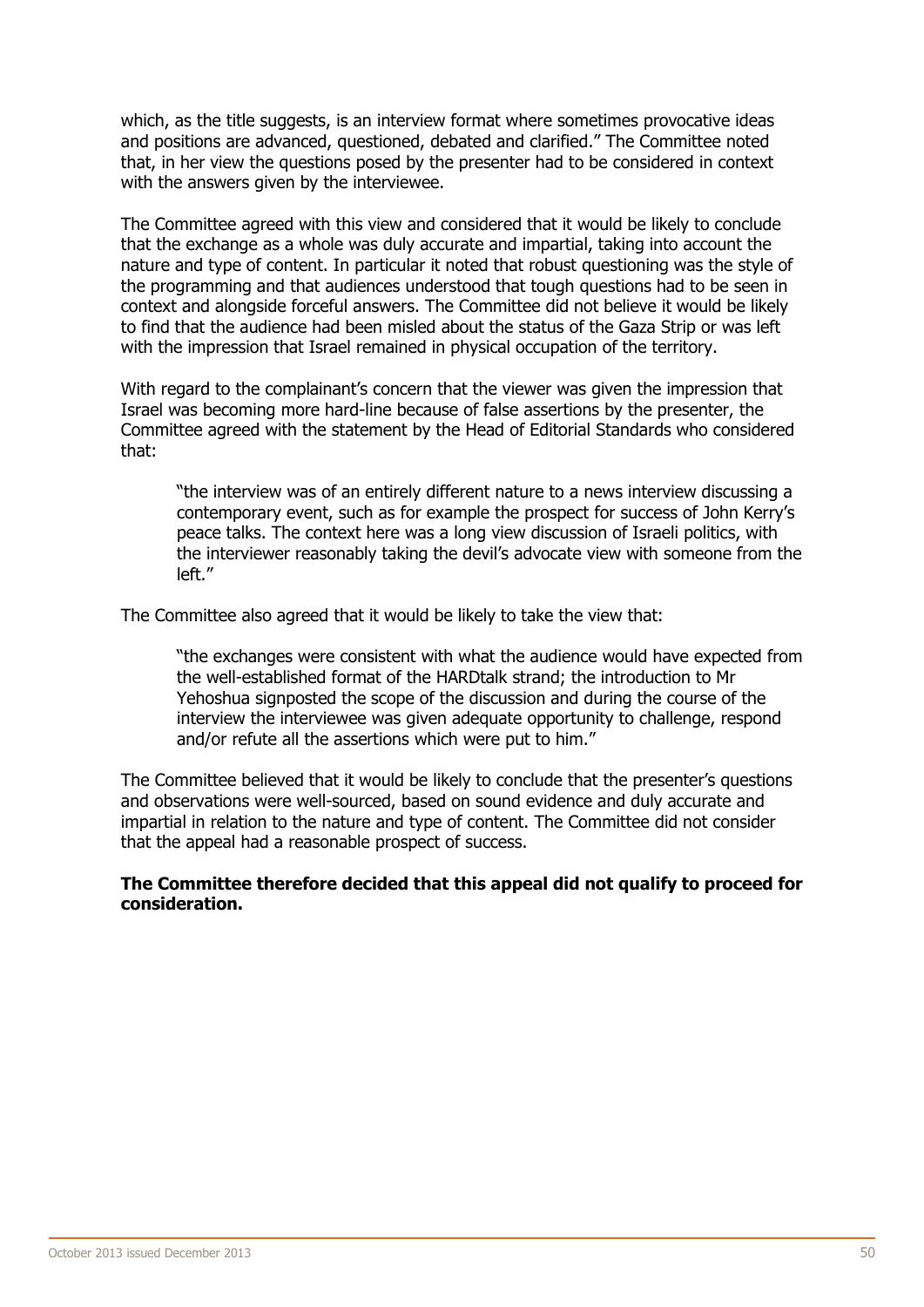# **"Iraq 10 years on: In numbers", BBC News website, 20 March 2013**

The complainant asked the Editorial Standards Committee to review the decision of the Trust Unit that the complainant's appeal did not qualify to proceed for consideration by the Committee.

# **Appeal to the BBC Trust**

The complainant wrote to the BBC Trust following the decision of the Head of Editorial Compliance and Accountability, BBC News, not to uphold his complaint regarding the use by the BBC of figures calculated by the Iraq Body Count (IBC) project when referring to the number of civilian deaths in Iraq. In his complaint to the BBC, the complainant had stated that he considered the figures provided by IBC were misleading and had been selected by the BBC because they reflected: "…UK/US war killing in its least damaging light". The complainant considered this was inaccurate and resulted in bias. He said that "no serious or satisfactory consideration" of his concerns had been offered at the previous stages of his complaint. His points and questions included the following:

- The BBC was consistently inaccurate and biased in its coverage of civilian war deaths in Iraq because of its frequent reliance on IBC figures, which were "limited and misleading".
- To improve balance, the BBC could cite other sources and their respective data (which suggested much greater numbers of deaths), in addition to the IBC figures. Why had the BBC not done this?
- Who at the BBC had made the editorial decision to adopt IBC as a principal source and how had that decision been arrived at?
- For the purposes of the complaint, he cited the online article "Iraq 10 years on: In numbers" as an example of the biased use of IBC figures, specifically the section headed "Violence" and its associated graphic.
- He also cited a recent survey by a market research company, in support of his appeal, which suggested "a shocking absence of ... public awareness" in relation to the "true scale of war-related deaths" in Iraq. He reminded the Trust of the BBC's public education role in this respect.

### **The Trust Unit's decision**

The Trust's Senior Editorial Complaints Adviser ("the Adviser") replied to the complainant explaining that the relevant correspondence and the article in question had been reviewed by the Trust Unit and an independent editorial adviser, and she did not consider that the appeal had a reasonable prospect of success. She did not propose to proceed in putting the appeal to the Editorial Standards Committee of the Trust.

In reviewing the complaint, the Adviser took into account all the relevant Editorial Guidelines [\(http://www.bbc.co.uk/guidelines/editorialguidelines\)](http://www.bbc.co.uk/guidelines/editorialguidelines) and, in particular, those concerning Accuracy and Impartiality.

The Adviser noted that the complainant's appeal was principally couched in general terms, relating to an alleged BBC practice of virtually exclusive reliance on Iraq Body Count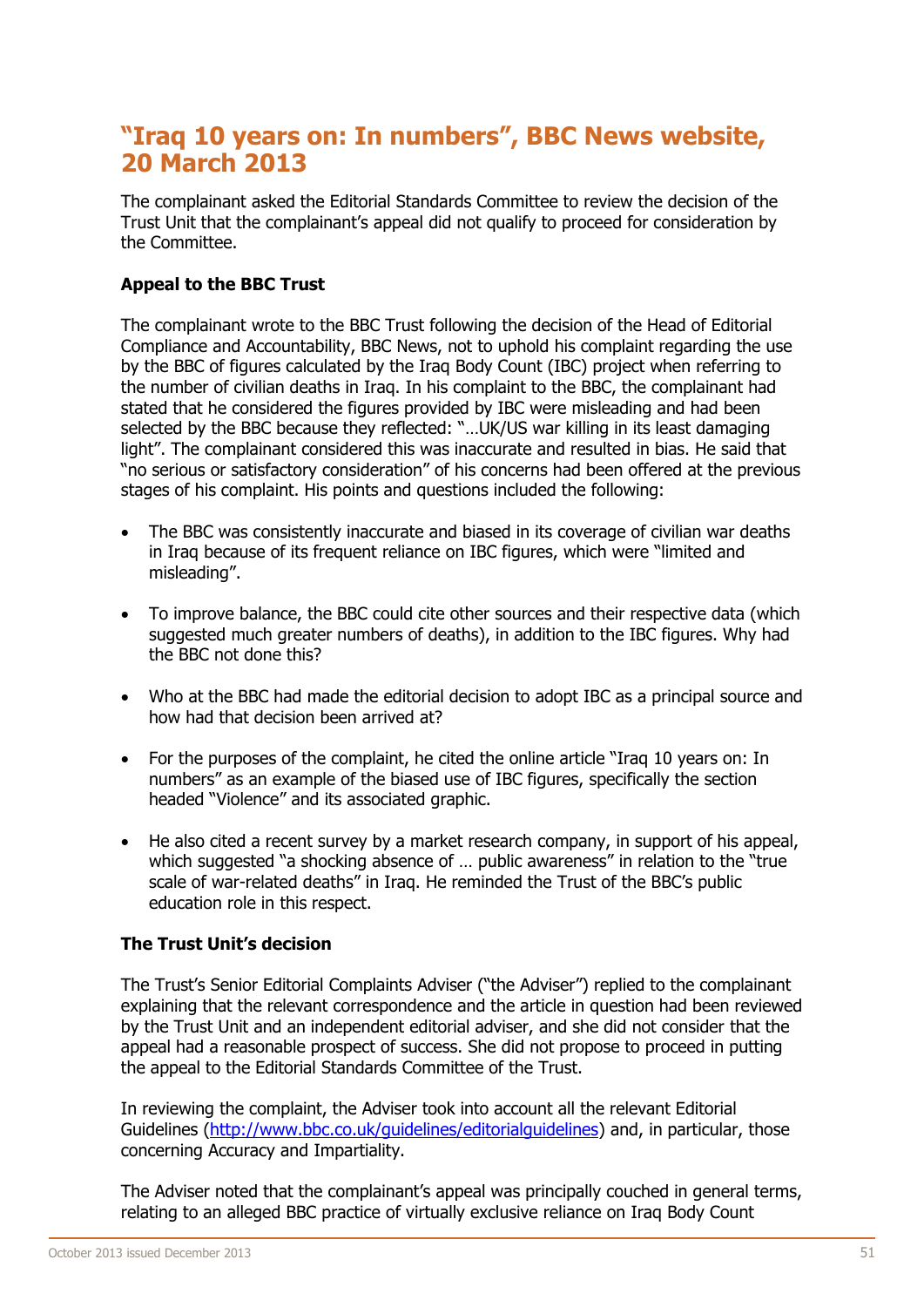figures in its overall reporting. However, she noted that, for the purposes of the complaint, the complainant wished to cite the online article, "Iraq 10 years on: In numbers", published on the BBC News website on 20 March 2013, to illustrate his concerns. The Adviser, therefore, focused on this article in her review of the complaint.

The relevant section of the article in question included the following:

#### "VIOLENCE

US and other coalition troops remained in Iraq in a combat role until 2010, as security operations were gradually handed over to Iraqis.

Deaths per week

Some 4,488 US service personnel died in Iraq since the start of Operation Iraqi Freedom on 19 March 2003, according to the latest figures from the US Department of Defense. British forces lost 179 personnel. But tens of thousands of Iraqi civilians have also died since 2003 as a result of sectarian killings and a violent insurgency.

The Iraq Body Count organisation, which cross references reported deaths with official figures, says 4,571 civilians were killed in 2012, bringing the number of civilian deaths since March 2003 to between 112,017 and 122,438. The spike in numbers for 31 August 2005 represents the deaths of about 1,000 people in a stampede of Shia pilgrims on a river bridge in Baghdad. Witnesses said panic spread over rumours of suicide bombers.

Iraq Body Count says the most sustained period for high-level violence was from March 2006 to March 2008, when sectarian killings peaked and some 52,000 died.

'The country remains in a state of low-level war, little changed since early 2009,' says the organisation, 'with a "background" level of everyday armed violence punctuated by occasional larger-scale attacks designed to kill many people at once.'"

The Adviser noted that the context of the article was set out in the introductory sentence of the piece as follows:

"Ten years after the US-led invasion of Iraq – how much has changed? We look at the numbers behind the country that is still emerging from conflict."

The article, she noted, then went on to look at figures relating to Iraq's economy, technology, refugees and displaced persons, food, human development, and, as set out above, violence. The text under all these headings, she further noted, sought to compare Iraq's position in 2003, at the point of the invasion, with the country's situation 10 years later. The Adviser noted that, in accordance with the Editorial Guidelines on Accuracy, the sources for all the information collated in the article were given.

In the case of the section on violence, the Adviser noted that a consistent run of figures for those years was clearly required to assemble a graphic to illustrate civilian deaths. She noted that it had been explained by the BBC at previous stages of the complaint that the IBC figures, which have been produced on an ongoing basis over the years, were considered by the BBC's Middle East Editor to be appropriate in this case.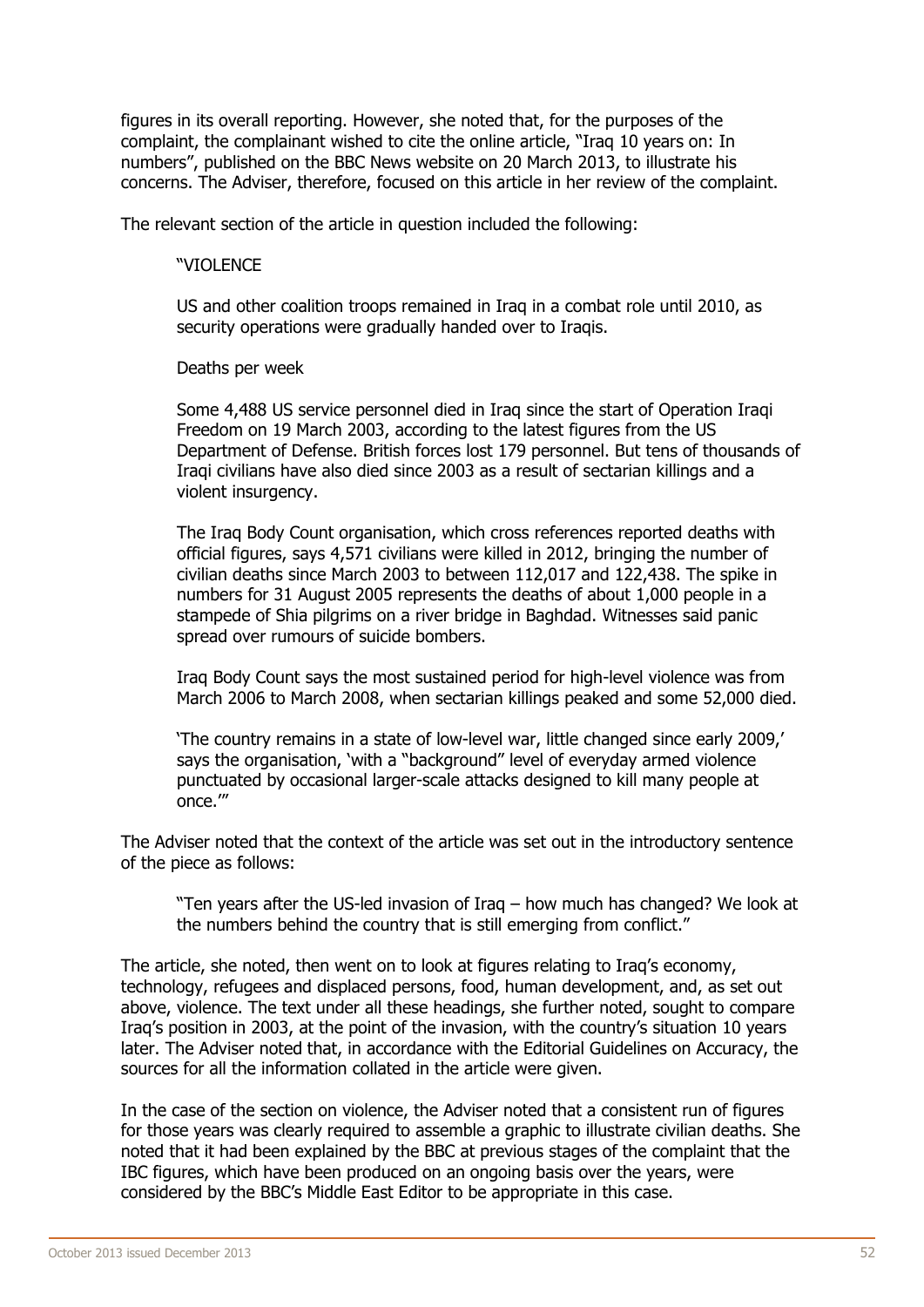The figures were clearly sourced to IBC in the article, she noted, and a brief summary of the methodology for collecting the figures was given: "The Iraq Body Count organisation, which cross references reported deaths with official figures..."

The Adviser noted that the complainant suggested that using two other sets of data, in addition to the IBC figures, would have resulted in a "fairer and more viewer-serving graphic". She noted that the complainant said these figures were from a Lancet/Johns Hopkins survey covering the period March 2003 to the end of June 2006 and from an Opinion Research Business (ORB) survey in August 2007.

She further noted that the following had been explained by the BBC at Stage 1:

"The Iraq Body Count is the only organisation to offer an actual count covering the period since the US-led invasion. Other organisations seek to estimate the death toll at particular points in time, using statistical and sampling techniques."

The Adviser also noted the response from the Head of Editorial Compliance and Accountability, BBC News, at Stage 2, which expanded on this point:

"As previously explained, what matters here is the pattern over a number of years. Other agencies cannot provide this information so the Middle East editor felt that IBC was the right source in this instance. Using other studies as well – based on different methodologies – would have been pointless and confusing for readers."

The Adviser agreed with that view and considered that in practical terms it would have been very difficult for the graphic to have incorporated three sets of data, all for different periods and collected in different ways, in a way that was meaningful for the audience.

The Adviser appreciated that the complainant felt strongly that IBC figures vastly understated the numbers of civilian casualties, compared with the other surveys he had cited, and she noted that the complainant had made the following allegation at Stage 1:

"It's clearly evident that the BBC has selected IBC's data because it reflects UK/US war killing in its least damaging light. Your every excusing word makes the BBC complicit in disguising that crime."

She considered it unlikely that the Trustees would agree with the complainant that this motivation was "clearly evident" from the selection of data for the article in question, and she noted that the complainant had not provided evidence to support this allegation at any stage of the complaint.

The Adviser also thought it likely that the Trustees would wish to take into account that the BBC was not isolated in its citing of IBC data, and that many other reputable organisations also cited IBC where appropriate. She noted that the complainant had acknowledged this in his blog which stated that the Channel 4 News's "10 years after" report on Iraq had used a similar graphic, with figures sourced to IBC, and that it was "standard" for "almost every other 'authoritative' news outlet" to use IBC figures.

The Adviser fully appreciated that reporting on civilian casualties in any conflict situation was fraught with difficulties. She noted that the BBC had explored these issues in various articles over the years, and these articles had been cited at earlier stages of the complaint.

She considered Trustees would be likely to conclude that it was for the BBC to make an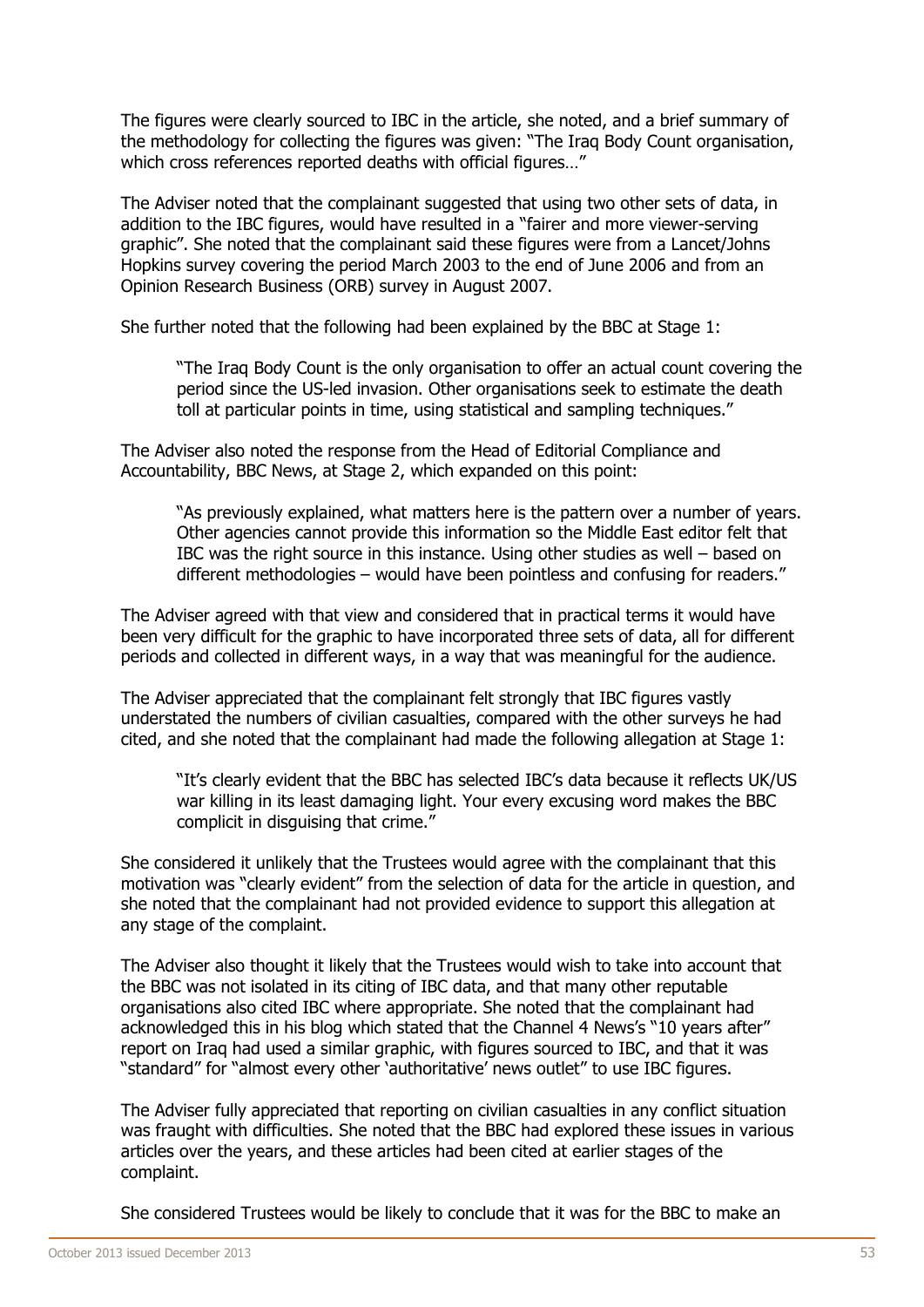editorial judgement about the use of data in this particular article and there was no evidence this had not been done within the Editorial Guidelines.

The Adviser noted that the complainant had repeated his request to be informed about who at the BBC had made the decision to use IBC as a source. Her view was that the Trustees would consider this had been answered at Stage 2 by the Head of Editorial Compliance and Accountability, and that, in this particular case, it was the Middle East Editor who had considered IBC was the most appropriate source.

The Adviser thanked the complainant for forwarding the weblink to the ComRes survey on public perceptions of the Iraqi death toll.

The poll appeared to suggest that 66 per cent of those questioned in May 2013 thought there had been fewer than 20,000 deaths (of both combatants and civilians) as a result of the 2003 invasion. She noted that this figure was hugely at variance with even the IBC figures quoted in the website article in question (112,017-122,438 civilians), which the complainant had said were themselves vastly understated.

For the reasons set out above, the Senior Editorial Complaints Adviser considered there was no reasonable prospect of the Trustees finding the article had been in breach of the Accuracy and/or Impartiality Guidelines, and the appeal would not, therefore, be put before the Trustees.

### **Request for review by Trustees**

The complainant requested that the Trustees review the decision not to proceed with his appeal. He said that the reply had circumvented a central issue, which was: "how can the BBC justify the selective and continuous use of data which vastly understates the death figures in Iraq…?"

He said that the BBC's particular focus on the "10 years after" piece was diverting discussion from the particular issue of why the BBC had selected IBC as a main source across all its output.

The complainant also argued that the wider usage of IBC across other major media did not absolve the BBC from its own particular responsibility to offer a varied and impartial range of information and opinion.

With regard to the Adviser's response that the Middle East Editor made the decision to adopt IBC, the complainant asked where the editorial-making evidence was for this. The complainant thought the question would be likely to "invoke the likely 'safe editorial hands' process". But, in the interests of transparency, he asked whether the BBC audience should be "entitled to a closer and more detailed account of who was involved in that decision and how it was determined".

He noted that the Adviser acknowledged the ComRes poll, but did not say how the BBC's selective use of IBC had contributed to the massive lack of public awareness noted in that poll.

The complainant considered that on every aspect of his complaint, the BBC had failed to justify its principal use of IBC or explain its own part in keeping people so uninformed about the Iraq death toll.

### **The Committee's decision**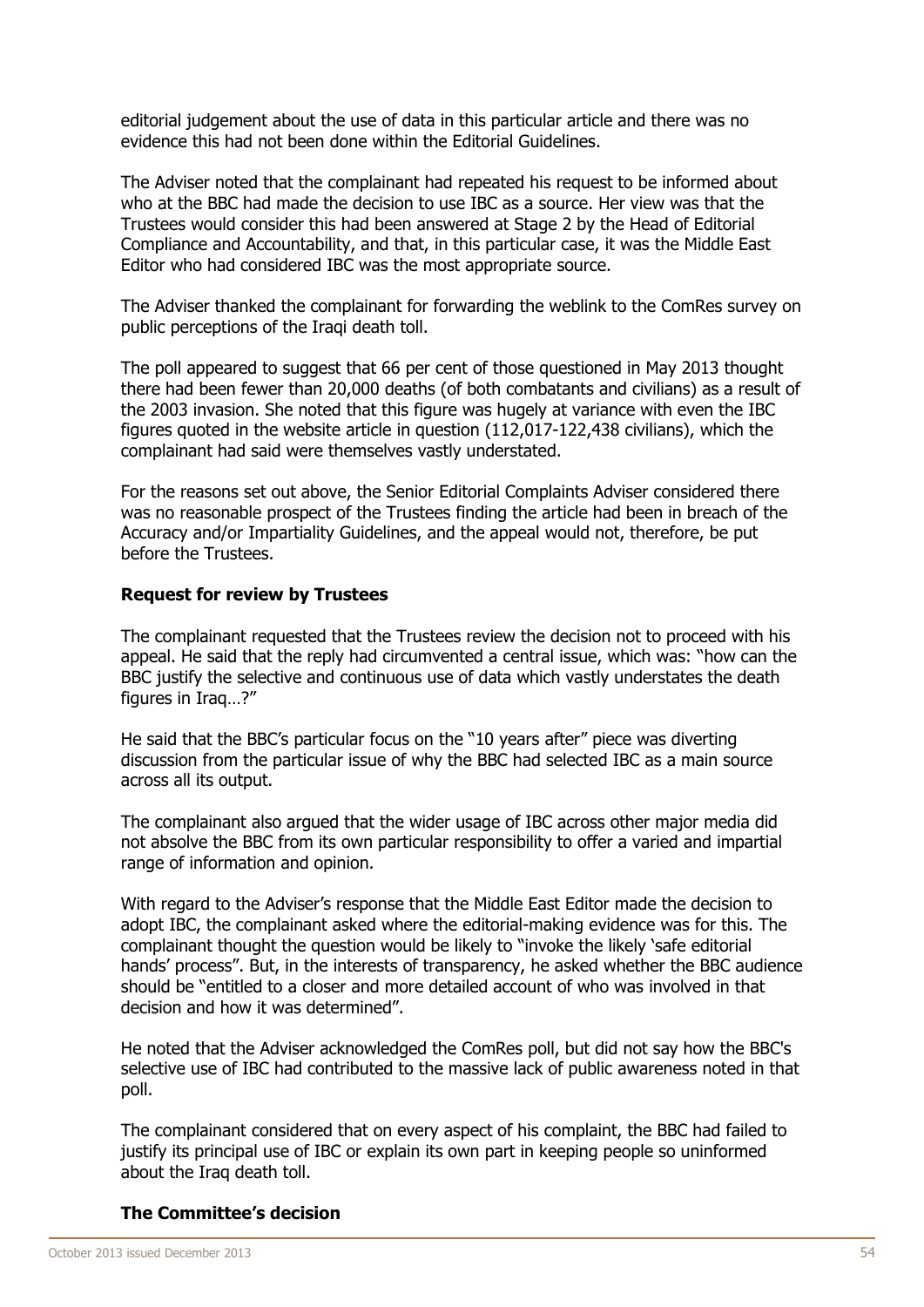The Committee was provided with the complainant's appeal to the Trust, the response from the Senior Editorial Complaints Adviser and the complainant's letter asking the Committee to review her decision. The Committee was also provided with the article in question.

The Committee noted the complainant's concern about the BBC's use of IBC statistics when reporting on civilian war deaths, which he believed understated the death figures in Iraq. The Committee noted that although the complainant was concerned about the use of IBC figures in BBC reporting generally, he cited the "Iraq 10 years on" article as an example of his concerns. However, the Committee also acknowledged the complainant's response that "the BBC's particular focus on the '10 years after' piece was, in itself, a standard deceit, diverting discussion from the particular issue of why the BBC had selected IBC as a main source across all its output".

The Committee was of the view that the Trust Unit's response to the complaint, as well as previous responses from the BBC Executive, had included clear and detailed reasons for the use of IBC figures more generally as well as in relation to the specific article cited by the complainant. The Committee noted in particular the reasons put forward at Stage 1 of the complaints process:

"The Iraq Body Count is the only organisation to offer an actual count covering the period since the US-led invasion. Other organisations seek to estimate the death toll at particular points in time, using statistical and sampling techniques."

And at Stage 2:

"As previously explained, what matters here is the pattern over a number of years. Other agencies cannot provide this information so the Middle East editor felt that IBC was the right source in this instance. Using other studies as well – based on different methodologies – would have been pointless and confusing for readers."

The Committee noted the Adviser's statement that the BBC was not isolated in its citing of IBC data, and that many other reputable organisations also cited IBC where appropriate.

The Committee noted the complainant's concern that this was an underestimate and that he felt this point had not been addressed by the Adviser. However, the Committee felt it had been explained to him that the BBC had addressed the difficulty in reliably assessing numbers of deaths in other articles and in this article had both sourced the data and explained the methodology.

The Committee also noted his concern that the public's knowledge of the level of deaths was poor. The Committee also noted that in the ComRes poll cited by the complainant 66% thought that fewer than 20,000 had died. Trustees noted this was significantly lower than the IBC figure. The Trustees did not accept that the use by the BBC of figures from the IBC could be responsible for the low figure for deaths in the ComRes poll given the figures were different and given the many other factors that would affect the public's understanding.

The Committee agreed it would be likely to conclude that there was no reasonable prospect of success for the appeal on the grounds of a lack of accuracy or impartiality in relation to the BBC's use of IBC data, either generally or in the specific article cited by the complainant. The Committee acknowledged that the complainant would have liked to know more about the editorial process which led to the BBC Middle East Editor's decision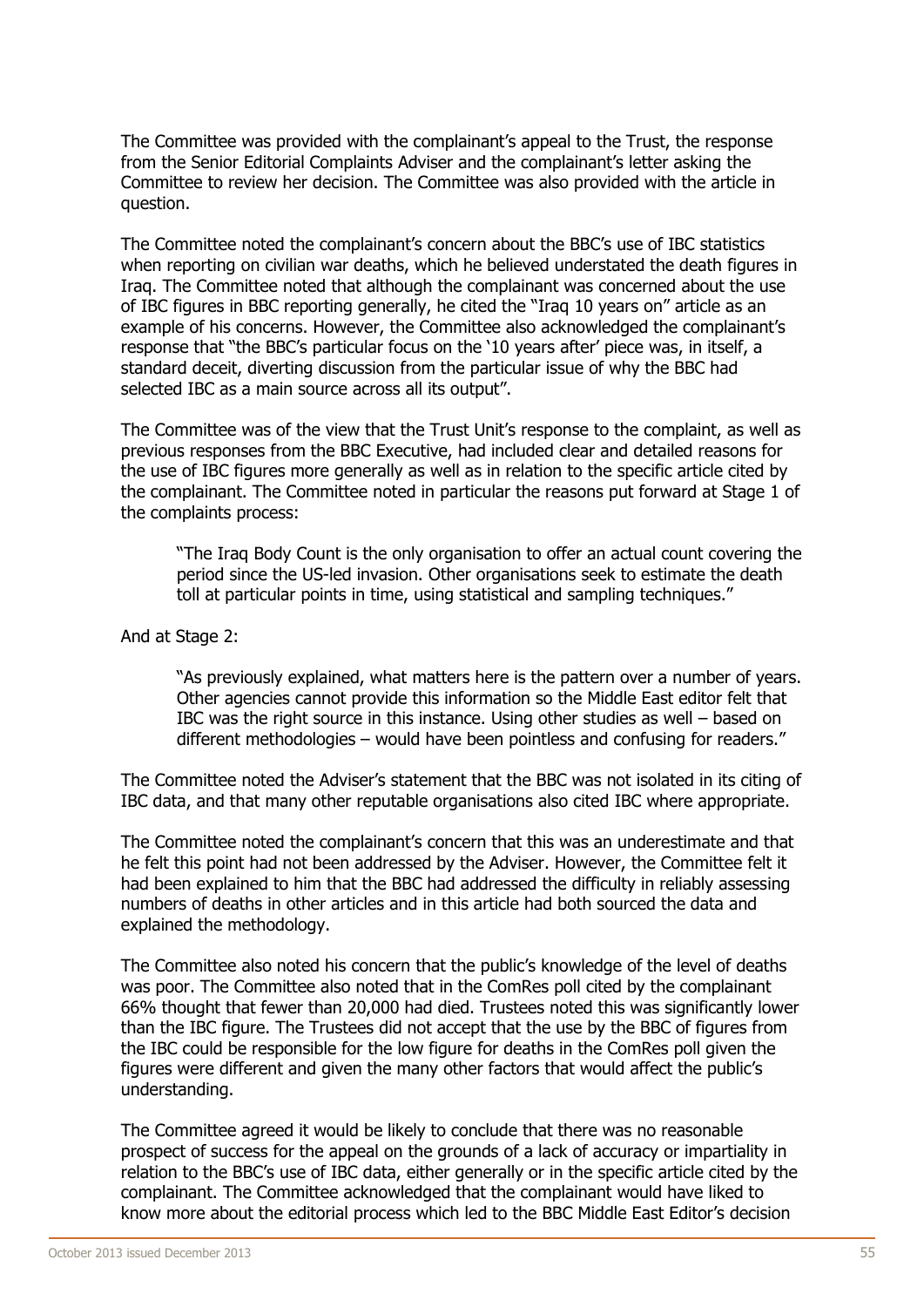to use IBC data, but the BBC was under no obligation to provide this. The Committee did not believe any evidence had been presented which would lead it to conclude that editorial decisions had not been made in accordance with the Editorial Guidelines.

# **The Committee therefore decided that this appeal did not qualify to proceed for consideration.**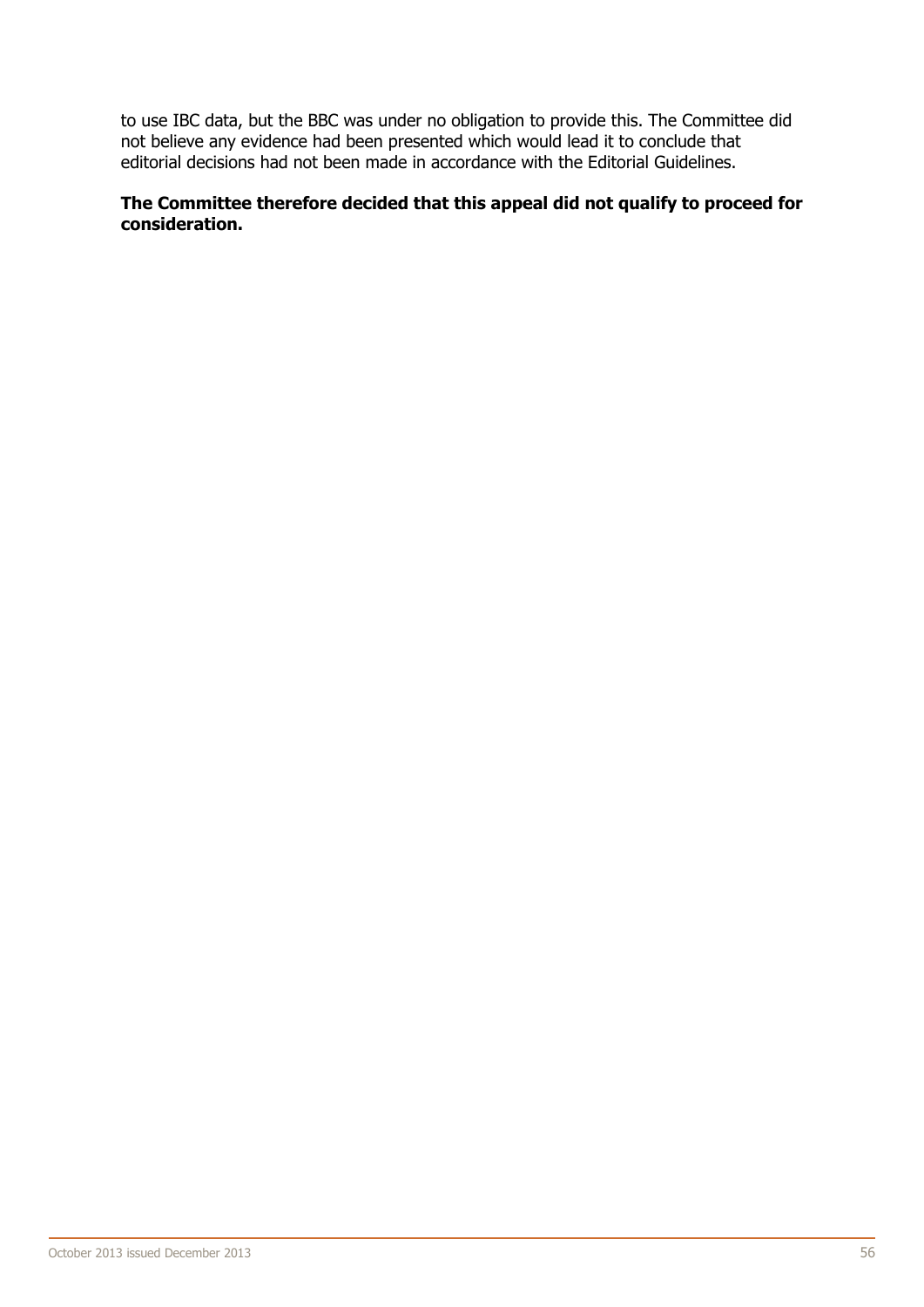# **Today, BBC Radio 4, 9 May 2013**

The complainants asked the Editorial Standards Committee to review the decision of the Trust Unit that the complainants' appeals did not qualify to proceed for consideration by the Committee.

# **Appeal to the BBC Trust**

Two complainants wrote to the BBC Trust following the decision of the Editorial Complaints Unit (ECU) not to uphold their complaints regarding an edition of BBC Radio 4's Today programme, broadcast on 9 May 2013. The programme featured an interview with Dr Toby Greene, of the Britain-Israel Communications and Research Centre, and Dr Ghada Karmi, who is a Palestinian writer at the University of Exeter. The item concerned the decision by Dr Stephen Hawking to refuse an invitation to visit Israel in support of an academic boycott of Israel organised by Palestinians.

Both complainants stated that the presenter, John Humphrys, was disproportionately challenging to Dr Karmi. One complainant described this in her appeal as a "blatant disparity in the interviewing techniques" which faced Dr Karmi with two challengers not one:

"We heard one of [the interviewees] repeatedly challenged and interrupted, rather brusquely at times, while the other one was treated with comparative courtesy and leniency and not challenged even once."

She added that the presenter:

"... was even heard a couple of times to utter words of approval while Dr Greene was speaking, forfeiting all semblance of impartiality".

She also added that, if the presenter:

"... thought it was a good idea to act as devil's advocate to Dr Karmi, he should have done the same with Dr Greene."

The second complainant argued that the interviewing style was unfair to Dr Karmi. This point of complaint was not considered further as complaints of unfairness are only considered by the Editorial Standards Committee if they have been brought by one of the concerned parties or their representative, and that was not the case in this instance. The Editorial Complaints Procedure states:

This Procedure is applicable to all editorial complaints including "first party complaints". This is a complaint alleging that someone ("the first party") has personally been treated unfairly, or suffered an unwarranted invasion of their privacy, in BBC content, or in the making of BBC content. Such complaints can be brought only by the first party or someone who has the authority to represent them.

However, the second complainant also contended that:

"Karmi, unlike Greene, was persistently interrupted whilst Greene made his points unchallenged, and Greene was given more time to speak than Karmi."

She added that she was familiar with the presenter's interviewing style but has "rarely heard him interrupting an interviewee so forcefully and persistently as on this occasion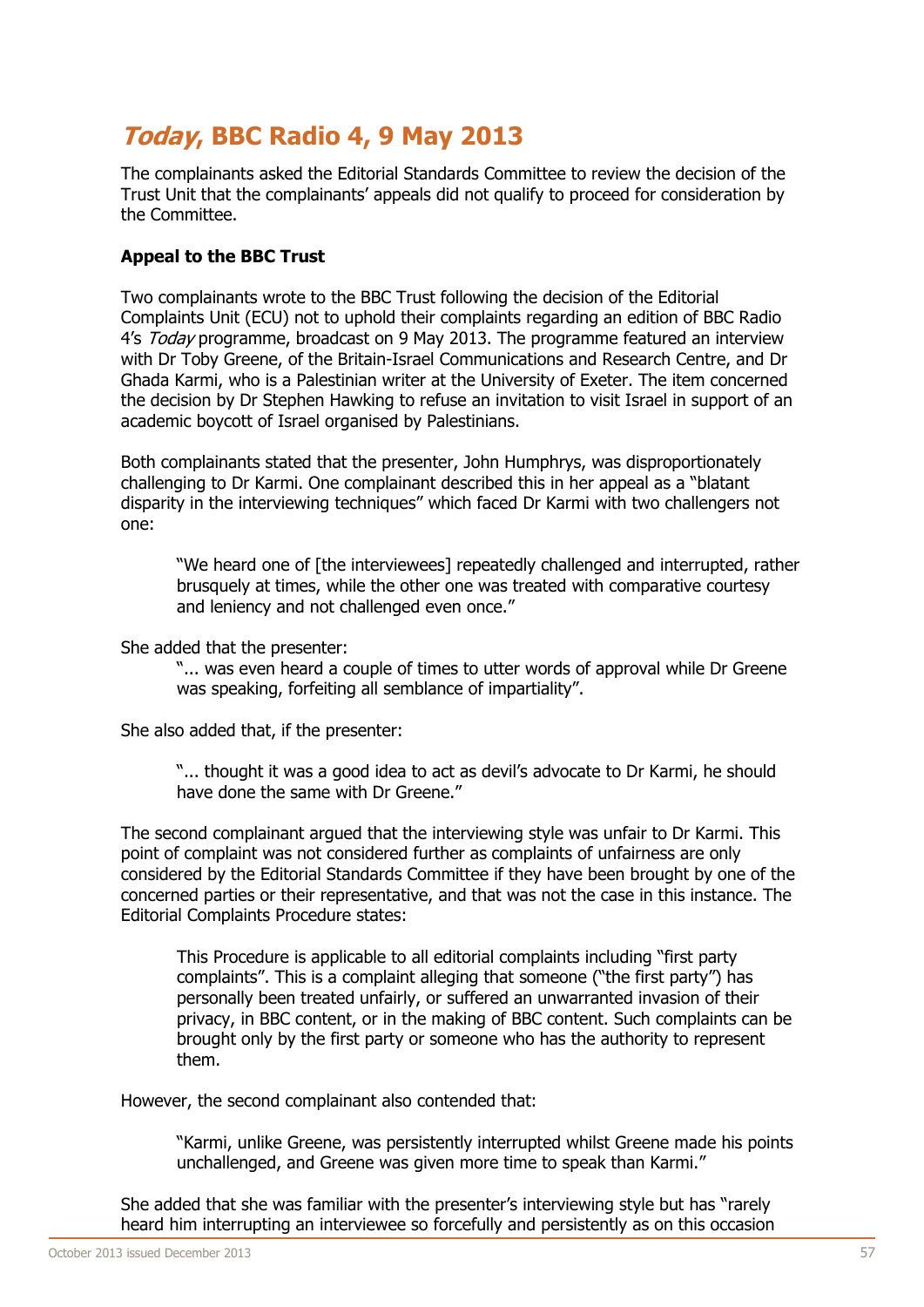(she didn't get her first sentence out without being interrupted) whilst, at the same time, allowing the other interviewee, putting the counter view, to do so with no interruptions at all".

The second complainant also objected to a reference by the presenter (in a question to Dr Karmi about the West Bank and Gaza) to "the occupation as you describe it", stating that this breached the BBC's guidelines on due accuracy. (This point was also raised at Stage 1 by the first complainant but was not raised on appeal to the Trust.)

The complainant referred to a blog containing what she described as "the categorical statement of the UN about the occupation of Gaza" and to a statement on 30 November 2010 by the Minister of State, Foreign and Commonwealth Office (Lord Howell of Guildford):

"Although there is no permanent physical Israeli presence in Gaza, given the significant control that Israel has over Gaza's borders, airspace and territorial waters, the UK judges that Israel retains obligations under the fourth Geneva Convention as an occupying power."

The complainant stated in her appeal:

"In the light of these categorical statements about international law and its interpretation it is absolutely unacceptable for the BBC to defend this aside about the occupation 'as you call it', and to talk about a 'level of debate' which actually is not a debate: it is one country (Israel) and its supporters doggedly refusing to accept and acknowledge international laws and continuing to breach them."

The complainant also challenged the position of the BBC that this was an "aside":

"The other aspect I would like to challenge is the view of the BBC that this was an aside and therefore trivial and inconsequential, and just acknowledging an alternative viewpoint. I was bound to think about the acceptability of the BBC acknowledging alternative views, particularly when they breach (international) laws and views held by only a minority of people of a particular political persuasion, and also that those views may well be offensive to listeners."

### **The Trust Unit's decision**

The Head of Editorial Standards, BBC Trust, replied to both complainants explaining that the relevant correspondence had been reviewed by the Trust Unit and an independent editorial adviser, and she did not consider that the appeals had a reasonable prospect of success. She did not propose to proceed in putting the appeals to the Editorial Standards Committee of the Trust.

The Head of Editorial Standards noted that the item was introduced by the presenter as follows:

INTERVIEWER: "If a country stages a big international science conference it wants big names to attend and they don't get any bigger than Stephen Hawking. So the Israelis were delighted when he said he'd go to theirs. Now he's pulled out in support of an academic boycott of Israel organised by Palestinians. It's a serious blow to Israel's standing on the international stage and the academic world is divided. Well I'm joined by Dr Ghada Karmi who is a Palestinian writer at the University of Exeter and Dr Toby Greene of the Britain-Israel Communications and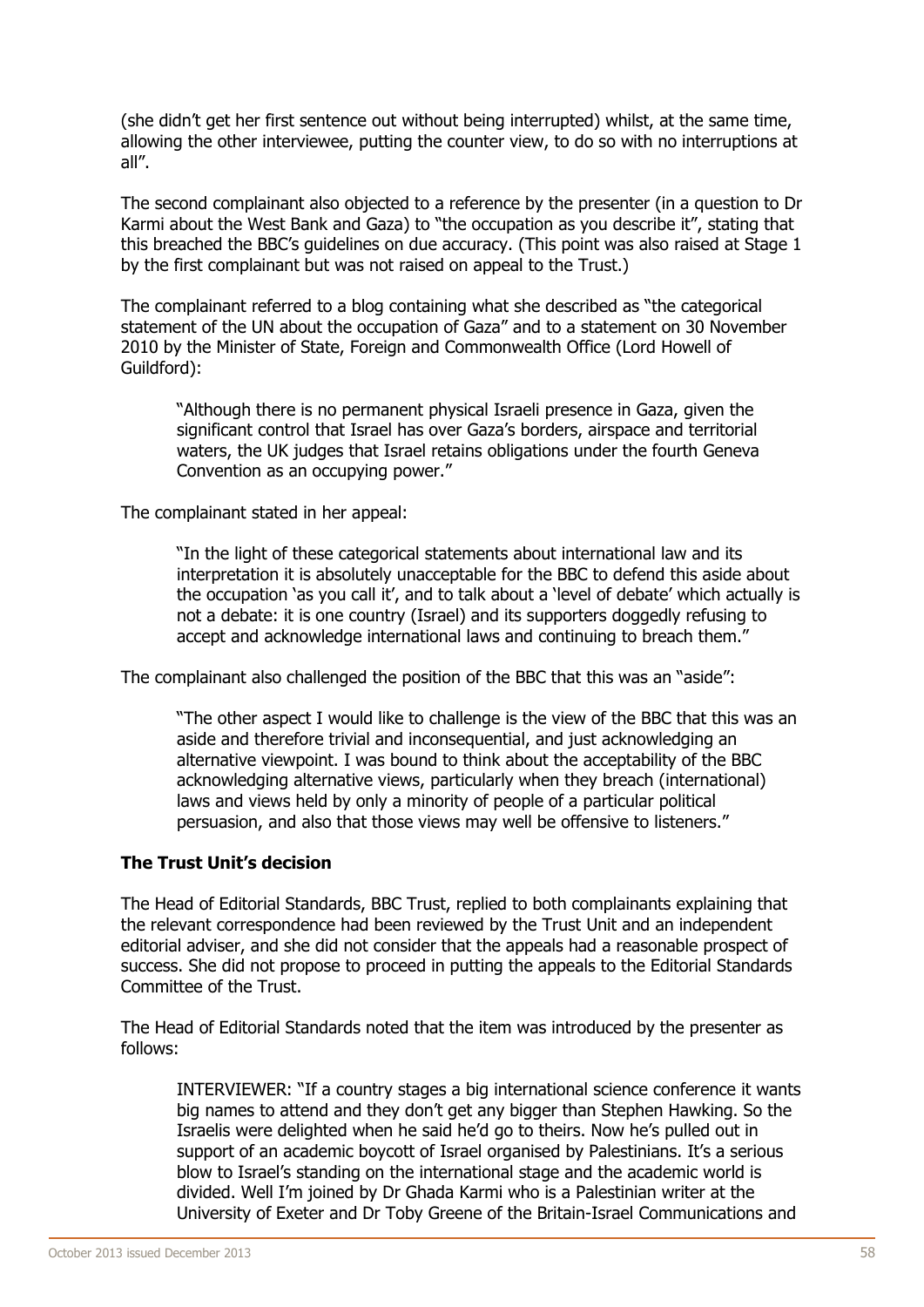Research Centre and you think it's wrong that he should have pulled out Dr Greene?"

The Head of Editorial Standards noted that Mr Humphrys tried on two occasions to interrupt Dr Greene during his answer to this question:

TG: "If Professor Hawking has strong views about the situation between Israelis and Palestinians he should come to Israel and express those views directly to Israelis"

INTERVIEWER: "Alright…"

TG: "and he'll be heard here in Israel with respect. There's nothing he can say that is not said every day in the public discourse and the free public debate here in Israel and unfortunately this decision,"

INTERVIEWER: "Doc…"

TG: "he's denied himself the opportunity to express his views to Israelis and denied himself the opportunity to hear what the Israelis had to say in return."

INTERVIEWER: "Right. Dr Karmi isn't it always better if people talk to each other?"

The Head of Editorial Standards was not persuaded by a complainant's claim that the presenter expressed approval for Dr Greene's comments. In her view the presenter's final "right" echoed his first interruption when he said "Alright" as it appeared to her that he was attempting to curtail Dr Greene's answer in order to turn to Dr Karmi.

The Head of Editorial Standards noted the subsequent exchanges between the presenter and Dr Karmi:

GK: "Well it would be, it's always better and we welcome talking…"

INTERVIEWER: "So why the boycott?"

GK: "Well if it has any effect and the whole issue with Israel is that talking, engaging, all the stuff that Dr Greene was talking about has been happening for decades and we wouldn't stop it but the fact that …"

INTERVIEWER: "But you have stopped it with the boycott"

GK: "No not at all. Let me correct you. This is very important. We've never stopped. We never would stop talking. The issue is not that. The issue is what is to be done because it is not enough to talk. People have been talking to Israel for a very long time. It has made no difference whatsoever."

INTERVIEWER: "But if a boycott isn't intended to stop people talking to each other what is it meant to do?"

GK: "It's meant to give a signal to raise awareness to make people understand who might not know the situation that Palestinian academics under occupation have no academic freedom. That's what this is about. Now for Professor Hawking to refuse to go to this conference is honourable, it is principled and he is to be commended because he has given an important signal to the world saying a state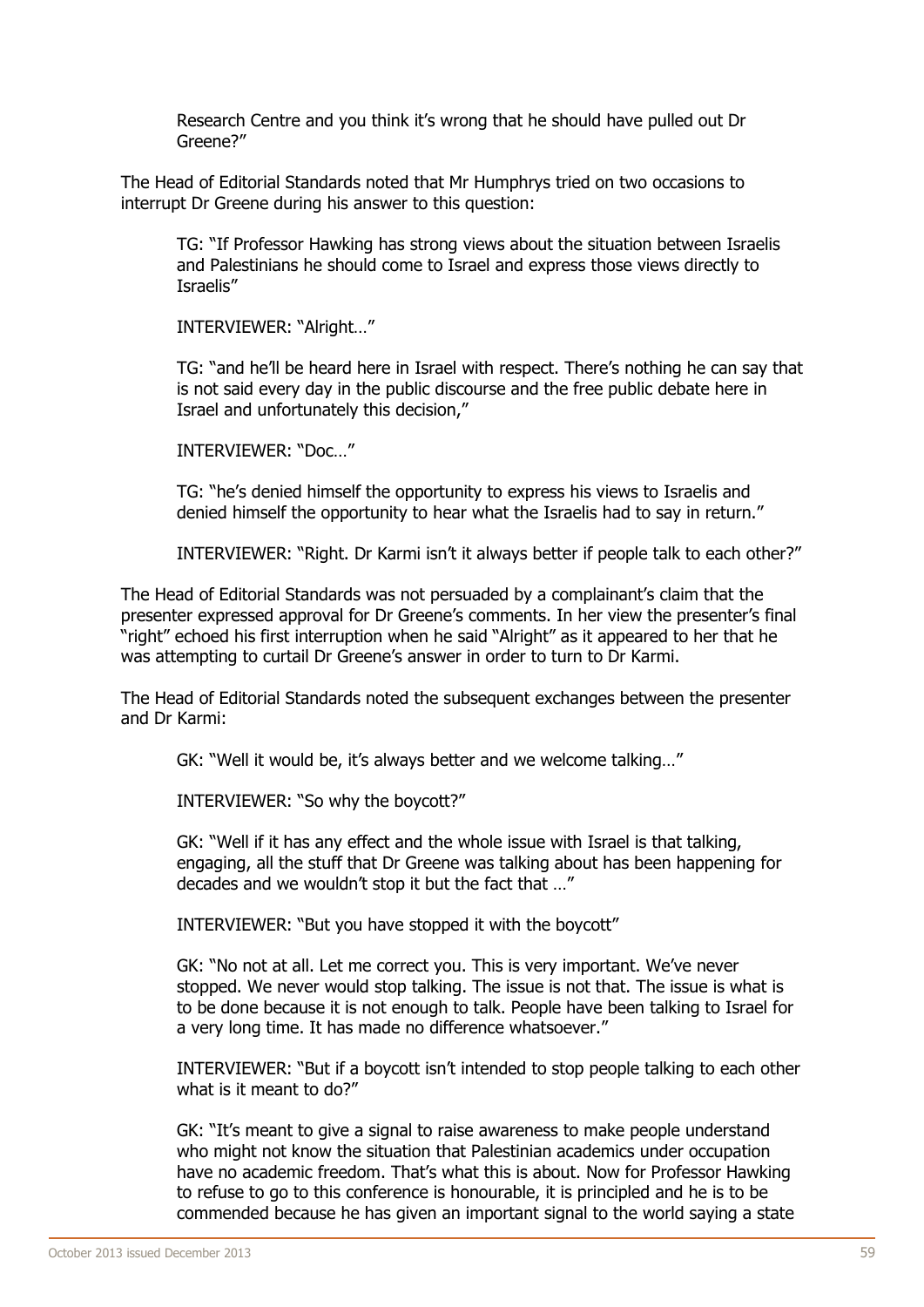like Israel which practises the kind of repression and apartheid against Palestinian academics should not be dignified with the attendance of people like him."

The Head of Editorial Standards noted the BBC's guidelines on due impartiality, with the term 'due' meaning that

"the impartiality must be adequate and appropriate to the output, taking account of the subject and nature of the content, the likely audience expectation and any signposting that may influence that expectation.

Due impartiality is often more than a simple matter of 'balance' between opposing viewpoints."

The Head of Editorial Standards also noted the section of the impartiality guidelines relating to 'due weight' which state:

"Impartiality does not necessarily require the range of perspectives or opinions to be covered in equal proportions either across our output as a whole, or within a single programme, web page or item."

The Head of Editorial Standards noted that listeners to BBC Radio 4 would be aware that interviews in the Today programme were often robust and challenging and that the role of the interviewer was often to take a devil's advocate approach if he/she felt it to be the most appropriate device with a particular interviewee to draw out their position.

The Head of Editorial Standards noted that the point under discussion, as signposted in the introduction, was whether the boycott was justifiable or effective. In this case the Head of Editorial Standards concluded that a legitimate role of the interviewer was to challenge the supporter of the boycott on these points. In responding to these challenges, Dr Karmi put forward several arguments including significant concluding points about Israel's treatment of Palestinian academics.

The Head of Editorial Standards noted that the interviewer then put to Dr Greene the point that the boycott was successful, in that it had raised the attention of the media. She noted that Dr Greene did not answer the question and was promptly interrupted by Dr Karmi:

TG: "Well first of all I think it's important to say that it's nonsense the idea that Israel restricts academic freedom. Go to any university campus in Israel and you will see Arab and Jewish students studying side by side and Arab and Jewish faculty teaching side by side…"

GK: "Go to the West Bank, why don't you go to the West Bank? Then you will see what I'm talking about?"

TG: "Well the university, well if I can finish, the universities in the West Bank are not under Israeli control,"

GK: (laughs)

TG: "they're under the control of Hamas in the case of the Gaza Strip and the Palestinian Authority,"

GK: (laughs)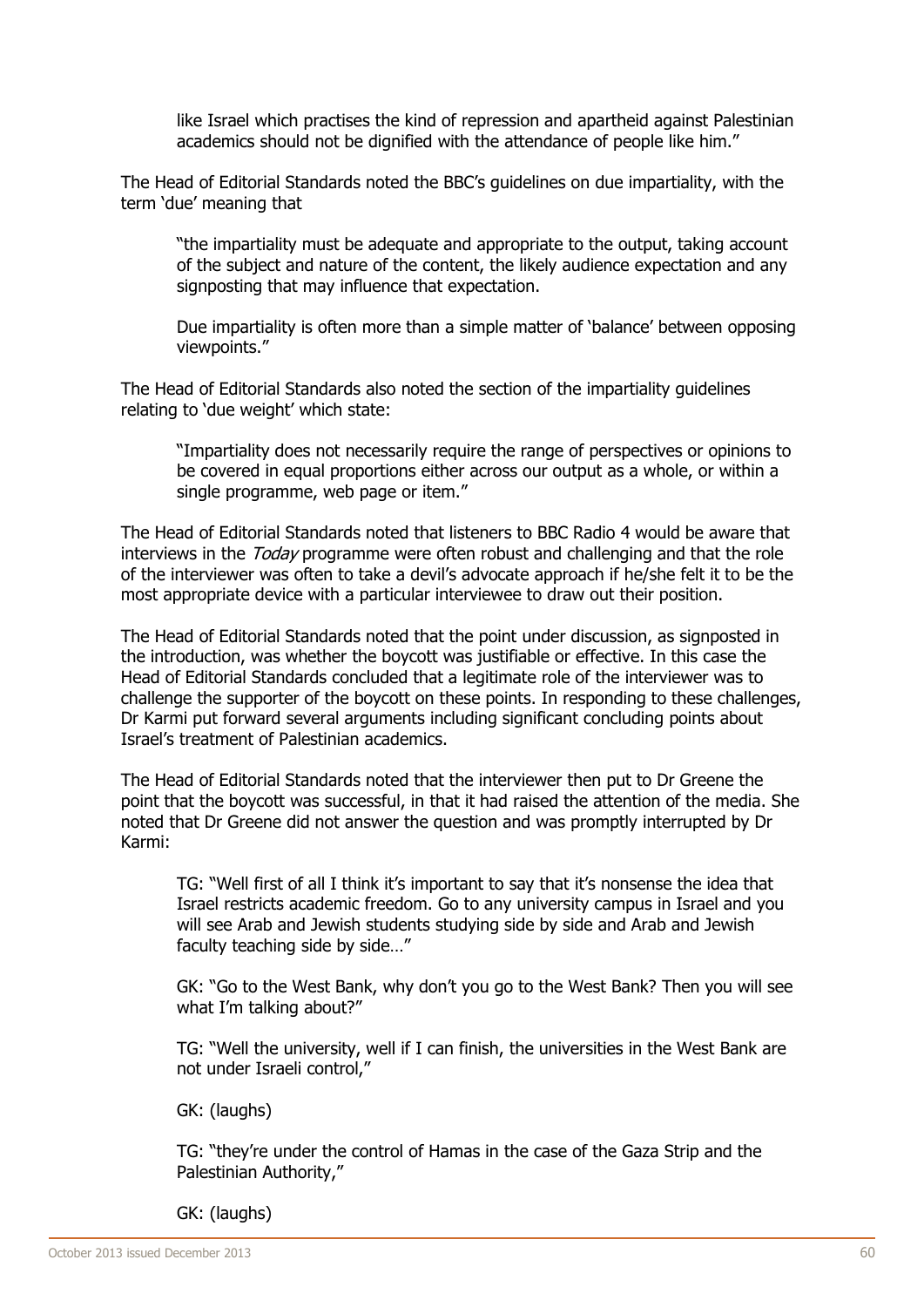TG: "in the case of the West Bank."

GK: (laughs)

The Head of Editorial Standards found no evidence to support one complainant's claim that the presenter was brusque to one interviewee and comparatively courteous to the other. The Head of Editorial Standards noted that the presenter allowed Dr Karmi to challenge Dr Greene directly and she noted too that the role of the presenter as ringmaster was sometimes complex, in that its success could be judged as much on what was left unsaid as said. In this case she concluded that, had the presenter been biased towards Dr Greene, as the complainants alleged, he would not have permitted Dr Karmi to challenge Dr Greene in this manner. She concluded that this exchange, facilitated by the interviewer, effectively presented both sides of the argument to the listener.

She found no evidence that one interviewee gained significant advantage over the other in this item, nor that either of the interviewees were prevented from getting their points across effectively. This was not a matter of how much time was given to both guests but whether their views were presented to the audience. The Head of Editorial Standards concluded that an appeal to the Trust on the grounds of a breach of the BBC's Editorial Guidelines on Impartiality would have no reasonable prospect of success.

Turning to the complaint about accuracy, the Head of Editorial Standards noted the section of interview in question:

GK: "Dr Greene, listen, take a taxi, do me a favour, go to the West Bank, try and go to Gaza, see what's going on there…"

INTERVIEWER: "His point is that they are not controlled by Israel."

GK: "Well that is nonsense, they are under Israeli occupation, and that is simply nonsense. The reality is that life for Palestinian academics is extremely hard, they suffer from under-funding, the universities are under-funded, the universities are closed, they're prevented from getting to their places of work, students are prevented from going to their lectures by checkpoints. They are under extremely harsh conditions."

INTERVIEWER: "So the boycott will continue until the occupation as you describe it is lifted."

GK: "Absolutely and I think that everybody with the slightest conscience in the world should understand that and should support the idea that a state like Israel which practices the kind of apartheid and repression against another people cannot be given credit or treated business as usual."

The Head of Editorial Standards noted that Dr Greene had earlier referred to Israeli universities and what he described as "academic freedom" there. When challenged by Dr Karmi to visit the West Bank, he stated that the universities in Gaza were under the control of Hamas, and those in the West Bank were under the control of the Palestinian Authority. Dr Karmi gave a strong and impassioned response to this. The Head of Editorial Standards noted that the interviewer's reference to the occupation "as you describe it" came immediately after this exchange. She concluded that, in what was clearly intended to be the final question in the interview, the presenter was simply acknowledging that Dr Greene disputed the notion that universities in Gaza and the West Bank were under Israeli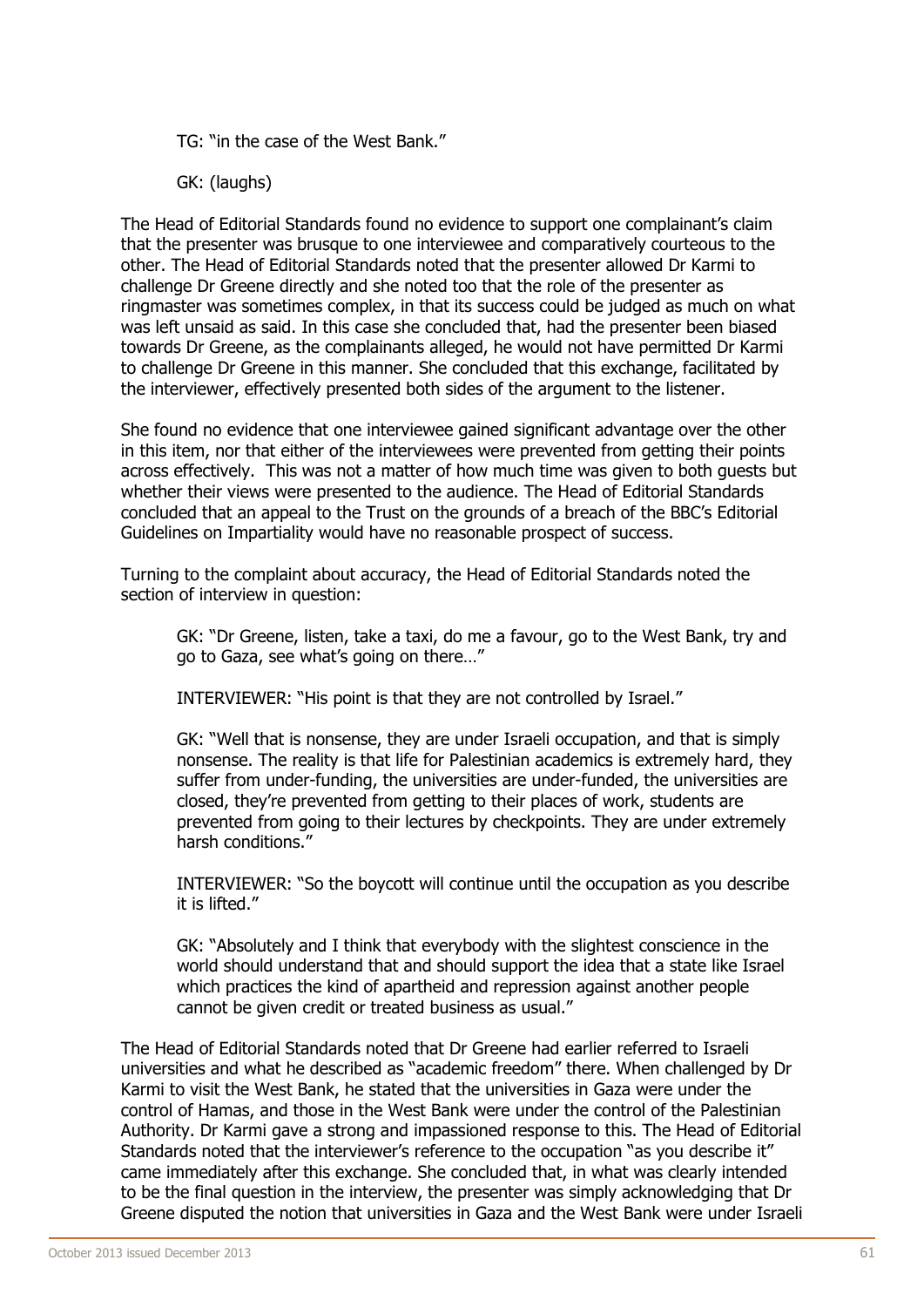# control.

The Head of Editorial Standards noted that the BBC advised its journalists that "Israel is the occupying power in Gaza" but she concluded that the reference was intended as an acknowledgement that other views on the subject existed, whilst giving Dr Karmi what was expected to be the concluding remarks of the interview. The Head of Editorial Standards agreed with the ECU that this was an aside and noted that the guidelines on due accuracy mean that "the accuracy must be adequate and appropriate to the output, taking account of the subject and nature of the content, the likely audience expectation and any signposting that may influence that expectation".

It followed from this that the Head of Editorial Standards did not consider the appeals had a reasonable prospect of success on these points and they should not therefore be put before Trustees.

# **Request for review by Trustees**

The complainants requested that the Trustees review the decision not to proceed with their appeals.

One complainant did not agree that the presenter was trying to interrupt Dr Greene. She gave two examples of where the same presenter had treated two interviewees of "diametrically opposite views" equally and invited the Trust to compare those examples with the Karmi/Greene interview to see the difference.

The second complainant referred to the comment addressed to Dr Karmi by the presenter when referring to the Israeli occupation of the West Bank and Gaza as "the occupation, as you describe it". She said that by using the aside "as you describe it", John Humphrys had "...inappropriately and unacceptably given weight to that country's illegally held position..."

She referred to an analogy she had made in her appeal, to which she had not received a response: she had asked whether, if the discussion had been about the Holocaust and the presenter had said, "the holocaust, as you describe it", it would be acceptable, even as an aside, because it acknowledged an alternative viewpoint. She said that alternative viewpoints "should not always be acknowledged, particularly when the weight of international opinion was against them".

# **The Committee's decision**

The Committee was provided with the complainants' appeals to the Trust, the consolidated response from the Head of Editorial Standards and the complainants' letters asking the Committee to review her decision. The Committee was also provided with the programme in question.

The Committee noted the complainants' concerns that the two interviewees had not been treated equally by the *Today* presenter and their view that he was disproportionately challenging to Dr Karmi.

The Committee acknowledged the invitation from one of the complainants to compare the interview with two examples of other interviews broadcast on 20 July 2013, but did not consider that the content of those interviews was relevant in the context of this appeal.

The Committee carefully considered the specific interview in question and did not believe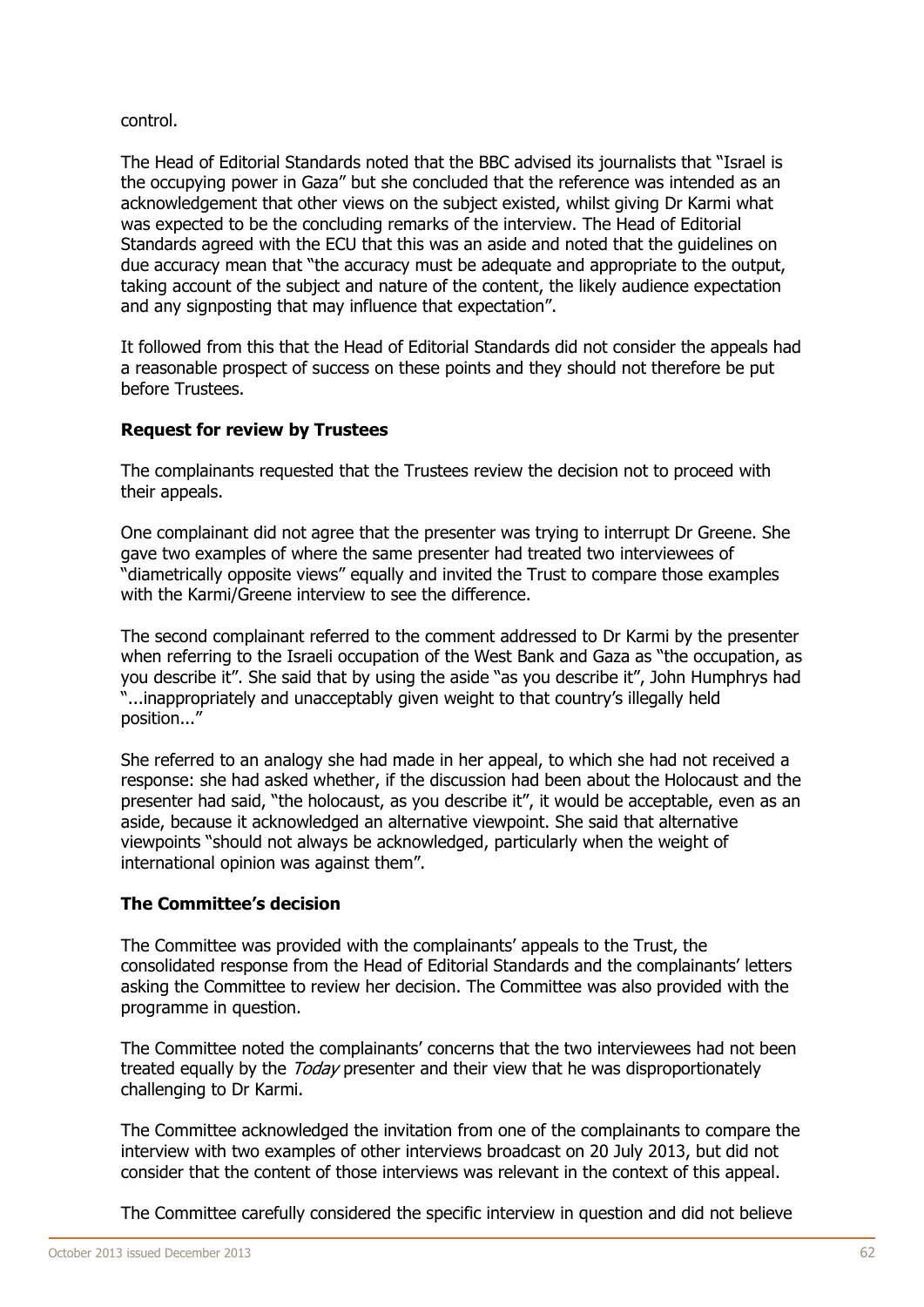it would be likely to conclude that there was an imbalance in the weight given to the arguments of both interviewees. The Committee was of the view that both interviewees were able to put their points across during the interview, but considered that it was in the nature of interviews that some interviewees express themselves in a way which requires more probing from the interviewer to ensure their points are put across to the listener.

The Committee noted the points made by the Trust's Head of Editorial Standards that the presenter:

"allowed Dr Karmi to challenge Dr Greene directly and … that the role of the presenter as ringmaster was sometimes complex, in that its success could be judged as much on what was left unsaid as said. … had the presenter been biased towards Dr Greene, as the complainants alleged, he would not have permitted Dr Karmi to challenge Dr Greene in this manner. … this exchange, facilitated by the interviewer, effectively presented both sides of the argument to the listener."

"…listeners to BBC Radio 4 would be aware that interviews in the Today programme were often robust and challenging and that the role of the interviewer was often to take a Devil's Advocate approach if he/she felt it to be the most appropriate device with a particular interviewee to draw out their position."

The Committee agreed with that view and did not consider that any evidence had been presented which would be likely to lead it to conclude that the interview had breached Editorial Guidelines on Impartiality due to lack of balance.

The Committee acknowledged the complainant's view that it was not acceptable for the interviewer to refer to Israel's presence in the West Bank and Gaza as "the occupation, as you describe it". The Committee noted that the Head of Editorial Standards had addressed that point in detail when reaching her decision and had concluded that

"in what was clearly intended to be the final question in the interview, [the presenter] was simply acknowledging that Dr Greene disputed the notion that universities in Gaza and the West Bank were under Israeli control".

The Committee noted that the Head of Editorial Standards also said:

"…the presenter's reference was intended as an acknowledgement that other views on the subject existed, whilst giving Dr Karmi what was expected to be the concluding remarks of the interview.

The Committee noted that the Head of Editorial Standards agreed with the ECU that this was an aside and noted that the guidelines on due accuracy mean that 'the accuracy must be adequate and appropriate to the output, taking account of the subject and nature of the content, the likely audience expectation and any signposting that may influence that expectation'."

The Committee agreed with the view of both the Head of Editorial Standards and the ECU's Complaints Director and considered that it was a valid comment by the presenter. The Committee did not consider that there was any reasonable prospect of success for an appeal on the grounds that the Editorial Guidelines on Accuracy or Impartiality had been breached.

**The Committee therefore decided that these appeals did not qualify to proceed for consideration.**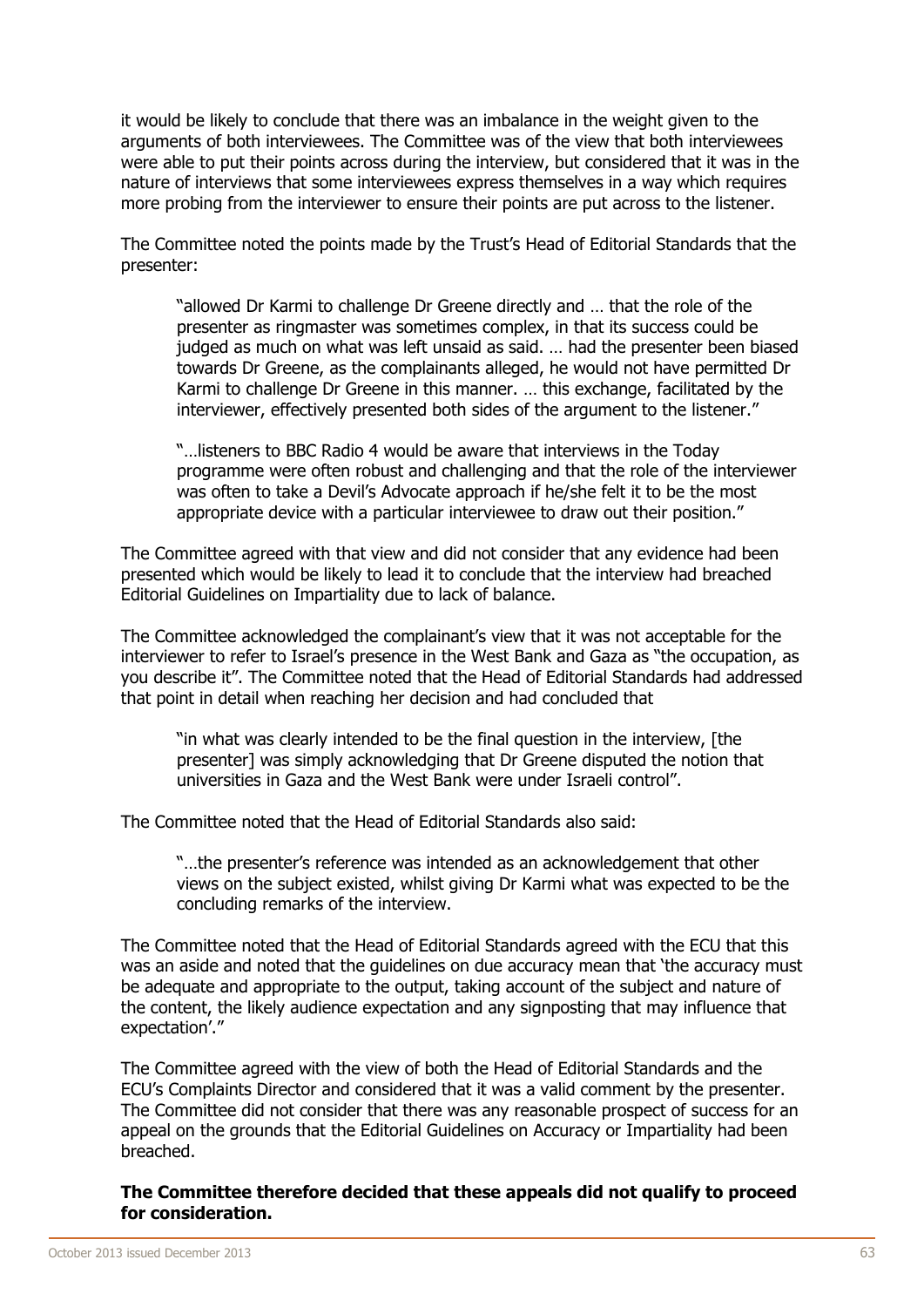# **BBC News website, Israel and Palestinian Territories country profile pages**

The complainants asked the Editorial Standards Committee to review the decision of the Trust Unit that the complainants' appeals did not qualify to proceed for consideration by the Committee.

# **Appeal to the BBC Trust**

Three complainants wrote to the BBC Trust following the decision of the Editorial Complaints Unit not to uphold their complaints regarding the Israel and Palestinian Territories country profile pages on the BBC News website.

Their complaints related to the 'Facts' web pages contained in the country profiles of Israel and the Palestinian Territories on the BBC News website. The respective pages can be found here:

<http://www.bbc.co.uk/news/world-middle-east-14628840>

<http://www.bbc.co.uk/news/world-middle-east-14631271>

Whereas other country profiles list the country's capital, the Israel profile states:

"Seat of government: Jerusalem, though most foreign embassies are in Tel Aviv"

The Palestinian Territories profile states:

"Intended seat of government: East Jerusalem. Ramallah serves as administrative capital"

The complainants objected to these descriptions and escalated their complaints to the BBC Trust. They had been dissatisfied by the responses they had received from the BBC's Editorial Complaints Unit at Stage 2.

The complainants raised the following issues in their appeals to the Trust:

- It was inaccurate to describe Israel's "seat of government" as being in Jerusalem.
- The only party who referred to Jerusalem as Israel's capital was Israel and therefore, in referring to it as the "seat of government" the BBC could be seen to be endorsing the perspective of the Israeli state.
- The capital of Israel "recognised by the world" was Tel Aviv.
- If the description of Israel's "seat of government" was to be applied to Jerusalem, the web pages should make clear the government was based in West Jerusalem.
- The web pages should make clear that East Jerusalem has been earmarked the future Palestinian capital.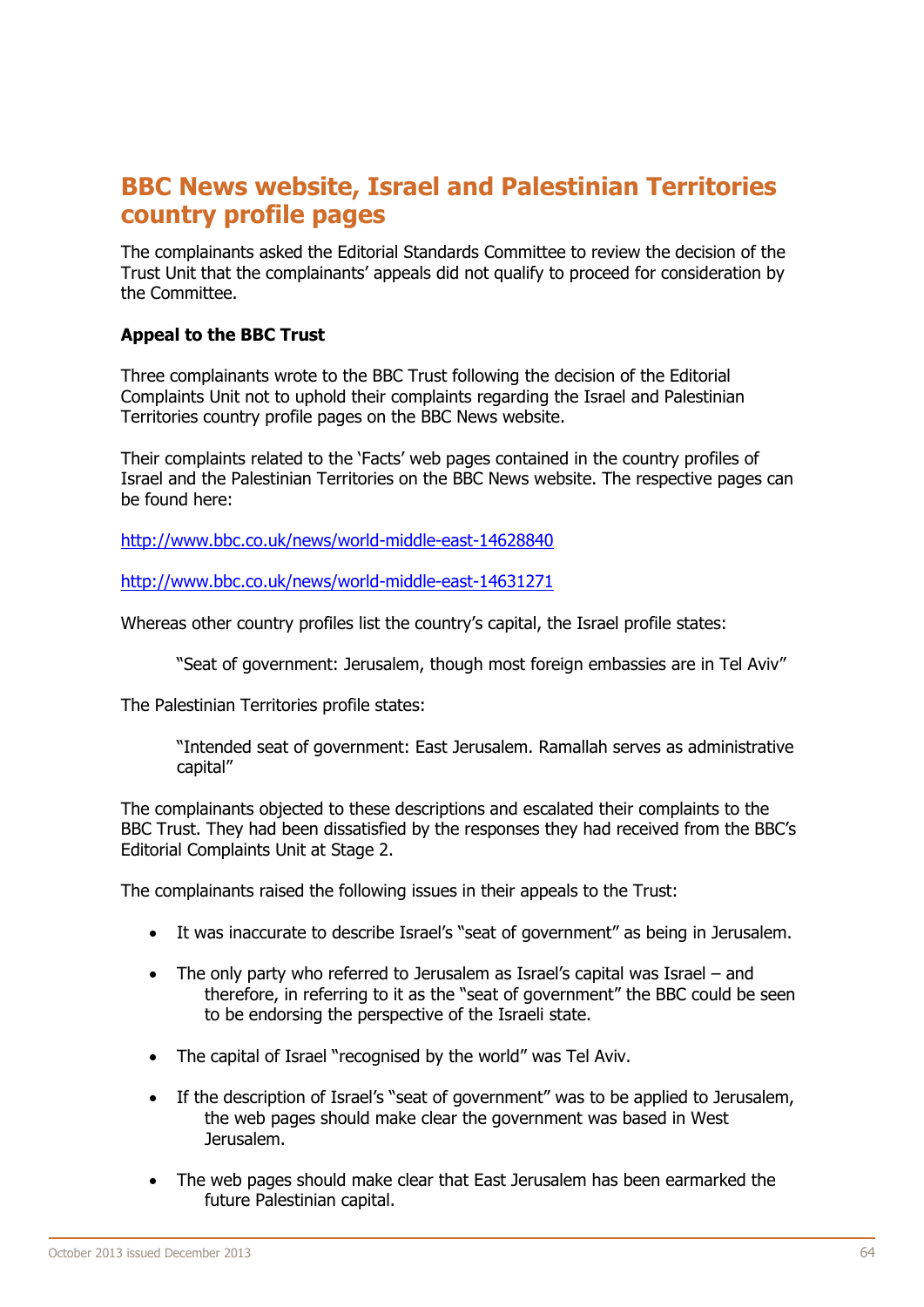- The web pages should make clear that Jerusalem is a divided city.
- The reference to "Palestinian Territories" was inaccurate as the UN General Assembly had accepted Palestine as a state and pages should be amended to reflect this.
- The profile pages should include further information about the population of the areas. One complainant stated:

"It would not require much effort to mention the 537,000 settlers living in Palestine (including Occupied East Jerusalem), the 20,000 Israelis and 20,000 Syrians living in the Occupied Syrian Golan Heights and the 1,617,000 'Israeli' Palestinians living in Israel."

# **The Trust Unit's decision**

The Trust's Senior Editorial Complaints Adviser ("the Adviser") considered that the complaints related to the BBC's Editorial Guidelines on Accuracy and Impartiality.

The Adviser noted that the ECU had responded to all the complainants at Stage 2, referring them to a previous adjudication by the BBC Trust, in the context of the Olympic country profile pages. The ECU noted that the Trust was the BBC's sovereign body, and the judgements of the ESC were binding on the BBC. The ECU stated that they were therefore not able to revisit this matter.

The Adviser noted that many points of complaint had been addressed by an ESC finding in January 2013 (referred to below but which was provided to the complainants in full). She noted that the Committee said its considerations for that appeal were in relation to the Olympics profile pages and, where relevant, the related content on the BBC News country pages, as at August 2012. The Adviser noted the following points from the ESC's decision which were relevant to these complaints:

"The Committee noted that until 1967 when Israel occupied East Jerusalem (which it later annexed) following the Six-Day War, 24 foreign embassies were situated in West Jerusalem. Following the declaration of the Jerusalem Law in 1980 which stated that Jerusalem was the complete and united capital of Israel, a resolution was passed at the UN calling on all nations with missions in the Holy City to withdraw. It noted there are no longer any embassies in Jerusalem, all have moved to Tel Aviv.

The Committee noted the assertion by one complainant that despite Israel's contention to the contrary, the capital of the country should be presented as Tel Aviv and that would be the appropriate formulation.

However, the Committee also acknowledged points made by other complainants that all branches of the Israeli government are located in Jerusalem, including the Knesset (Israel's parliament), the residences of the Prime Minister and President and the Supreme Court and that this has been the case for the last 65 years. The Committee noted too that the buildings are all in West Jerusalem which has been under Israeli control since 1948…."

"The Committee said that Jerusalem's status as a capital is unquestionably a matter of political controversy; to have stated unequivocally that it was or was not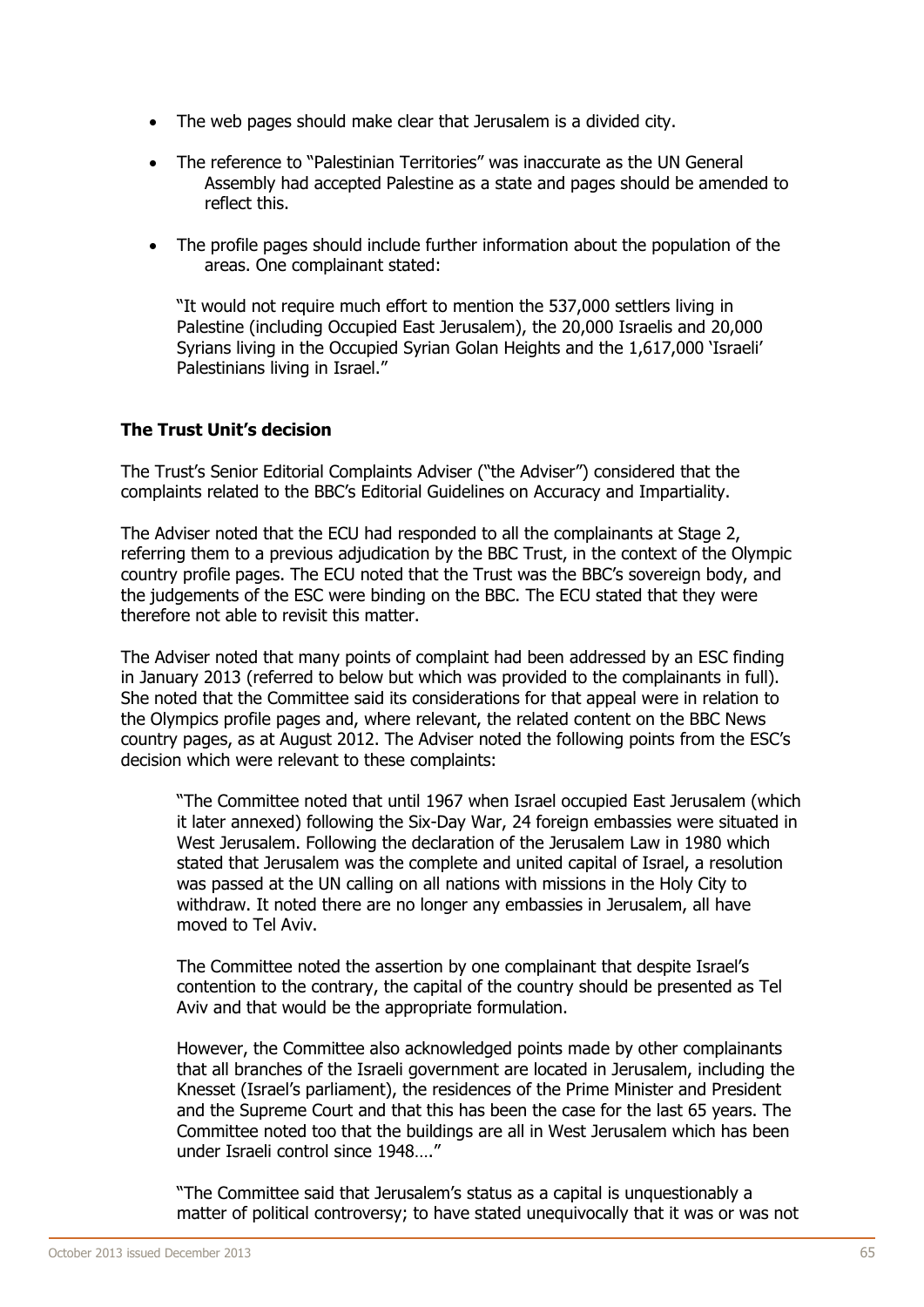Israel's capital would have been perverse.

The Committee considered the current formulation took a neutral path by reflecting instead what is factually correct, namely that Israel's seat of government is in Jerusalem…."

"Accordingly the Committee decided the revised formulation met the requirements for due accuracy and due impartiality. It agreed that this applied to the BBC News profile page for the Palestinian territories (as altered in November 2012) as well as to the Olympics page."

"…The Committee again noted that all of Israel's government buildings are situated in West Jerusalem and that prior to 1967 this reflected the entire sphere of Israel's control of the city. But it noted that currently Israel controls the whole of Jerusalem.

The Committee noted that the revised website formulation acknowledges the distinction between Jerusalem, which Israel currently controls, and the Palestinian Authority's aspiration as to where it would like to locate its capital.

The Committee noted that the Palestinian Authority (PA) has no presence on the ground in any part of the current municipal boundaries of Jerusalem. The closest area to Jerusalem which is under Palestinian control is Abu Dis, which the PA has designated as their official current capital. However, it has its administrative offices in Ramallah in the West Bank to the north of Jerusalem, as is accurately noted on the Palestine Olympics page…."

"The Committee noted that while the PA does not recognise Israel's annexation of East Jerusalem it has never exercised sovereignty over the area; prior to 1967 East Jerusalem was administered by Jordan…."

"Whilst the Committee noted the assertion by a complainant that the formulation on Israel's Olympic page implies Israel has sovereign rights over the whole of Jerusalem, the Committee noted the qualification in the wording, that while the seat of government is Jerusalem, most foreign embassies are in Tel Aviv. The Committee decided that this wording, along with the fact that the page does not state that Jerusalem is Israel's capital, guards against a misleading interpretation of Israel's rights over the territory."

"The Committee took the view that although all Israel's government buildings are in the west of the city, it does not alter the fact they are in Jerusalem. It noted that, despite the lack of international recognition of Israel's control of the municipality, Israel has exercised effective control of the whole of Jerusalem since 1967 and that there are no visual or administrative distinctions between the east and west of the city..."

"The Committee considered that the formulation on the Palestine page resulted from an appropriate editorial distinction between the factually accurate description on the Israel Olympics page recognising Israel's presence in, and control of, Jerusalem and the factually accurate recognition of Palestinian aspirations to site their capital in the east of the City.

Just as with Israel and the other competing Olympic nations, where the Committee considered there was no requirement to list Israel with a capital, the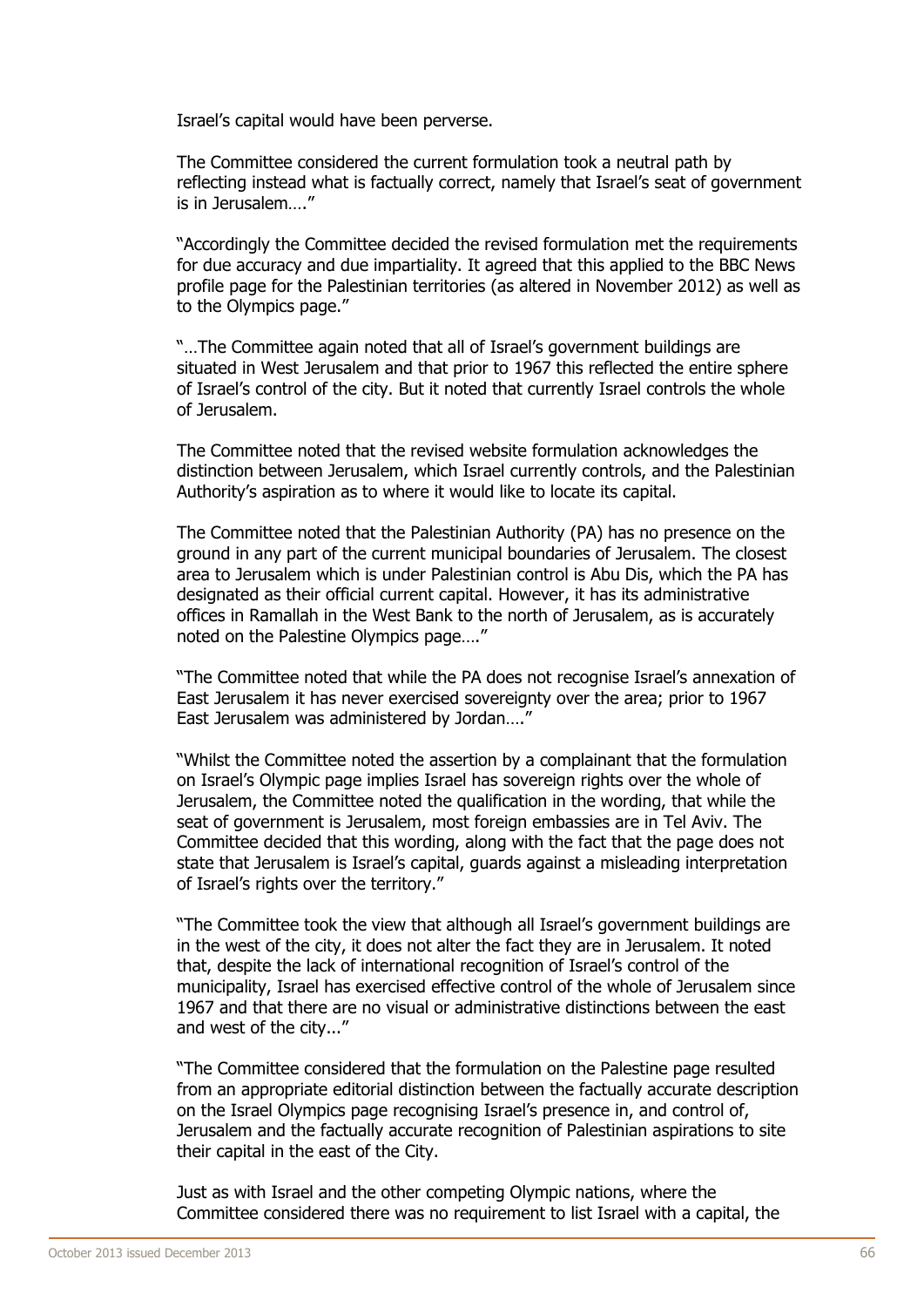Committee considered the formulation on the Palestine Olympic page was also duly accurate and duly impartial. In the Committee's view it would not be possible to directly compare the entries for Israel and Palestine on a like for like basis as their respective status and the reality on the ground were so different from one another.

Accordingly, the Committee decided no bias or inaccuracy had resulted from the formulations describing Jerusalem as Israel's seat of government alongside East Jerusalem as the intended capital of Palestine. This applied to the Olympics pages and to the BBC News country pages."

The Adviser considered that all the points of complaint listed above, apart from the last two, had therefore previously been considered by the Trustees of the Editorial Standards Committee. On those points, the Trustees had not considered the country profile pages were in breach of the Editorial Guidelines on either Accuracy or Impartiality. Therefore, on those points, the Adviser did not consider the points raised had a realistic prospect of success and did not propose to put them before Trustees.

Of the two remaining points in the present appeals, the first related to the use of the term "Palestinian Territories". One complainant stated that the title "Palestinian Territories" was inaccurate as the UN General Assembly has accepted Palestine as a state. She therefore claimed that the country title should be amended to reflect this.

The Adviser noted that the ECU had responded at Stage 2 to this point and had drawn the complainant's attention to the "Overview" page of the Palestinian territories web page. This had outlined the attempt by the Palestinian National Authority/Palestinian Authority for the Palestinian state to be recognised by the UN. The ECU response stated:

"It is a fact that an independent state of Palestine remains an aspiration of the Palestinian people, so I do not believe that it is misleading to refer here to the Palestinian Territories. I'd add that I see little prospect of readers being misled, given that the UN position that you refer to is included in the 'overview' section for the Palestinian Territories:

The PNA made a symbolic bid for recognition at the UN as the 'State of Palestine' in 2011, mainly in an effort to highlight the lack of movement in relations with Israel.

This failed to gain the required support, but UNESCO – the UN cultural and educational agency – did admit the 'State of Palestine' as a member in October.

In November 2012, the UN General Assembly voted to upgrade the status of the Palestinians to that of a 'non-member observer state' – a move that allows them to take part in General Assembly debates and improves their chances of joining UN agencies."

The Adviser noted that the BBC had updated the Overview section of the Palestinian Territories profile to reflect the UN General Assembly's vote upgrading their status to that of a "non-member observer state". She noted that, while many countries recognised "Palestine" as an independent state, it was not yet eligible to join the UN as a fully independent country. The Adviser considered Trustees would be likely to conclude the complainant had been given a reasonable response by the BBC at Stage 2 and there was no evidence that the BBC profile pages were inaccurate in their description of the current status of the Palestinian Territories. Therefore she considered that this point of appeal to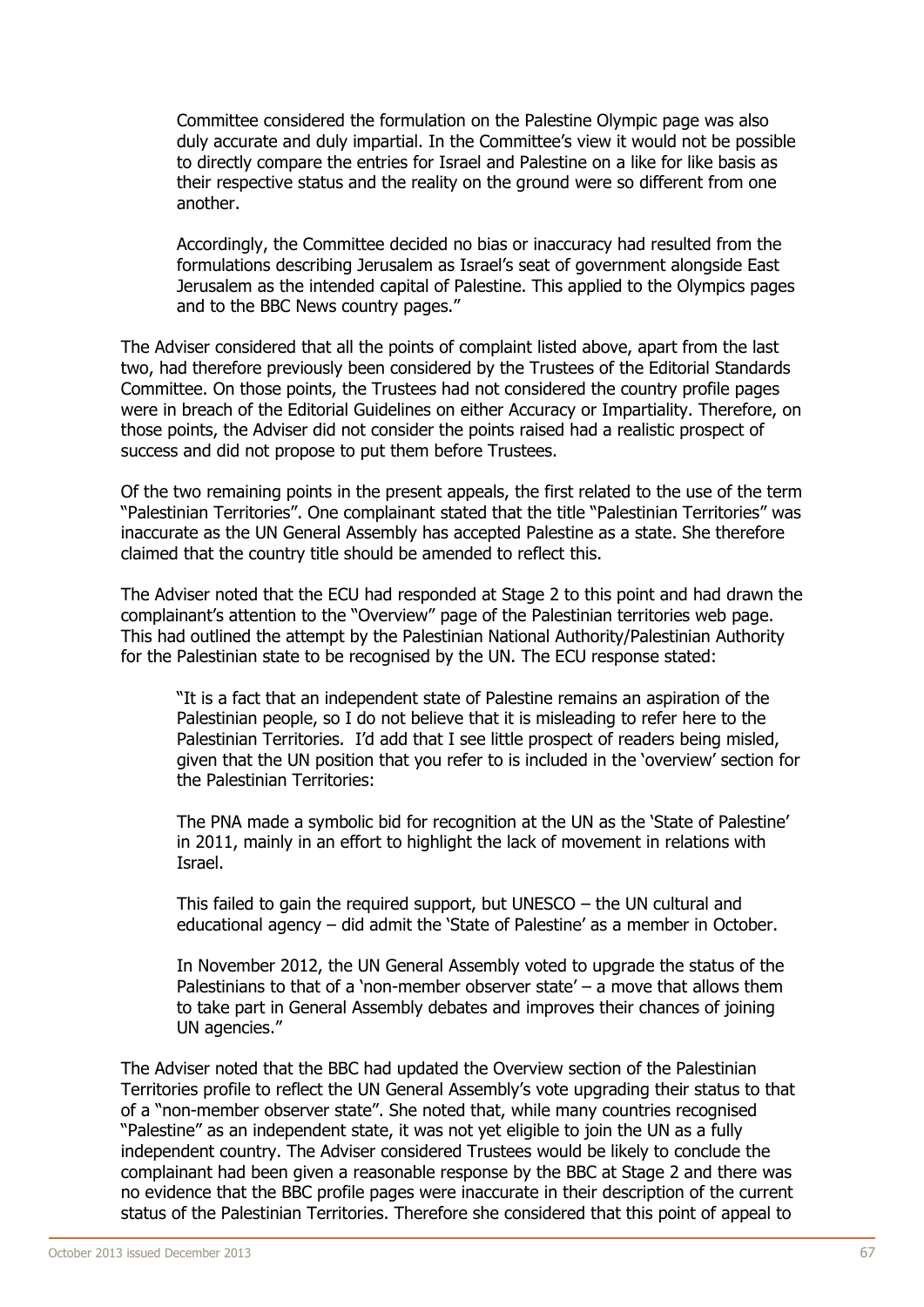the Trust would have no reasonable prospect of success.

The final point of appeal in this case related to the population figures quoted on each 'Facts' page, which one complainant considered were inaccurate and biased.

The Palestinian Territories page stated:

Population: 4.4 million (UN, 2010)

The Israel page stated:

Population: 7.7 million (UN, 2012)

The complainant stated at Stage 1:

"I wonder why the Jewish settlers of the West Bank including East Jerusalem are part of the population of Israel, while the indigenous Palestinians of the 'disputed territories' (4,200,000 excluding East Jerusalem) which are controlled by Israel (i.e. the whole West Bank and Gaza), are not counted: this is illogical and confusing."

At Stage 2 this complainant stated:

"'Israel Proper' is the pre June 1967 state and yet its population includes the Israeli colonists in the West Bank with East Jerusalem, and in the occupied Syrian Golan Heights. You do not show the population of the 'Palestinian Territories' – Gaza, the West Bank (including East Jerusalem)…"

The Adviser noted that the ECU responded to this aspect of the complaint on 10 July 2013 and had stated:

"Assessing the true population of a state whose borders are the subject of dispute is not straightforward, and I can see that there might be an argument for a figure which reflects only those Israelis living in areas which are indisputably Israel under international law. However it remains the case that those living beyond those areas are also Israeli citizens, and in practice and under Israeli law, a part of their population, and I think therefore it is right that this figure includes them. Certainly that seems to be the view of the UN, who are cited as the source for those figures. Indeed I think it could reasonably be argued that to exclude the settlers from population would serve to downplay their impact on the region and on the occupied territories."

The Adviser was of the view that she could only consider this section to have misled readers if it gave a materially misleading impression of the facts – for instance, suggesting that the occupied areas were properly part of Israel, or that all Palestinians were Israeli citizens. She said she did not think it likely that readers would reach either conclusion as there was nothing in that number to support either suggestion, and the country profile as a whole makes the facts of occupation, and the number of settlers, very clear:

"The Palestinians in the West Bank and eastern Jerusalem have lived under Israeli occupation since 1967. The settlements that Israel has built in the West Bank are home to nearly 500,000 people and are deemed to be illegal under international law, although Israel disputes this."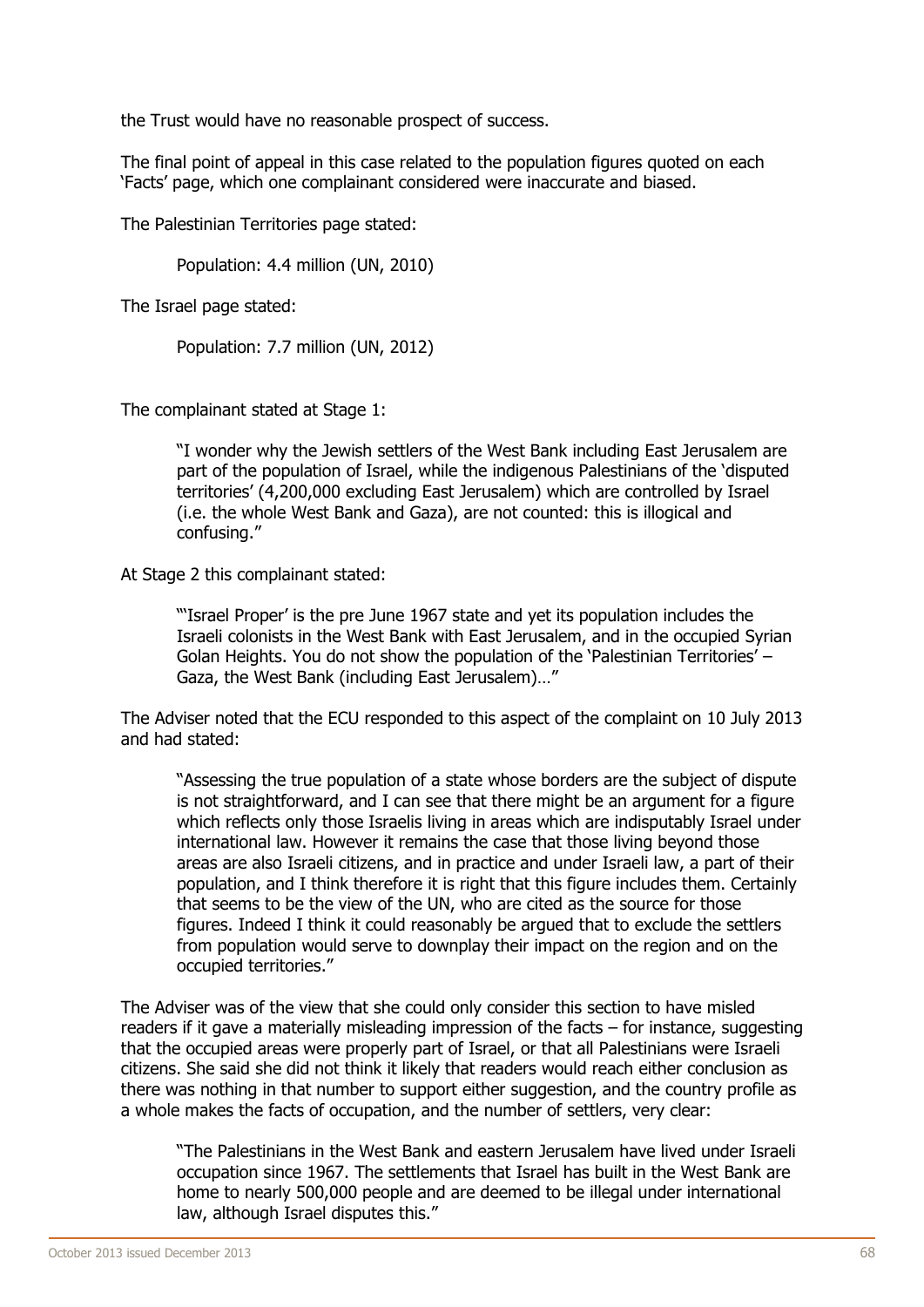The Adviser noted the complainant had said in relation to this point and in reference to the page for the Palestinian territories that it does not show the population of the territories. However, the Adviser noted that in fact it contains the UN estimate of the Palestinian population: 4.4 million and said that it was right that those people are counted as a part of this population, rather than that of Israel, and could not see how this would amount to an inaccuracy. Indeed to count those Palestinians as citizens of Israel when they are not would risk seriously misleading the audience on a very significant point.

In her appeal to the Trust the complainant stated:

"The excuse of a limited space is unacceptable. It would not require much effort to mention the 537,000 settlers living in Palestine (including Occupied East Jerusalem), the 20,000 Israelis and 20,000 Syrians living in the Occupied Syrian Golan Heights and the 1,617,000 'Israeli' Palestinians living in Israel."

The Adviser noted that there was a BBC News profile for the Golan Heights which contained the information requested by the complainant:

Population estimate: 20,000 Israeli settlers, 20,000 Syrians

The Adviser noted that the population statistics quoted in the "Facts" pages of the Israel and Palestinian Territories profile clearly attributed the sourcing to the UN. She noted that this sourcing enabled interested readers to further interrogate the statistics on the UN's own website.

She noted that defining statistics in this area was difficult, with disputed borders and notions of citizenship. She therefore noted the importance of the "Overview" section; which included much detail about the history and disputed borders of Israel, including the following paragraph:

"The settlements that Israel has built in the West Bank are home to nearly 500,000 people and are deemed to be illegal under international law, although Israel disputes this."

She also noted that the "Overview" page for the Palestinian territories started by stating:

"The Palestinian population of around ten or eleven million people is divided between historic Palestine and a diaspora, mainly in neighbouring Arab countries."

The Adviser noted the BBC's guidelines on due accuracy and due impartiality which state that both "must be adequate and appropriate to the output, taking account of the subject and nature of the content, the likely audience expectation and any signposting that may influence that expectation".

The Adviser considered Trustees would be likely to conclude that the figures given in the webpages were in line with the amount of detail expected by users in the context of a general overview and that the source was given so that more information could be sought if desired. She considered Trustees would be likely to conclude there was no evidence of a breach of the BBC's Guidelines on either Accuracy or Impartiality and therefore this final point of appeal did not have a reasonable prospect of success and should not be put before Trustees.

### **Request for review by Trustees**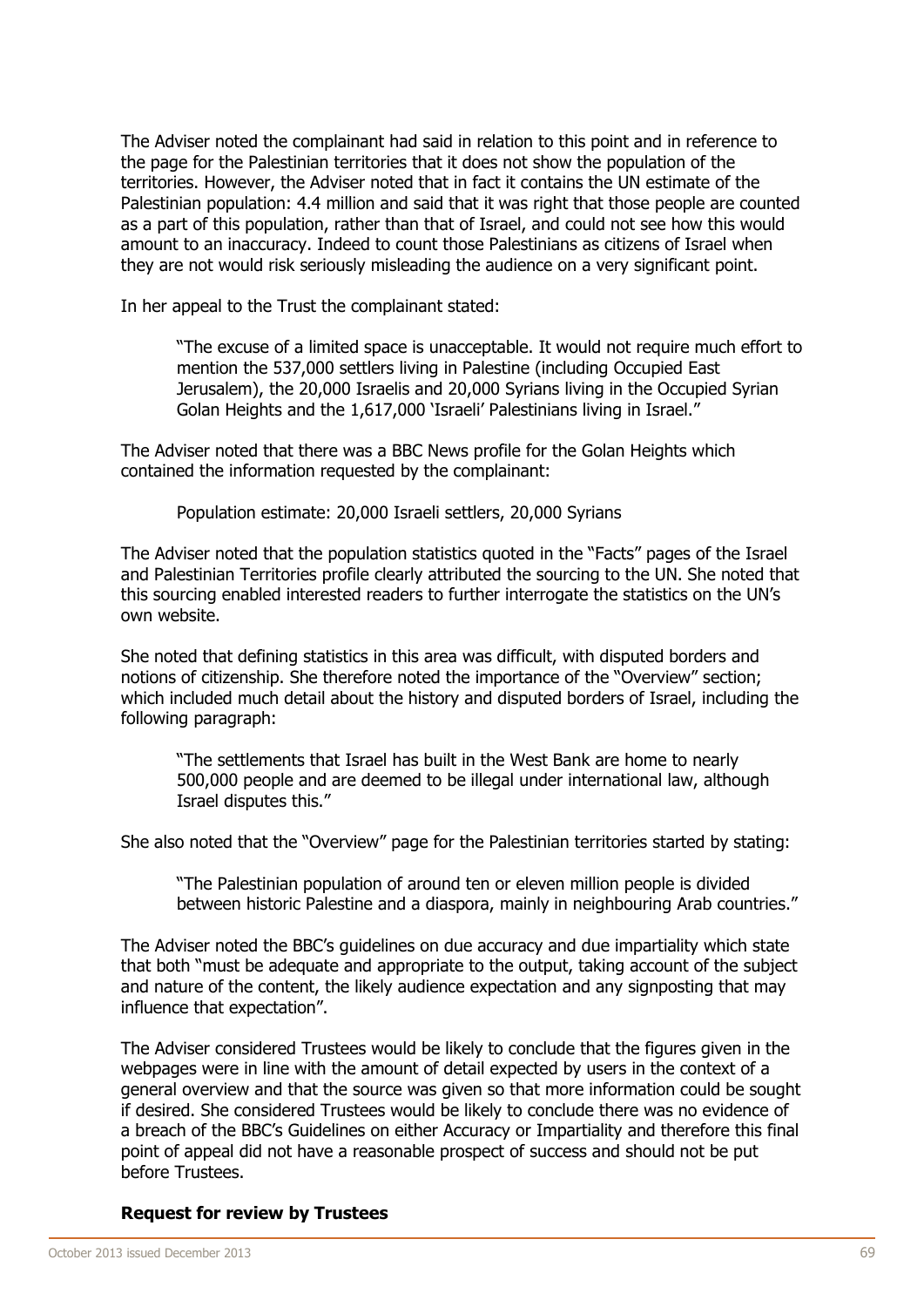Two of the complainants requested that the Trustees review the decision not to proceed with their appeals. They said that the BBC had not been accurate or impartial regarding the profiles of Palestine and Israel. One complainant added that she had felt obliged to mention Syria and the Golan Heights in her request for a review of the Trust's decision because she had been referred to these in order to check figures.

One of the complainants ("**Complainant 1**") said that her issues of complaint about the country profile page were:

- "The exact description of Jerusalem
- The way in which Palestine was described
- The exact population figures"

Both complainants stated that "seat of government" referred to the actual buildings of the government which were located in West Jerusalem. The other complainant ("**Complainant 2**") said that by refusing to say this, the BBC was bolstering the Israel position. She also said that it ignored "the fact that throughout the 'peace process' East Jerusalem has been earmarked as the capital of a future Palestinian state".

Complainant 1 asked why the BBC described Ramallah as the administrative capital of the Palestinian Territories, while East Jerusalem was described as the intended seat of government. She asked why the BBC used the word "capital" for Ramallah and not for Tel Aviv, and also why East Jerusalem was not described as the intended capital of Palestine.

Complainant 2 objected to the decision not to revisit the previous adjudication by the BBC Trust with regard to the Olympic country profile pages.

Complainant 1 said that, regarding "the BBC's refusal to call Palestine Palestine," she found it strange that the BBC ignores the UN General Assembly's vote to call it a nonmember observer State on 29 November 2012. She felt that "the excuse that it is still an occupied country, not a 'fully independent country'" was a poor one.

Complainant 1 added in response to the Adviser's reference to the Golan Heights page that "she had been surprised to find that there is a separate profile for "this Syrian territory which was seized by Israel in 1967". She concluded that "the BBC has unfortunately made a judgement" regarding Syria and the Golan Heights and said that this does not constitute impartiality.

Complainant 2's position was that "to avoid accusations of bias from whichever side the BBC should now remove every mention of Jerusalem in connection with capitals, present or intended, and stick to that. Israel has an internationally recognised capital: Tel Aviv". She considered it biased to refer instead to Israel's "seat of government". She added that, "since Palestine is not yet an internationally recognised state and does not have a capital as such, there is no reason to mention where its 'administrative capital' is".

### **The Committee's decision**

The Committee was provided with the complainants' appeals to the Trust, the response from the Senior Editorial Complaints Adviser ("the Adviser") and the complainants' letters asking the Committee to review her decision. The Committee was also provided with the BBC News website pages in question.

As a preliminary issue, the Committee acknowledged the comments made by Complainant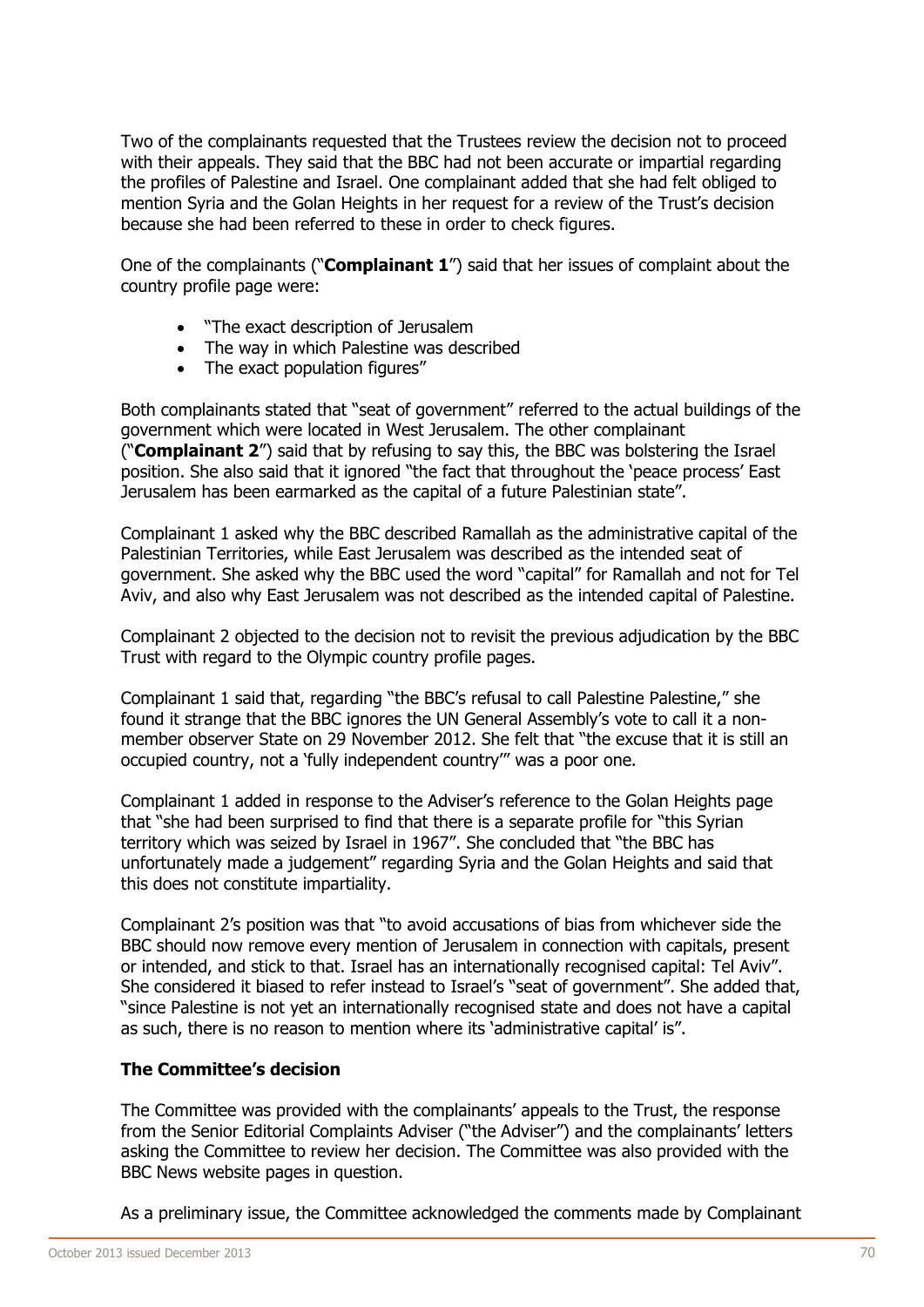1 about the Golan Heights profile page. The Committee noted that the Adviser had referred the complainant to information included on the Golan Heights profile page in response to the comments of the complainant that:

"The excuse of a limited space is unacceptable. It would not require much effort to mention the 537,000 settlers living in Palestine (including Occupied East Jerusalem), the 20,000 Israelis and 20,000 Syrians living in the Occupied Syrian Golan Heights and the 1,617,000 'Israeli' Palestinians living in Israel."

To this, the Adviser had responded that there was a BBC News profile for the Golan Heights which contained the information requested by the complainant:

"Population estimate: 20,000 Israeli settlers, 20,000 Syrians"

The Committee noted that the country profile pages for Syria and the Golan Heights did not form part of the original complaint to the Executive or part of the original appeal which the Trustees had been requested to review. The Trustees would therefore not consider any complaint about the Golan Heights page.

The Committee noted the complainants' concerns about accuracy and impartiality in the country profile pages for Israel and Palestine.

The Committee noted the Adviser's response that, in the previous ESC adjudication in the context of the Olympic country profile pages, Trustees had not considered that those profile pages were in breach of the Editorial Guidelines on either Accuracy or Impartiality.

The Committee noted that the webpages that were the subject of that previous decision were based on the webpages that are the subject of the present appeal and contained materially identical information on the Israel and Palestine profiles and therefore agreed with the Adviser that its previous finding is relevant to the present appeal. The Committee further agreed that its decision in that case had fully addressed many of the current complainants' arguments, in the sections set out by the Adviser in her decision.

The Committee acknowledged that the complainants did not agree with the Trust's original decision but it considered that the majority of the complainants' concerns had been fully addressed in that decision. Further, the Committee noted that it had not seen any evidence to suggest that it should depart from the reasoning adopted in the earlier decision.

Notwithstanding this, the Committee noted the two arguments that had been raised in the present appeals but had not featured in the Olympic pages decision: the use of the term "Palestinian Territories" following the UN General Assembly's vote to upgrade the status of the Palestinians to a non-member observer state; and the concern that the population figures were inaccurate and biased because "the Jewish settlers of the West Bank including East Jerusalem are part of the population of Israel, while the indigenous Palestinians of the 'disputed territories' (4,200,000 excluding East Jerusalem) which are controlled by Israel (i.e. the whole West Bank and Gaza), are not counted".

The Committee noted the responses to these arguments by the ECU and the Trust's Adviser. In particular the Committee noted the complainants had been told the following points by the Adviser:

 "the BBC had updated the 'Overview' section of the Palestinian Territories profile to reflect the UN General Assembly's vote upgrading their status to that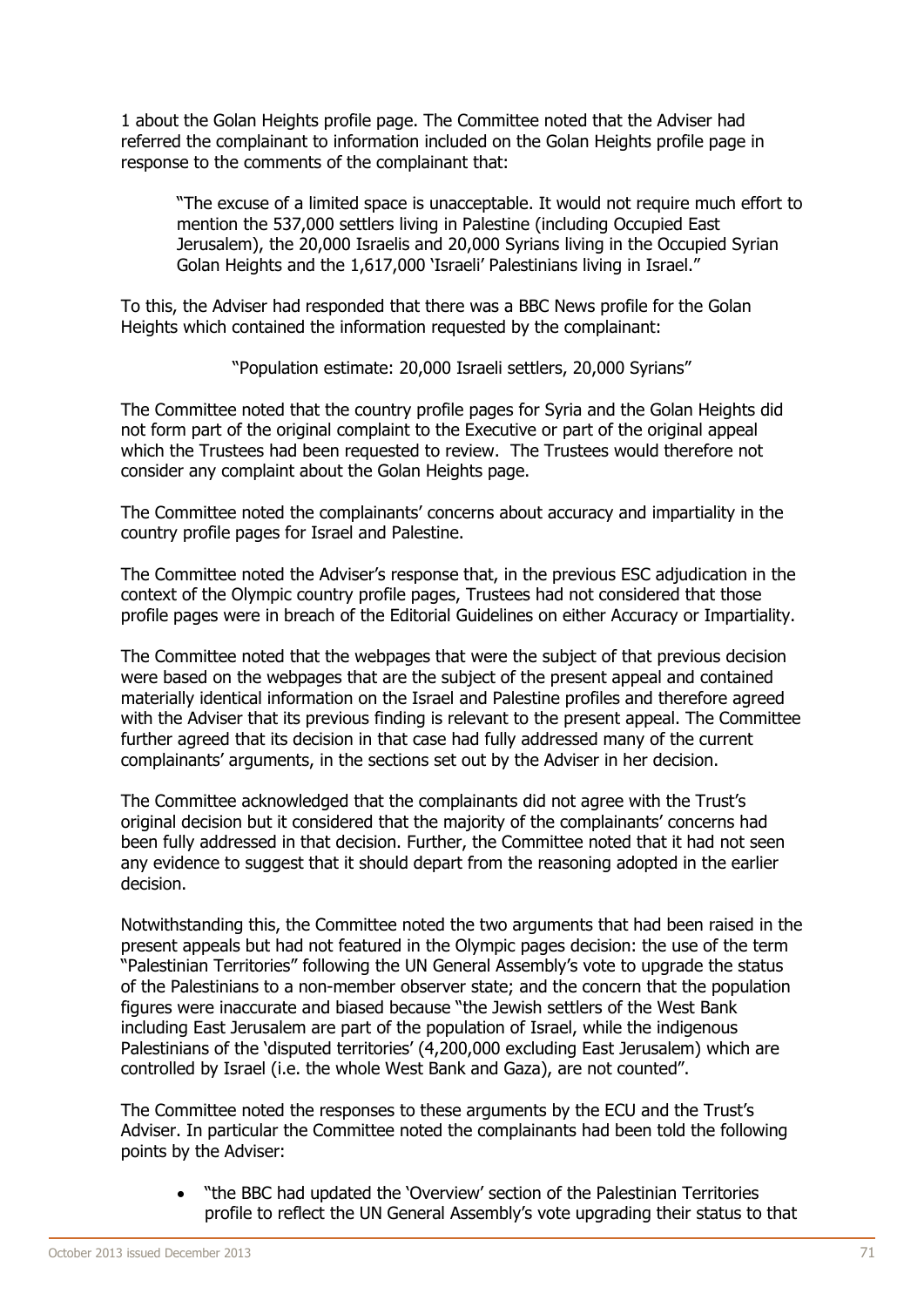of a 'non-member observer state' ... while many countries recognised 'Palestine' as an independent state, it was not yet eligible to join the UN as a fully independent country".

that the population figures were clearly sourced to the UN, and

"…the country profile as a whole makes the facts of occupation, and the number of settlers, very clear: 'The Palestinians in the West Bank and eastern Jerusalem have lived under Israeli occupation since 1967. The settlements that Israel has built in the West Bank are home to nearly 500,000 people and are deemed to be illegal under international law, although Israel disputes this'."

 "that the 'Overview' page for the Palestinian territories started by stating: 'The Palestinian population of around ten or eleven million people is divided between historic Palestine and a diaspora, mainly in neighbouring Arab countries.'"

The Committee did not consider the points raised in these appeals had a realistic prospect of success.

**The Committee therefore decided that these appeals did not qualify to proceed for consideration.**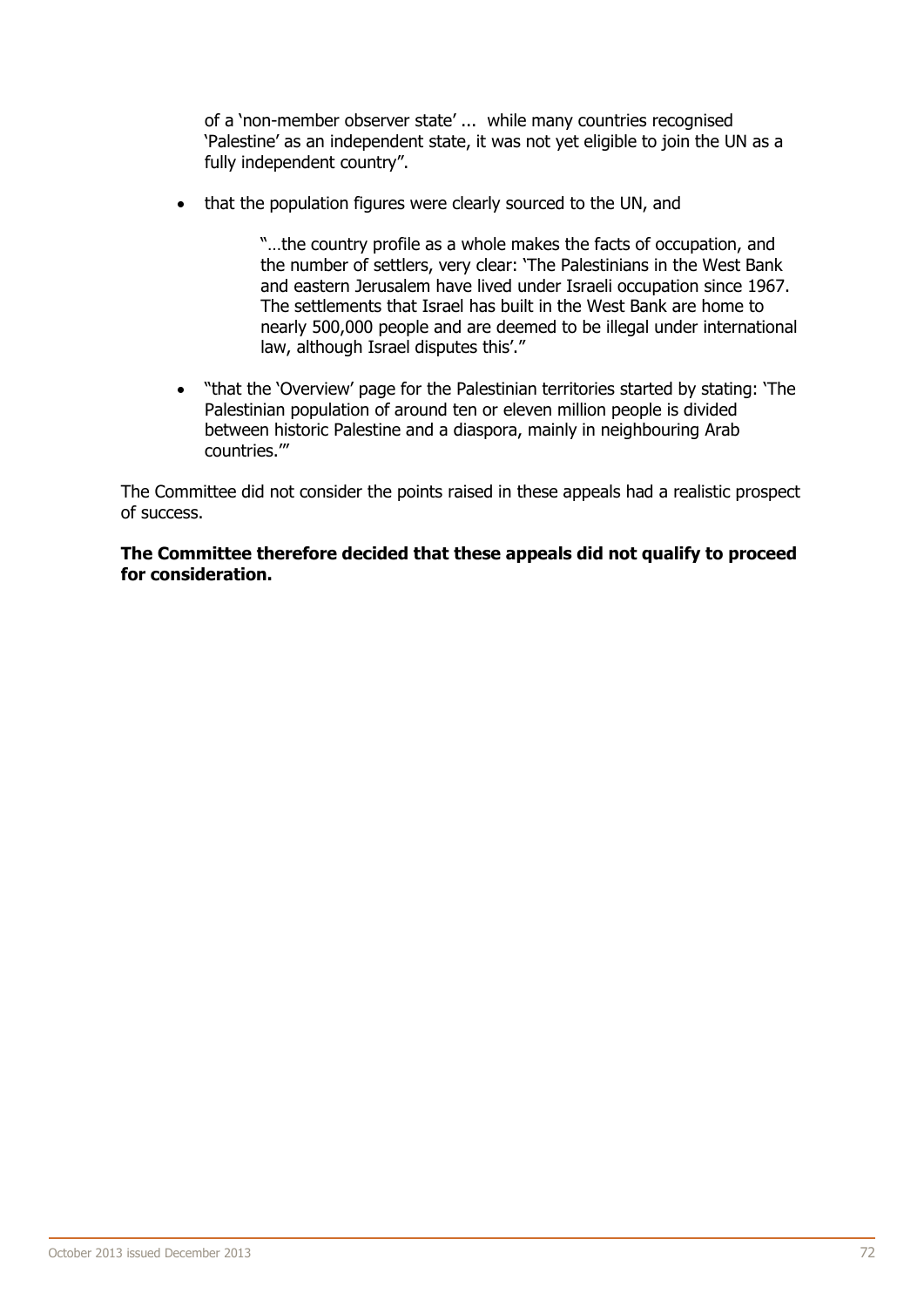# **Newsnight, BBC Two, 12 December 2012 and 23 January 2013**

The complainant asked the Editorial Standards Committee to review the decision of the Trust Unit that the complainant's appeal did not qualify to proceed for consideration by the Committee.

### **Appeal to the BBC Trust**

The complainant, who also wrote on behalf of two individuals, contacted the BBC Trust on 7 June 2013 following the decision by the Editorial Complaints Unit (ECU) not to uphold a complaint of bias and inaccuracy relating to an edition of *Newsnight* that was broadcast on 23 January 2013.

The complainant said that the announcement earlier that day by David Cameron of plans to hold an 'in/out' referendum on EU membership provided an opportunity to debate the case for withdrawal but that this was not featured in the programme. The complainant said that there was a lack of balance on the programme between those in favour of the  $EU - 17$  speakers in favour – and only one known advocate of withdrawal, and that this one advocate, Nigel Farage, was not given the opportunity to make the case for withdrawal.

The complainant stated that there is a huge disconnect between the views of the high commands of the main parties and public opinion, which the complainant said show half of the UK general public support withdrawal, in addition to those who wish to see a renegotiation. The complainant said that there was a deliberate unwillingness (by the BBC) to take this into account.

In response to the ECU's statement, that it did not believe there was a requirement to reflect in this feature the range of public opinion on the 'in/out' issue because the programme was clearly set out as a debate about political reaction to Mr Cameron's speech and his proposal for a referendum, the complainant stated that this "was wholly the decision of Newsnight's editors and journalists … and that it would have been equally (or indeed more) valid to explore the substance of the referendum question itself."

Instead, the complainant said, the programme focussed on Cameron's speech "through the Westminster prism".

As part of the Stage 1 response, the Acting Editor of *Newsnight* provided a spreadsheet of other EU coverage on *Newsnight* from December 2012 to February 2013. This included a special programme broadcast on 12 December 2012 consisting of a debate on the 'in/out' question. A copy of this programme was sent to the complainant on 25 June 2013. Having viewed the programme, the complainant produced an analysis of contributors, with his interpretation on their stance on the EU and the number of words spoken (a similar analysis was supplied for the 23 January 2013 programme). The complainant said that this analysis showed that the 12 December 2012 programme did not provide balance because the 'withdrawalist' opinion accounted for only 26% of the contributions and was therefore not a 50-50 consideration of the withdrawal issue.

In summary, the complainant said that "to use the BBC's own post Bridcut terminology, in a debate that ought to have been a seesaw between the in and the out sides, the debate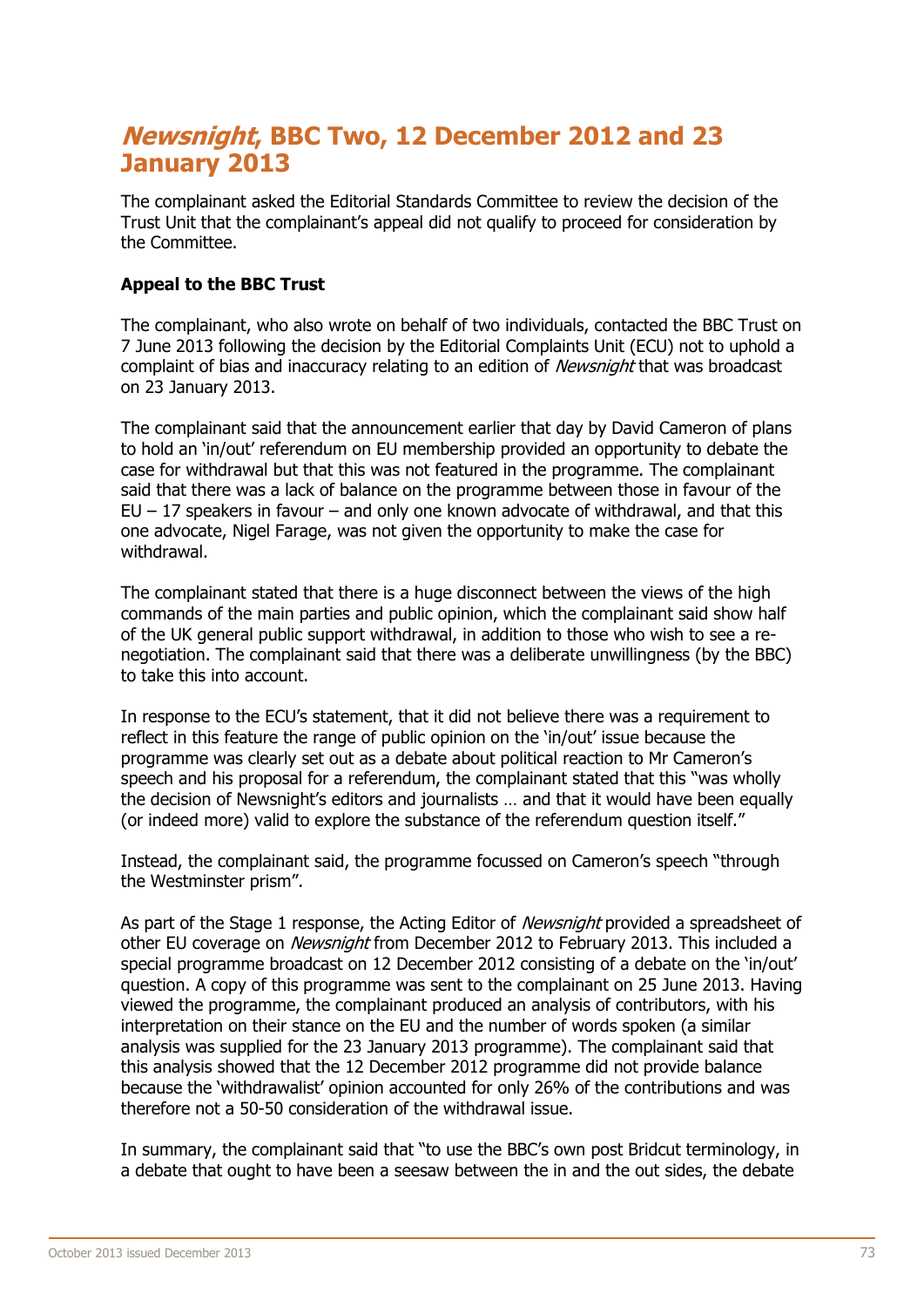became a wagon wheel of opinion, ultimately skewed towards those supporting British membership."<sup>12</sup>

In addition, the complainant stated that the programme of 23 January 2013 broke Editorial Guidelines because it did not properly signpost that one of the contributors in the programme was an active supporter of the Liberal Democrats and that the three contributors in this segment were all "strongly pro-EU".

### **The Trust Unit's decision**

The relevant correspondence was reviewed by the Trust Unit and an independent editorial adviser reviewed the programmes in question. In addition the Trust Unit's Head of Editorial Standards reviewed the January edition of Newsnight.

The Senior Editorial Strategy Adviser ("the Adviser") considered that the complainant's appeal did not have a reasonable prospect of success and it should not go before the Trustees.

The Adviser noted that all BBC output was expected to comply with the value and standards set out in the Editorial Guidelines which can be found here: [http://www.bbc.co.uk/editorialguidelines/.](http://www.bbc.co.uk/editorialguidelines/) She referred to the guidelines on impartiality and accuracy.

The Adviser first considered the editorial justification for the programme on 23 January 2013. The Adviser noted that the BBC News at Ten on 23 January led with the story of David Cameron proposing an in-out referendum on the EU and Ed Miliband alleging in the House of Commons that this was an attempt to satisfy David Cameron's Eurosceptic backbenchers. The Adviser considered it would be a reasonable editorial decision to place the focus on the political ramifications of this move, rather than focus on the detailed pros and cons of EU membership, regardless of the state of public opinion on the issue. The Adviser considered that the EU withdrawal debate is a 'major matter' as set out in the Guidelines but that the announcement of a referendum could not be construed as a 'decisive moment' given the timetable for the referendum post 2015 and the framing of the debate through the promised re-negotiation of the terms of the UK's membership. The Adviser therefore considered that the Trustees would be likely to regard the programme's editorial team's decision to focus on the political reaction to Mr Cameron's speech for this particular programme to have been based on good editorial reasons.

The Adviser then considered the content of the programme in the above context. The Adviser noted that the principal segment of the programme involved a debate between representatives of all the main political parties, UKIP included. The contributors were the spokespeople for their respective parties' position, which the Adviser considered reasonable given the programme was seeking 'official' reaction. Although no 'anti-EU' MPs within the main parties featured in the debate, their existence was signposted by Kirsty Wark's questions to Nigel Farage about possible Tory defections.

The Adviser noted that the programme also included reaction from the EU and considered this justifiable in the context of the discussion and whilst neither contributor under this heading was a 'withdrawalist', the Adviser noted that there has been no significant

 $\frac{1}{12}$ 

http://www.bbc.co.uk/bbctrust/our\_work/editorial\_standards/impartiality/safeguarding\_im partiality.html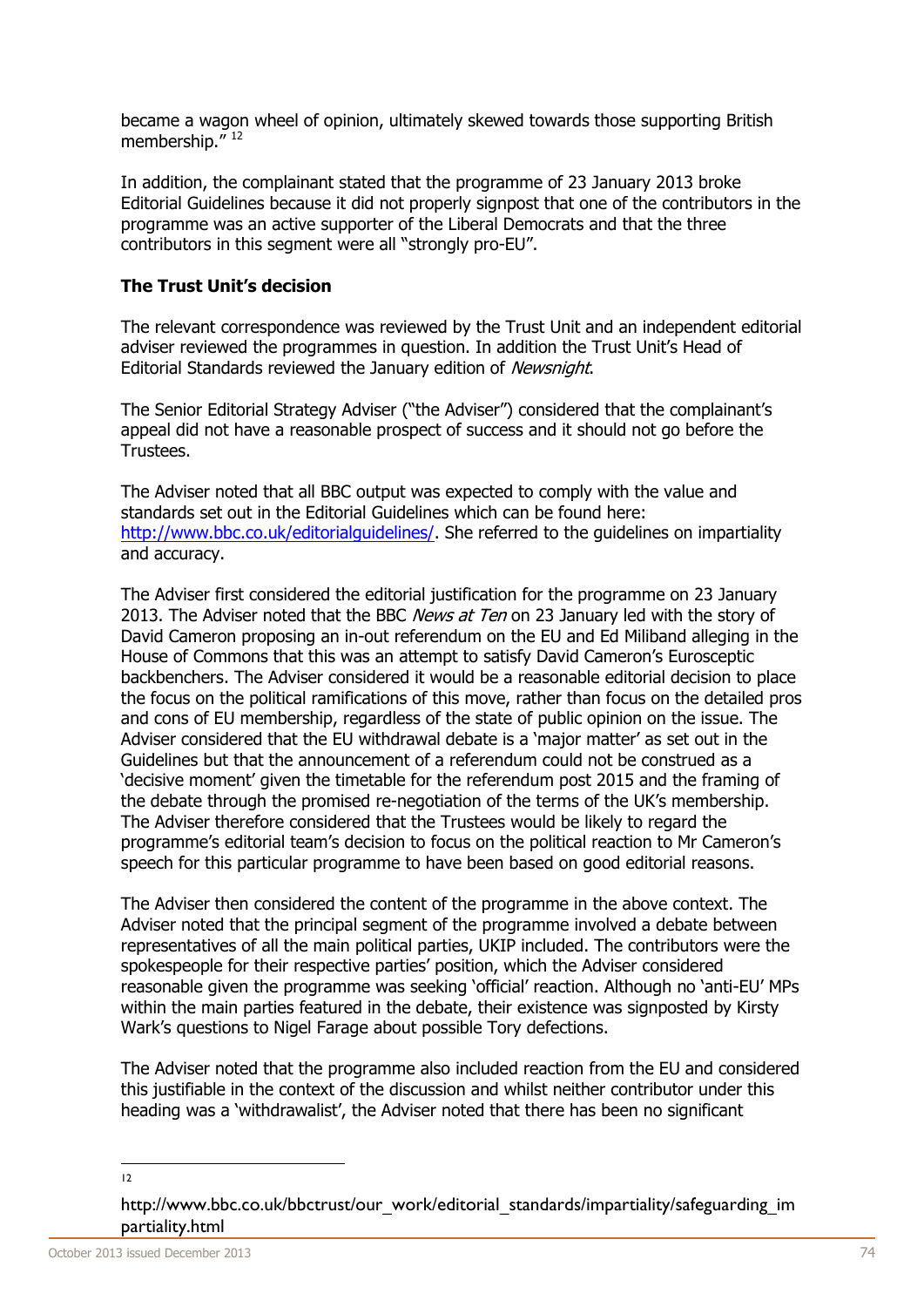political party in mainland Europe, even Eurosceptic ones, who have advocated withdrawal.

The Adviser noted that none of the politicians in the studio debate made any meaningful case for or against withdrawal because that was not the topic at hand. All, including Mr Farage, focussed primarily on the political implications of a speech setting out the aim of an in/out referendum.

The Adviser considered that the Trustees would be likely to conclude that the programme of 23 January 2013 achieved due impartiality and that the complainant's complaint on this point would have no reasonable prospect of success.

The Adviser noted the other coverage referred to in the spreadsheet provided and the range of issues covered and viewed the *Newsnight* programme of 12 December 2012 which provided an 'in/out' debate of the type the complainant is seeking and noted the complainant's view that the debate should be a "seesaw" and a "50-50 consideration of the withdrawal issue". The Adviser considered that this misinterpreted both the BBC guidelines, specifically: "Impartiality does not necessarily require the range of perspectives or opinions to be covered in equal proportions either across our output as a whole, or within a single programme", and the Bridcut report, the intention of which was to indicate the need to move away from simple 'seesaw' type presentation in order to recognise the nuances that often exist in issues.

This was true of current attitudes to the EU which do not comprise only of 'stay in' or 'withdraw'. For example, the Adviser noted that Peter Kellner of YouGov reports on the EU referendum paradox whereby the usual gap in public opinion on withdrawal – typically 8- 20% points in favour of withdrawal – changes substantially to a 60-40 majority for remaining in the EU if "British interests were protected" and "Cameron recommended remaining a member on the new terms".<sup>13</sup>

The Adviser noted that this is corroborated by an Open Europe/ComRes poll indicating that outright withdrawal is the favoured approach only among UKIP supporters and the most favoured option among supporters of all three of the other main parties is "EU member, no Euro and significant return of powers". This is also the preferred option among roughly 30% of UKIP supporters.<sup>14</sup>

The Adviser noted that the position is similarly nuanced with business, with a British Chambers of Commerce poll showing that the highest percentage of companies surveyed (64%) believed remaining in the EU, but with specific powers transferred back from Brussels to Westminster, could have a positive impact. Conversely, only 18% of companies felt that full withdrawal could have a positive impact.<sup>15</sup>

Even though the precise definition of repatriated powers is left open – and may not in practice be achievable – the Adviser concluded that the above nevertheless indicated that the question of withdrawal is not binary or a "see saw" debate but very much more a wagon wheel of the type that the Bridcut report advocated that the BBC should adopt to deliver impartiality. The Adviser therefore considered that the Trustees would be likely to conclude that the programme of 12 December 2012 provided due weight to the

-

<sup>13</sup> <http://yougov.co.uk/news/2013/05/07/eu-referendum-paradox/>

<sup>14</sup> [http://openeuropeblog.blogspot.co.uk/2013/05/new-open-europecomres-poll](http://openeuropeblog.blogspot.co.uk/2013/05/new-open-europecomres-poll-british.html)[british.html](http://openeuropeblog.blogspot.co.uk/2013/05/new-open-europecomres-poll-british.html)

<sup>&</sup>lt;sup>15</sup> [http://www.britishchambers.org.uk/press-office/press-releases/businesses-favour](http://www.britishchambers.org.uk/press-office/press-releases/businesses-favour-change-in-britain%E2%80%99s-relationship-with-european-union,-says-bcc.html#.UdBqDBaRlOc)change-in-britain's[-relationship-with-european-union,-says-bcc.html#.UdBqDBaRlOc](http://www.britishchambers.org.uk/press-office/press-releases/businesses-favour-change-in-britain%E2%80%99s-relationship-with-european-union,-says-bcc.html#.UdBqDBaRlOc)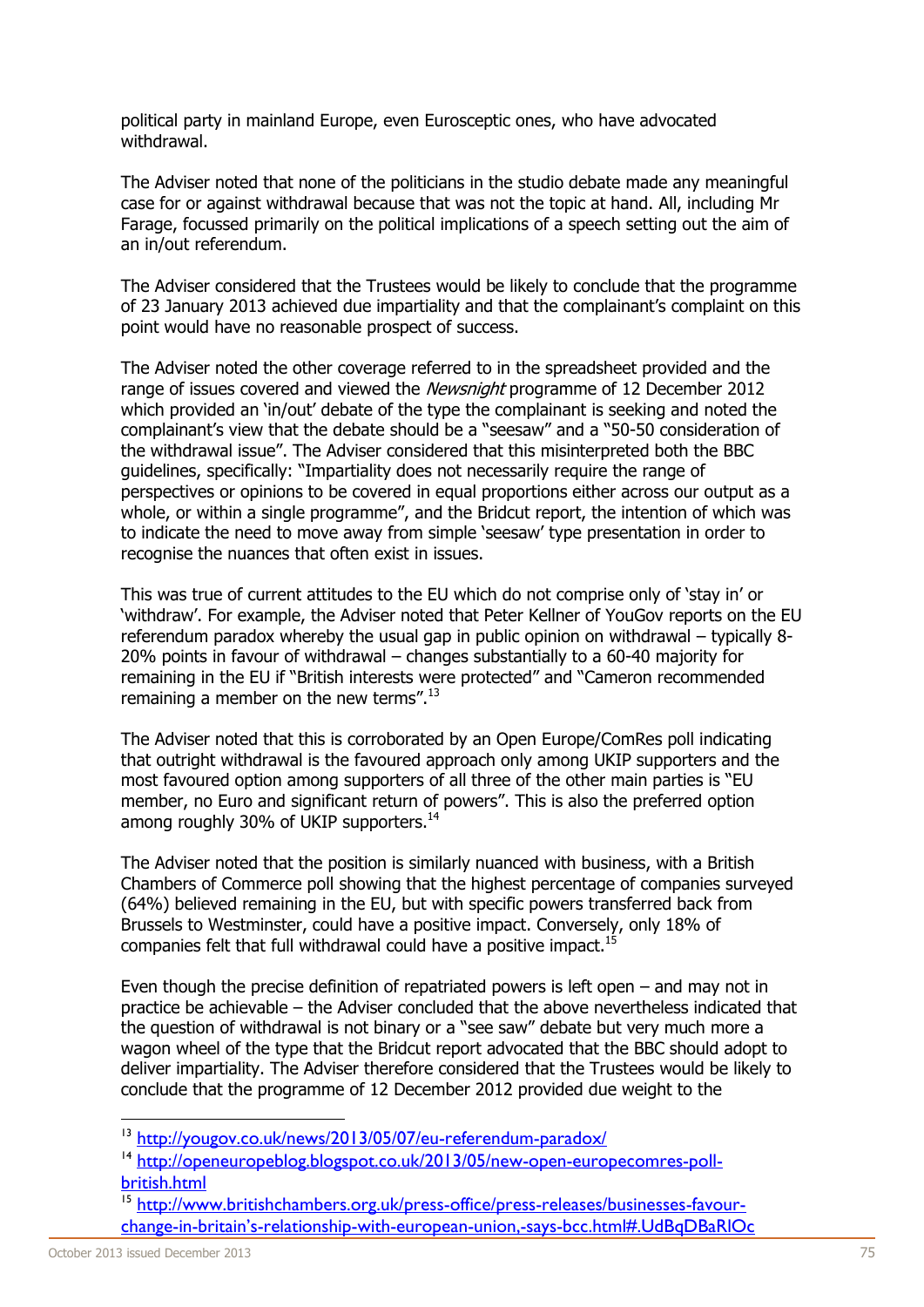significant views currently prevailing in the debate about EU membership and possible withdrawal and that the programme did not breach the Guidelines.

The Adviser then considered the complaint that the programme broke editorial guidelines because it did not properly signpost that one of the contributors in the programme was an active supporter of the Liberal Democrats. The relevant part of the guidelines covering sources and contributors is as follows

We should normally identify on-air and online sources of information and significant contributors, and provide their credentials, so that our audience can judge their status.

The contributor concerned was Peter Carroll, a former Liberal Democrat Parliamentary candidate and councillor. He, along with the other two contributors in this part of the programme, were introduced by Kirsty Wark as "some of those who we've talked to on Newsnight recently about how Britain's relationship with Europe affects their lives, to find out what they made of the Prime Minister's speech". Peter Carroll introduced himself as "a part owner of a small to medium sized business, operating in road freight in the UK and across Europe".

The Adviser reviewed Mr Carroll's contribution and the points he made. He expressed concern about the risk to exports to Europe, said that he wanted fairness so there are not different standards, regulations, working hours and other factors that could make it hard for him to compete, and that the most important thing at the time of speaking was to get the economy going.

The Adviser concluded that these points were sufficiently related to his declared role that the Trustees would be unlikely to believe that the audience had been misled, that his contribution was sufficiently significant to justify an introduction beyond that provided, and therefore that there had been a breach of this guideline.

The Adviser finally considered the three contributions in this part of the programme against the complaint that all three were "strongly pro EU". While none of the contributors called for outright withdrawal, at least two considered the scenario of the UK leaving. The junior doctor, Ben Molyneux, was mainly concerned with the Working Time Directive which, in his opinion, improved patient safety in preventing mistakes by tired doctors. But he concluded by saying that "if David Cameron can do something outside of Europe that delivers that, that's okay". Guy Smith, a farmer, said he thought Cameron "was right to bring the issue to a head" and that "we need to make our mind up as a nation whether we are in the European Union or not". Referring to the wars of the  $20<sup>th</sup>$  century, he felt that the EU had contributed to "stability and prosperity" but, like Peter Carroll, his main concern for his business was "a level playing field".

The Adviser considered that the views expressed were more nuanced than the complainant had stated and that all three contributions were personal, based on the contributor's particular situation, and less concerned with the broader 'in/out' debate. The Adviser considered that it was unlikely that the Trustees would agree that all three contributors were "strongly pro EU" and that the guidelines on due impartiality had been breached.

For the above reasons, the Adviser considered none of the points raised stood a reasonable prospect of success and considered they should not proceed to appeal.

#### **Request for review by Trustees**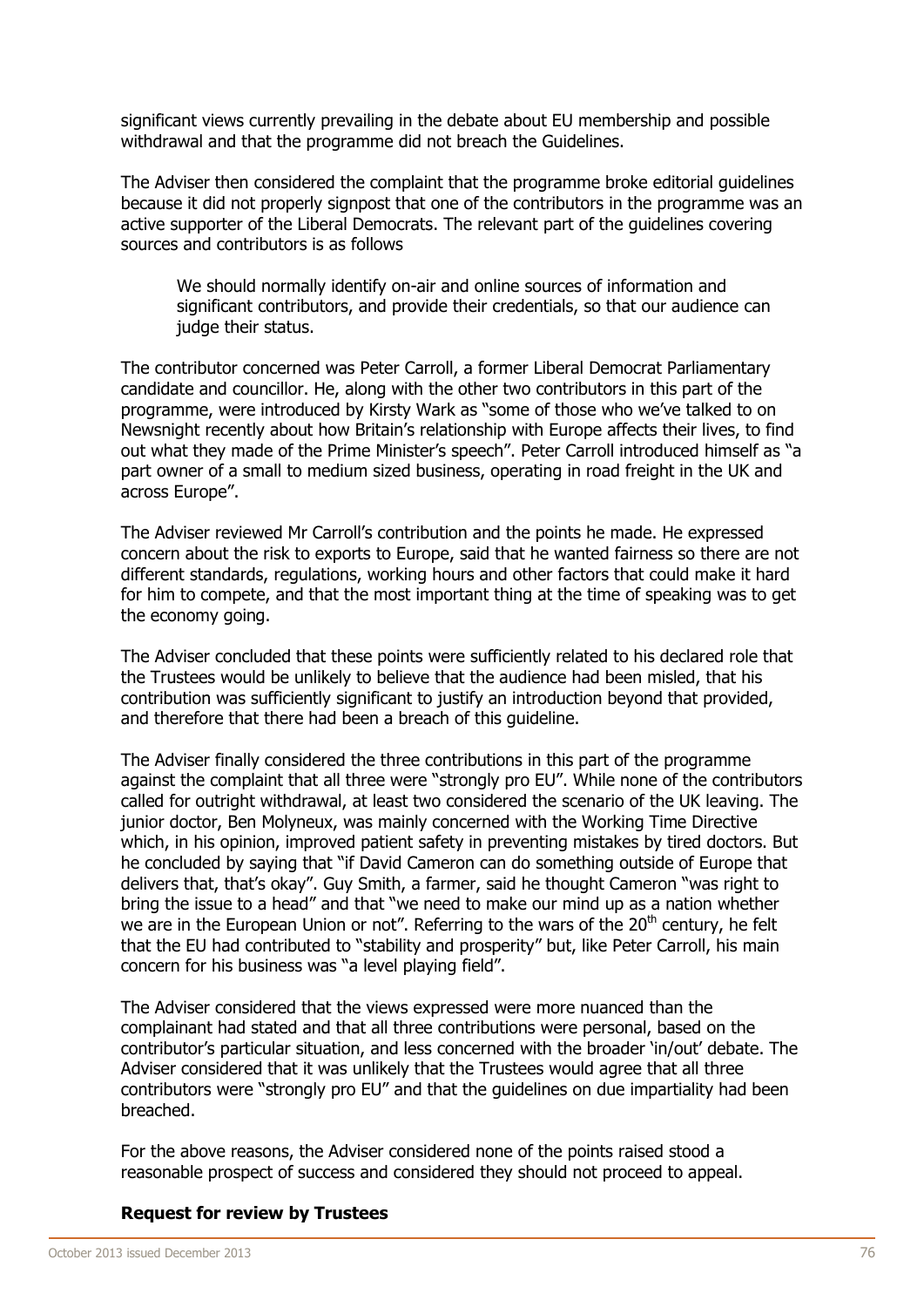The complainant requested that the Trustees review the decision not to proceed with an appeal. In a preamble the complainant said that he did not believe the complaint had been handled by a process that was genuinely independent or by individuals who properly understood the complexities of Euroscepticism or withdrawal. The complainant went on to say that the similarity of the News at Ten broadcast to the Newsnight programme which followed was a vivid example of institutional mindset as referred to by Lord Wilson (a reference to a report for the BBC Governors<sup>16</sup>). He queried the identity of the independent editorial adviser, critiqued the independence of the recent Trust report by Stuart Prebble<sup>17</sup> and criticised the guidelines applied by the adviser.

The complainant then challenged the Senior Editorial Strategy Adviser's finding in 5 areas:

1) "That it was a reasonable editorial decision to place the focus on the political ramifications of David Cameron's speech on the EU."

The complainant said the justification that News at Ten chose a similar angle for its coverage "betrays the very institutional bias that triggered the complaint" which meant that "EU events are systematically viewed through the 'Westminster prism'." The complainant also said that the longer format of *Newsnight* should have allowed for a far greater range of opinion and that "withdrawalist opinion in all its nuanced forms … was heavily outweighed".

2) "… that the EU withdrawal debate … had not reached a 'decisive moment' on 23 January."

The complainant said that what was a 'decisive moment' and what constituted a 'major matter' in Guideline terms were matters of judgement. In the complainant's view, the Prime Minister's decision to offer a referendum on membership of the EU was clearly a 'decisive moment' on a highly controversial topic and that the national and international press were "united in their view that the most newsworthy element of Mr Cameron's speech was the 'in/out' referendum, rather than his plans to attempt a re-negotiation" and the complainant quoted the front page of a newspaper from the following morning in support of this.

3) "The principal section of the programme, involving a debate between the … main political parties … was reasonable given that the programme was seeking 'official reaction' to Mr Cameron's announcement."

The complainant said that this edition of *Newsnight* "was most certainly not only about mainstream political reaction" and that the programme was "patently designed to contain external, non-Westminster opinion" and that it deliberately gave the impression that the views included were a spectrum of those that were central to the overall EU debate. He noted that other contributors included the Czech Ambassador, a former EU commissioner, a professor of EU law, two Romanian immigrants, a leader of Portsmouth council and a head teacher and that none of these were withdrawalist.

4) With regard to the *Newsnight* programme of 12 December 2012, that the Adviser "claimed it provided an 'in/out' debate of the type sought by the complainant … and

-

<sup>&</sup>lt;sup>16</sup> http://www.bbc.co.uk/bbctrust/our\_work/governors\_archive/european\_union.html 17

http://downloads.bbc.co.uk/bbctrust/assets/files/pdf/our\_work/breadth\_opinion/breadth\_o pinion.pdf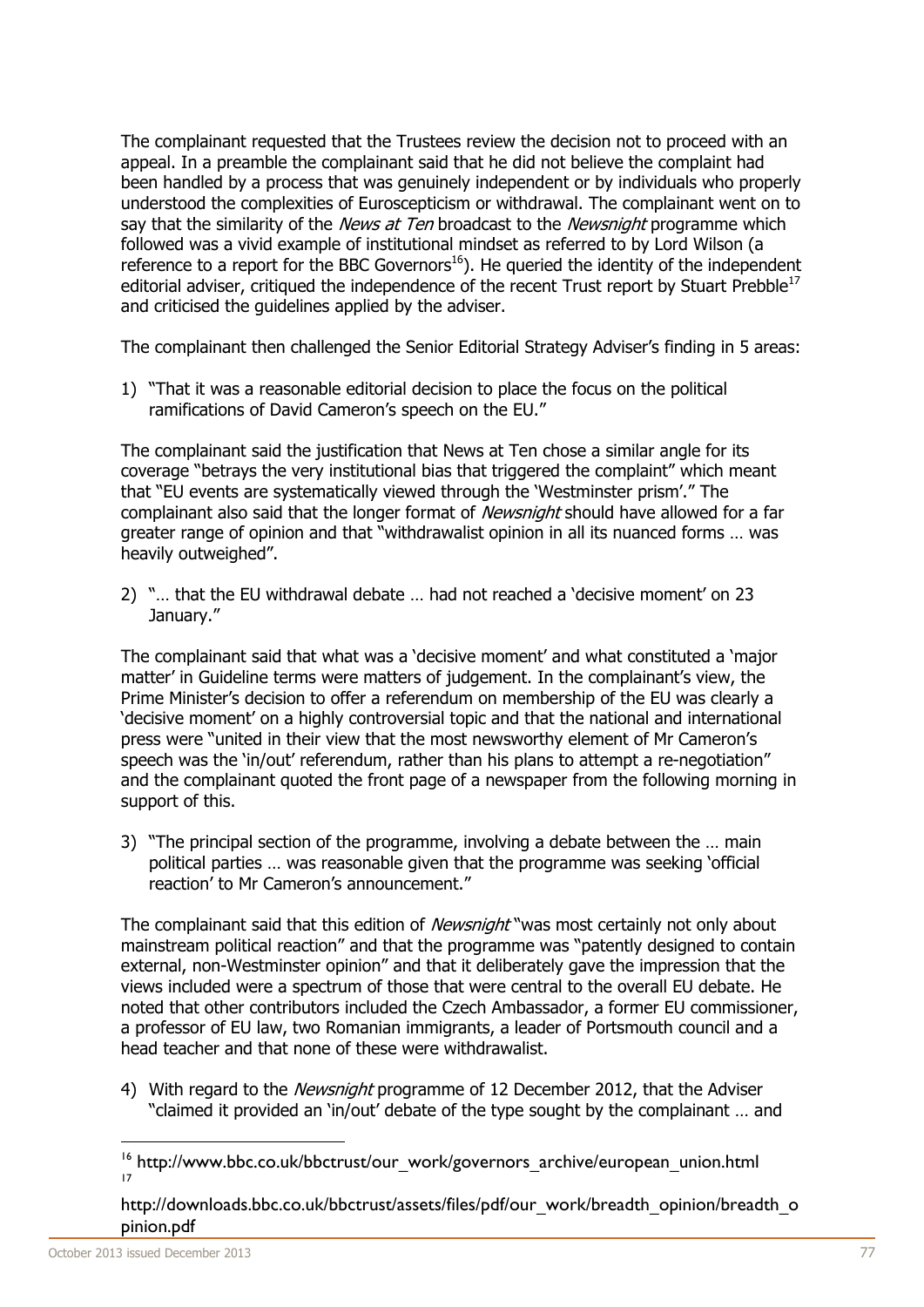that the Bridcut report had moved away from a 'seesaw' presentation to recognise the 'wagon wheel' nuances that exist".

The complainant agreed that the EU is a nuanced issue. He believed that the adviser had misrepresented the complaint and his view about how the debate should be covered. He said that "it had never been suggested that the EU debate should be represented as a seesaw or that there should be a 50-50 consideration of the withdrawal issue in general EU coverage". The complainant said that these comments were made in reference to the 12 December 2012 edition of Newsnight which the BBC had framed as "a 'seesaw' 'in/out' debate" yet the result was "four advocates of withdrawal against eight who supported continuing membership of the EU". Regarding the poll data quoted by the Adviser, the complainant said that "the argument for re-negotiation is a pro-EU argument" and that the referendum, if and when it comes, will be a binary "in or out, after renegotiation".

The complainant reiterated that the 23 January debate explored only one side of the debate – that which ultimately wants to see Britain remain part of the EU. Eighteen guests held broadly the same point of view with just one who believed the opposite.

5) That omitting Peter Carroll's credentials as a former Liberal Democrat parliamentary candidate and councillor would be unlikely to mislead audiences as his contribution related sufficiently to his declared role and that the three contributors in this section were not "strongly EU".

The complainant said that Kirsty Wark had included in her introduction to the section that featured Mr Carroll the words "before we hear from the politicians again", thus providing a "direct indicator" that none of the three contributors were politicians. The complainant also re-iterated that all three contributors were pro-European and that "this segment was completely one-sided".

The complainant also asked a series of questions relating to the Wilson report.

#### **The Committee's decision**

The Committee was provided with the complainant's appeal to the Trust, the response from the Senior Editorial Strategy Adviser ("the Adviser") and the complainant's letter asking the Committee to review her decision. The Committee was also provided with the Newsnight broadcast of 23 January 2013 (which was the subject of the appeal) and the broadcast of 12 December 2012.

#### Point 1)

The Committee noted the complainant's point, that a previous impartiality review by Lord Wilson in 2005 warned of EU events being viewed through a Westminster prism. The Committee noted the Adviser's comment that it was a reasonable editorial decision to deal with the political ramifications of the announcement, rather than focus on the pros and cons of EU membership at that point. The Committee considered that a wider desire for BBC coverage of the EU not to be seen through a Westminster prism did not preclude a Westminster focus in an individual programme, provided this was editorially justified.

The Committee considered that the political reaction to Mr Cameron's speech, the extent to which he had satisfied his own backbench Eurosceptics and the response from the other main parties on their position regarding a referendum, together meant that the editorial decision to lead with this aspect in the 23 January edition of *Newsnight* had been both rational and reasonable and was clearly within the discretion of the editor.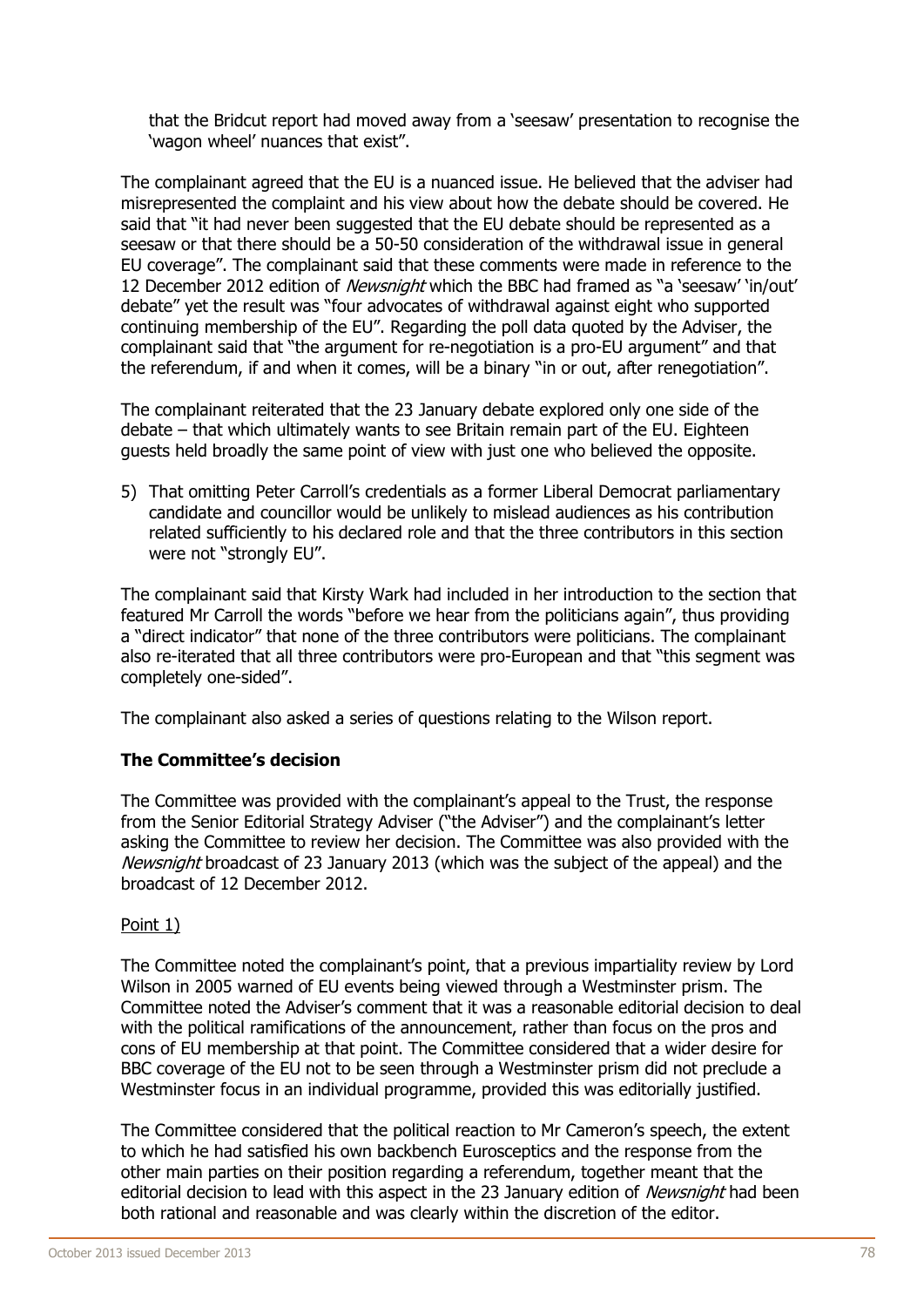The Committee therefore agreed that this element of the appeal did not have a reasonable prospect of success.

#### Point 2)

The Committee noted the complainant's belief that a 'decisive moment' had been reached with David Cameron's announcement and that the most newsworthy element was the 'in/out' referendum, rather than his plans to attempt a re-negotiation. The Committee noted the Adviser's point that a decisive moment had not been reached, because the referendum promised is, at present, implicitly dependent on two events, firstly the reelection of the Conservatives in the next General Election and secondly, David Cameron (or his successor) achieving a re-negotiation of EU membership that they are willing to support and place before the British people, neither of which is guaranteed. The Committee agreed with the complainant that the announcement of an 'in/out' referendum was both newsworthy and controversial, but did not agree that this meant it was a 'decisive moment' in the matter of an 'in/out' referendum, for the reasons given by the Adviser.

The Committee therefore agreed that this element of the appeal did not have a reasonable prospect of success.

#### Point 3)

The Committee agreed with the complainant that the *Newsnight* programme was not solely concerned with mainstream domestic political reaction, even though this was the largest element, and that a broader spectrum of opinion and analysis was also featured in the programme, including EU reaction, a piece on how immigration had affected Portsmouth and an expert analysis of the scope for re-negotiation of the UK's EU membership. The Committee noted the complainant's point that none of these contributors were 'withdrawalists'. With regard to the EU reaction, the Committee noted the Adviser's point that there is no significant political party in mainland Europe, even a Eurosceptic one, which has advocated withdrawal for their own country or the UK. The Committee also considered the context in which some of the contributions were made and noted that the professor of EU law's contribution included an analysis about how much the UK government could re-negotiate without treaty change and some of the timing implications. The Committee noted that, later in the programme, there was a feature on the impact of immigration in Portsmouth which included two Romanian immigrants being interviewed about their own experiences. The Committee noted that Portsmouth was chosen as the location through which to explore the impact of immigration and that the item included contributions from the council leader, a teacher and two members of the public, one of whom was opposed to further immigration from the EU. The Committee therefore considered that the complainant's portrayal of an "imbalance of 18-1" was based on an assumption that the programme's primary focus was an 'in/out' debate where consideration of a range of voices and opinions on that issue would be more relevant, whereas in fact the Committee considered that the programme set out to explore domestic and EU political reaction and analysis and then considered certain aspects of EU membership and the experiences of individuals. The Committee considered that the editorial decisions taken in choosing the contributors were reasonable.

The Committee therefore agreed that this element of the appeal did not have a reasonable prospect of success.

#### Point 4)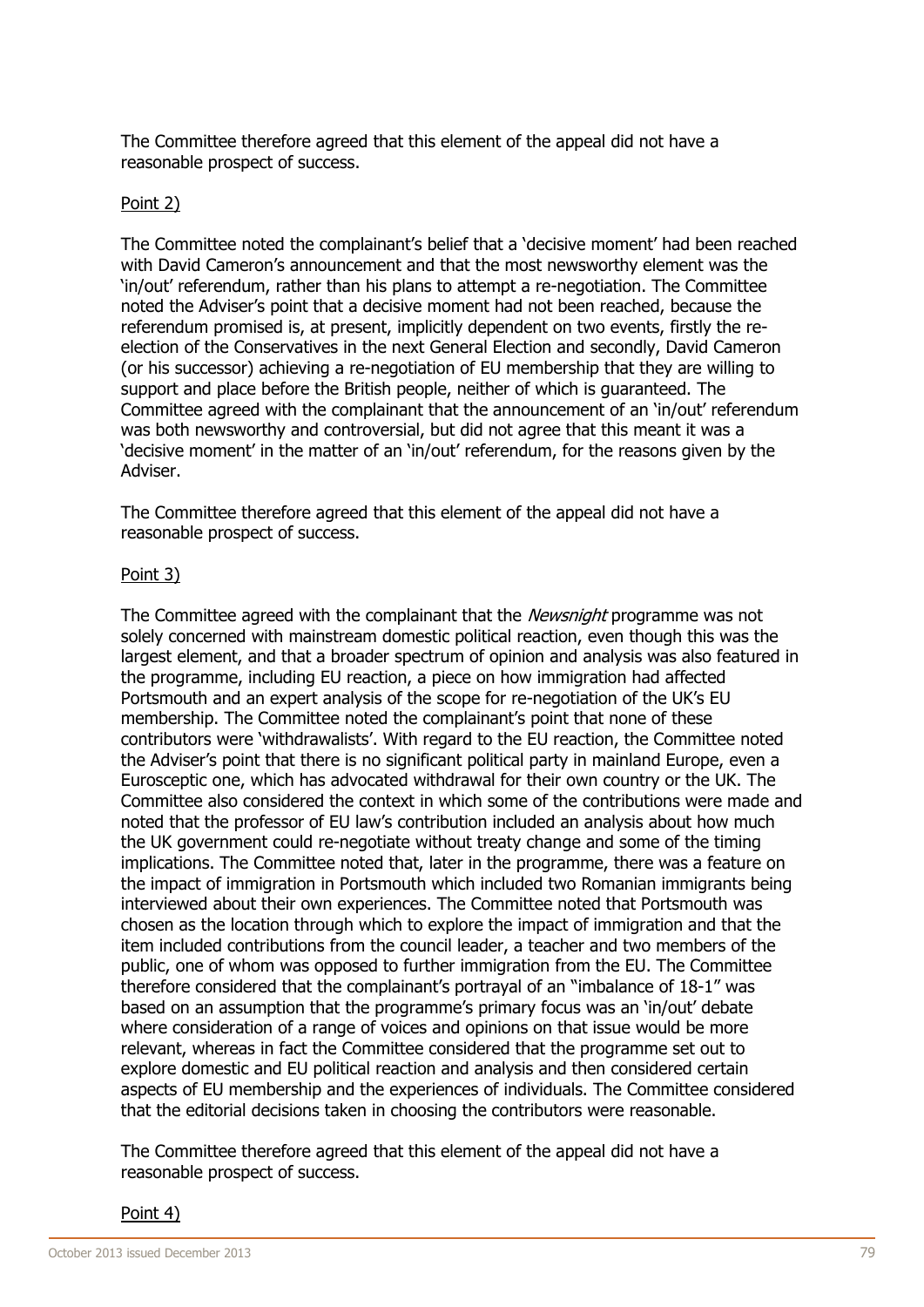The Committee noted the complainant's point that the 12 December edition of Newsnight, which featured an 'in/out' debate on EU membership, "was transformed (from a 3 v 3 format at the outset) into four advocates of withdrawal against eight who supported continued membership of the EU". The Committee noted that the programme featured a range of opinions and perspectives including expert analysis from an EU advocate (Sony Kapoor) and a 'withdrawalist' (Tim Congdon) and contributions from two businessmen, Stuart Miller and Sir David Tang, neither of whom could be said to have made comments helpful to the 'pro-EU' side. Other contributions included perspectives from mainland Europe (Noelle Lenoir), Scotland (Irvine Welsh) and the two largest UK parties (Boris Johnson and Emma Reynolds). The Committee therefore agreed with the Adviser that the programme of 12 December provided due weight to the significant views currently prevailing in the debate about EU membership and that the programme did not breach the editorial guidelines.

The Committee therefore agreed that this element of the appeal did not have a reasonable prospect of success.

#### Point 5)

a) The Committee noted the complainant's point that the audience had not been made aware that Peter Carroll, was a former Liberal Democrat parliamentary candidate and local councillor. The Committee noted the comment by the Adviser that the contribution he made was sufficiently related to his declared role as to be unlikely to mislead the audience. The Committee noted the complainant's point, that Kirsty Walk had prefaced this segment by saying "Before we hear from the politicians again…", thus clearly implying that the subsequent speakers were not politicians.

The Committee agreed that this point raised a matter of substance and thus agreed to take this point on appeal.

b) The Committee noted the complainant's point that the three contributors in the section mentioned above were all 'strongly pro EU'. The Committee noted the comments of the three, who had been asked for their reaction to David Cameron's speech. Guy Smith said it was right to "bring the issue to a head", said he wanted a level playing field and that he was in favour of the EU because he believed it had brought peace and prosperity. Ben Molyneux said he disagreed with David Cameron's comment about the European Working Time Directive because he believed the Directive was in the interests of patient safety. However, he then said that if David Cameron could do something similar outside Europe, that was 'OK'. The Committee considered that this contributor was strongly in favour of the provisions in the directive, but this did not necessarily make the contribution 'strongly pro-EU'. Peter Carroll, meanwhile, was concerned that a referendum was a distraction from the key issue of economic growth and agreed with Guy Smith that he wanted fairness and a level playing field. The Committee considered that this did not lead them to the conclusion that Mr Carroll was 'strongly pro-EU' and noted his contribution to an earlier edition of Newsnight on 18 January 2013, where he had been critical of EU intervention in the UK haulage sector. The Committee therefore agreed with the Adviser that these contributions were somewhat more nuanced than being all 'strongly pro-EU' and that due impartiality had not been breached in this regard.

#### **The Committee therefore decided that, with the exception of one element, this appeal did not qualify to proceed for consideration.**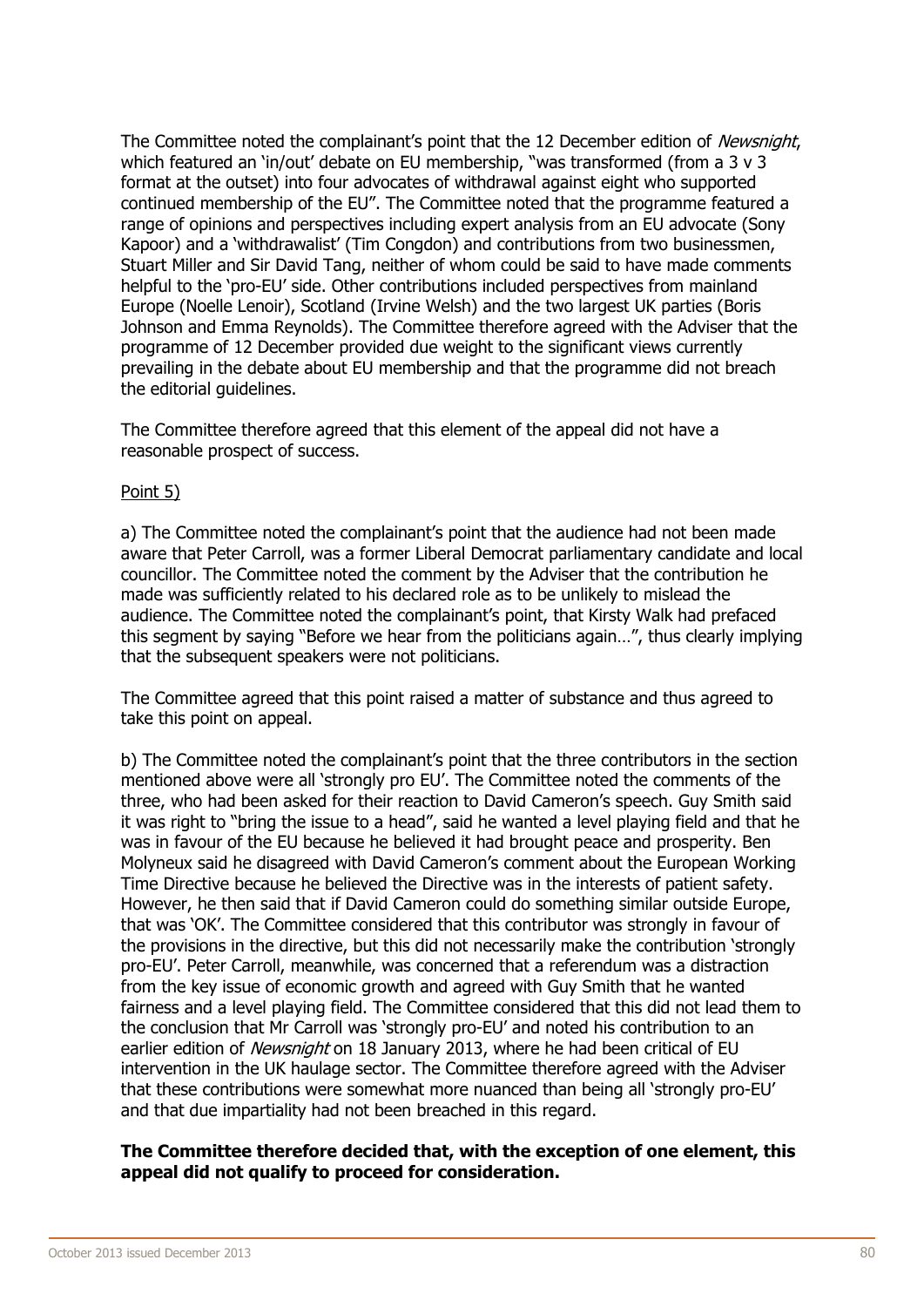# **Michael Grade and the World's Oldest Joke, BBC Four, 6 March 2013**

The complainant asked the Editorial Standards Committee to review the decision of the Trust Unit that the complainant's appeal did not qualify to proceed for consideration by the Committee.

# **Appeal to the BBC Trust**

The complainant appealed to the BBC Trust on 6 July 2013 as he was not satisfied with the decision of the Editorial Complaints Unit (ECU) not to uphold his complaint regarding a joke which he considered offensive and totally unacceptable in any context. He said he had written several letters about his concerns and all the responses he had received failed to "intelligently and honestly address the crux of the matter".

The material complained of is as follows:

"Jesus is on the gates of heaven and suddenly he sees an old man and he says to the old man 'what are you doing here?' and the old man says 'I'm here to find my son' and Jesus says 'tell me more' and he says 'he was a special boy' and Jesus says 'tell me more' and he says 'well he had holes in his hands and holes in his feet' and Jesus goes 'father!' and the old man goes 'Pinocchio!'"

The complainant stated in a letter to the ECU on 14 June 2013, following the Complaints Director's Stage 2 finding, that the BBC would not dare to make any sort of joke against other faiths, such as Judaism and Islam.

#### **The Trust Unit's decision**

The Trust's Senior Editorial Strategy Adviser ("the Adviser") replied to the complainant explaining that the relevant correspondence had been reviewed by the Trust Unit and an independent editorial adviser, and she did not consider that the appeal had a reasonable prospect of success. She did not propose to proceed in putting the appeal to the Editorial Standards Committee of the Trust.

The Adviser considered that there were two elements to the complaint: first, the issue of offence caused to the complainant by the subject matter of the joke at the centre of the complaint; and secondly, the issue of whether the BBC would ever broadcast "a vaguely similar" piece of programme content which had the potential to cause offence to members of other faiths.

The Adviser considered the complaint against the Editorial Guidelines on Harm and Offence, which state that the Agreement accompanying the BBC Charter requires the BBC:

"…to apply 'generally accepted standards so as to provide adequate protection for members of the public from the inclusion of offensive and harmful material'. The understanding of what constitutes 'generally accepted standards' will evolve over time and will be informed by relevant research. Applying 'generally accepted standards' is a matter of judgement, taking account of the content, the context in which it appears and editorial justification."

The Adviser noted that the BBC Guidelines did not exclude challenging material which had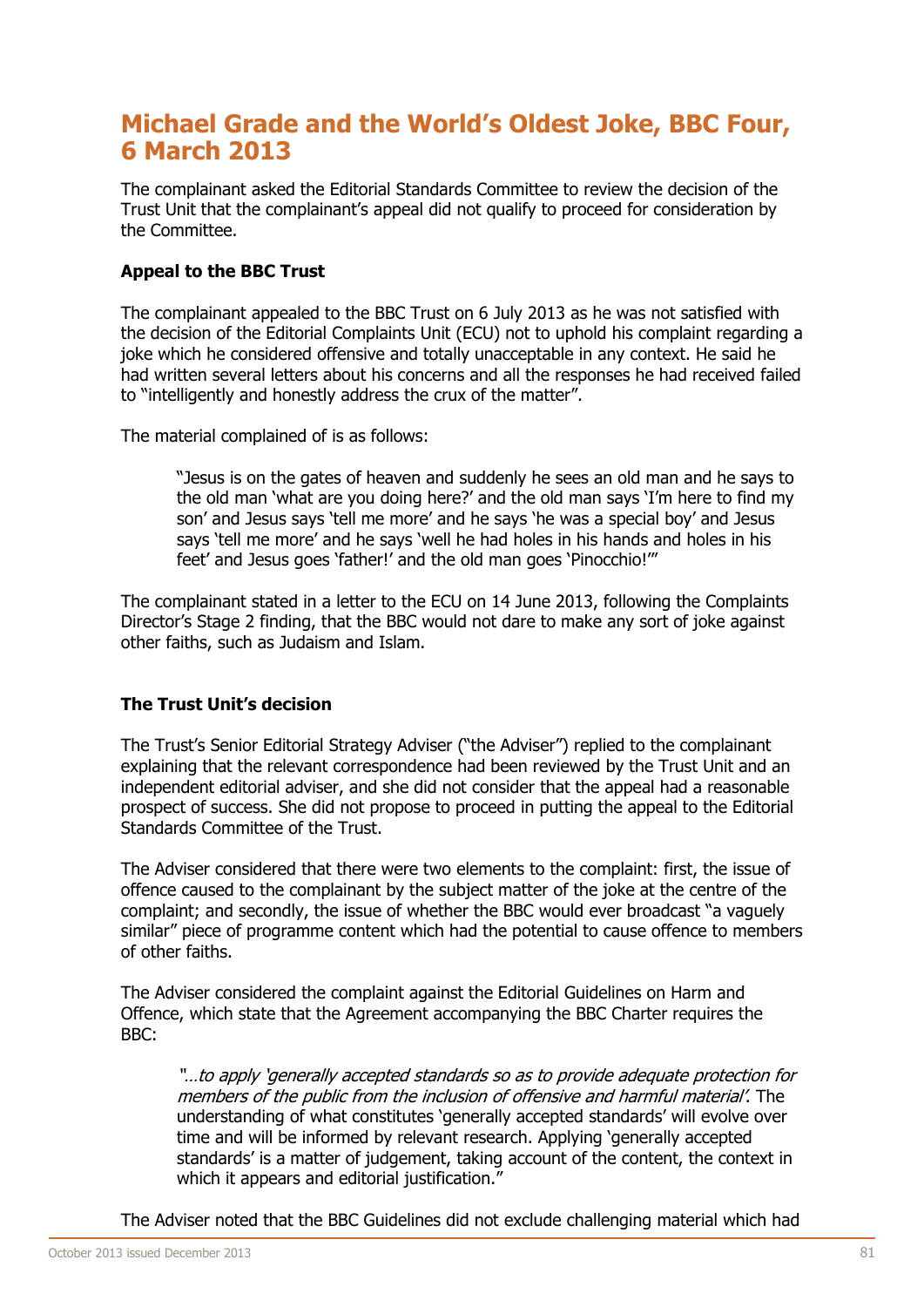the potential to cause offence, as long as it could be considered editorially justified. The Guidelines on Harm and Offence state:

The BBC aims to reflect the world as it is, including all aspects of the human experience and the realities of the natural world. In doing so, we balance our right to broadcast innovative and challenging content, appropriate to each of our services, with our responsibility to protect the vulnerable and avoid unjustifiable offence.

Creative risk-taking is a vital part of the BBC's mission. However, in all our output, the greater the risk, the greater the thought, care and planning required to bring creative content to fruition. We must be sensitive to, and keep in touch with, generally accepted standards as well as our audiences' expectations of our content, particularly in relation to the protection of children. Audience expectations of our content usually vary according to the service on which it appears.

When our content includes challenging material that risks offending some of our audience we must always be able to demonstrate a clear editorial purpose, taking account of generally accepted standards, and ensure it is clearly signposted. Such challenging material may include, but is not limited to, strong language, violence, sex, sexual violence, humiliation, distress, violation of human dignity, and discriminatory treatment or language.

The Adviser noted that context and audience expectation played a vital role in determining whether programme content could be considered editorially justified.

With regard to the context of the material which the complainant found offensive, the Adviser noted that, as stated by the Complaints Director, Michael Grade and the World's Oldest Joke:

"…was not merely a comedy programme, nor was it confined to the proposition set out in the title. Rather, as was explained, it was also an exploration of the development of humour and jokes over time and looked, for instance, at comic material from a number of historical periods examining both similarities and differences."

That being the case, the Adviser believed the Trustees would be likely to agree with the Complaints Director that:

"…given the editorial purpose of the programme, it was inevitable that it would include material that would offend some viewers for different reasons. It could not have told the story it did, or explored some of the themes it did, without risking giving offence to some….

…it does seem to me that this joke, and other potentially offensive material included, was justified by the editorial purpose of the programme and that it would have fallen comfortably within the reasonable expectation of the programme audience."

The Adviser believed that the Trustees would be likely to conclude that the programme did not go beyond generally accepted standards for challenging humour and she decided that the complainant's appeal on this point did not have a reasonable prospect of success.

With regard to the complainant's question as to whether the BBC would broadcast a joke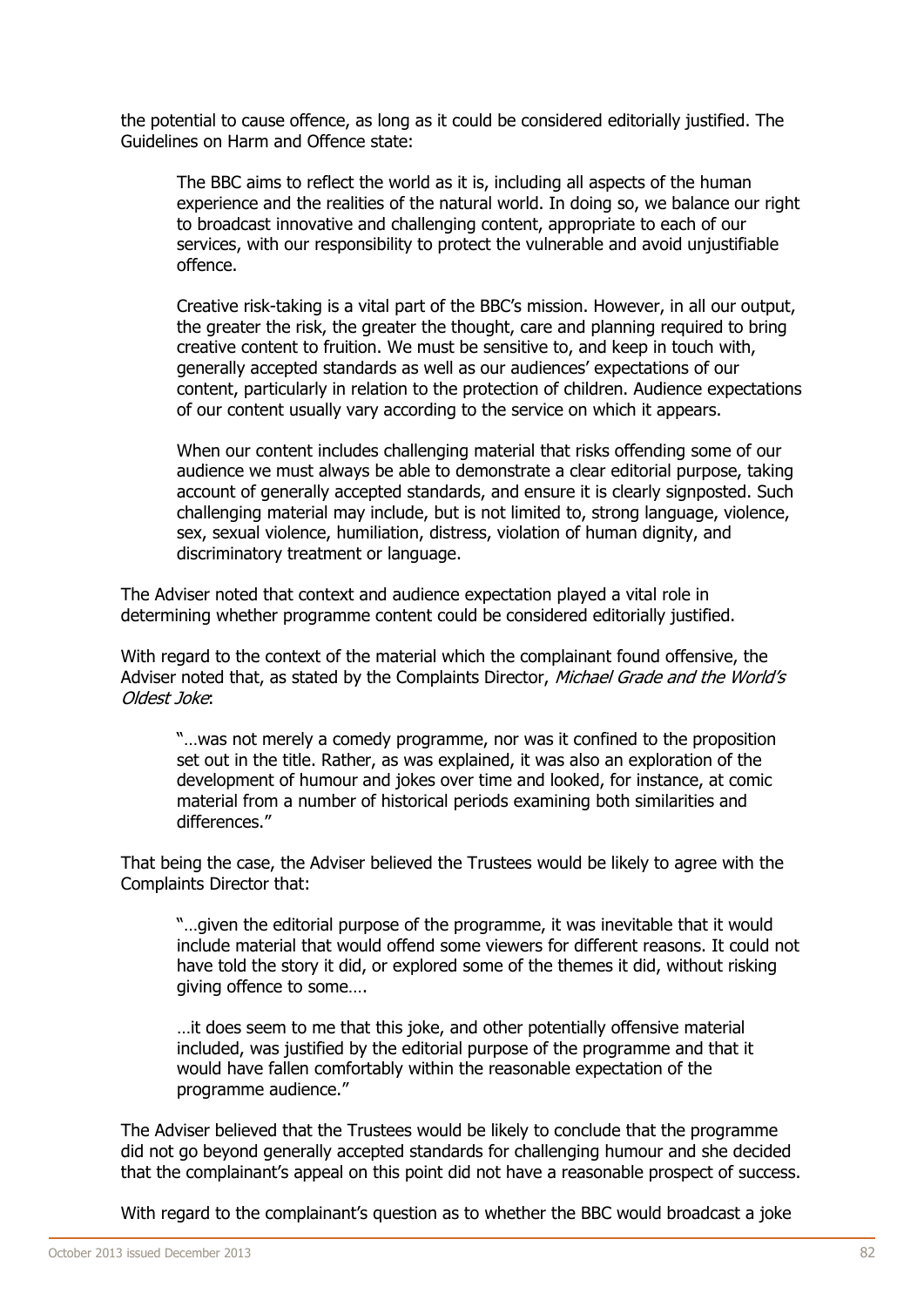about the Muslim or Jewish faiths, the Adviser noted that decisions relating to editorial and creative output did not generally fall within the remit of the Trust. The Royal Charter and the accompanying Agreement between the Secretary of State and the BBC drew a distinction between the role of the BBC Trust and that of the BBC Executive Board, led by the Director-General. "The direction of the BBC's editorial and creative output" was specifically defined in the Charter (paragraph 38, (1) (b)) as a duty that was the responsibility of the Executive Board, and one in which the Trust did not get involved unless, for example, it related to a breach of the BBC's editorial standards which the Adviser believed Trustees would conclude did not apply in this case.

However, in relation to this point, the Adviser noted the Stage 1 response of 22 April 2013 from Audience Services:

"The 'Pinocchio' joke is one example of many the production team encountered during the research and production process which referred to Christianity. By contrast, they encountered none about Islam. While this may be an unsatisfactory state of affairs for many Christians, there are at least some reasons which may explain it.

"Over a number of centuries, Western Europe has seen a reduction of the power and mystique of Christianity. This, along with enlightenment thinking and liberal theology and study has brought us to the situation we have today, where there is a general acceptance of a certain amount of critical analysis of the basic principles of Christianity and an appreciation of humour based around the cultural and historical roots of the faith.

"One individual whom the programme profiles was Poggio Bracciolini – a papal secretary credited with reviving the lost art of the joke in the early 15th century. As Michael explains, Poggio's joke book, the Liber Facetiarum, contains fat jokes, drunk jokes, sex jokes and fart jokes, and, tellingly, a lot of jokes about randy or corrupt priests.

"Islam, on the other hand, is a relatively new presence in the UK and has not had a reformation or enlightenment moment comparable with Western Europe. For that reason, Islam and the basics of the religion are still held in a position by many followers and the communities they live in, that is not comparable to how Christianity is held in general by UK society.

"Understandably, those who write and tell jokes are generally better-placed to do so about the faith with which they are most familiar. Some do now feel able to make jokes relating to Islam within a framework of their audience's knowledgebase but ultimately the UK still has far more Christians – and people raised to be familiar with Christian traditions – than it does Muslims. Therefore, there is not yet an established tradition of comedy in Islam to the same extent as there is with Christianity.

"This situation is probably only likely to change when the public at large know enough about the faith to find humour in it and of course as Muslim comedians become more prominent on the UK comedy scene. In fact, there are signs of such progress already – BBC comedy Citizen Khan, for example, was written by and starred Adil Ray and included many jokes which are grounded in the Muslim identity of its main characters."

The Adviser believed that Audience Services had given a detailed and reasoned response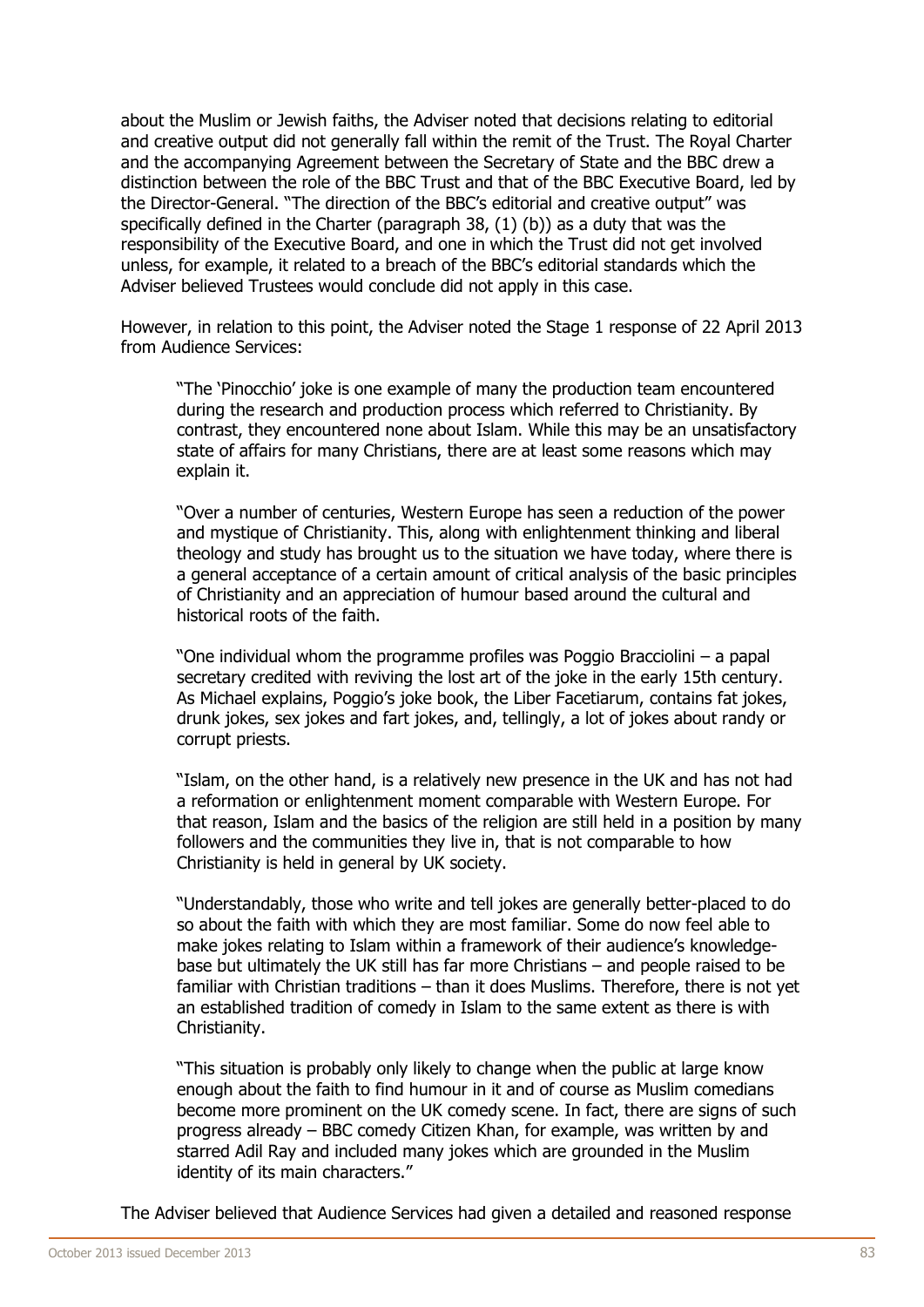about the cultural history behind "old jokes" which addressed the complainant's point about humour being more commonly directed at Christianity than at other religions.

The Adviser also noted that Audience Services had apologised to the complainant at Stage 1 for the offence which had been caused to him, and the Adviser wished to extend her own apologies on behalf of the Trustees. However, although the Adviser appreciated that the complainant was very unhappy about some of the programme content which he considered blasphemous, she believed that the Trustees would be unlikely to consider that evidence had been presented that would lead them to conclude there had been a breach of editorial guidelines on the issue. That being the case the Adviser considered there was no reasonable prospect of success for this appeal and decided that it should not proceed further.

#### **Request for review by Trustees**

The complainant requested that the Trustees review the decision not to proceed with his appeal. He did not consider that his complaint had been addressed directly.

#### **The Committee's decision**

The Committee was provided with the complainant's appeal to the Trust, the response from the Senior Editorial Strategy Adviser and the complainant's letter asking the Committee to review her decision. The Committee was also provided with the programme in question.

The Committee noted the complainant's concern about the joke and the manner in which his complaint had been responded to.

The Committee noted that the BBC was able to include challenging material if it was justified. Trustees agreed that context and audience expectation were vital considerations in determining whether programme content could be considered editorially justified. The Committee agreed with the response of the ECU's Complaints Director that:

"…given the editorial purpose of the programme, it was inevitable that it would include material that would offend some viewers for different reasons. It could not have told the story it did, or explored some of the themes it did, without risking giving offence to some…

The Committee regretted the offence that had been felt by this complainant but considered that the Complaints Director had been correct to say that this material "was justified by the editorial purpose of the programme and that it would have fallen comfortably within the reasonable expectation of the programme audience".

The Committee noted the complainant's belief that the BBC would not broadcast "a vaguely similar piece of programme content which had the potential to cause offence to Muslims or Jews rather than Christians".

The Trustees did not consider this assumption was a relevant consideration in deciding whether his complaint that the programme breached offence standards had a reasonable prospect of success. The Committee also noted that decisions relating to editorial and creative output did not generally fall within the remit of the Trust unless, for example, it related to a breach of the BBC's editorial standards. The Committee noted too that BBC Audience Services had pointed the complainant to the BBC Comedy Citizen Khan which "included many jokes which are grounded in the Muslim identity of its main characters".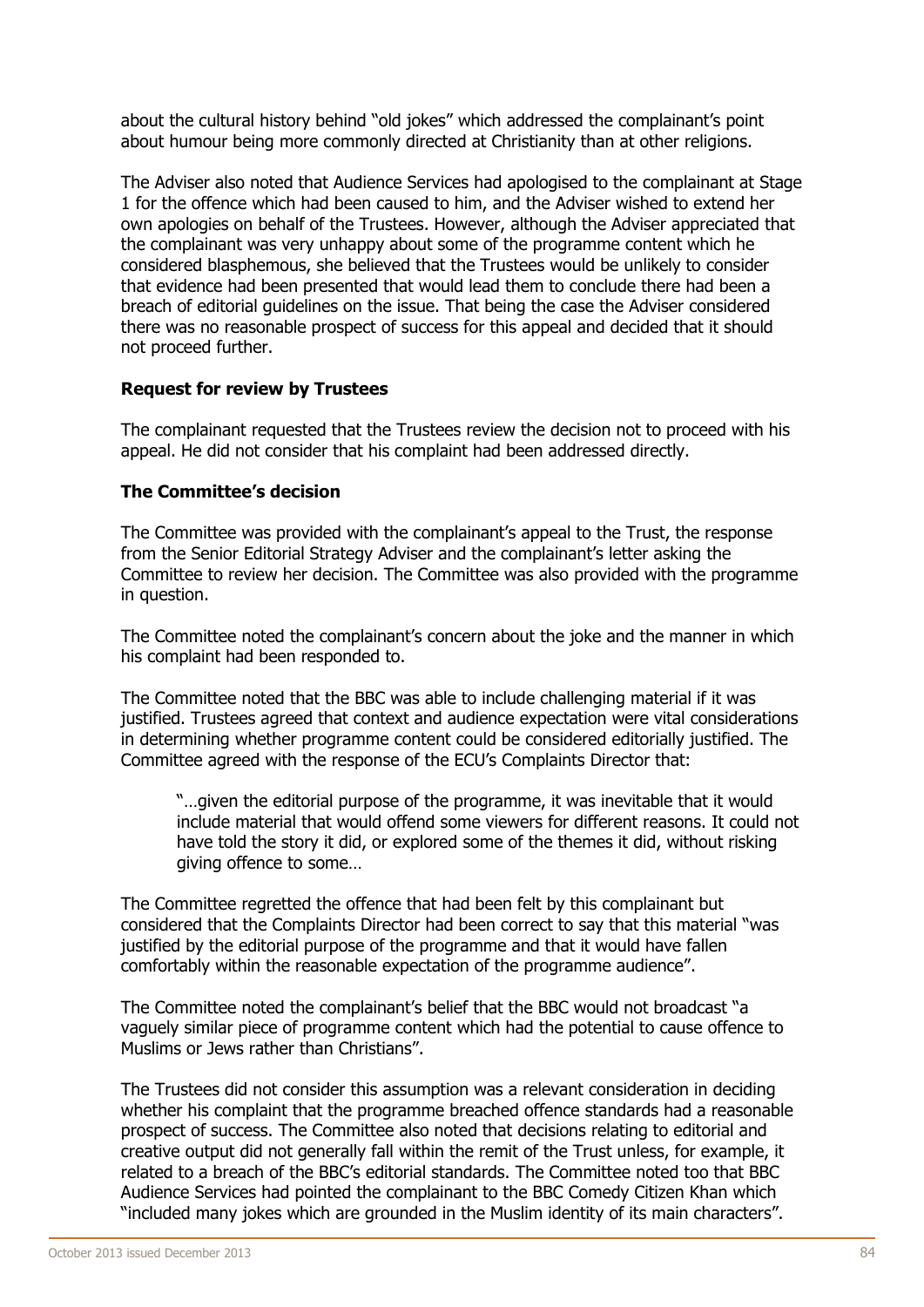The Committee agreed that the BBC had given reasoned and reasonable responses to the complaints, as had the Trust Unit, and that there was no reasonable prospect of success for this appeal.

# **The Committee therefore decided that this appeal did not qualify to proceed for consideration.**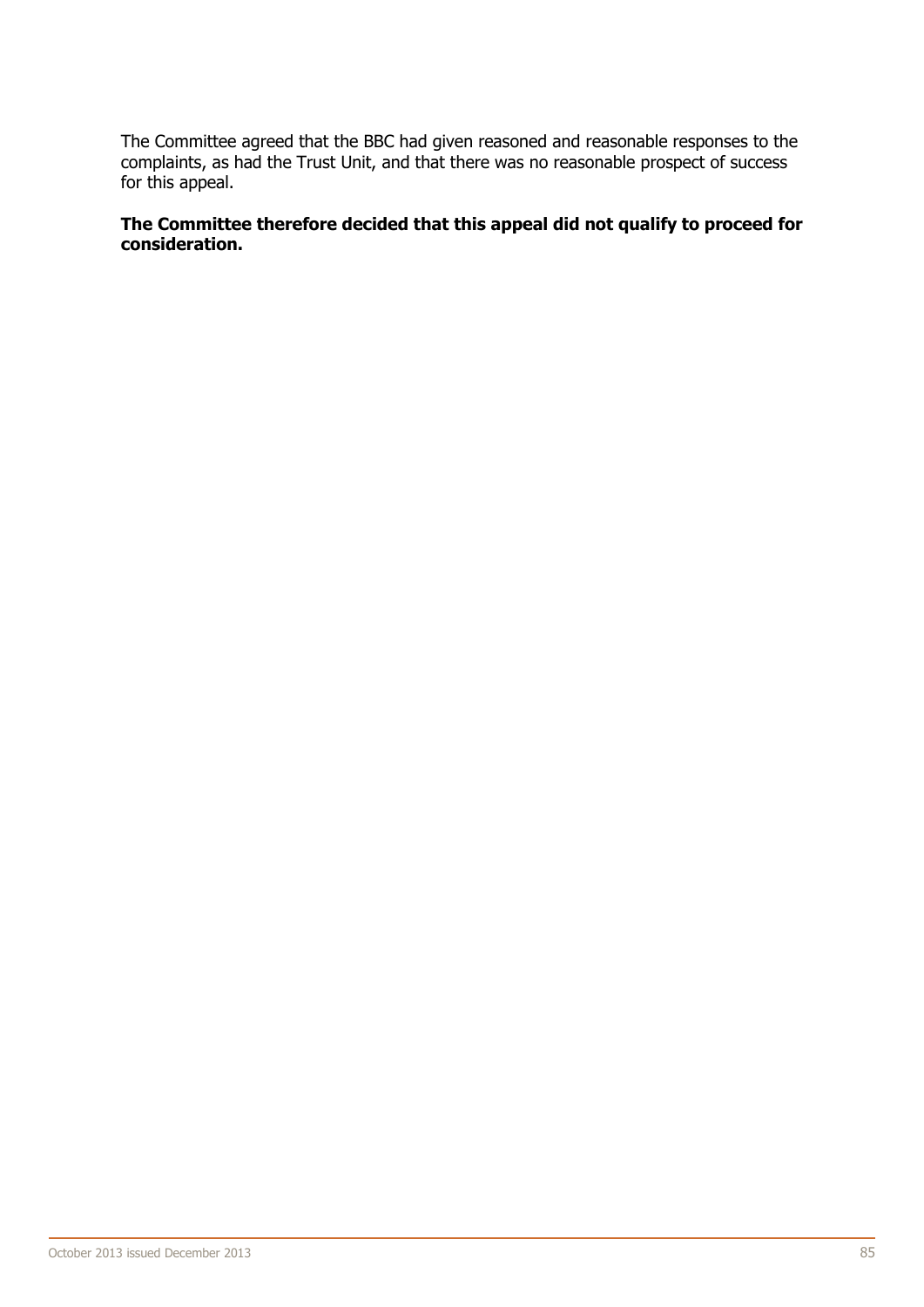# **"Norway's EU deal 'not right for UK'", BBC Online, 18 April 2013**

The complainant asked the Editorial Standards Committee to review the decision of the Trust Unit that the complainant's appeal did not qualify to proceed for consideration by the Committee.

#### **Appeal to the BBC Trust**

The complainant contacted the BBC Trust on 15 July 2013 following the decision by the ECU not to uphold a complaint of bias relating to a report on BBC Online that appeared on 18 April 2013 entitled "Norway's EU deal 'not right for UK'".

The report included the opinions of Erna Solberg – Norway's leading opposition politician – about whether the model of Norway's relationship with the EU would work for the UK.

The complainant considered that Ms Solberg made: "a series of 8 arguments for why the UK should not (in her opinion) leave the EU and join the EEA. No other person quoted in the article provides any counter-balancing arguments against the opinions of Ms. Solberg on issues of relevance to the UK. The result is a one-sided BBC article that displays bias towards the view that the UK should remain a member of the EU."

#### **The Trust Unit's decision**

The Trust's Senior Editorial Complaints Adviser ("the Adviser") replied to the complainant explaining that the relevant correspondence had been reviewed by the Trust Unit and an independent editorial adviser, and she did not consider that the appeal had a reasonable prospect of success. She did not propose to proceed in putting the appeal to the Editorial Standards Committee of the Trust.

The Adviser referred to the BBC Editorial Guidelines on impartiality which can be found at [http://www.bbc.co.uk/editorialguidelines/.](http://www.bbc.co.uk/editorialguidelines/)

The Adviser noted that BBC Online had reported a speech given during a visit to the UK on 15 April 2013 by Erna Solberg, leader of Norway's Conservative Party. During her visit, she met with David Cameron and gave a lecture at the LSE's European Institute called "Norway's experience with the EEA. An Example for Britain?" The content of this speech was the subject of BBC Online's report.

The Adviser noted that Ms Solberg's speech gave her views about Norway's membership of the EEA and its relationship with the EU and whether it provided a suitable model for the UK in the event of EU withdrawal. She noted that the opinions expressed by Ms Solberg at a public event constituted the bulk of the report.

The Adviser noted that, in his response of 24 June 2013, the Complaints Director had stated:

"There is, I think, a distinction to be made between an article which takes as a starting point a statement of view from a foreign politician, and one which explicitly sets out to consider the arguments for and against a particular point of policy. That is not to say that the former should not be duly impartial, but I do think that its impartiality must be understood in a different, and more narrow context."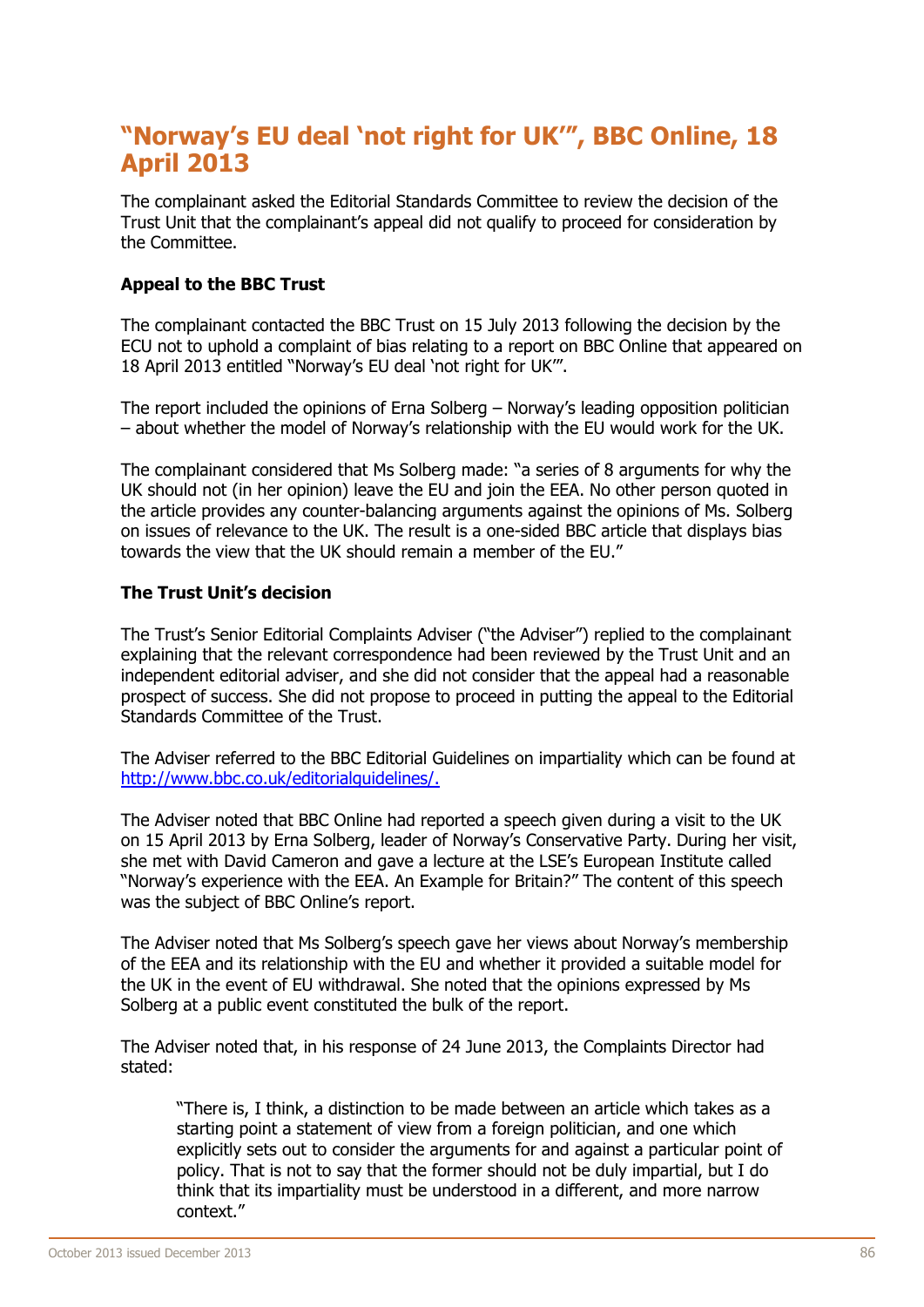"… The article made entirely clear that the viewpoint being expressed was Ms Solberg's. I think readers would therefore have understood that this was not a statement of fact, but the perspective of a politician – albeit one presumably wellplaced to judge the matters under discussion."

The Adviser agreed with this analysis that the main thrust of the report was to cover the views of Ms Solberg as they were expressed in an open meeting. The Adviser noted that the Guidelines allowed the BBC to produce content about any subject, on any point on the spectrum of debate, "as long as there were good editorial reasons for doing so".

The Adviser considered that Ms Solberg was a significant Norwegian politician who was able to discuss with some expertise how the reality of membership of the EEA worked for Norway; she was able to articulate positive elements of Norway's situation and also elements that caused dissatisfaction. She had opinions about whether the kind of relationship which Norway had with the EU would be acceptable to people of the UK and the Adviser considered that Trustees would be likely to conclude there was a clear editorial purpose in reporting those views.

The Adviser also agreed with the Complaints Director that the article made clear the views expressed were the opinions of Ms Solberg and were not statements of fact.

The Adviser noted that Ms Solberg was forthright in her opinion that the EEA would not be a suitable model for the UK, but had not advocated either the UK's continuing membership or withdrawal from the EU; neither was there any clear praise for the EU as an institution. Ms Solberg's main point was that she believed a large nation like the UK would be unwilling to accept the 'democratic deficit' arising out of enforcing much of the EU's legislation but having no seat at EU meetings.

The Adviser noted that the Complaints Director had addressed the complainant's concerns that the article "…displays bias towards the view that the UK should remain a member of the EU" and had written:

"I did not see her contribution as amounting to an articulation of a 'pro-UKmembership-of-the-EU case' as you suggest  $-$  I don't think it follows that because she does not think that this particular arrangement would suit the UK, she believes that the UK must remain in the EU, or that this is what readers would have understood her position to be."

"I recognise that you believe that the title of the article was itself problematic, but it seems to me that the quotation marks around the words 'not right for UK' made it quite clear that what was being discussed was her view."

The Adviser noted that the views of two other Norwegian politicians were referred to in the report, Audun Lysbakken of the Socialist Left Party and Trygve Slagsvold Vedum of the Centre Party. She noted that both were members of the current coalition government in Norway and both were critical of the EEA; however, this view was expressed in the context of a strong 'anti-EU' outlook including, in one instance, the opinion that the UK should leave the EU.

However, the Adviser considered that the main subject of the report was the talk given by Ms Solberg. She noted the complainant considered that, in order to meet the requirements of the Guidelines on Impartiality, the article should have included "a range of views on whether this arrangement would work for the UK".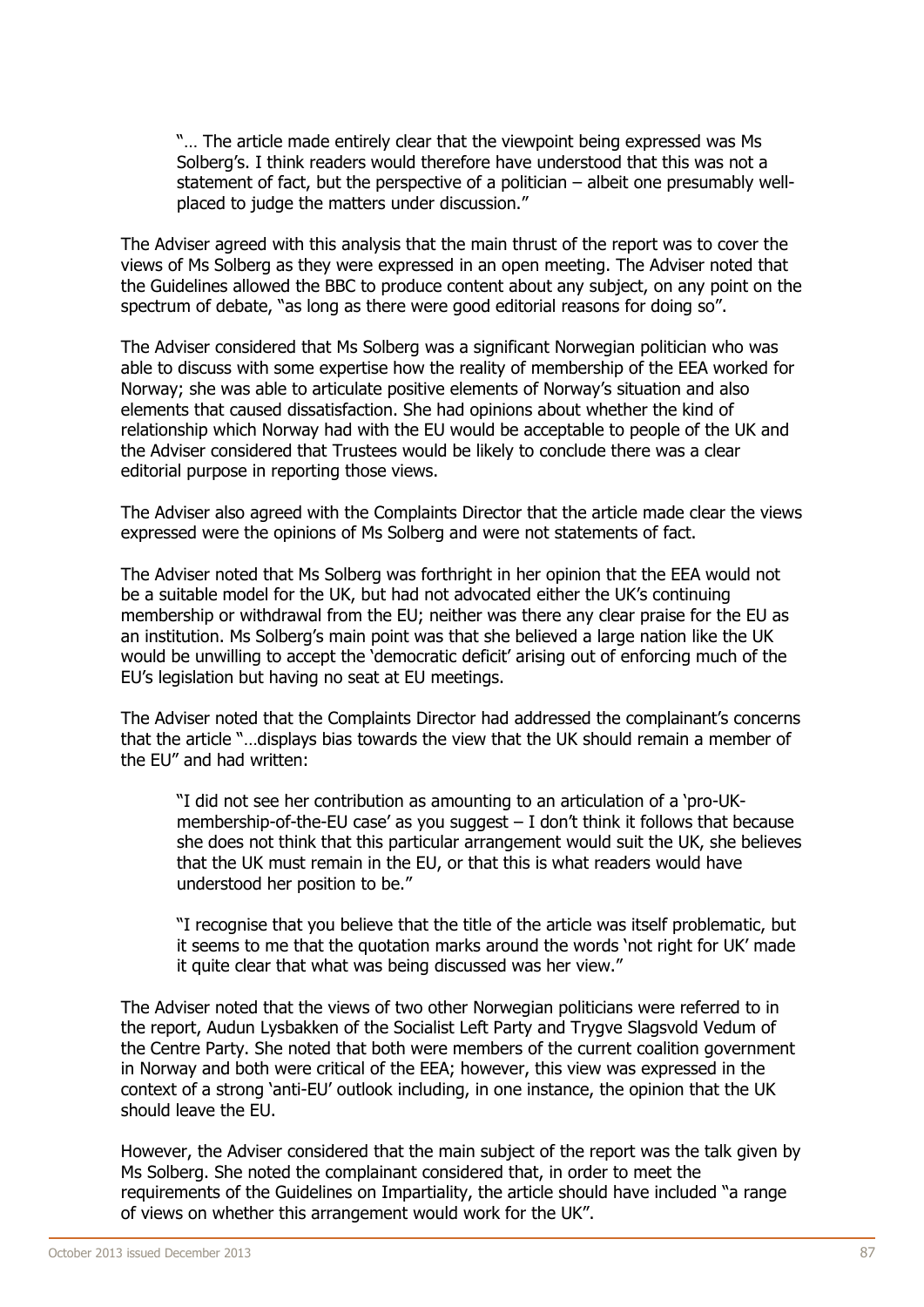The Adviser noted the Complaints Director had addressed this with reference to the Editorial Guidelines, and had stated:

"On the question of whether it was a breach of standards to focus on Ms Solberg's views, the guidelines do allow for such an approach:

Due impartiality normally allows for programmes and other output to explore or report on a specific aspect of an issue or provide an opportunity for a single view to be expressed.

"The article made entirely clear that the viewpoint being expressed was Ms Solberg's. I think readers would therefore have understood that this was not a statement of fact, but the perspective of a politician – albeit one presumably wellplaced to judge the matters under discussion. I recognise that you believe that the title of the article was itself problematic, but it seems to me that the quotation marks around the words 'not right for UK' made it quite clear that what was being discussed was her view.

"It seemed to me that the article was entitled to focus on the newsworthy comments of Ms Solberg, that it made clear that these were her views and included a range of perspectives from others in Norway on this question. I don't agree that balance would require that more comment on the particular implications for the UK were included, or a commentator who believed that this system would be effective here."

The Adviser considered Trustees would be likely to conclude that there was no requirement under the Guidelines to include a range of opinions as to whether membership of the EEA would work for the UK. Therefore she considered the appeal did not have a realistic prospect of success and should not be put before Trustees on appeal.

#### **Request for review by Trustees**

The complainant requested that the Trustees review the decision not to proceed with his appeal. He said that the article lacked balance "because it gave a pro-EU politician from a country in which EU supporters make up less than 1/5 of the population, free-reign to make arguments for why the UK should remain in the EU which are not counterbalanced by anyone else on topics of relevance to the British reader."

He noted that the BBC had not written about Ms Solberg previously and questioned the BBC position that she was prominent and her views newsworthy. He considered that every BBC article on the EU and Norway had a pro-EU bias and that the BBC had never interviewed prominent Norwegian politicians who had been involved in the successful campaign against EU membership.

The complainant believed the issue was an important one. He said that "EU law is supreme in this country and unlike national law cannot be changed following a general election result that returns a new government to Westminster. The question of viable alternatives to this subordinate relationship to Brussels is therefore one of the most important constitutional questions facing the UK."

He believed the BBC was undermining the successful "Norwegian alternative" in the runup to a referendum.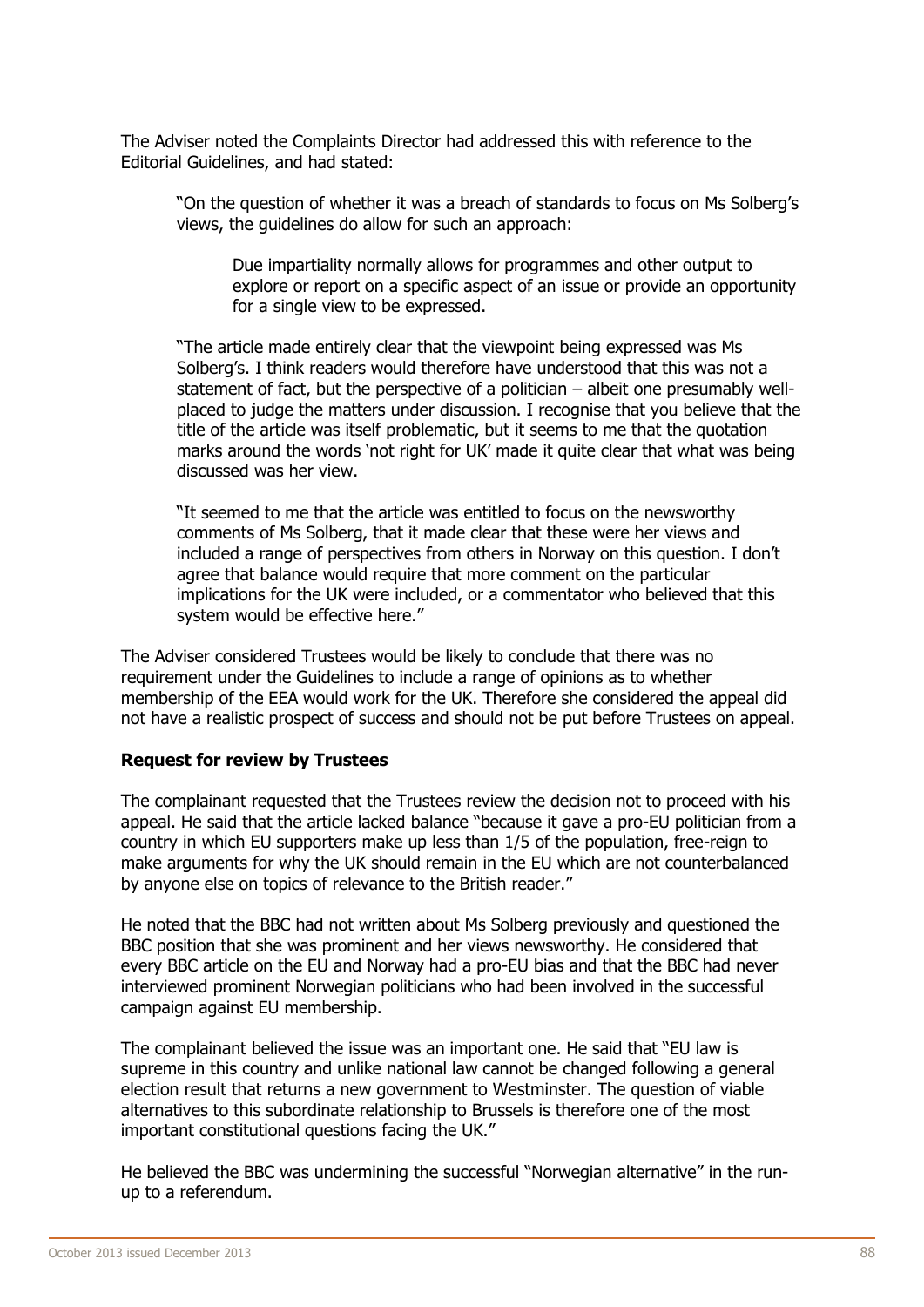The complainant said that the BBC has a problem of bias in its EU coverage which has not yet been resolved. He felt his points had been ignored.

### **The Committee's decision**

The Committee was provided with the complainant's appeal to the Trust, the response from the Senior Editorial Complaints Adviser and the complainant's letter asking the Committee to review her decision. The Committee was also provided with the article in question.

The Committee noted the complainant's concern about impartiality in the BBC's EU coverage, with particular reference to the online article which formed the substantive complaint.

The Committee noted that due impartiality allows editorial teams to explore or report on a specific aspect of an issue or provide an opportunity for a single view to be expressed. Trustees agreed the point of this article was to report Ms Solberg's opinions and they were clearly labelled as being her opinions.

The Committee noted the complainant considered that, in order to meet the requirements of the Guidelines on Impartiality, the article should have included a range of views in order to provide balance.

The Committee noted that the views of two other Norwegian politicians were referred to in the report, both of whom were members of the current coalition government in Norway and both were critical of the EEA.

The Committee agreed with the ECU view that

"the article was entitled to focus on the newsworthy comments of Ms Solberg, that it made clear that these were her views and included a range of perspectives from others in Norway on this question. I don't agree that balance would require that more comment on the particular implications for the UK were included, or a commentator who believed that this system would be effective here."

The Committee considered the appeal did not have a realistic prospect of success.

**The Committee therefore decided that this appeal did not qualify to proceed for consideration.**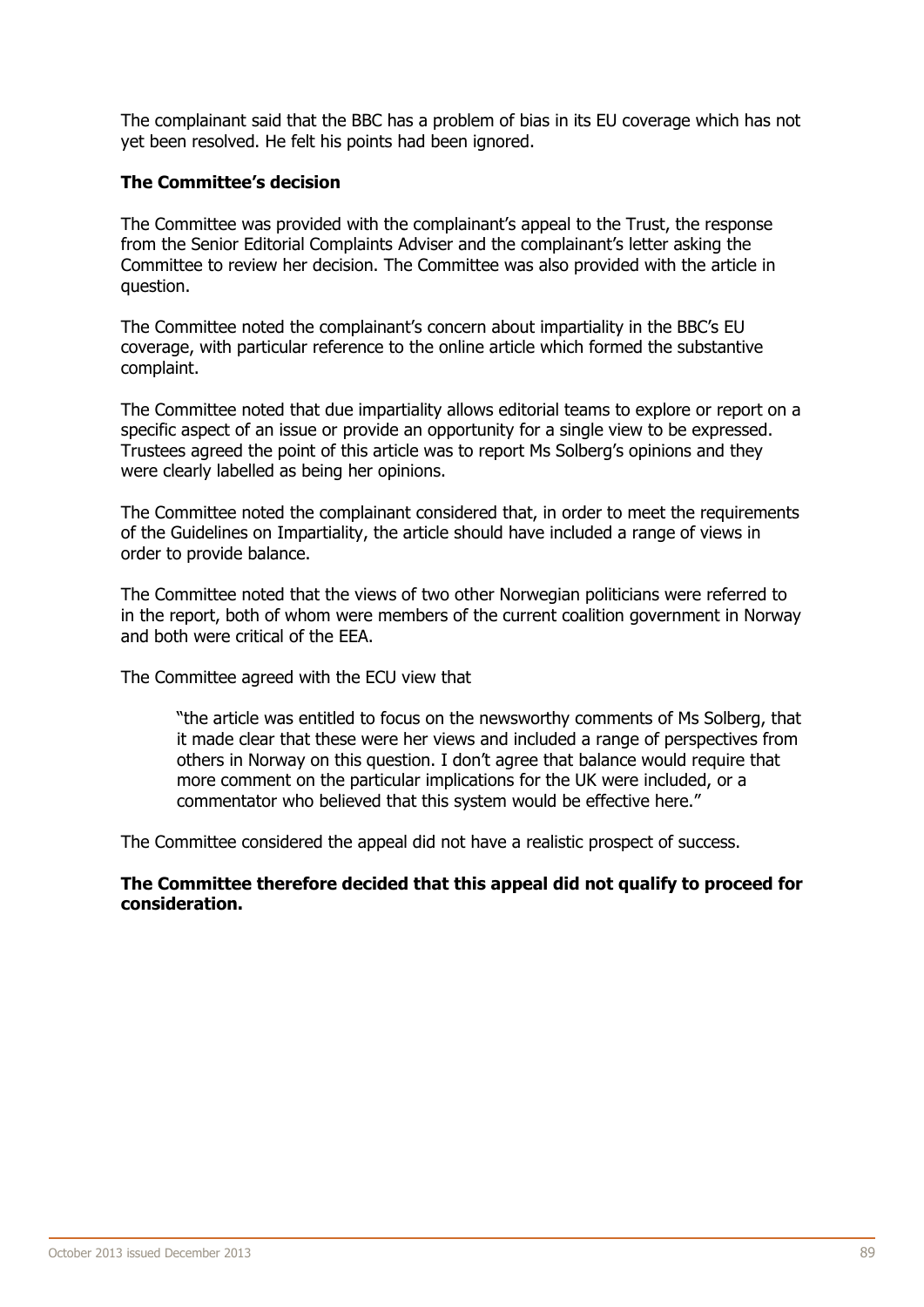# **BBC Online recipes containing foie gras**

The complainant asked the Editorial Standards Committee to review the decision of the Trust Unit that the complainant's appeal did not qualify to proceed for consideration by the Committee.

# **Appeal to the BBC Trust**

The complainant initially wrote to the BBC regarding some of the recipes on the cookery pages of the BBC website which included the use of foie gras: [\(http://www.bbc.co.uk/food/foie\\_gras\)](http://www.bbc.co.uk/food/foie_gras). She requested that these recipes be removed because she believed that their inclusion on the BBC website implied that the BBC supported animal abuse as "the production of this 'delicacy' involves such a high level of extreme cruelty that its production is banned in the UK and a growing number of other countries".

Audience Services replied to the complainant's concerns, saying that while they appreciated that the use of foie gras in the UK was a controversial matter, there was currently no ban on its use and many people enjoyed it. They said that as long as foie gras remained legal and freely available there was a possibility of it being included in BBC output, including the website.

Audience Services provided a link to the BBC Trust's September 2012 Editorial Standards Findings which included details of the Trust's decision not to uphold an appeal about the use of foie gras in The Great British Menu (BBC Two, 7 May 2012): [http://downloads.bbc.co.uk/bbctrust/assets/files/pdf/appeals/esc\\_bulletins/2012/19\\_sep.p](http://downloads.bbc.co.uk/bbctrust/assets/files/pdf/appeals/esc_bulletins/2012/19_sep.pdf) [df](http://downloads.bbc.co.uk/bbctrust/assets/files/pdf/appeals/esc_bulletins/2012/19_sep.pdf)

The complainant appealed to the BBC Trust.

The complainant considered the BBC should bear in mind the degree of suffering endured by the birds and provided information to the BBC to illustrate that suffering.

The complainant said that foie gras was only available in the UK due to a loophole in the law, and this situation was "taken advantage of by greedy people who have no conscience and take the opportunity to make money by exploiting defenceless creatures". The complainant felt that the BBC seemed only to be concerned with the law on this issue and sought to "escape through the legal loophole". She felt that the BBC should reconsider the issue from a more compassionate point of view.

She also stated that the BBC's audiences were being misled when they saw foie gras included in recipes as many people did not realise the full extent of the cruelty involved in its production. That being the case she said it was the BBC's duty to remove the recipes from the website and also ensure they did not appear in future cookery programmes.

# **The Trust Unit's decision**

The Trust's Senior Editorial Complaints Adviser ("the Adviser") replied to the complainant explaining that the relevant correspondence had been reviewed by the Trust Unit and an independent editorial adviser, and she did not consider that the appeal had a reasonable prospect of success. She did not propose to proceed in putting the appeal to the Editorial Standards Committee of the Trust.

The Adviser noted that the complainant had been directed by Audience Services to the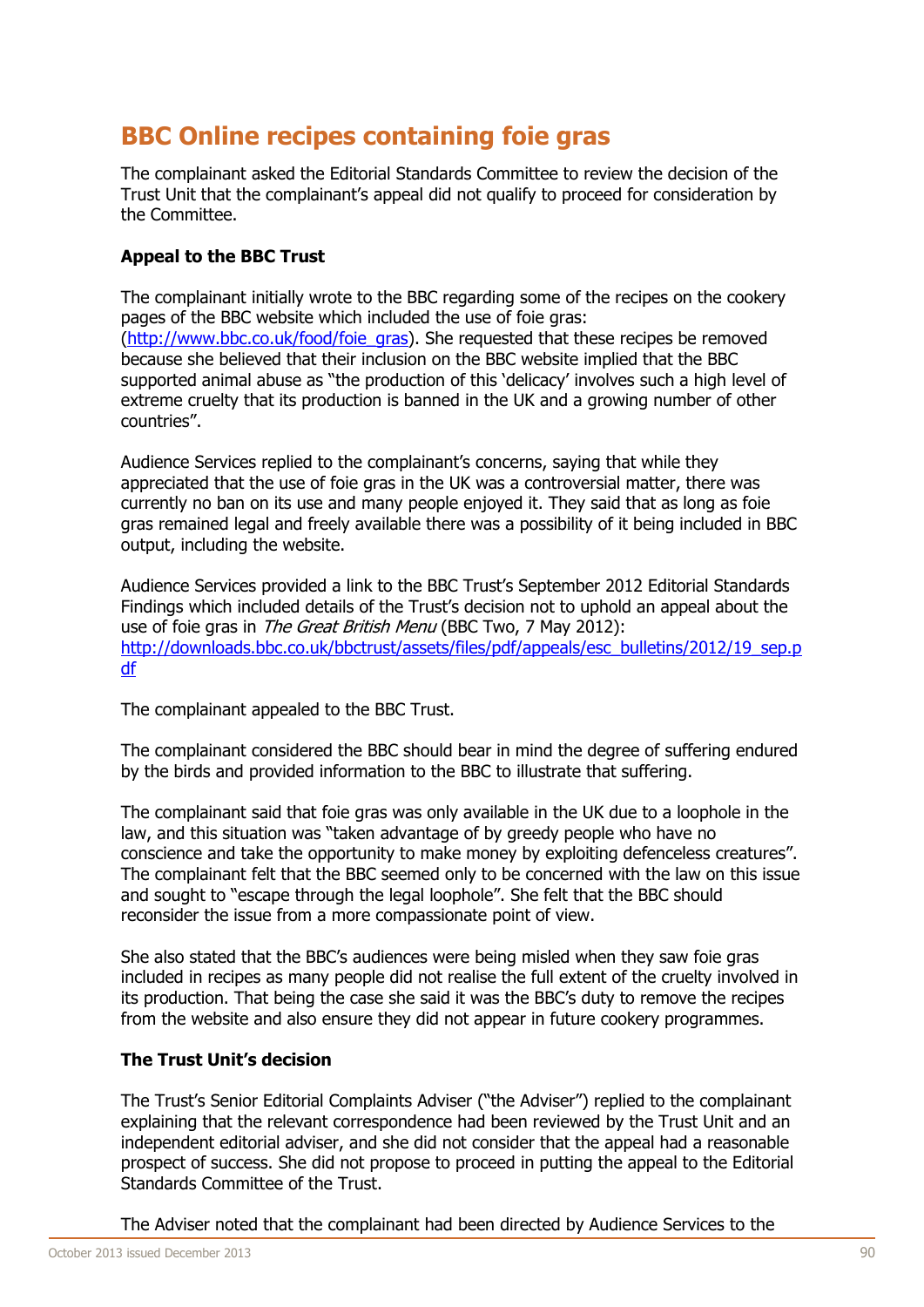Trustees' finding on the use of foie gras in *The Great British Menu* in 2012.

Whilst acknowledging the complainant's concerns in relation to this particular appeal about recipes containing foie gras which were published on the BBC website, the Adviser believed the Trustees would be likely to consider that several elements from their previous finding were relevant to this appeal.

With regard to the Guidelines on Harm and Offence, the Adviser noted that in its September 2012 finding on the use of foie gras in The Great British Menu, the Editorial Standards Committee (ESC) had considered the Guidelines on Harm and Offence:

"The Guidelines state that the BBC is required to apply generally accepted standards so as to provide adequate protection for members of the public from the inclusion of offensive and harmful material. However, the Committee noted that the Editorial Guidelines expressly provide that BBC content may include challenging material that risks offending some of its audience. Also, the Editorial Guidelines specify that applying generally accepted standards is a matter of judgement, taking account of the content, the context in which it appears and editorial justification."

In reaching its decision, the Committee had recognised the offence complainants had felt at the inclusion of a foie gras recipe, but had noted that the BBC had a right to produce challenging content as long as it complied with the Editorial Guidelines. The Adviser noted that a key factor in the Committee's decision had been that

"while production of foie gras is illegal in the UK, consumption and preparation of it is not".

The Adviser acknowledged that the complainant felt the BBC was using a "legal loophole" to justify decisions to include recipes for foie gras in its output, but believed that in considering this appeal, Trustees would be likely to remain consistent with their previous finding in which they stated:

"The Committee agreed with the Head of Editorial Standards [Trust Unit] that it was acceptable for the BBC ... to include ingredients that could be legally bought and consumed in the UK ... despite the fact that there were people and organisations who objected to foie gras, boycotts urged, stores who banned it and countries which banned its production."

The Adviser noted that the complainant considered that the BBC was misleading people by publishing recipes using foie gras on the website because, unless audiences are fully informed about the methods of producing foie gras, many people might not realise the cruelty to animals involved.

The Adviser considered this aspect of the appeal against the Editorial Guidelines on Accuracy, which state that:

We must not knowingly and materially mislead our audiences with our content.

We may need to clarify the nature of some content by labelling (for example, verbally, in text, or with visual or audio cues) to avoid being misleading.

The Adviser noted the information about foie gras published on the BBC website [http://www.bbc.co.uk/food/foie\\_gras:](http://www.bbc.co.uk/food/foie_gras)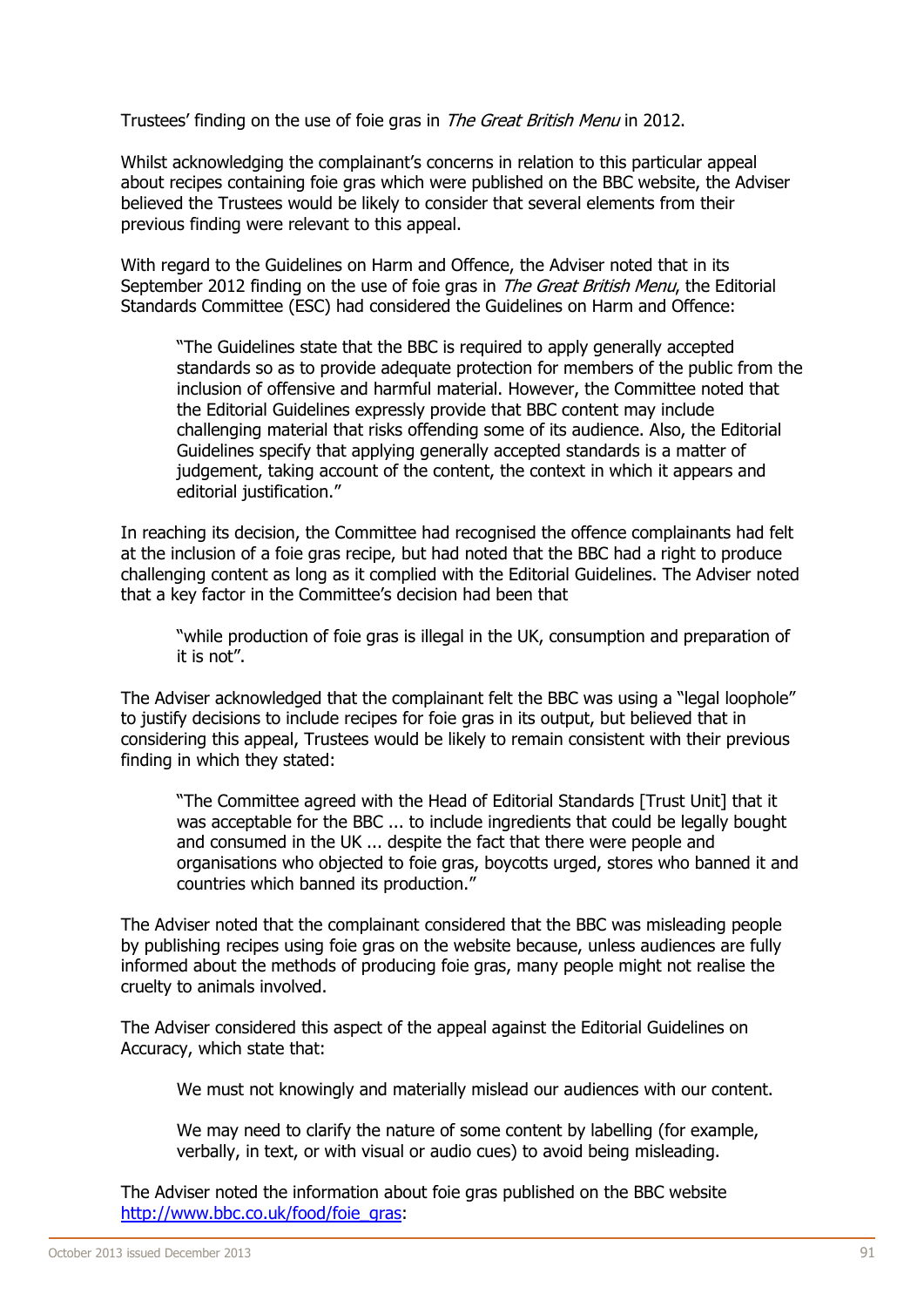"Foie gras is a rich pâté made from the liver of ducks and geese that have been force-fed and fattened until their livers become enlarged. It has a rich flavour and the texture is silky smooth. The name literally translates from the French as 'fat liver'. The south-west of France is the major foie gras producing area - the method of production is not practised in Britain. After preparation, the livers are soaked overnight before being marinated in Armagnac, port or Madeira, depending on the chef's recipe."

In terms of the website foie gras recipes, the Adviser noted that the BBC had given some introductory information about animals being force-fed in order to produce foie gras and had stated that foie gras is not produced (as opposed to purchased and consumed) in Britain. She appreciated that the complainant felt the BBC was not exercising sufficient compassion about animal cruelty in relation to its published information about the production of foie gras, or in its responses to her complaints, but she noted that the point the Trustees had to consider with regard to the appeal was whether the Editorial Guidelines had been applied correctly in terms of the website content. She noted that in its September 2012 finding, the Committee had agreed with the Head of Editorial Standards, Trust Unit, who had noted in her response to The Great British Menu appeal that, given foie gras may be used legally in cooking in this country, she did not consider the BBC was under a requirement to tell audiences how foie gras was produced in order to achieve due accuracy and avoid misleading audiences.

Taking both the current appeal and the ESC's previous finding about The Great British Menu into consideration, the Adviser considered that Trustees would be unlikely to conclude that there had been a breach of Editorial Guidelines in terms of the foie gras recipes published on the BBC website.

With regard to the complainant's request in her appeal for the recipes to be removed from the website, the Adviser noted that the Royal Charter and the accompanying Agreement between the Secretary of State and the BBC drew a distinction between the role of the BBC Trust and that of the BBC Executive Board, led by the Director-General. "The direction of the BBC's editorial and creative output" was specifically defined in the Charter (paragraph 38, (1) (b)) as a duty that was the responsibility of the Executive Board, and one in which the Trust did not get involved unless, for example, it related to a breach of the BBC's editorial standards which as previously stated, the Adviser believed the Trustees would be unlikely to consider was the case. Decisions relating to website content fell within the "editorial and creative output" of the BBC and were the responsibility of the BBC Executive. Therefore the Adviser considered it would not be appropriate for Trustees to consider this aspect of the appeal.

The Adviser appreciated that the complainant felt very strongly about the issues she had raised but she considered that the appeal did not have a reasonable prospect of success and should not proceed further.

#### **Request for review by Trustees**

The complainant requested that the Trustees review the decision not to proceed with her appeal. She reiterated her original concern: her belief that the BBC was misleading the audience by not presenting the full facts concerning the suffering caused to birds such as that they are confined in tiny cages and force-fed vast amounts of food during the production of foie gras. The complainant said that she assumed that by acknowledging the possible inclusion of "challenging material", the BBC thought that some people might find certain truths unpalatable; however, the fact was that no mention was made of the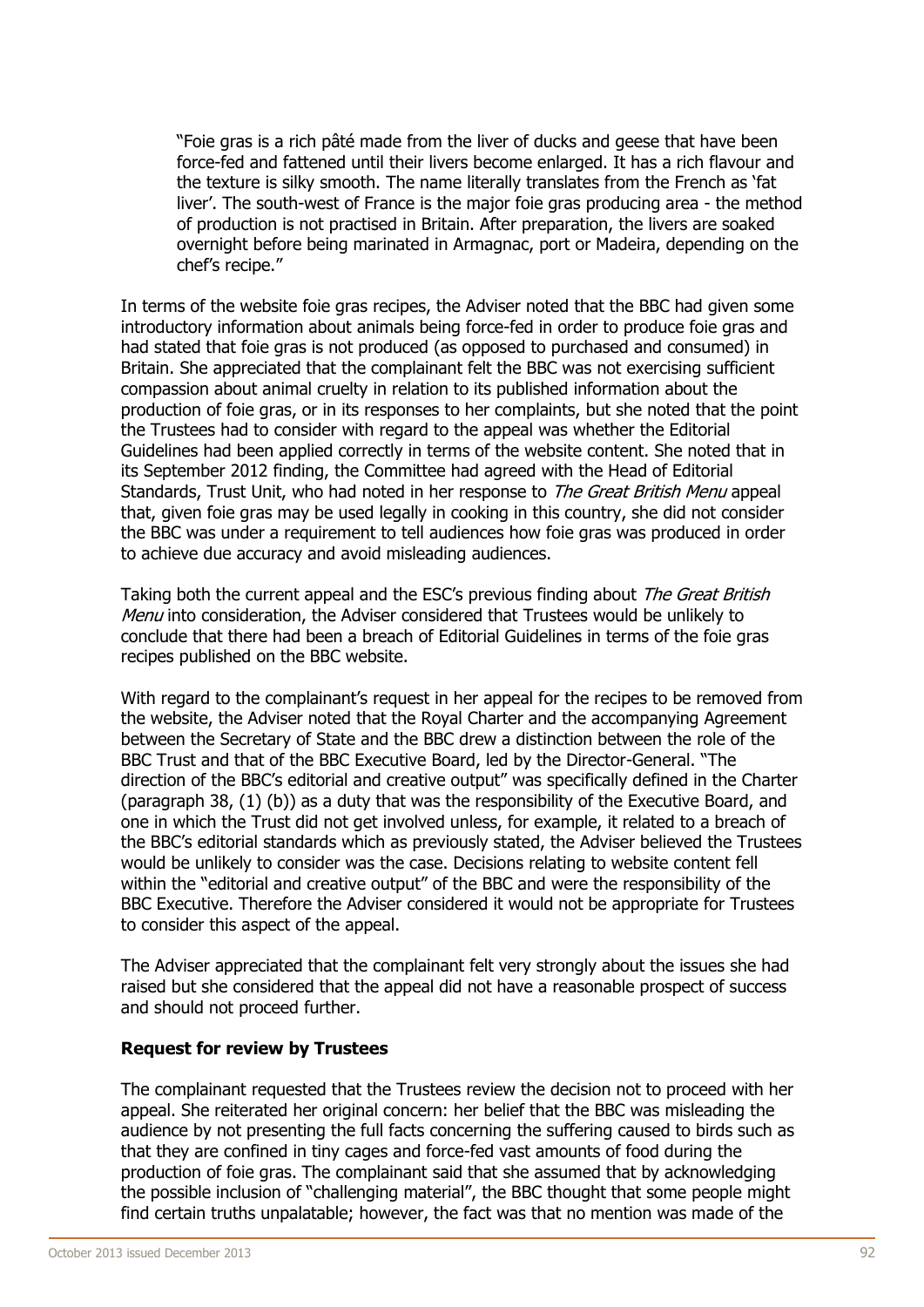true extent of the birds' suffering, which was not just about force-feeding. This was about harm to birds not offence to people.

She believed that many people would be misled into believing there was nothing distasteful about eating foie gras. She considered that when the BBC is seen as encouraging its use, that would be taken as confirmation that it was acceptable.

She said that it was illegal in other countries besides the UK to produce foie gras because of the cruelty of production methods but that this had not been acknowledged by the BBC.

She repeated her request for the recipes to be removed from the website and not included in future programmes.

#### **The Committee's decision**

The Committee was provided with the complainant's appeal to the Trust, the response from the Senior Editorial Complaints Adviser and the complainant's letter asking the Committee to review her decision.

The Committee acknowledged the strength of the complainant's concern about cruelty to birds during the production of foie gras and her belief that the BBC's inclusion of foie gras recipes on its website was offensive, caused harm and was misleading.

However, the Committee agreed that the Editorial Guidelines expressly provide that BBC content may include challenging material that risks offending some viewers and that the application of generally accepted standards is a matter of judgement, taking into account the content, its context and the editorial justification for it.

The Committee noted that it is legal to prepare and consume foie gras in the UK, notwithstanding that production is illegal and that there are individuals and organisations who object to its use on the grounds of animal cruelty.

The Committee agreed with the Senior Editorial Complaints Adviser that it was acceptable for the BBC to include recipes in its output that contained foie gras, given that it could be legally bought and consumed in the UK; and that the BBC was not under a requirement to tell audiences how foie gras was produced in order to achieve due accuracy and avoid misleading audiences, again because the cooking of foie gras is legal in the UK.

As such the Committee did not consider that this aspect of the appeal had any reasonable prospect of success.

With regard to the complainant's request for the recipes to be removed from the website and not include foie gras in future programmes, the Committee agreed with the Adviser that it was not appropriate for Trustees to consider this aspect of the appeal, as it related to the direction of the BBC's editorial and creative output which was the responsibility of the BBC Executive unless the Committee considered there had been a breach of editorial standards. Again the Committee concluded that this aspect of the appeal did not have any reasonable prospect of success.

#### **The Committee therefore decided that this appeal did not qualify to proceed for consideration.**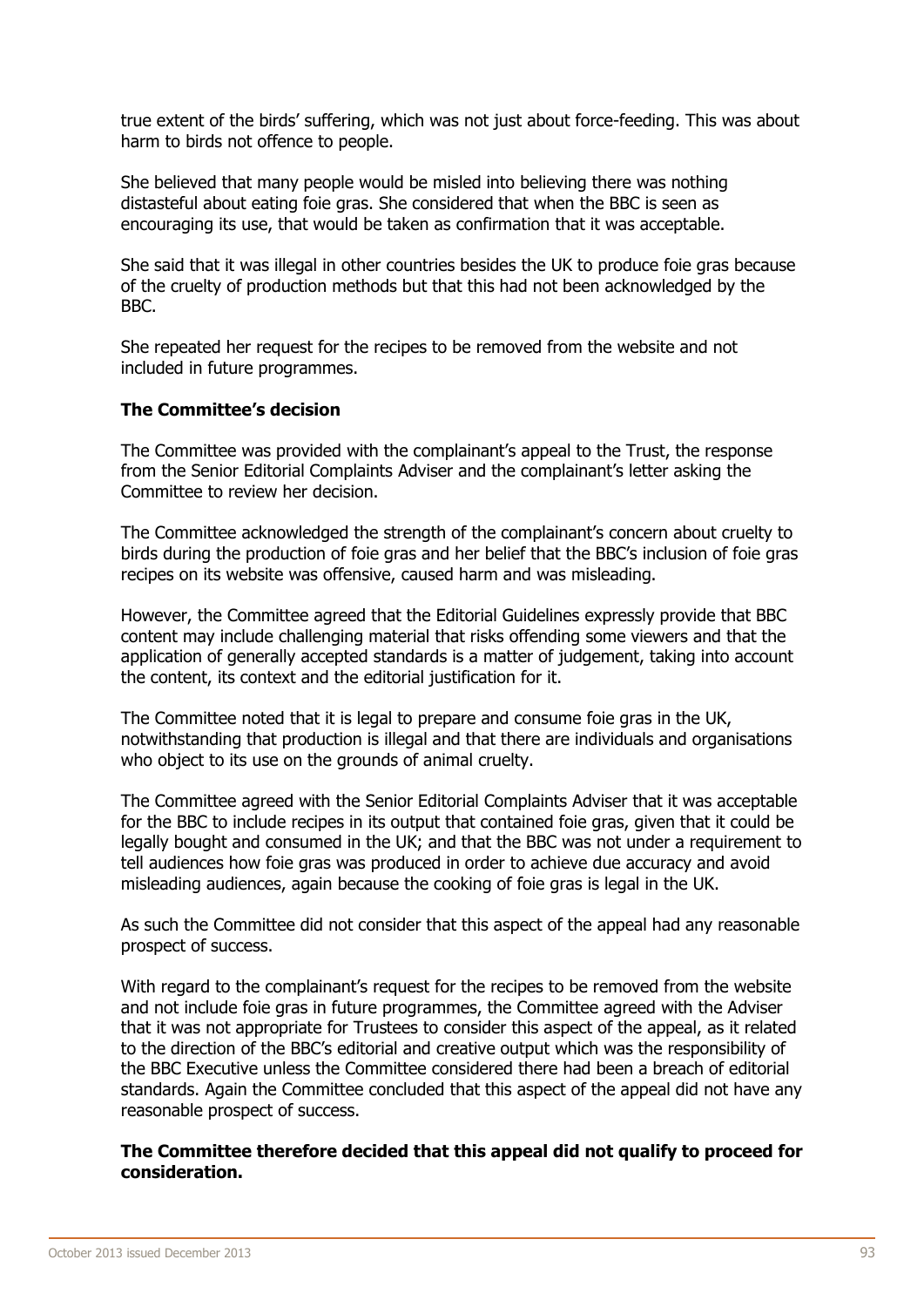# **Decision of BBC Audience Services not to respond further to complaint about negative coverage of India**

The complainant asked the Editorial Standards Committee to review the decision of the Trust Unit that the complainant's appeal did not qualify to proceed for consideration by the Committee.

# **Appeal to the BBC Trust**

The complainant's correspondence with the BBC dated back to May 2011 and related to the complainant's central concern that the BBC denigrated Indian culture. The complainant considered the BBC generally overlooked the wealth of its history and its civilisations and underplayed the inventions that had come from India, choosing to focus instead on slums and poverty.

The complainant wrote to the BBC Trust following the decision by BBC World News on 8 May 2013 not to respond further because they felt they had nothing further to add and did not consider the points she raised suggested a possible breach of standards.

With regard to her substantive concerns, the complainant said in her appeal that the BBC was always playing down India at every opportunity. She considered that this was evident in the BBC's coverage of the factory accident in Bangladesh, which the complainant considered compared unfavourably with CNN's coverage. She argued that India had a very established, deep culture which she felt the BBC completely overlooked. She contended that the BBC's coverage of India only focuses on the country's poor people and is guilty of "playing down India at every opportunity".

# **The Trust Unit's decision**

The Trust's Senior Editorial Complaints Adviser ("the Adviser") replied to the complainant explaining that the relevant correspondence had been reviewed by the Trust Unit and an independent editorial adviser, and she did not consider that the appeal had a reasonable prospect of success. She did not propose to proceed in putting the appeal to the Editorial Standards Committee of the Trust.

The Adviser noted, however, that BBC World News had ceased handling this complaint at Stage 1 and that the complaint had not gone to Stage 2. She also noted that the complainant had escalated her complaint to the Trust well outside the twenty-workingday limit set out in the Complaints Framework and offered no reason for the delay in submitting the appeal.

The Adviser therefore felt that the complainant was well outside the time limit in appealing to the Trust and therefore the appeal did not have a reasonable prospect of success and should not be put before Trustees.

#### **Request for Review by Trustees**

The complainant requested that the Trustees review the decision not to proceed with her appeal. She said that the BBC generally ignored Dravidian history and felt that the "cutting out" of a civilisation when producing documentaries could not be justified. She requested the BBC not to "ignore the ancient Dravidians … and please be open about India's sophistication before the Mughals or the Europeans arrived on the scene".

#### **The Committee's decision**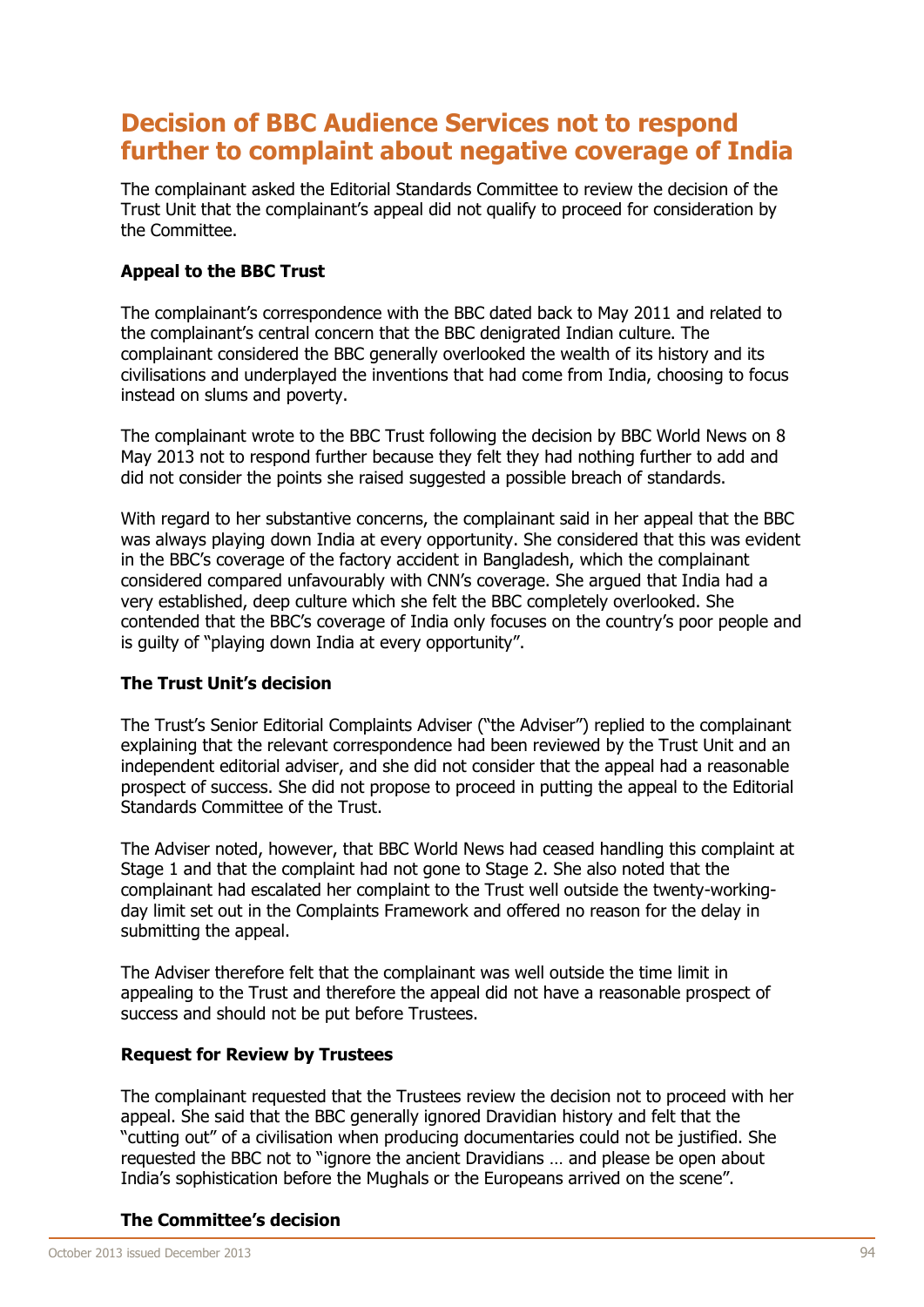The Committee was provided with the complainant's appeal to the Trust, the response from the Senior Editorial Complaints Adviser ("the Adviser") and the complainant's letter asking the Committee to review her decision.

The Committee noted that BBC World News had ceased handling this complaint at Stage 1 and that the complaint had not gone to Stage 2. The Committee also noted that the complainant had escalated her complaint to the Trust well outside the twenty-workingday limit set out in the Editorial Complaints and Appeals Procedure and no reason for the delay in submitting the appeal was offered.

The Committee also noted, in passing, that the complainant did not specify which BBC World News report was the basis for her appeal and that previous requests for the complainant to give specific examples to illustrate her complaint had not been met.

Having considered the correspondence between the BBC and the complainant, the Committee was of the view that the complainant was well outside the time limit in appealing to the Trust and that no good reason had been offered for the delay. The Committee therefore concluded that there was no evidence of any exceptional reasons why the Committee should consider the appeal out of time and, for this reason, the Committee believed that the appeal did not have a reasonable prospect of success.

**The Committee therefore decided that this appeal did not qualify to proceed for consideration.**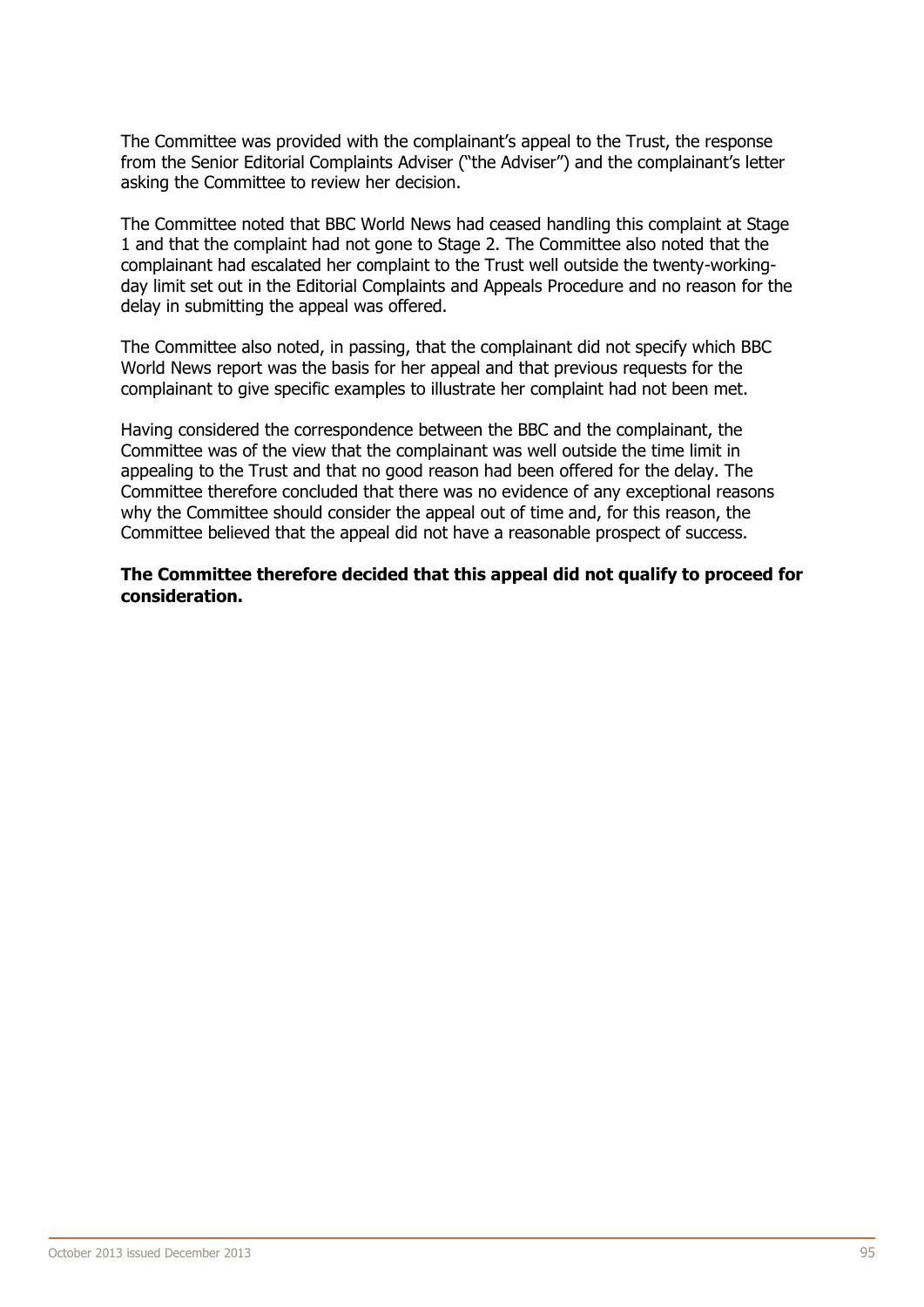# **Great Bear Stakeout, 24 April 2013, BBC One and iPlayer**

# **Summary**

### **Background**

The Great Bear Stakeout was a two-part series about grizzly bears shot on location in Alaska. It was made by the Natural History Unit and transmitted on BBC One on 24 April and 25 April, 2013 at 9pm. It was partly about animal behaviour and partly an observational documentary about the work of the bear experts.

In June 2013 the BBC Executive informed the Editorial Standards Committee (ESC) of the BBC Trust that an editorial breach had occurred. The first episode of the Great Bear Stakeout contained misleading footage. The programme showed accurate footage of a mother bear leading her two cubs into water to catch fish and one of the cubs disappearing into the waves. However the film showed the bear guide apparently watching the events, reacting to them and commenting on them. In fact the bear guide had not been present when the footage was filmed - his contribution was filmed later as if he had been present.

The Executive explained that the producer of programme one considered the editorial truth he was representing was the behaviour of the animals. His view was that the "reenactment" with the guide enhanced the narrative. The bear guide did not think this was an issue either until asked to take part in an interview about the sequence at which point he raised the matter. The programme was removed from iPlayer and re-edited. The reedit was offered to the BBC's global partners but they preferred to broadcast the original version.

The BBC published a post from the Executive Producer on the Great Bear Stakeout programme page apologising for the misleading scene. (This post is also included at the end of this document.)

An Executive report was provided to the ESC in September and follows this finding. The Executive committed to the delivery of a number of actions including: face to face training; monthly review boards; and the development of a "Gold Standard" code of practice available on the Natural History Unit intranet setting out best practice for those making natural history content for the BBC.

# **Trust Finding**

The Trustees finding follows in full but in summary the Trustees concluded that: The BBC Editorial Guidelines explain that the BBC is committed to achieving due accuracy and that this commitment is fundamental to the BBC's reputation and the trust of audiences. The requirements will vary according to genre but the licence fee payer, who pays for the BBC's output, must be able to trust the BBC in all its programming.

Trustees noted the Executive's assurance that the natural history depicted in this episode was accurate. Trustees considered that this was the issue that they expected to matter most to audiences.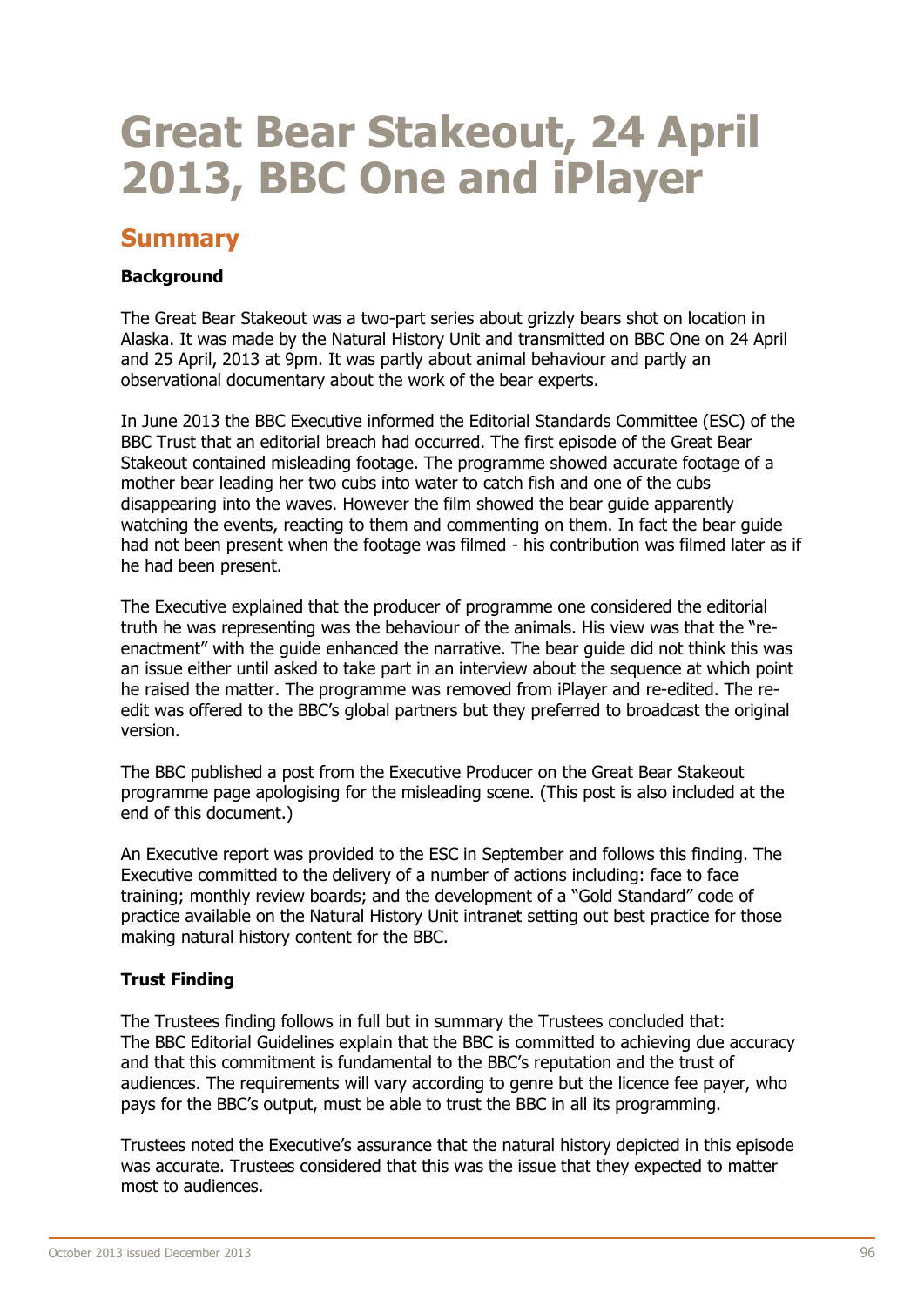The ESC then considered the staging of the bear guide's reaction. The Trustees accepted this had been done as a production technique to tell a narrative and to enhance the viewing experience. Even so viewers were on a journey with the guide and this was a crucial event which was interpreted through the eyes of the guide. The Trustees agreed that it was not acceptable to portray him as if he was present when he was not present. The public had been misled.

The BBC's natural history programming is one of the jewels in the crown of British broadcasting. It is renowned world-wide. The ESC was concerned that enactments of this nature could undermine the trust of the public in the BBC's natural history programmes and even risked casting doubt on the accuracy of the natural history depicted in the BBC's programmes. This would be an extremely unfortunate outcome which could damage a world class brand.

The ESC accepted that Safeguarding Trust and Safeguarding Values training had been in place. This was about a misunderstanding as to what was acceptable under the BBC's Editorial Guidelines. This was a failure of editorial judgement in the original shoot which had been carried through to the edit without the Executive Producer's knowledge. The Trustees were pleased that the BBC Natural History Unit had dealt with this matter openly and firmly. They commended the swift public correction and the strong editorial leadership which made it clear that misleading content would not be tolerated. Trustees agreed that the actions taken by the BBC were thorough and were encouraged to see that the BBC is determined to set a premium on the Natural History Unit's reputation for accuracy and authenticity and wished to create a gold standard that audiences could trust.

The ESC found that there had been serious breaches of the editorial guidelines which say:

# **Accuracy principles**

We must do all we can to ensure due accuracy in all our output.

The BBC must not knowingly and materially mislead its audiences. We should not distort known facts, present invented material as fact or otherwise undermine our audiences' trust in our content.

# **Production Techniques**

For news and factual content, unless clearly signalled to the audience, or using reconstructions, we should not normally:

- Stage or re-stage action or events which are significant to the development of the action or narrative
- Intercut shots and sequences to suggest they were happening at the same time if the resulting juxtaposition of material leads to a misleading impression of events.

Commentary and editing must never be used to give the audience a materially misleading impression of events or a contribution.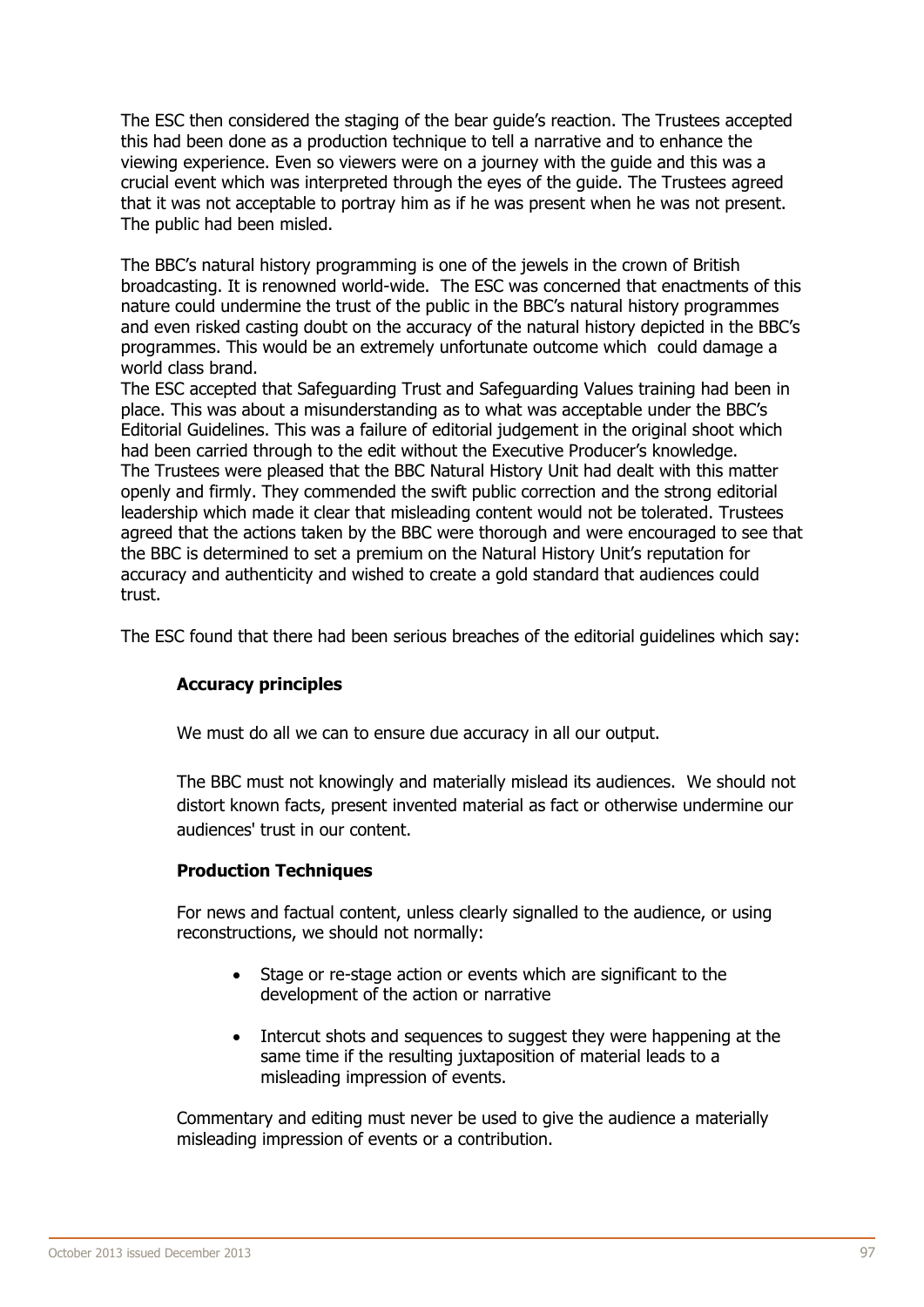# **The Editorial Standards Committee Finding in full**

#### **Background**

The Great Bear Stakeout was a two-part series about grizzly bears shot on location in Alaska. It was made by the Natural History Unit and transmitted on BBC One on April 24 and April 25, 2013 at 9pm. It was partly about animal behaviour and partly an observational documentary about the work of the bear experts.

In June 2013 the BBC Executive informed the Editorial Standards Committee (ESC) of the BBC Trust that an editorial breach had occurred. The first episode of the Great Bear Stakeout contained misleading footage. The programme showed accurate footage of a mother bear leading her two cubs into water to catch fish and one of the cubs disappearing into the waves. However the film showed the bear guide apparently watching the events, reacting to them and commenting on them. In fact the bear guide had not been present when the footage was filmed - his contribution was filmed later as if he had been present.

The Executive explained that the producer of programme one considered the editorial truth he was representing was the behaviour of the animals. His view was that the "reenactment" with the guide enhanced the narrative. The bear guide did not think this was an issue either until asked to take part in an interview about the sequence at which point he raised the matter. The programme was removed from iPlayer and re-edited. The reedit was offered to the BBC's global partners but they preferred to broadcast the original version.

The BBC published a post from the Executive Producer on the Great Bear Stakeout programme page apologising for the misleading scene:

<http://www.bbc.co.uk/programmes/p0176qj5>

(This post is also included at the end of this document.)

Trustees asked for a report. They considered that on the face of it the staging of the reaction appeared to be a serious breach even though it did not affect the natural history being shown to the viewers which was factually accurate. A report was provided in September and follows this finding. The Head of the Natural History Unit and the Director of Television attended the ESC in September to discuss the report and their proposed actions.

#### **Summary of the Executive Investigation**

#### Compliance Issues:

The sequence which shows a mother bear taking her two cubs into the ocean where one cub is washed away and drowns was shot by the NHU camera team, but both the additional documentary team tasked with filming the crew and the expert guide/presenter of the series were filming elsewhere.

The on-location programme producer felt a reaction to the events from the expert bear guide was important as part of the narrative in line with the series brief to feature the experts as well as the animals. A sequence was subsequently shot and later included in the transmitted programme showing the bear guide apparently watching and commenting on the scene as it unfolded. The bear guide's comments and the impression that he actually witnessed the events first hand were misleading.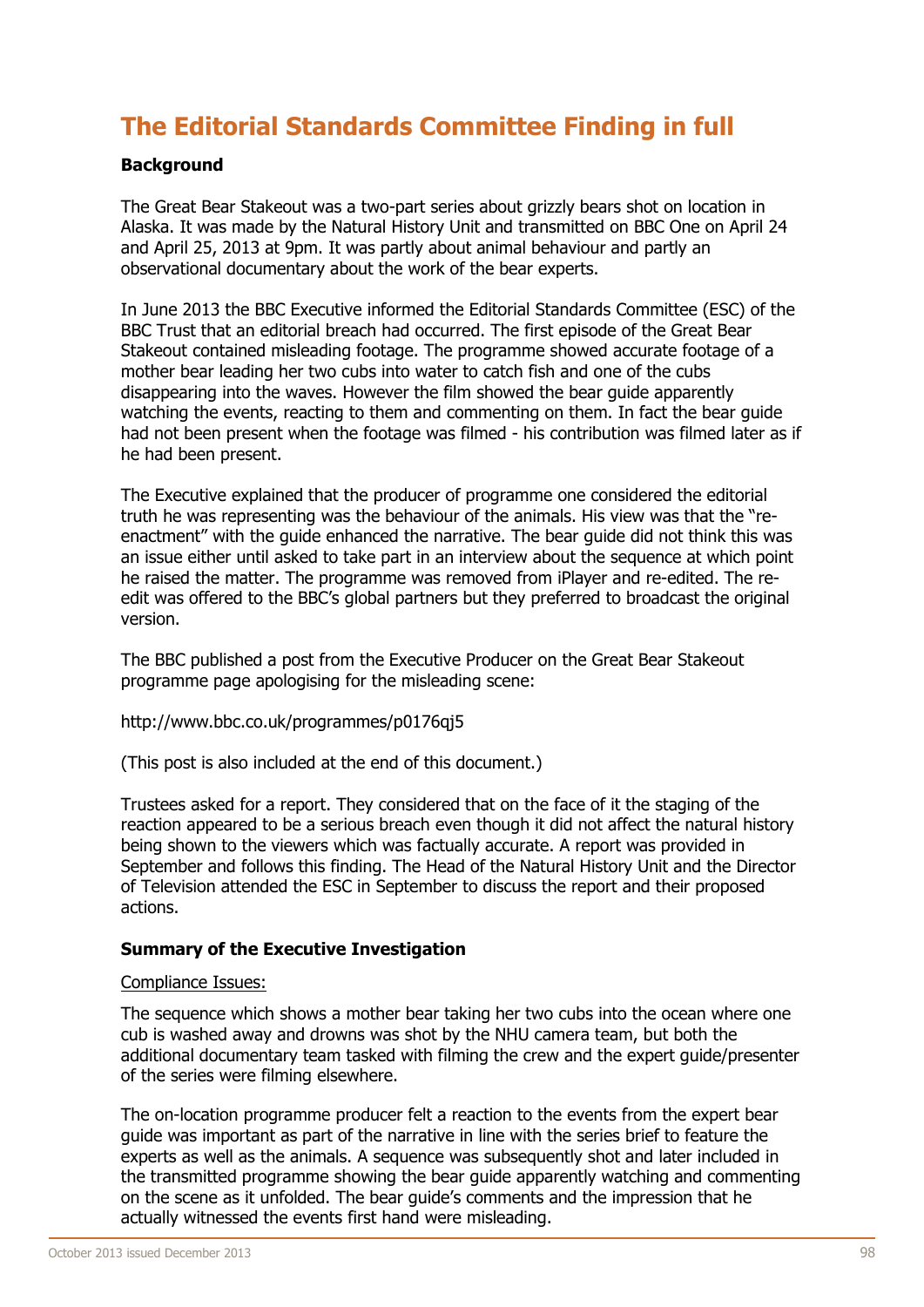#### Editorial Oversight:

The on-location producer of programme one also oversaw the editing of the programme; he left the series and the BBC at the end of his contract in March 2013. There was a different producer for programme two.

#### Editorial Safeguards:

The producer of programme one had completed the mandatory Safeguarding Trust training, which contains a module on misleading audiences with examples taken from NHU content.

During the editing process the producers of both programme one and two were repeatedly asked about the accuracy of the content they had shot.

The producer of programme one did not believe there was any problem with the "reenactment" he had shot for the sequence; he felt it was acceptable to enhance the narrative as it did not alter the editorial truth of the scene. It was only when a planned radio interview proposed to feature the cub-drowning sequence that the bear guide flagged up the fact that he had not actually been present at the time.

# **Summary of Actions taken by BBC Management**

As a result of this investigation BBC management decided:

- All Natural History Unit staff were required to complete Safeguarding Trust and Safeguarding Values training by the end of September 2013 $^{18}$ . There will be a monthly check to ensure that all new joiners have completed the required training.
- There will be a dedicated page on the BBC's internal website (Gateway) with editorial guidelines for natural history filming<sup>19</sup>.
- There will be a bespoke training module for all Natural History Unit staff, including freelancers, editors and camera operators highlighting the importance of relating editorial guidelines on factual content to the world of natural history. The training will be delivered face-to-face by Natural History Unit executive producers.
- There will be monthly Natural History Unit Programme Review Boards so the entire unit can review output and discuss editorial issues and concerns.
- There will be an annual open day including training seminars (as above) for independent producers to discuss Natural History issues and editorial standards.
- The BBC will create a "Gold Standard" code of practice setting out best practice which will be a working document for Natural History Unit, BBC Earth and BBC Worldwide staff and independents making content for the BBC. All new joiners will receive it and it will be available on the NHU intranet site. $^{20}$

-

<sup>&</sup>lt;sup>18</sup> This was completed on time

 $19$  A launch is planned in the New Year

 $20$  By the end of October 2013 a draft Gold Standard Code of Practice was produced and the NHU was consulting on it with independents and BBC producers with the aim of launching the finalised version in 2014.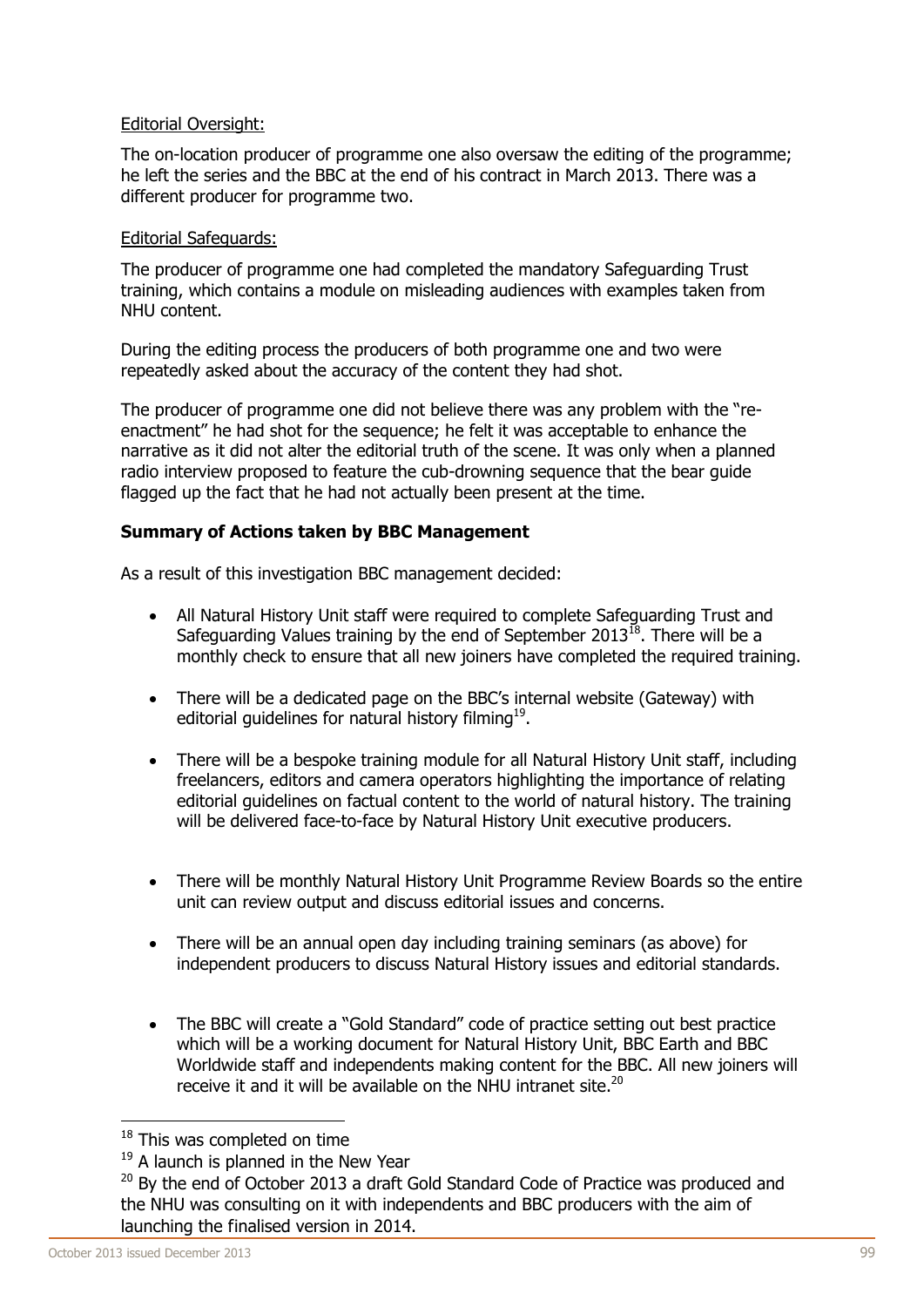### **The Executive's oral report to the ESC**

The Director of Television told the ESC that story telling in the genre of Natural History was moving rapidly. The fact that other broadcasters thought it acceptable did not make this right for the BBC. This choice by the producer was wrong.

The Head of the Natural History Unit said that after the controversy generated by the use of footage from a zoo within a sequence shot in the wild with Polar Bears the BBC decided to adopt new levels of rigour and discipline in its approach to its representation of wildlife (even though the BBC had been transparent about the insertion of zoo footage on its website). The Head of the Natural History Unit assured the ESC that landmark pieces such as Africa were made to the very highest standards. The Great Bear Stakeout was unusual because it combined the genre of natural history with observational documentary and the rigour applied to the natural history sequences was not carried across to the sequences shot with the bear guide.

#### **Finding of the ESC**

The BBC Editorial Guidelines explain that the BBC is committed to achieving due accuracy and that this commitment is fundamental to the BBC's reputation and the trust of audiences. The requirements will vary according to genre but the licence fee payer, who pays for the BBC's output, must be able to trust the BBC in all its programming. Trustees were aware that the demarcation between what may and may not be accepted by audiences in the presentation of natural history programmes can be unclear. Previous research undertaken by the Trust shows that for audiences there are no hard and fast rules and that each case needs to be assessed on its merits.

Trustees consider that where wildlife is concerned modern audience are sophisticated enough to accept both what is shot on the ground and what is shot elsewhere and that as long as the BBC is honest about these techniques it can do them. Audiences accept that the BBC can't shoot everything live. Trustees noted the Executive's assurance that the natural history depicted in this episode was accurate. Trustees considered that this was the issue that they expected to matter most to audiences.

The ESC then considered the staging of the bear guide's reaction. The Trustees accepted this had been done as a production technique to tell a narrative and to enhance the viewing experience. Even so viewers were on a journey with the guide and this was a crucial event which was interpreted through the eyes of the guide. The Trustees agreed that it was not acceptable to portray him as if he was present when he was not present. The public had been misled.

The BBC's natural history programming is one of the jewels in the crown of British broadcasting. It is renowned world-wide. The ESC was concerned that enactments of this nature could undermine the trust of the public in the BBC's natural history programmes and even risked casting doubt on the accuracy of the natural history depicted in the BBC's programmes. This would be an extremely unfortunate outcome which could damage a world class brand. Trustees believed that the BBC has made great strides in educating audiences about the challenges of wild life photography and audiences would not have been perturbed to learn the bear guide had not been present when the cub had disappeared in the waves.

The ESC accepted that Safeguarding Trust and Safeguarding Values training had been in place. This was about a misunderstanding as to what was acceptable under the BBC's Editorial Guidelines. This was a failure of editorial judgement in the original shoot which had been carried through to the edit without the Executive Producer's knowledge.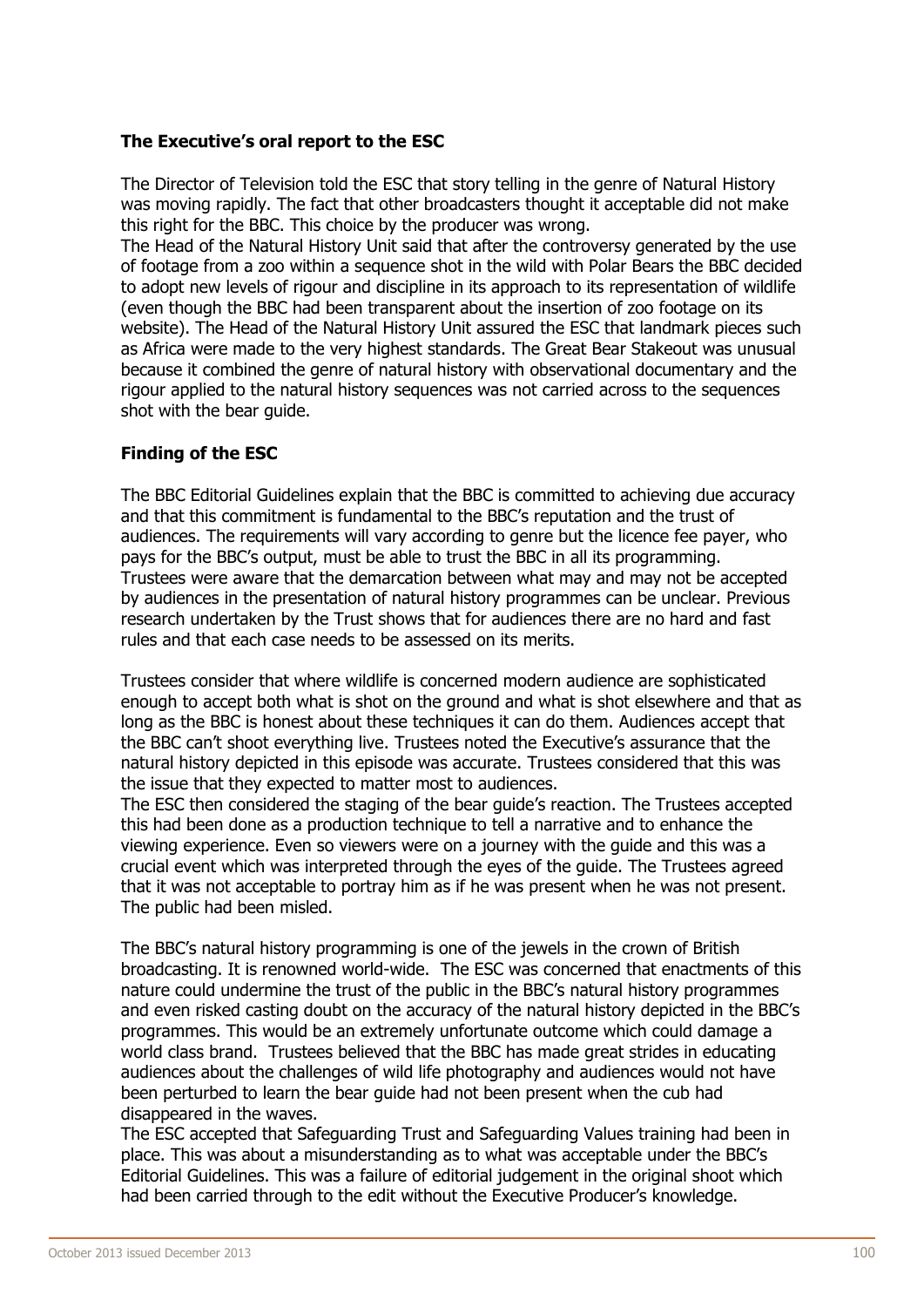The Trustees were pleased that the BBC Natural History Unit had dealt with this matter openly and firmly. They commended the swift public correction and the strong editorial leadership which made it clear that misleading content would not be tolerated. Trustees agreed that the actions taken by the BBC were thorough and were encouraged to see that the BBC is determined to set a premium on the Natural History Unit's reputation for accuracy and authenticity and wished to create a gold standard that audiences could trust.

The ESC found that there had been serious breaches of the editorial guidelines which say:

# **Accuracy principles**

We must do all we can to ensure due accuracy in all our output.

The BBC must not knowingly and materially mislead its audiences. We should not distort known facts, present invented material as fact or otherwise undermine our audiences' trust in our content.

# **Production Techniques**

For news and factual content, unless clearly signalled to the audience, or using reconstructions, we should not normally:

- Stage or re-stage action or events which are significant to the development of the action or narrative
- Intercut shots and sequences to suggest they were happening at the same time if the resulting juxtaposition of material leads to a misleading impression of events.

Commentary and editing must never be used to give the audience a materially misleading impression of events or a contribution.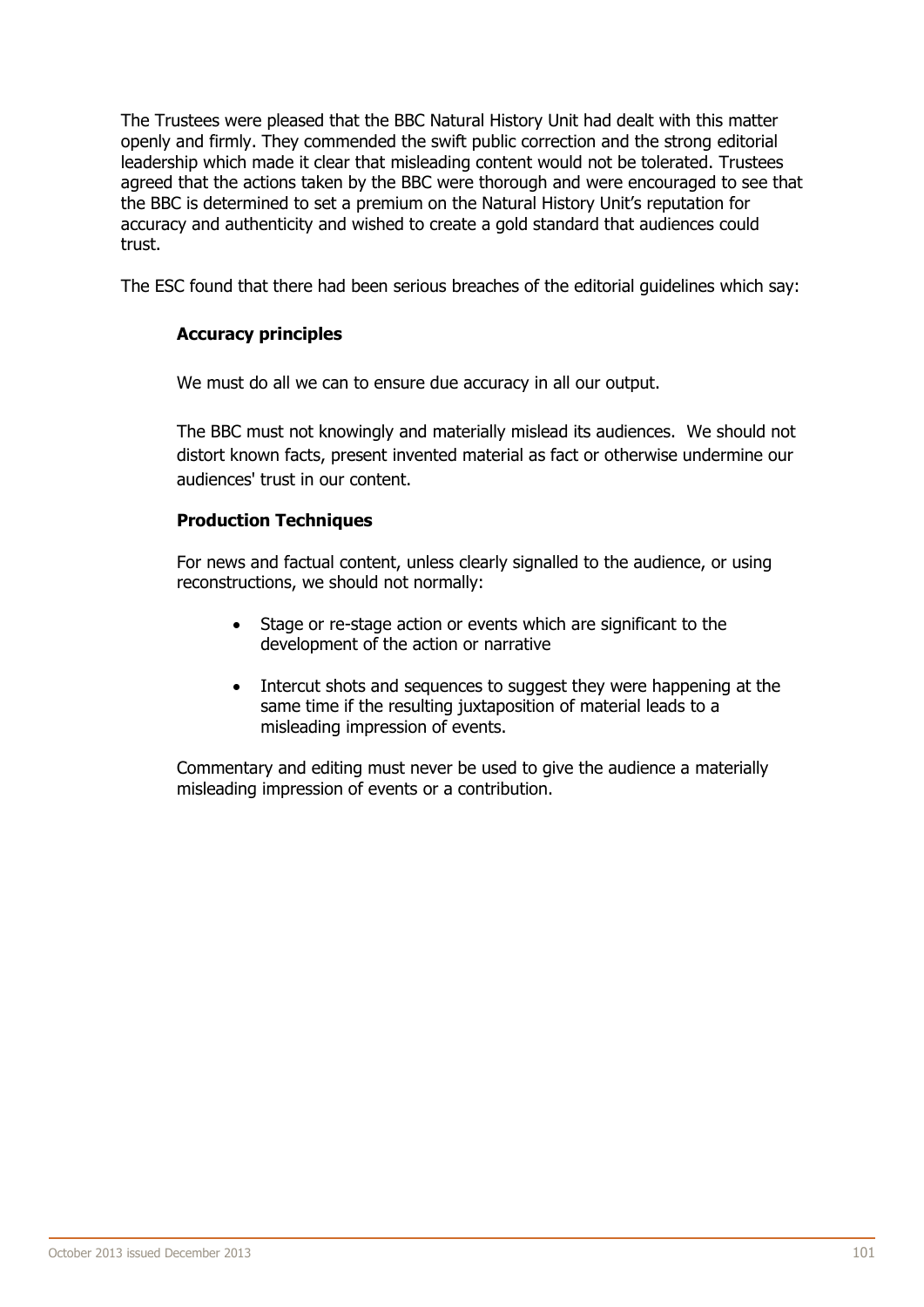# **Report by the BBC Executive, September 2013**

**BBC TELEVISION EDITORIAL STANDARDS REPORT** 

# **Great Bear Stakeout**

# **Introduction:**

The Great Bear Stakeout was a two-part series about grizzly bears made by the Natural History Unit and transmitted on BBC One on April 24 and April 25, 2013 at 9pm. The programmes were shot on location in Alaska and edited in Bristol. The two-part series had been commissioned as a "people plus animals" show ie part animal behaviour and part observational documentary about the work of the bear experts. On May 9, Gavin Henderson, the Executive Producer in charge of the series, was made aware of an editorial inaccuracy in programme one. He immediately referred the matter to the Head of the NHU, Head of Factual, the commissioning executive and Chief Creative Officer, BBC Production; the issue was escalated to Director, BBC Television and Director, Editorial Standards.

An acknowledgement of the inaccuracy was posted on the programme's web page (see appendix).

No viewer complaints had been received about the film and there was no media follow-up after the web page statement was published.

# **Compliance Issues:**

Approximately 11.40 minutes into the film a sequence shows a mother bear, "Parsnip", taking her two cubs into the ocean. One cub is washed away and drowns. The action was shot by the NHU camera team, but both the additional documentary team tasked with filming the crew and the expert guide/presenter of the series were filming elsewhere.

The on-location programme producer felt a reaction to the events from the expert bear guide, Chris Morgan, was important to include in the final film as part of the narrative, in line with the series brief to feature the experts as well as the animals. A sequence was subsequently shot and later included in the transmitted programme showing Chris Morgan apparently watching and commenting on the scene as it unfolded in front of him and the cameraman. In reality, Chris Morgan was not on location when the events took place. Therefore his comments and the impression that he actually witnessed the events first hand were misleading.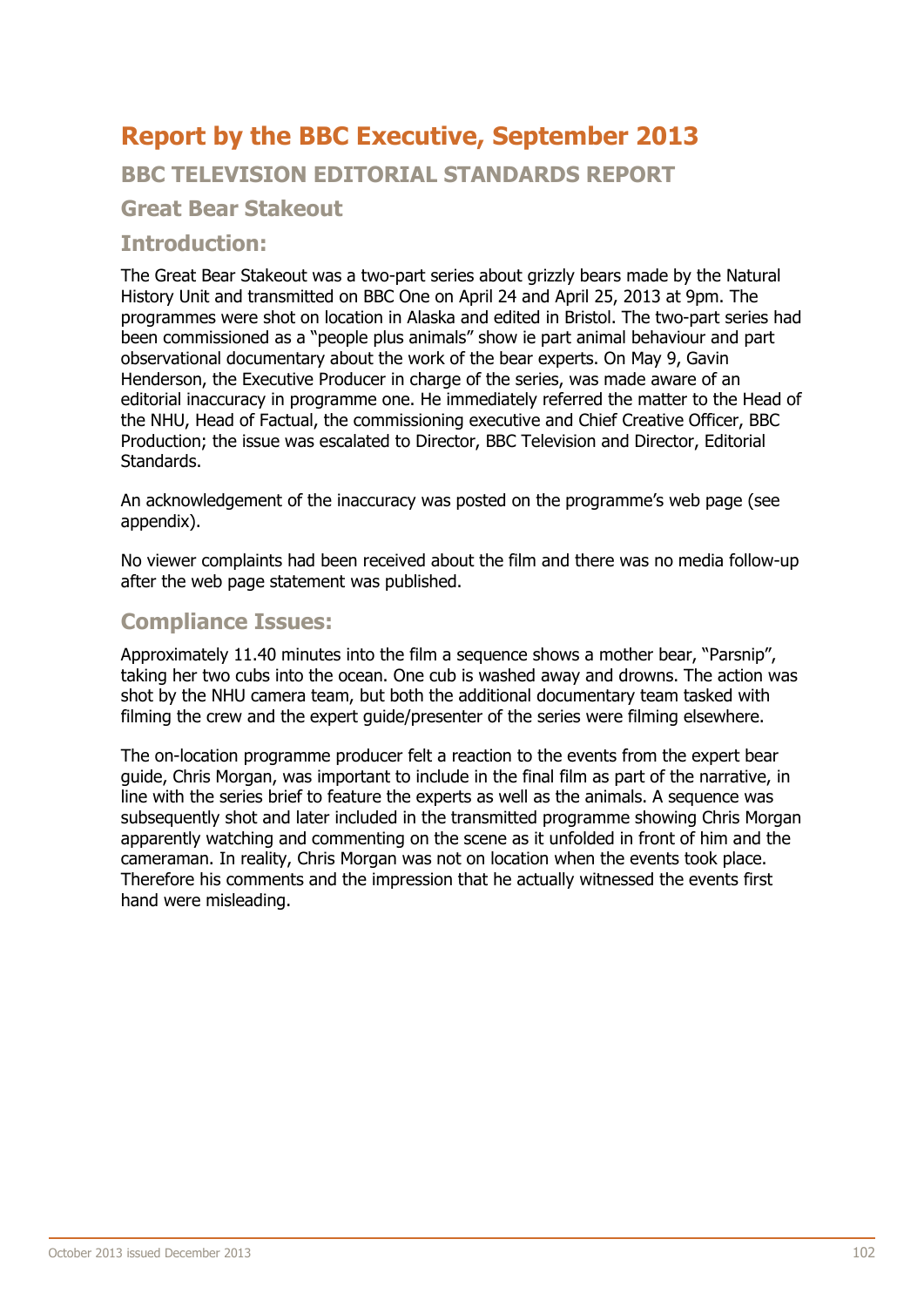# **Editorial Oversight:**

The misleading sequence was sent to the edit without any accompanying information to indicate it was not actuality. It was included as part of the film and transmitted on BBC One. The issue only came to light on May 9, more than a fortnight after broadcast, when Chris Morgan contacted the executive producer ahead of an interview about the show with the BBC World Service.

The on-location producer of programme one also oversaw the editing of the programme; he left the series and the BBC at the end of his contract in March 2013. There was a different producer for programme two.

Once the misleading scene was brought to light, the programme was re-edited before delivery to BBC Worldwide. A re-edited version was also offered to two global coproduction partners but they were content that this was an acceptable form of storytelling and deciding to broadcast the original version.

The show was removed from BBC iPlayer and re-edited.

# **Editorial Safeguards:**

Checks revealed that the producer of programme one completed the mandatory Safeguarding Trust training, which contains a module on misleading audiences with examples taken from NHU content.

During the editing process the producers of both programme one and two were repeatedly asked about the accuracy of the content they had shot. The producer of programme one did not believe there was any problem with the "re-enactment" he had shot for the sequence; he felt it was acceptable to enhance the narrative as it did not alter the editorial truth of the scene. The producer concentrated on natural history alone – his focus was solely on spotting and removing any misrepresentation of animal behaviour within the programme; he did not realise there was a significant issue concerning the depiction of the bear guide that should have been flagged to the executive producer.

Chris Morgan saw the film before transmission and did not raise any issues about the misleading sequence; he too concentrated on the veracity of the material featuring the bears. It was only when a planned radio interview proposed to feature the cub-drowning sequence that Chris Morgan flagged up the fact that he had not actually been present at the time.

The NHU takes any errors or any lapse in standards with the utmost seriousness and are mindful that its reputation for accuracy must be retained in an increasingly competitive world. While it is clear that staff are thoroughly conversant with the guidelines around working with animals, there is a need for greater knowledge and understanding of the challenges presented by content and formats that go beyond traditional animal documentary film-making. The NHU is committed to ensuring that staff specialising in filming animals also develop a similar expertise and understanding of best practice in factual programme-making as a whole.

# **Actions:**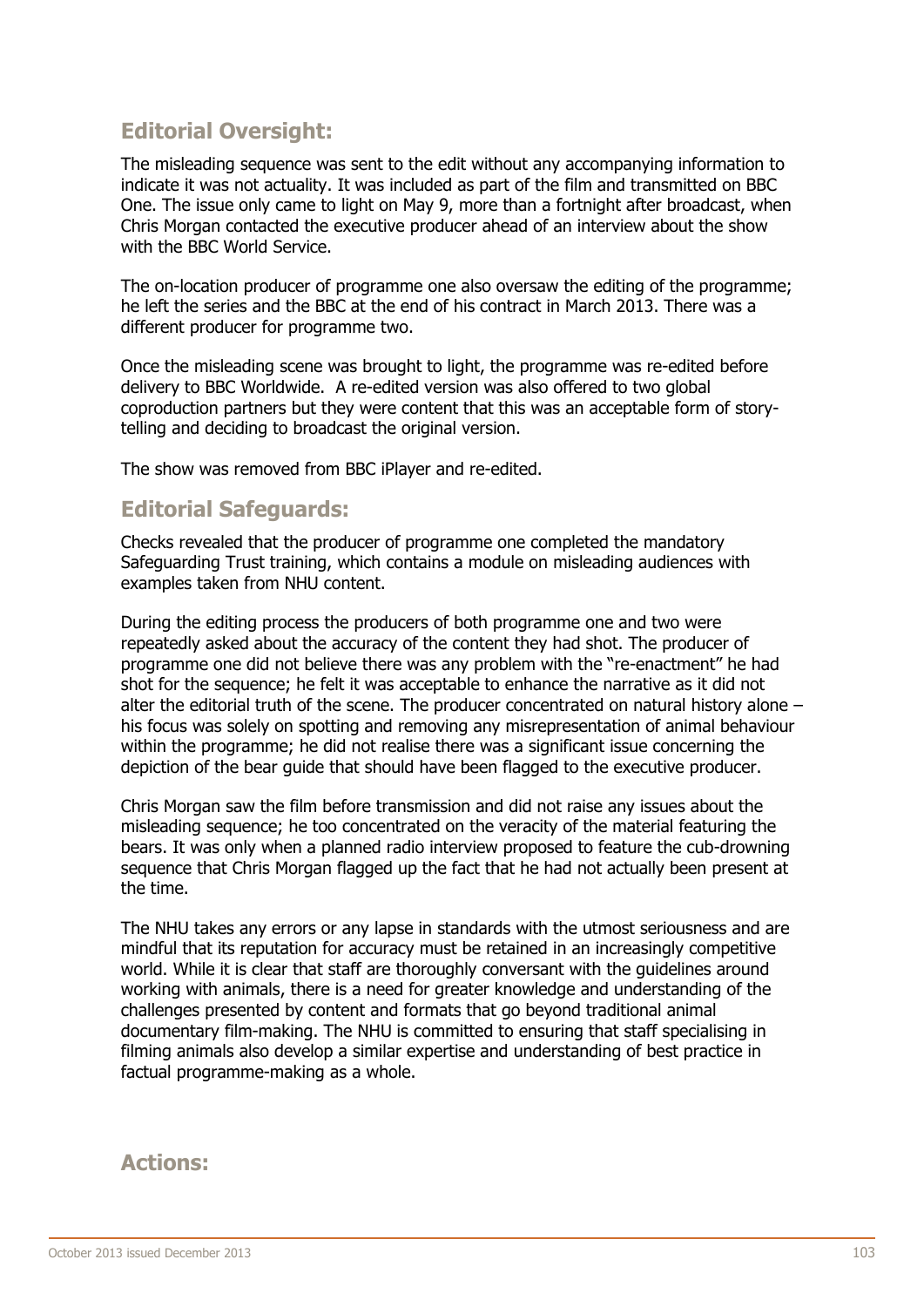Head of the NHU, Wendy Darke, attended Editorial Standards Board on 14 May to explain the issue and discuss steps to strengthen the editorial oversight of NHU content. ESB approved the following actions:

- Training Audit. All NHU staff are required to complete Safeguarding Trust and Safeguarding Values training by the end of September 2013. There will be a monthly check to ensure that all new joiners have completed the required training.
- A dedicated Gateway page featuring editorial guidelines for natural history filming.
- New Training Module. Head of Talent, Head, Editorial Policy, Factual and Learning and Controller, BBC Academy are devising a bespoke training module for all NHU staff, including freelancers, editors and camera operators. The new training course will highlight the importance of relating editorial guidelines on factual content to the world of natural history. Content will include but is not confined to;
	- o case histories from the NHU
	- o key editorial issues
	- o training on narrative script-writing.

The training will be delivered in face-to-face sessions by NHU executive producers as this will ensure debate and discussion amongst staff and enable them to establish acceptable boundaries for their productions.

- Monthly NHU Programme Review Boards. A forum for the entire unit to review output and discuss editorial issues and concerns. A Review Board was held in May to discuss in detail the issues of Great Bear Stakeout; a member of Editorial Policy and a member of Television Compliance attended this meeting.
- An annual open day for independent producers to discuss Natural History issues and editorial standards. Training seminars (outlined above) will be included as part of the event.
- Creation of a "Gold Standard" code of practice. This is intended to be a working document available to all staff within the NHU, setting out best practice to enable the unit to deliver a wide range of content for our audiences. It will cover a number of areas including:
	- $\circ$  the role of technology in revealing the natural world and the issues raised by the use of techniques such as CGI;
	- $\circ$  a narrative "voice" which is accurate and appropriate for the content and engages the audience whilst maintaining the truth of real events;
	- $\circ$  scientific accuracy and the need to ensure audiences are aware of the context of statements, especially when the science is exploratory.

The willingness of both the BBC's global coproduction partners to include the misleading sequence in their broadcast and a recent controversy involving Disney's natural history film of chimpanzees show there are significant differences of approach to story-telling within this area of documentary-making. The NHU acknowledge this and is committed to establishing a Gold Standard for BBC content which all staff will understand and work to.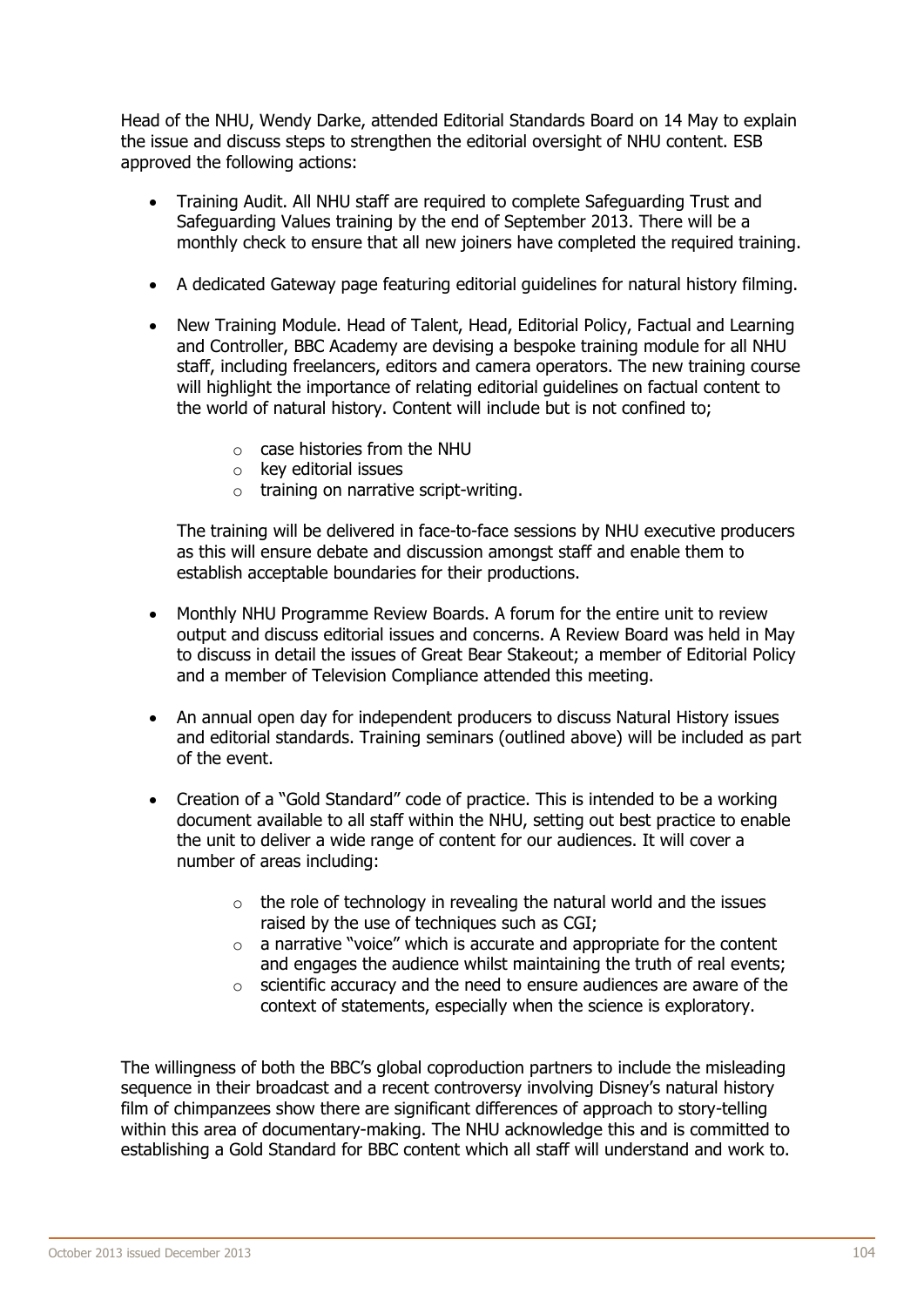This document will be used within the NHU, BBC Earth and BBC Worldwide. It will also be made available to independent companies making natural history content for the BBC. The first draft of this document will be completed by October 2013<sup>21</sup>.

It will form part of an introductory pack for all new joiners to the NHU and will be permanently available on the NHU intranet site.<sup>22</sup>

# **Conclusion:**

.

The Natural History Unit is committed to ensuring all staff adheres to the highest possible standards of content making. Part of the challenge is for content makers to balance the respect for literal truth with the need to provide informing and entertaining narratives which engage audiences. In an increasingly competitive environment, the NHU's reputation for accuracy and authenticity is ever more important.

As the NHU seeks new and innovative approaches to telling the stories of natural history, it faces an on-going challenge in how it presents content to audiences. Previously, online programme pages and the "making of" films have gone a long way to explaining the programme-making process. But each new series will be required to examine that process afresh to ensure that audiences - and the media - understand the context of how a programme is constructed.

-

 $21$  Bv the end of October 2013 a draft Gold Standard Code of Practice was produced and the NHU was consulting on it with independents and BBC producers with the aim of launching the finalised version in 2014. <sup>22</sup> A launch is planned in the New Year.